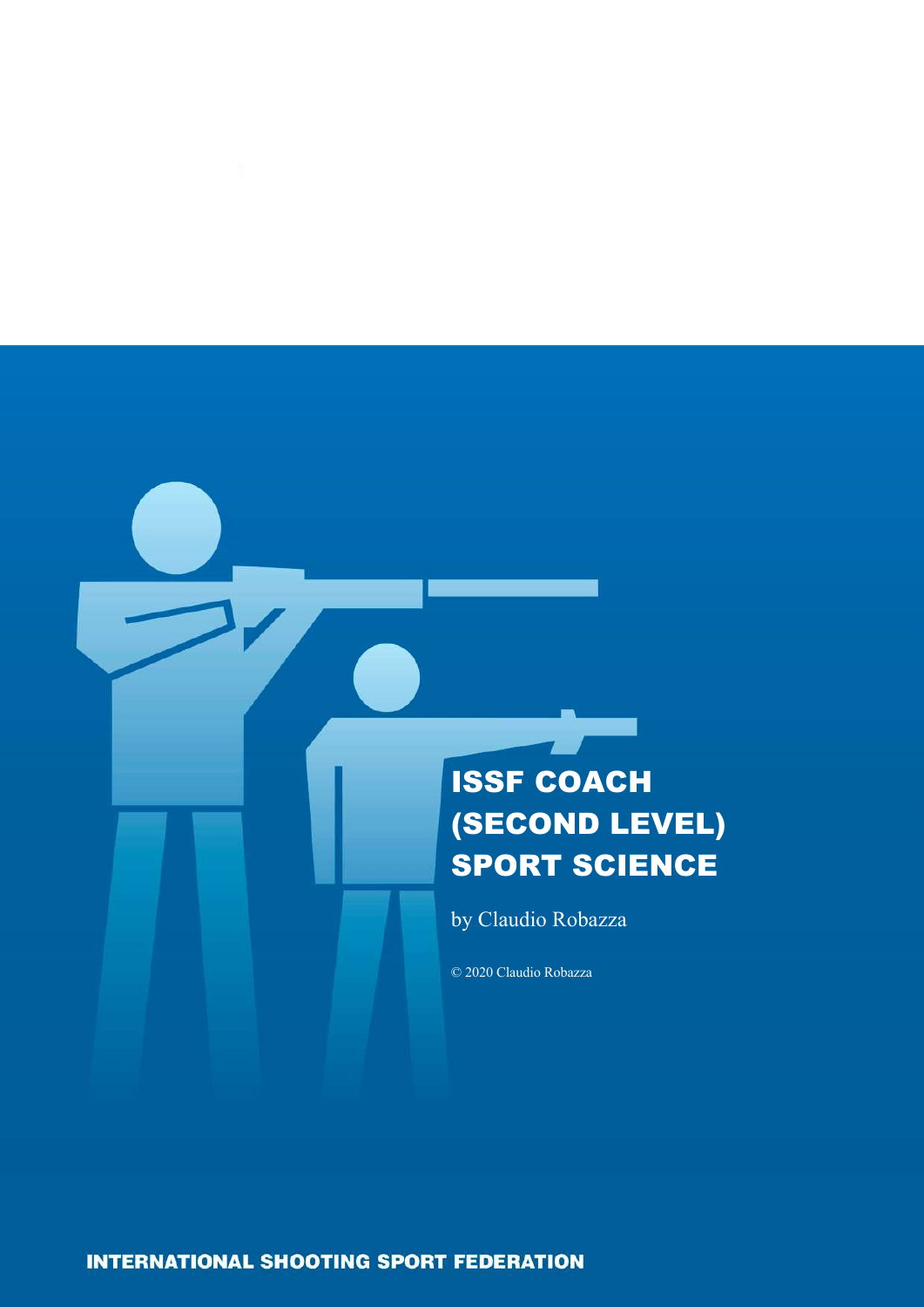# **SPORT SCIENCE - ISSF COACH (SECOND LEVEL)**

# **TABLE OF CONTENTS**

| INSTRUCTIONAL PRIORITIES IN THE STAGES OF LEARNING 19                              |  |
|------------------------------------------------------------------------------------|--|
|                                                                                    |  |
|                                                                                    |  |
|                                                                                    |  |
|                                                                                    |  |
|                                                                                    |  |
|                                                                                    |  |
|                                                                                    |  |
|                                                                                    |  |
|                                                                                    |  |
|                                                                                    |  |
|                                                                                    |  |
| PRACTICE VARIABILITY AND CONTEXTUAL INTERFERENCE: SCHEDULING                       |  |
|                                                                                    |  |
|                                                                                    |  |
|                                                                                    |  |
|                                                                                    |  |
|                                                                                    |  |
| Practical Activities in the Field to Apply Instructional Principles  52            |  |
|                                                                                    |  |
| CHAPTER 3 - IMPROVING PERFORMANCE THROUGH MENTAL PRACTICE 54                       |  |
|                                                                                    |  |
|                                                                                    |  |
|                                                                                    |  |
|                                                                                    |  |
|                                                                                    |  |
| IDENTIFYING THE CORE COMPONENTS OF THE ACTION  67                                  |  |
|                                                                                    |  |
|                                                                                    |  |
|                                                                                    |  |
| Practical Activities in the Field to Apply Mental Practice and Self-regulation  74 |  |
|                                                                                    |  |
| CHAPTER 4 - BREATHING AND MUSCLE TENSION/RELAXATION FOR                            |  |
|                                                                                    |  |
|                                                                                    |  |
|                                                                                    |  |
|                                                                                    |  |
|                                                                                    |  |
|                                                                                    |  |
|                                                                                    |  |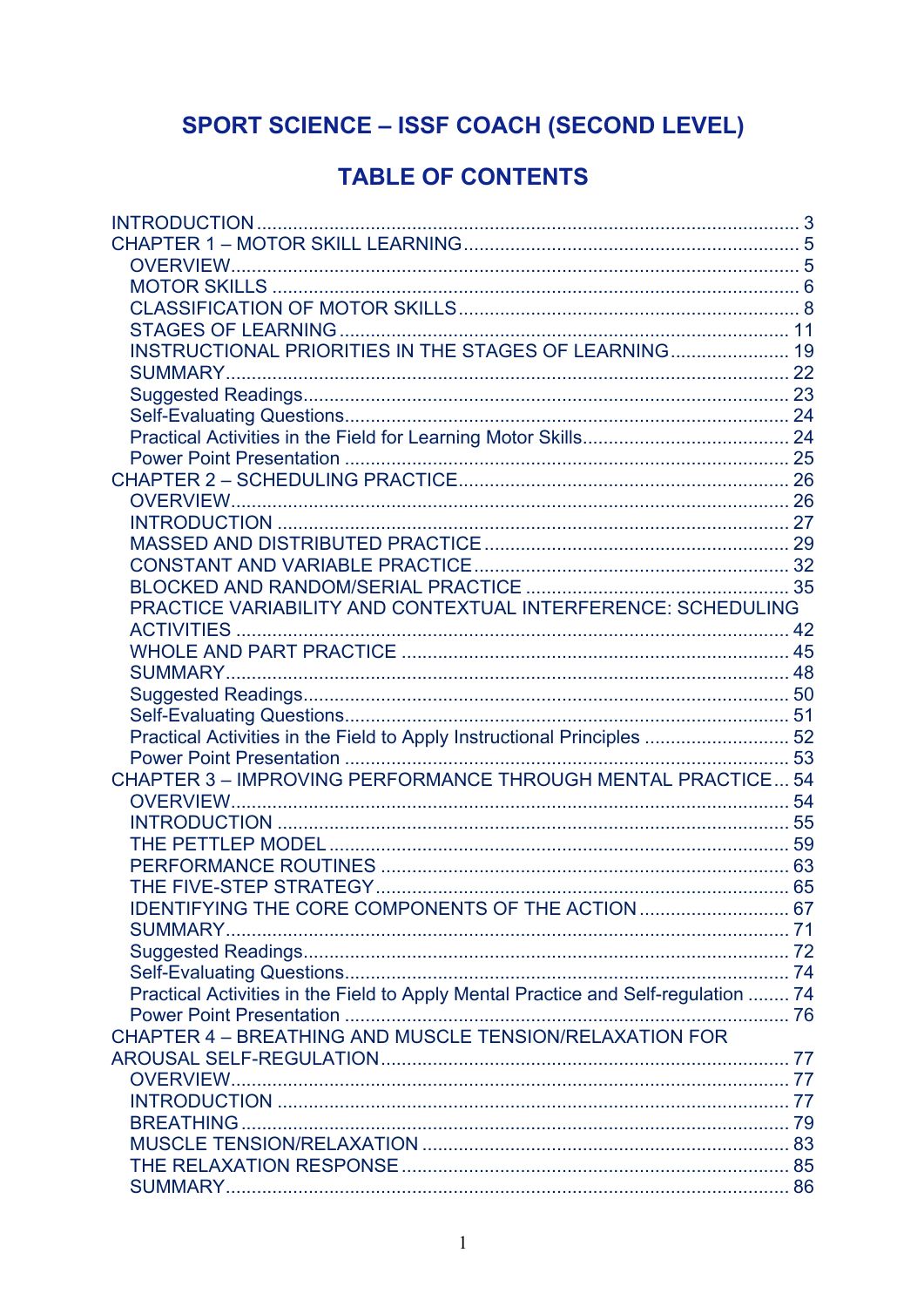| Practical Activities in the Field to apply breathing and muscle tension/relaxation |  |
|------------------------------------------------------------------------------------|--|
|                                                                                    |  |
|                                                                                    |  |
|                                                                                    |  |
|                                                                                    |  |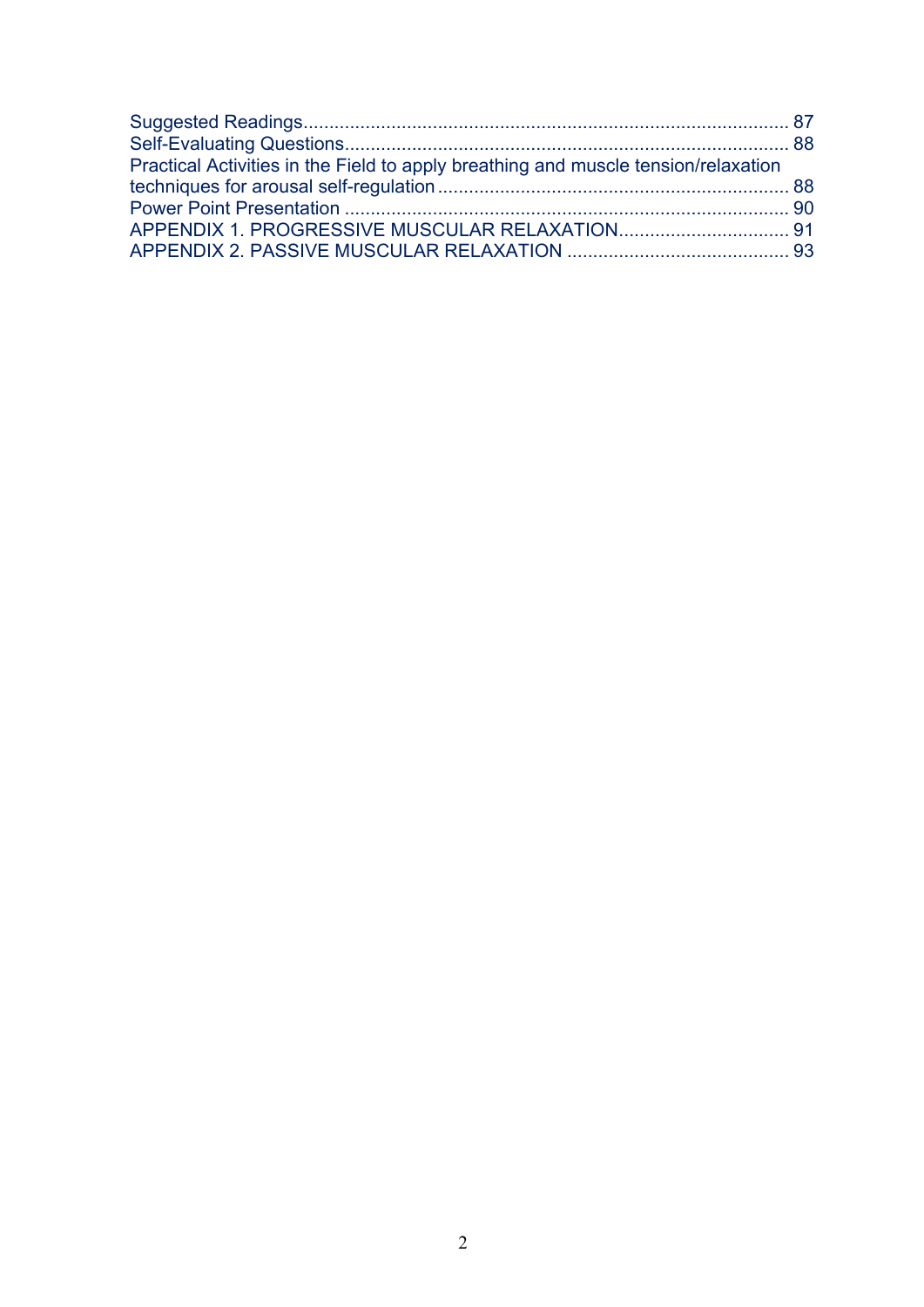# **INTRODUCTION**

The Sport Science contents of this book are designed for the Coach (second level) course of the International Shooting Sport Federation (ISSF).

The presentation of this second level Course material builds upon the contents of the ISSF National Coach (first level) Course and assumes that those contents have been mastered and applied in the practical setting.

The Sport Science contents include four major areas of interest to coaches:

**Chapter 1 – Motor skill learning.** In this part we define motor skills and examine the stages that performers go through while they acquire new patterns of action. Coaches need to be knowledgeable about the learning stages, given that different instructional strategies must be applied in function of an individual's learning stage.

**Chapter 2 – Scheduling practice for learning.** After examining the

characteristics of the stages of learning, the next step is to identify and implement effective teaching methods to allow people to improve their performance level and consistency over time. In this chapter we discuss a number of instructional strategies that complement those presented in the booklet for the ISSF National Coach (first level) Course (i.e., goal setting, instructions, demonstrations, and feedback).

**Chapter 3 – Improving performance through mental practice.** In this chapter we examine additional instructional and performance strategies that can be applied to improve and stabilise performance levels in practice and competition. A special emphasis is placed on mental practice (i.e., the mental rehearsal of actions) and on applied indications on how to make imagery most effective. A five-step strategy is also presented, which incorporates imagery into a performance routine.

**Chapter 4 – Breathing and muscle tension/relaxation techniques for arousal self-regulation.** In this final chapter, we examine the impact of arousal on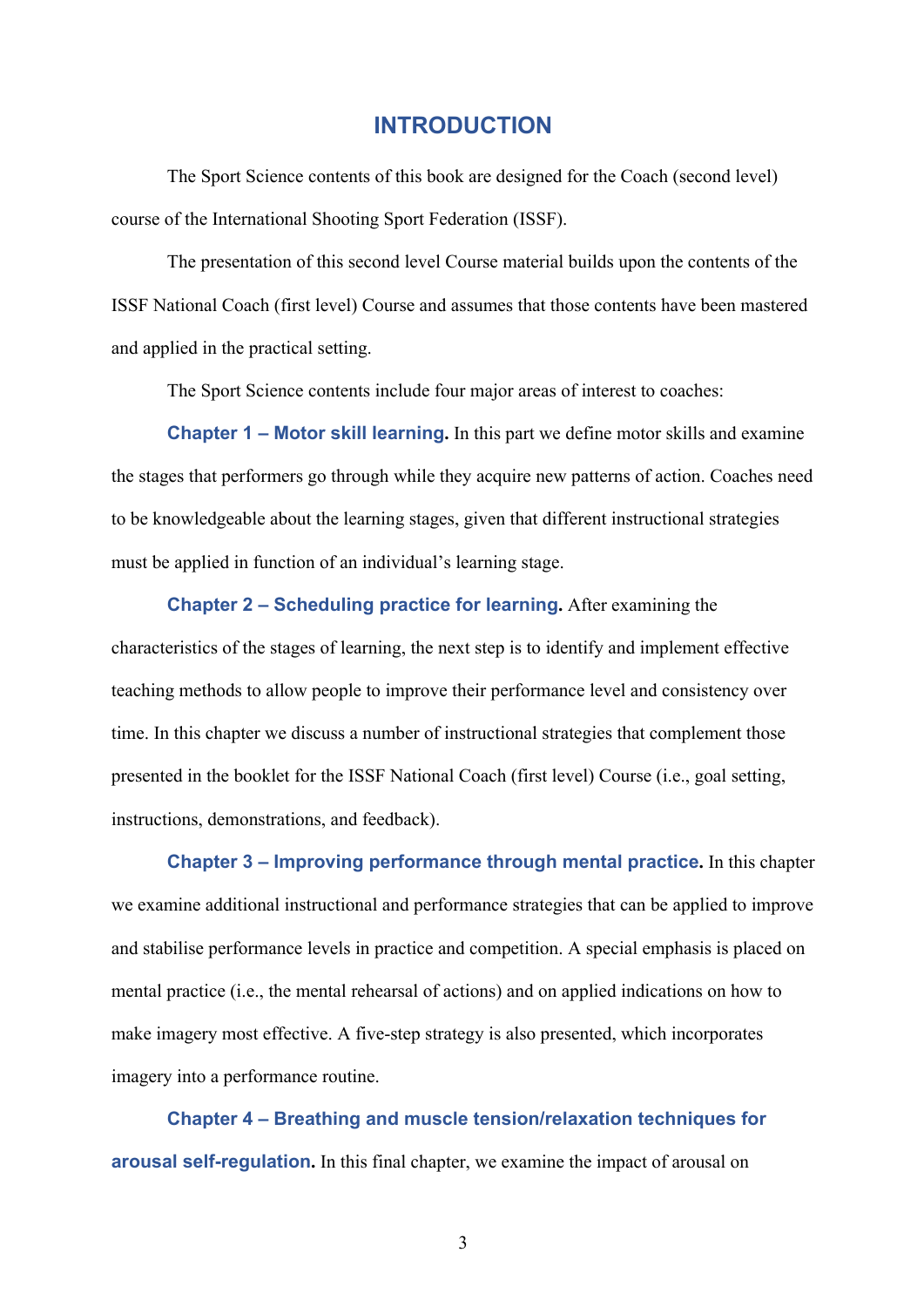performance and present bodily self-regulation techniques. Individual arousal is a mixture of general psychological and physiological activation that exerts functional or dysfunctional effects on performance. Arousal can be effectively regulated using breathing and muscle tension/relaxation.

As is the case for ISSF National Coach (first level) Course materials, the contents are presented in a concise and straightforward way. The interested reader who wish to deepen their knowledge in the areas of the Sport Science is referred to a number of references inserted at the end of each chapter. Coaches are strongly recommended to try not only to apply the many notions and recommendations reported here and in the literature, but also to develop their own strategies and coaching style.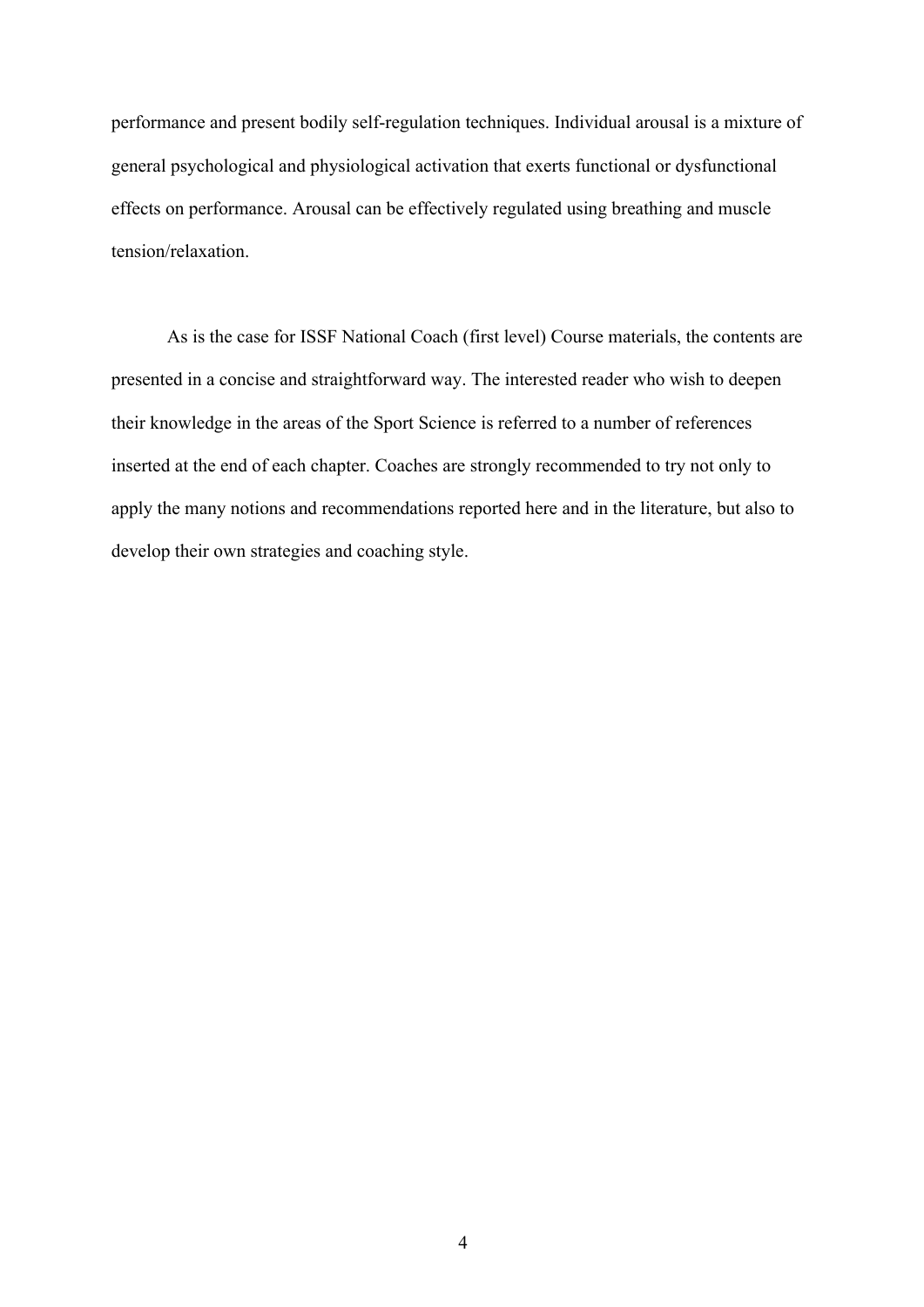# **CHAPTER 1 – MOTOR SKILL LEARNING**

#### **OVERVIEW**

Beginners involved in the learning of a challenging new motor skill can feel frustrated in the first attempts when they fail. At first, individuals may struggle to understand what to do, how to coordinate limb movements, how fast the action should be, and how much force is needed. Initial attempts to deal with the motor task and find suitable solutions often result in awkward movements, tight muscles, stiff joints, confusion and, ultimately, poor performance. As practice continues, however, movements become smoother, more consistent and accurate, and individuals experience a growing sense of confidence as they become more successful.

In the following sections, we will examine the motor skills and the stages of learning that people go through in acquiring motor skills (for definition of terms, see Table 1.1). Effective coaches are able to identify the stages of skill learning and to tailor the instructional and practical experiences to meet the needs of learners in each stage. The ability of coaches to distinguish the stages through which people progress in the acquisition of motor skills is a requirement for the implementation of an effective learning environment.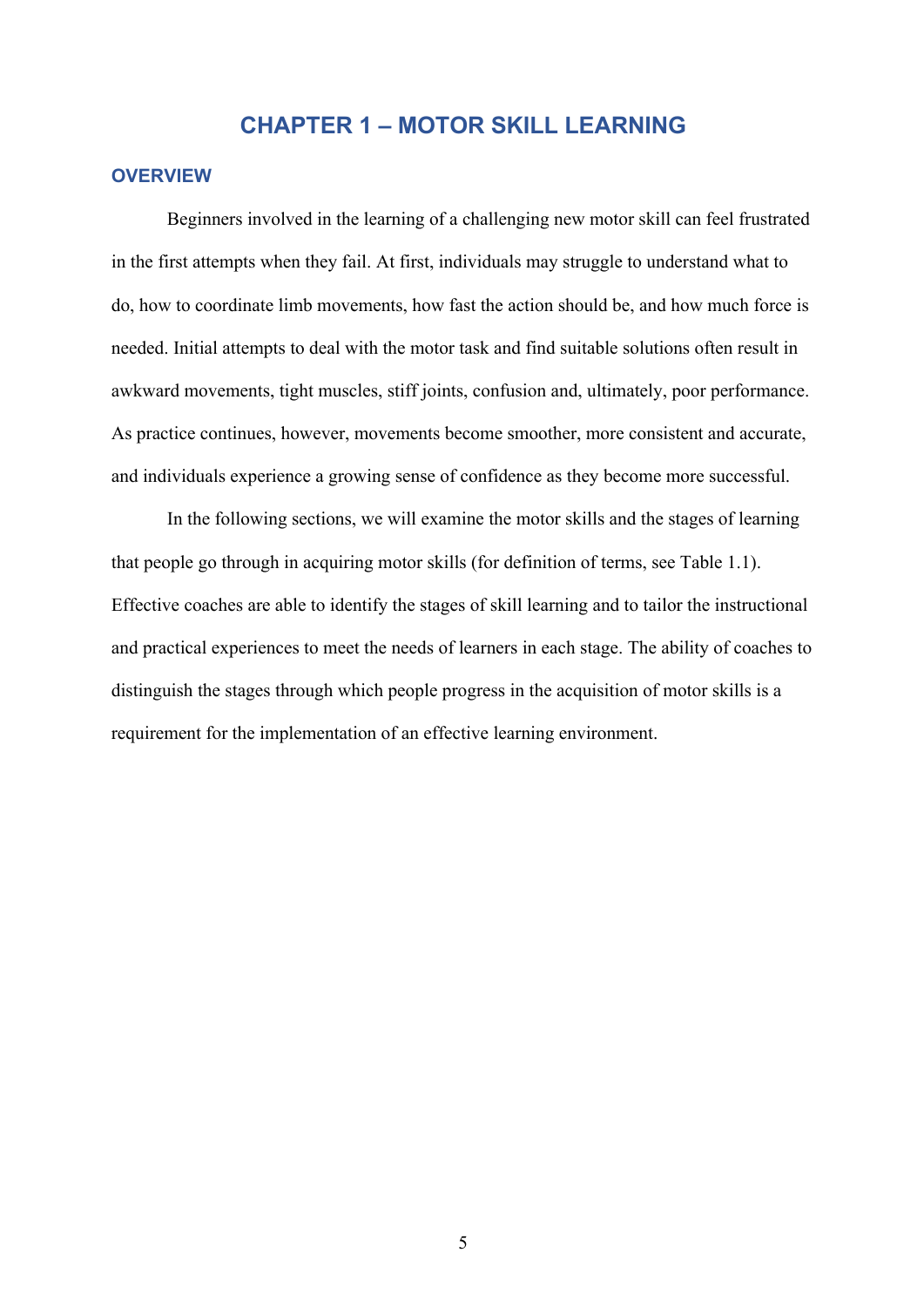Table 1.1. Definition of terms.

| <b>Terms</b>                  | <b>Definitions</b>                                                                                                                                                                                                                                                                                                                                                                                                                                                                                                                                                                   |  |
|-------------------------------|--------------------------------------------------------------------------------------------------------------------------------------------------------------------------------------------------------------------------------------------------------------------------------------------------------------------------------------------------------------------------------------------------------------------------------------------------------------------------------------------------------------------------------------------------------------------------------------|--|
| <b>Movements</b>              | Specific patterns of motion among joints and body segments used to<br>accomplish action goals.                                                                                                                                                                                                                                                                                                                                                                                                                                                                                       |  |
| <b>Motor</b> abilities        | Genetically determined potentialities of action that underlie the execution of<br>movements and skilled performance. They are relatively stable and<br>enduring characteristics genetically inherited. Abilities can be thought of as<br>part of the basic "equipment" people inherit to perform various tasks in the<br>real world. Examples are strength, speed, balance, reaction time, hand-eye<br>coordination, and speed of limb movements. Note that the term ability is<br>often used incorrectly to indicate motor skills.                                                  |  |
| <b>Motor skills</b>           | Goal-directed activities or tasks that require voluntary control over<br>movements of the joints and body segments to achieve predetermined<br>results with maximum certainty, often with the minimum expenditure of<br>time, energy or both. They are learned and improved by practice. Examples<br>are the techniques of sport disciplines.                                                                                                                                                                                                                                        |  |
| <b>Motor learning</b>         | A set of internal processes associated with practice or experience leading to<br>relatively permanent gains in the capability for skilled performance (i.e., an<br>increased capability to produce motor skills). Examples of internal<br>processes that change with learning are attention, memory, perception, and<br>neuromuscular patterns of activation. Learning is inferred when<br>performance: (a) increases over time through practice; (b) is more<br>persistent, consistent, and stable despite challenging environments; and (c)<br>is flexible to changing situations. |  |
| <b>Motor</b> control          | The way the neuromuscular system works to activate and coordinate the<br>muscles and limbs involved in performing a motor skill.                                                                                                                                                                                                                                                                                                                                                                                                                                                     |  |
| <b>Skilled</b><br>performance | Learned proficiency to achieve a desired outcome on a given task with<br>maximum certainty (i.e., effectiveness) and efficiency—namely, a<br>minimum expenditure of time, energy, or both.                                                                                                                                                                                                                                                                                                                                                                                           |  |

#### **MOTOR SKILLS**

In the sport literature, a motor skill is understood as a complex act or task employed to achieve a specific goal and that requires the execution of voluntary movements. A motor skill is not only a reflex action, but involves part or whole body movements to be accomplished. The notion of 'skill' differs from the concept of 'ability'. Ability represents a potential for general motor behaviour, widely inherited and underlying skilful behaviour, in contrast to the more specific concept of 'skill'.

Almost all motor skills involve three main elements: (1) the cognitive component – deciding *what to do* to achieve the performance goal; (2) the perceptual component – deciding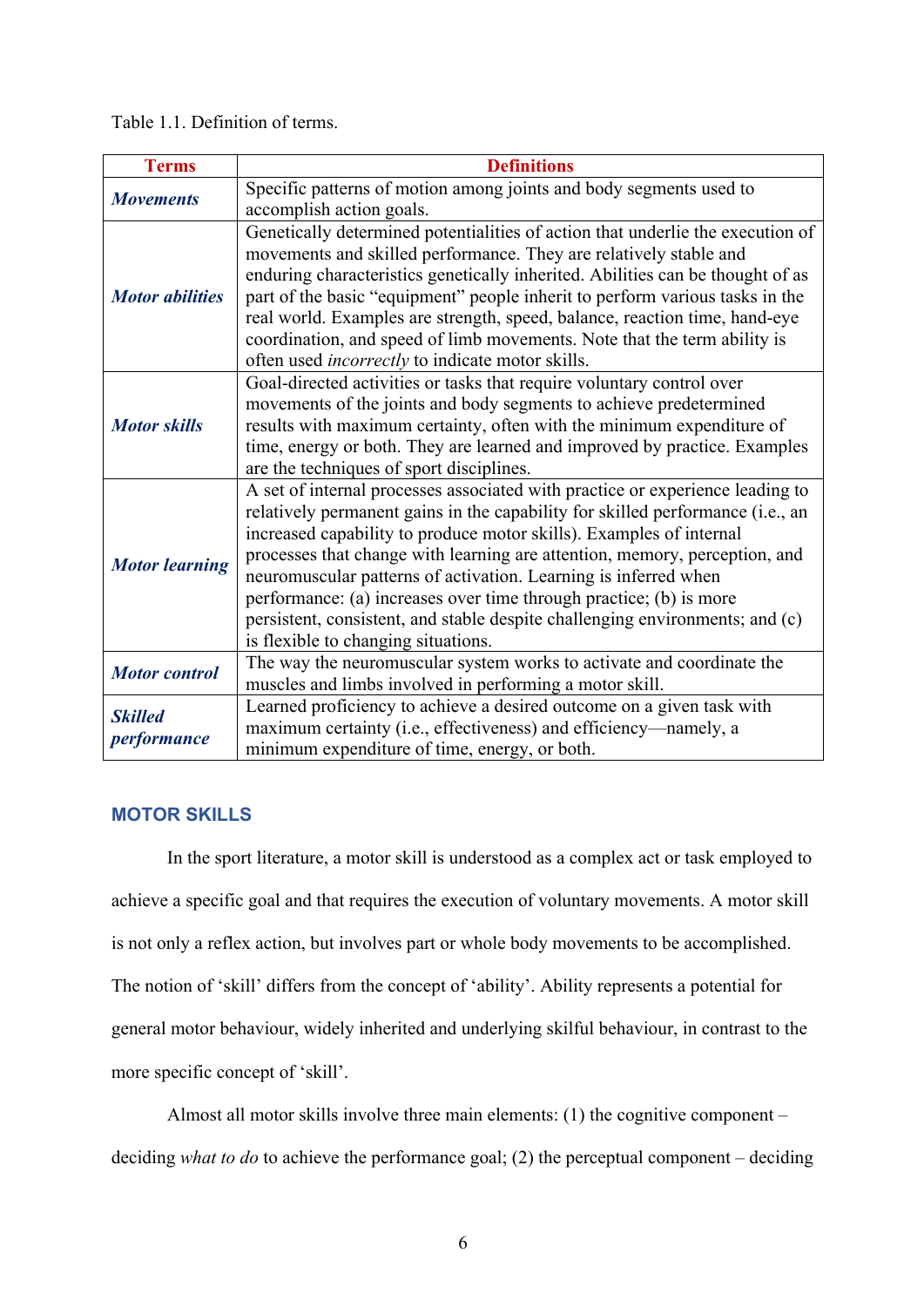*where and when to do* the action in function of relevant environmental features; and (3) the movement component – deciding *how to do* the action (i.e., how to organise muscles activity to generate effective actions). Motor skills are therefore intertwined with cognitive and perceptual skills, which are necessary for the successful completion of the task.

Cognitive skills enable performers to know what to do and how to do it, while perceptual skills allow individuals to decide when and how to act. Examples of cognitive skills outside and within the motor domain include reading, writing, solving math problems, constructing persuasive arguments, memorizing strategies, and deciding tactical plays in soccer or other team sports. Perceptual skills involve the ability to detect information or to discriminate among sensory stimuli in the environment that are of primary importance for successfully carrying out the task. In clay shooting, for example, the sensory acuity of the shooters allows them to see the target in flight and its trajectory, thus allowing them to decide when to start the movement and where to shoot. Perceptual skills are so essential in accomplishing complex tasks that motor skills are often referred to as *perceptual-motor skills*.

Motor skills, therefore, are closely linked to the perceptual and cognitive components necessary for an accurate completion of the task. Along with perceptual and cognitive aspects, in shooting sports it is also the quality of the movement itself that is of paramount importance. For instance, a shooter may have no problem knowing what to do (aiming at the target) or understanding how to do it (taking the correct position, rising the arm, coordinating triggering and aiming, etc.). However, executing accurate and consistent movements to repeatedly hit the target remains a challenge.

Importantly, skills are learned. Motor skills embrace a wide range of behaviours performed primarily through the coordination of limbs and segments of the body. Individuals acquire a better capacity to achieve desired goals through experience or intentional practice. People are either unskilled or highly skilled at an activity, depending on their degree of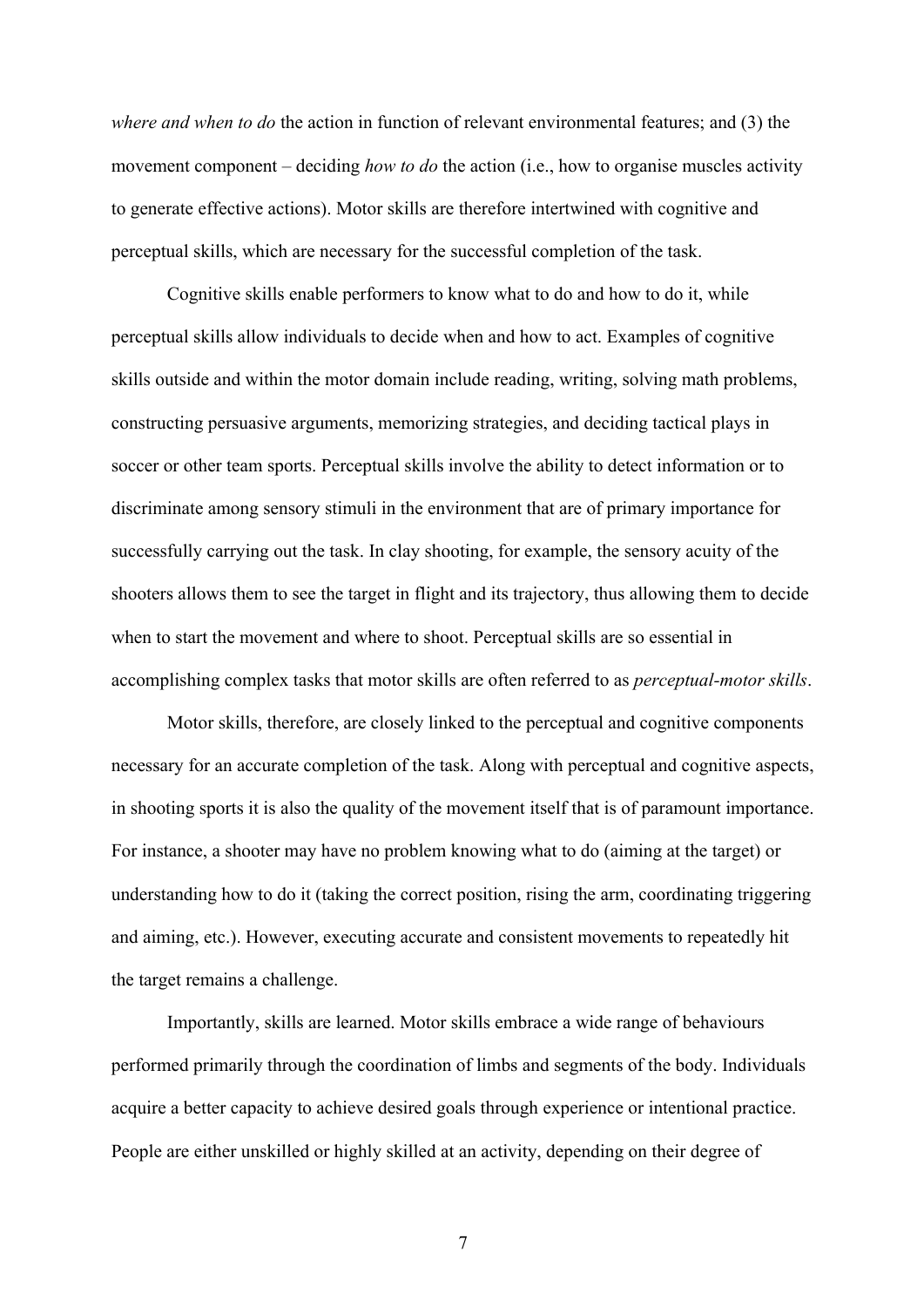learning rather than some underlying capacity or ability genetically acquired. Some skills, such as walking, running, and jumping, are learned in the early stages of development through interaction with the environment. Other skills, such as writing and reading, are learned through repeated and often unintentional practice. Finally, other skills are learned through intentional (deliberate) practice, as in the case of technical skills in sport.

#### **CLASSIFICATION OF MOTOR SKILLS**

Motor skills can be classified based on a limited number of common characteristics and relevant similarities. Table 1.2 summarizes the main characteristics of different types of motor skills.

| <b>Motor skills</b> | <b>Characteristics</b>                                                         |  |  |
|---------------------|--------------------------------------------------------------------------------|--|--|
| <b>Gross</b>        | Motor skills that require the use of large muscle areas to achieve the goal of |  |  |
|                     | the skill.                                                                     |  |  |
|                     | Motor skills that require control of small muscles to achieve the goal of the  |  |  |
| <b>Fine</b>         | skill. They generally involve eye-hand coordination and requires a high        |  |  |
|                     | degree of precision in the movement of the hand and fingers.                   |  |  |
| <b>Discrete</b>     | Motor skills with clearly defined starting and ending points of movement,      |  |  |
|                     | which usually require simple movement.                                         |  |  |
| <b>Continuous</b>   | Motor skills with arbitrary start and end points of movement. These skills     |  |  |
|                     | usually involve repetitive movements.                                          |  |  |
| <b>Serial</b>       | Motor skills involving a series of discrete skills.                            |  |  |
|                     | Motor skills performed in a stationary or relatively stable and predictable    |  |  |
| <b>Closed</b>       | environment, where the performer determines when to start the action.          |  |  |
|                     | Motor skills performed in an unstable or relatively variable environment       |  |  |
| <b>Open</b>         | where changes in context determine the characteristics of the action (e.g.,    |  |  |
|                     | how, when, where to perform the action).                                       |  |  |

Table 1.2. Different types of motor skills.

Common characteristics are classified along the two ends of a continuum rather than in dichotomous categories. This continuous approach allows a skill to be classified based on its main characteristics. Three classifications of motor skills frequently used include (1) the size of the primary muscle groups needed to perform the skill, (2) the temporal features of the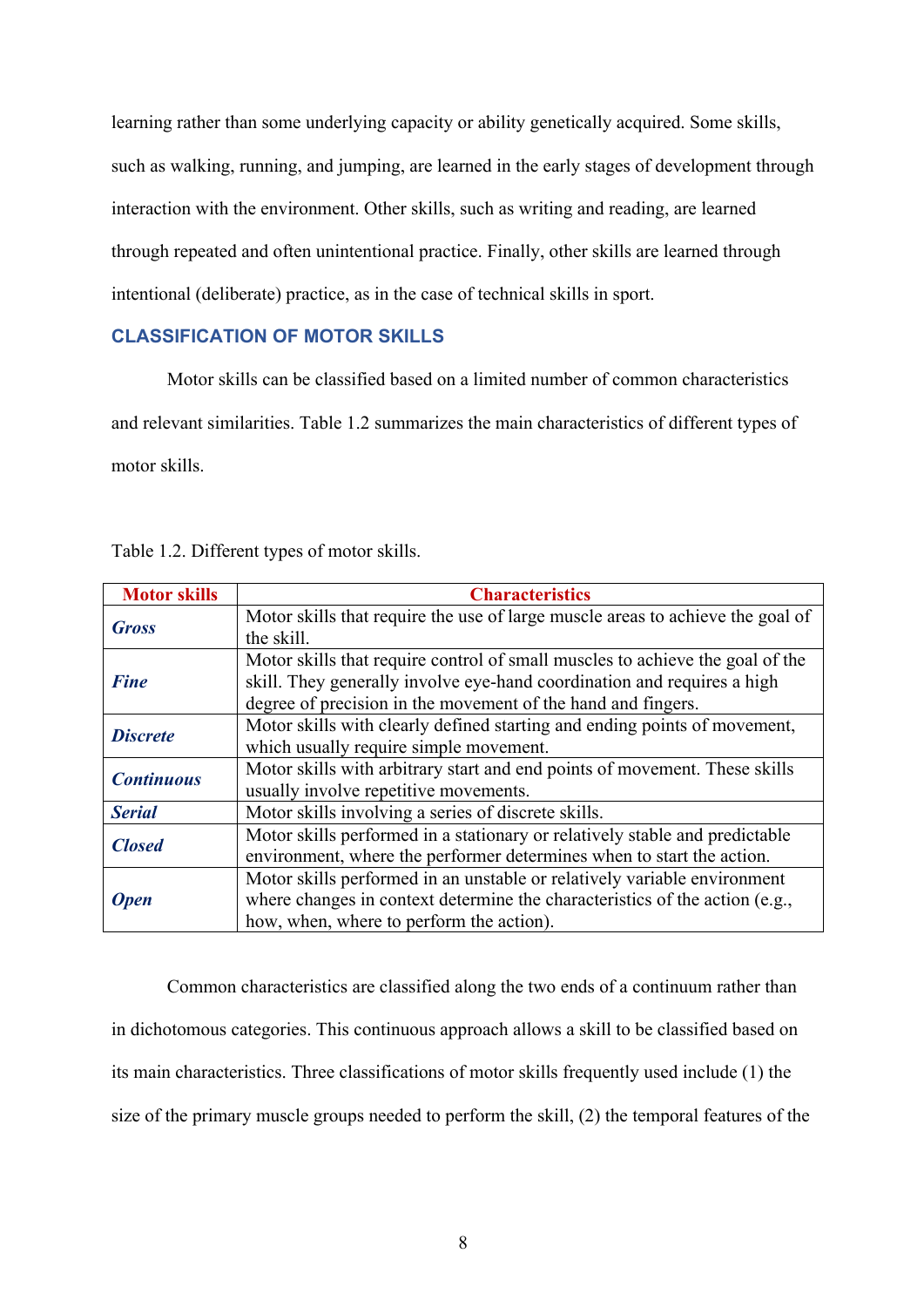skill relative to its beginning and ending, and (3) the stability of the environment in which the skill is performed. All motor skills can be classified into each of these three dimensions.

Depending on the size of the primary muscle engaged, skills are classified into gross motor skills and fine motor skills (Figure 1.1). Gross motor skills are those that require the use of relatively large musculature to produce an action. These skills usually need less movement precision than fine motor skills. Fundamental motor skills such as walking, running, jumping, throwing, balancing, and climbing are gross motor skills. Gross motor skills typically involve many muscle groups and, frequently, movement of the whole body. On the other hand, fine motor skills are typically performed by recruiting small muscle groups such as those of the fingers, hands, and forearms, and require little muscle strength or energy to perform successfully. Examples of fine motor skills include handwriting, sewing, buttoning a shirt, the use of precision tools, and the triggering action in shooting. In all these cases, it is the precision of the movement itself, and not the strength with which it is done, that allows to successfully execute the skill.



Figure 1.1. Classification of motor skills along the gross/fine continuum.

A second way of classifying motor skills is based on their temporal characteristics with respect to their beginning and ending. Accordingly, motor skills are classified as discrete, continuous, or serial (Figure 1.2). Some skills have specific start and end points and are classified as discrete motor skills. They are usually completed quickly, in a relatively short period of time (i.e., a fraction of a second to a few seconds). Examples of discrete motor skills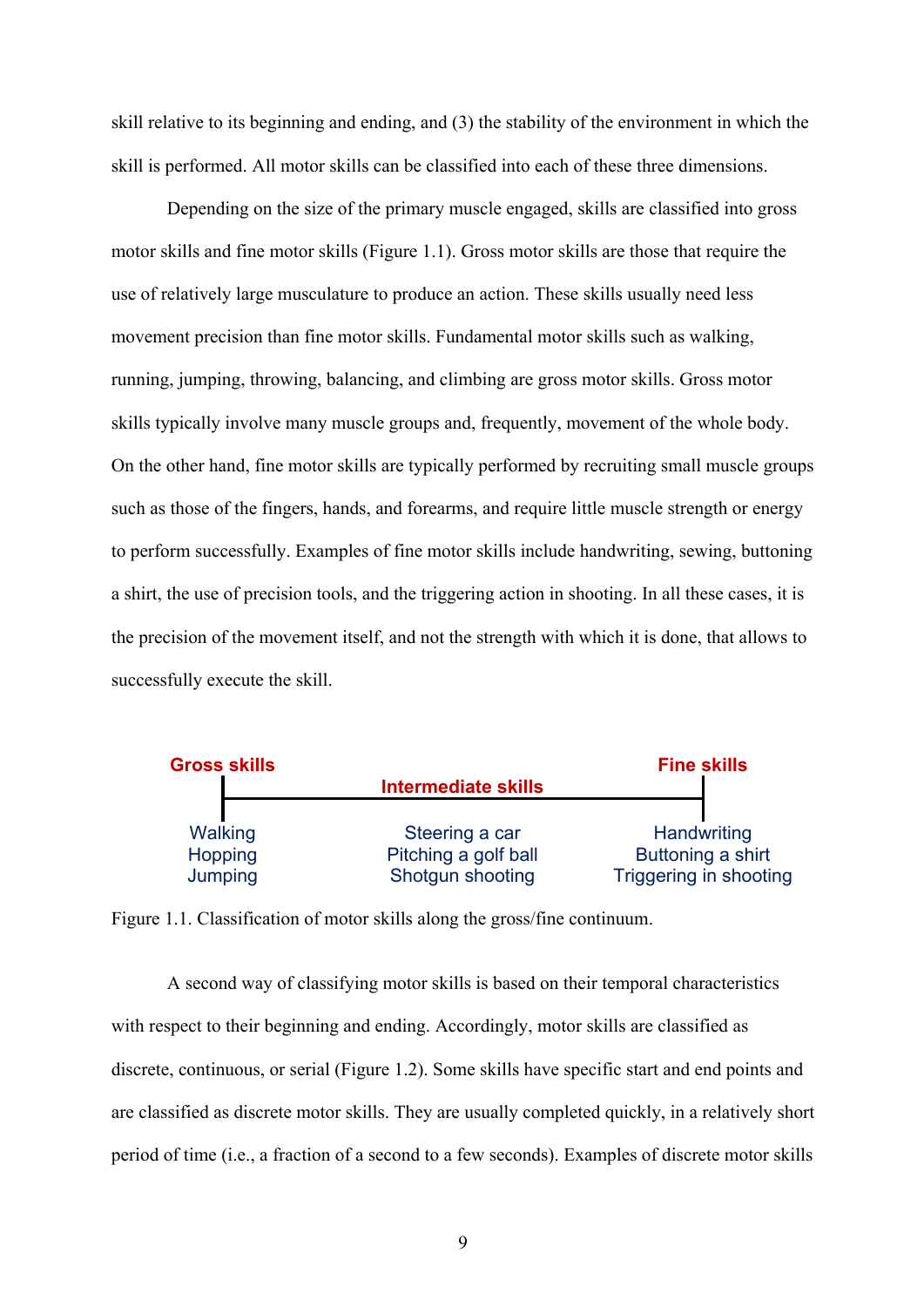include serving a tennis ball, throwing darts, standing up from a sitting position, hitting a baseball, and shooting in shooting sports. At the other end of the continuum we find continuous motor skills, those in which both the beginning and the end are arbitrary and unpredictable. These are often, but not always, repetitive and rhythmic in nature. Examples are walking, swimming, cycling, running, and rowing. The individual decides when to end a continuous skill and often when to start it. Between the two extremes lie serial motor skills consisting of a sequence of discrete elements, such as typing, performing a gymnastics routine, playing the piano, and dribbling a basketball.



Figure 1.2. Classification of motor skills along the discrete/continuous continuum.

A third way to classify motor skills is based on the stability and predictability of the environment in which they are performed (Figure 1.3). Closed motor skills are those in which the environment remains relatively constant and predictable from the time the skill is performed until the next execution. The performer usually decides (or has some time to decide) when to start the action, as well as when to stop and start again. For this reason, closed motor skills are also referred to as self-paced motor skills. Examples of closed skills are target shooting, dart throwing, bowling, swimming, and volleyball service. Unlike closed skills, open motor skills are performed in a changing, unstable, and unpredictable environment. The performer cannot effectively plan the whole action in advance. Examples are the many skills involved in all situational sport disciplines, such as fencing, wrestling, tennis, basketball, volleyball, and rugby, in which the performer must adapt to the actions of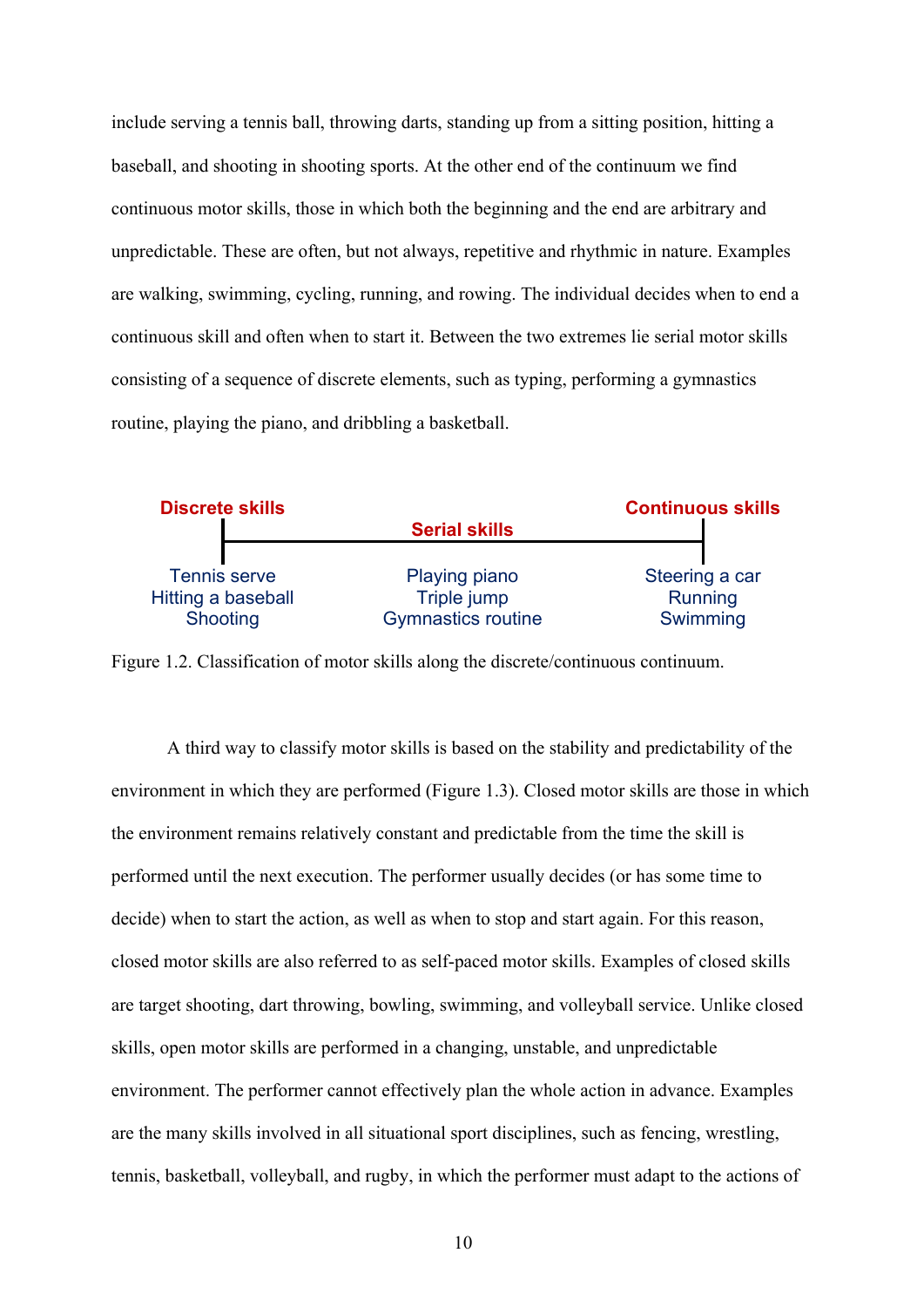others (i.e., opponents and/or teammates). The correct execution of the skill, or even the decision as to whether or not a skill should be performed, cannot be precisely planned in advance. Between closed and open motor skills there are actions carried out in a relatively unstable environment, which to some extent are predictable and of which the performer has a certain level of control, as happens in windsurfing, kayaking, and skiing.



Figure 1.3. Classification of motor skills along the closed/open continuum.

#### **STAGES OF LEARNING**

The learning process that individuals go through when acquiring motor skills of different type and complexity is similar. There are identifiable behavioural stages that all people experience in the acquisition of motor skills. These phases can be experienced at different speeds, sometimes markedly different from one individual to another for a same skill, but the transition through each phase occurs in all people who learn a new skill. Effective coaches are able to identify in which phase of learning (i.e., initial, intermediate, and advanced) their athletes are and, consequently, are able to tailor instructional and practical experiences to best meet the needs of the learners at that moment. Indeed, the ability to distinguish between the stages through which people progress in the acquisition of motor skills is a requirement for implementing effective instructional strategies and is one of the hallmarks of good coaches.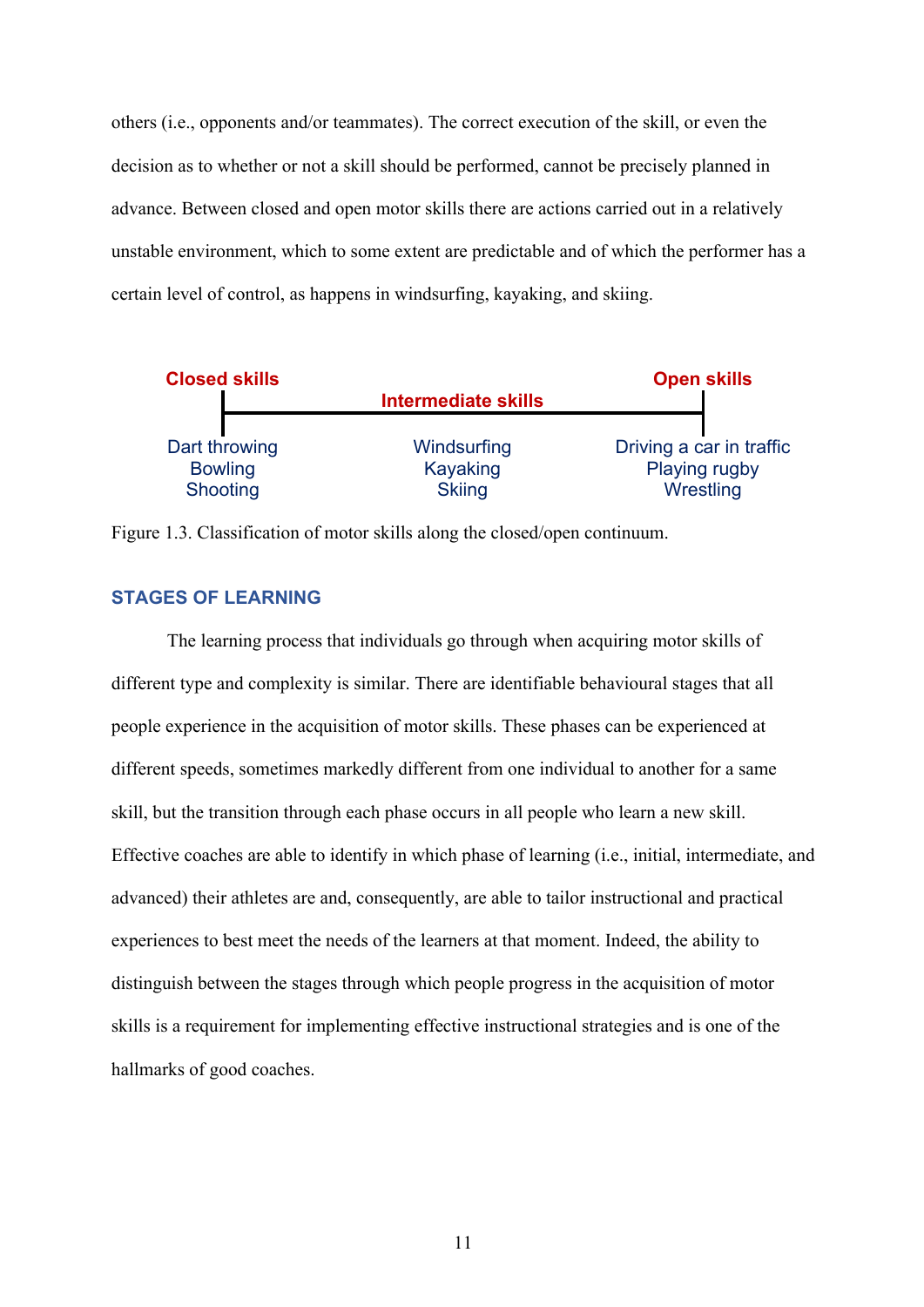#### **Fitts and Posner Stages of Learning**

In 1967, Paul Fitts and Michael Posner proposed three stages (or phases) of learning: cognitive, associative, and autonomous (see Figure 1.4, upper part). Since then, the model has become the most widely accepted and used in the field of learning and teaching of motor skills. Learners gain a better understanding of the skill and improve their ability to execute the skill as they move from one stage to the more advanced stage (see Table 1.3). It should be noted, however, that skill learning is best viewed as a progressive, continuous, and dynamic process that does not necessarily take place in clearly distinguishable and defined phases.



Figure 1.4. Fitts and Posner model (upper part) and dynamic systems model of the stages of learning (lower part).

Different cognitive, perceptual, and motor processes are involved in the different points of the learning process. In the *cognitive stage* the learner tries to grasp the basic idea of the skill and understand what exactly needs to be done. Even when learners initially understand the idea of the movement and its purpose, they may not understand the correct movement patterns needed for execution. At this stage, cognitive mental processes dominate, and movements are controlled in a relatively conscious manner. This stage has also been labelled "verbal stage" because learners often use overt or covert self-talk (inner dialogue, sub-verbalization) in an attempt to guide their actions. They tend to pay attention to the stepby-step execution of the skill and, as a consequence, the resulting movement is relatively slow, abrupt, and inefficient, and performance is rather inconsistent. The errors are frequent, large, and very different in type and extent. Learners may perceive that their movements do not meet the goals of the skill they are learning, but they do not know how to correct them.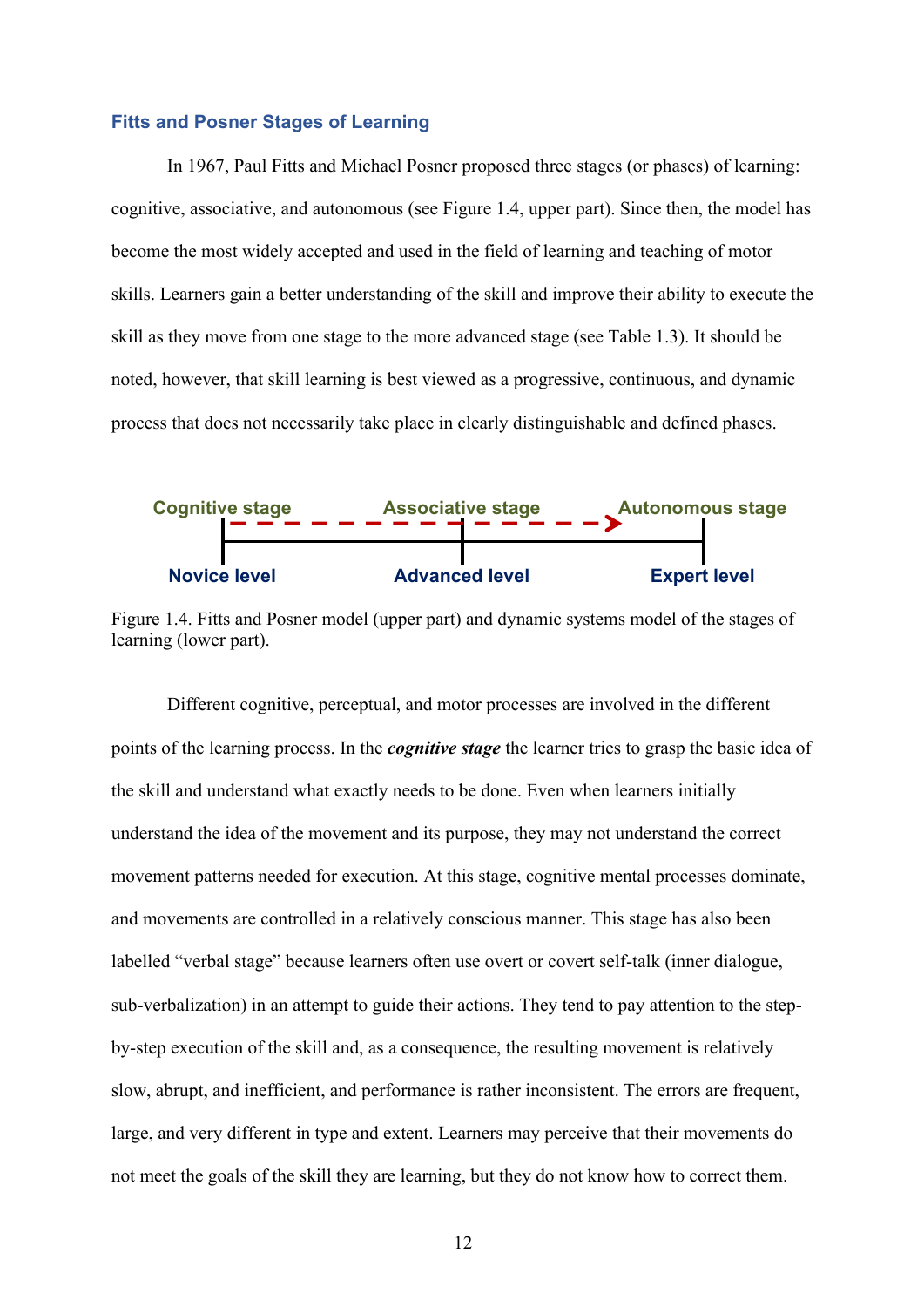This can lead to feelings of confusion, frustration, and decreased motivation. In this phase learners do not have the necessary knowledge to understand and use the information that comes from the environment and their movement, produce correct movement patterns, and evaluate the results of their action. They need to understand the correct mechanics of the action and how to interpret and use information from both the environment and their body to produce the correct action. Therefore, performers depend heavily on the instructions and feedback provided by an external source (e.g., the coach).

The length of this cognitive phase of motor learning depends on a number of factors. Learners can pass this phase after making a few attempts or trying the skill for a few minutes, especially if they have already experienced similar tasks or if the skill to be learned is simple. For complex skills the duration of the first phase can be much longer, especially for inexperienced people. With effective practice, however, almost everyone is able to pass this learning phase for most motor skills and thus reach the next phase.

The *associative stage* of learning begins when the learner has acquired the basic movement pattern and the main objectives of a skill. As a result, we can observe a number of behavioural changes. In this phase, more subtle movement adjustments occur, errors become less frequent, the type and magnitude of errors decrease, the action is more consistent from trial to trial, the outcome is more reliable, ineffective co-contractions are gradually reduced, and the movement becomes smoother and more efficient (i.e., executed with less energy expenditure compared to the cognitive stage). Much of the irregularities that typify the earlier learning phase disappear as various components of a skill become more effectively integrated and connected each other. Furthermore, the need to consciously control every aspect of the action is progressively lessened. Therefore, at least parts of the movement are performed under a more automatic control, and more attention can be directed to other aspects of the performance. Performers begin to integrate aspects of the environment into their performance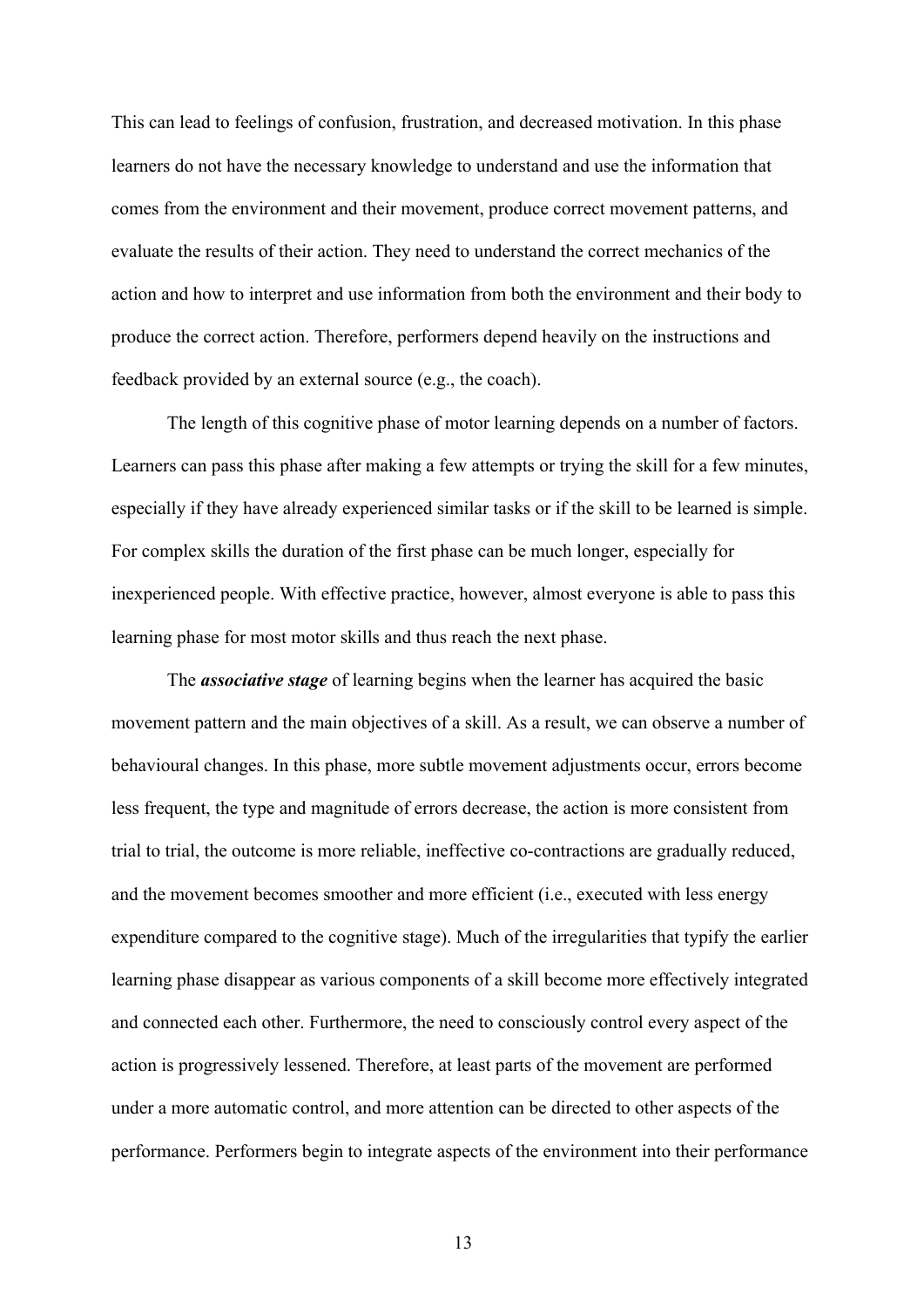by linking sensory input with appropriate movement responses. This allows the performer to adapt better to environmental changes. The need for "self-talk" or sub-verbalization decreases during this stage. Performers can now make changes to movement patterns based on situational changes, for example by speeding up or slowing down movements in relation to changes in environmental conditions.

The amount of time a learner will remain in the associative stage (and also in the cognitive stage) depends on several factors, such as the complexity of the skills, the individual abilities and skills already acquired, and the quality of teaching. Highly complex skills can take many weeks or months of practice before the performer is able to move on to the next stage. Although many learners can reach the associative stage rather quickly, they may not be able to advance to the next stage. For complex skills, reaching the autonomous stage of learning may require specific individual skills, adequate motivation, and effective teaching strategies.

After extensive practice, the performer reaches the *autonomous stage*. This phase is characterized by fluent and seemingly effortless movements. The actions are very accurate, consistent, efficient, with little or no errors and relatively little muscular energy required. Individuals are able to adapt their movements to a wide range of environmental situations. The skill is carried out largely automatically, and movement execution requires little or no attention to the mechanics of the skill. Performers no longer have to think about how to perform the skill and can even forget how exactly they perform, even though they are able to execute the skill with high proficiency. Attention can be directed to other areas of interest. Indeed, an indication that individuals have reached the autonomous stage is their ability to maintain good performance standards while thinking about something else, to direct attention to cues unrelated to performance or, conversely, to mentally anticipate events related to performance in order to adapt the action effectively to environmental changes. Performers are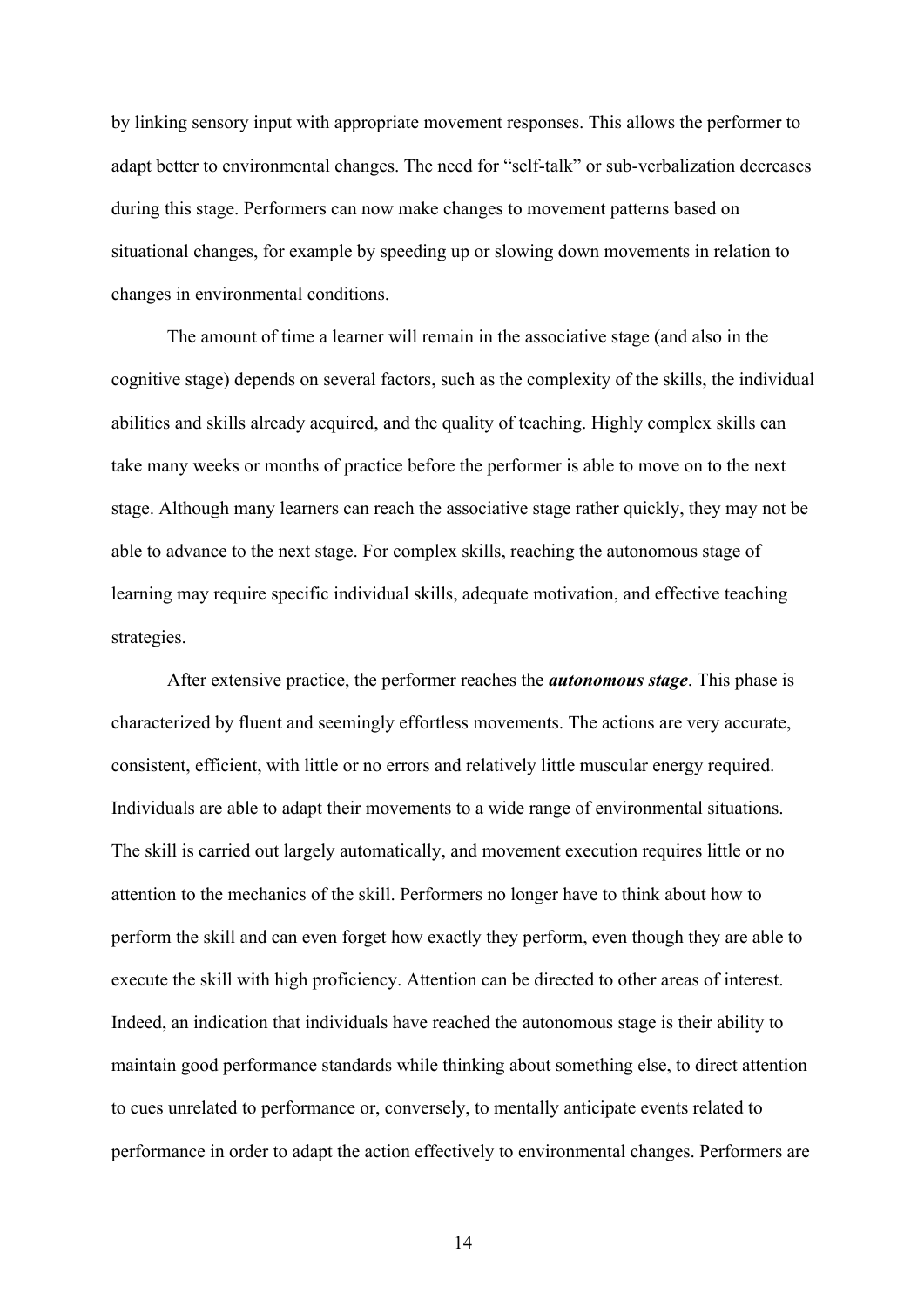able to detect their mistakes, analyse the causes of ineffective performance, and find ways to correct mistakes and attain their goals. Movements are executed effectively (the goal of the skill is reached) and efficiently (with an optimal amount of energy invested). Reaching the autonomous stage typically requires considerable practice, even greater than that necessary to attain the associative stage, high motivation, motor capabilities, and effective teaching strategies.

As illustrated in Figure 1.4, progression through stages is best regarded as continuous rather than discontinuous, with progression advancing through practice from cognitive to autonomous stages. Progress from stage to stage is most often gradual rather than marked by sudden shifts in performance. For this reason, it is often difficult to detect at what stage an individual is at a particular time.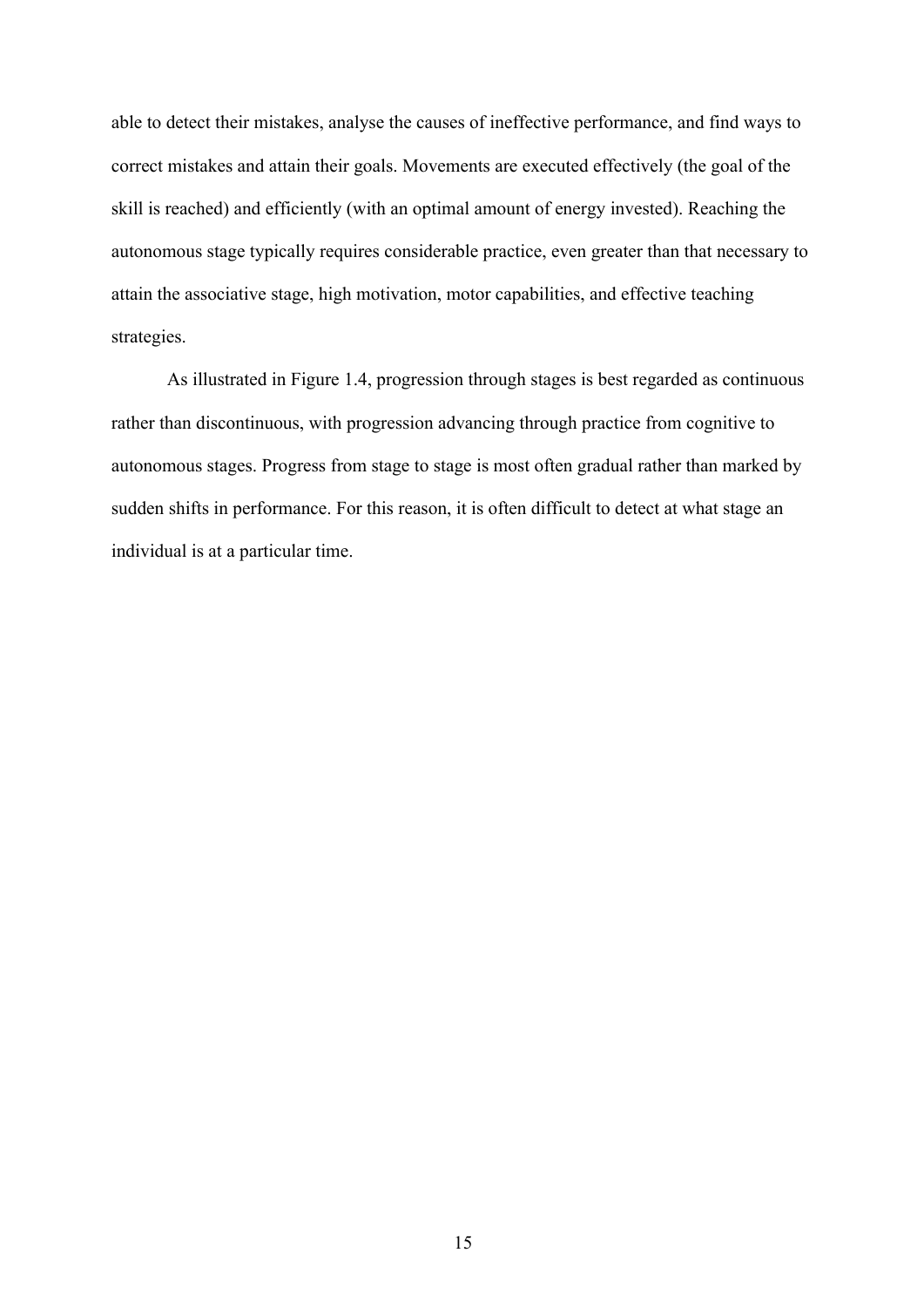Table 1.3. Fitts and Posner stages of learning and their characteristics.

| <b>Cognitive stage (beginner)</b> |                                                                                                                                                           |  |  |
|-----------------------------------|-----------------------------------------------------------------------------------------------------------------------------------------------------------|--|--|
| $\bullet$                         | Many errors                                                                                                                                               |  |  |
|                                   | Great variability in errors                                                                                                                               |  |  |
| $\bullet$                         | Irregular movement patterns                                                                                                                               |  |  |
| $\bullet$                         | Blocked joints, rigidity, and movement limited                                                                                                            |  |  |
| $\bullet$                         | Stiff muscles in complex movements                                                                                                                        |  |  |
| ٠                                 | Slow response time                                                                                                                                        |  |  |
| ٠                                 | Conscious attention directed to control most skill elements                                                                                               |  |  |
| ٠                                 | Sub-verbalization ("self-talk")                                                                                                                           |  |  |
| $\bullet$                         | Stereotyped movements not adaptable to environmental changes                                                                                              |  |  |
| ٠                                 | Slow, inconsistent, and ineffective movements                                                                                                             |  |  |
|                                   | Considerable cognitive activity                                                                                                                           |  |  |
| $\bullet$                         | Poor performance                                                                                                                                          |  |  |
|                                   | <b>Associative stage (intermediate)</b>                                                                                                                   |  |  |
| $\bullet$                         | Decreased frequency of errors                                                                                                                             |  |  |
| $\bullet$                         | Less pronounced errors                                                                                                                                    |  |  |
| ٠                                 | Understanding of basic skill requirements                                                                                                                 |  |  |
| $\bullet$                         | Faster, smoother, and more effective movements                                                                                                            |  |  |
| $\bullet$                         | Joints released; wider and more flexible movements as synergies develop                                                                                   |  |  |
| ٠                                 | Automatic execution of some movement segments and conscious control of other parts                                                                        |  |  |
|                                   | Greater movement adaptability to environmental changes                                                                                                    |  |  |
|                                   | Less cognitive activity required                                                                                                                          |  |  |
|                                   | Higher performance                                                                                                                                        |  |  |
|                                   | <b>Autonomous stage (advanced)</b>                                                                                                                        |  |  |
| $\bullet$                         | Few errors                                                                                                                                                |  |  |
| $\bullet$                         | Small variability in errors<br>Smooth, fluid, coordinated action                                                                                          |  |  |
| $\bullet$                         |                                                                                                                                                           |  |  |
| ٠                                 | Quick response in skill execution and fast decision making<br>Integration and connection of all skill components                                          |  |  |
| $\bullet$                         | Movement execution in interaction with the external environment                                                                                           |  |  |
|                                   |                                                                                                                                                           |  |  |
|                                   | Ability to attend to performance-related or unrelated cues while executing<br>Great movement adaptability to environmental changes and different contexts |  |  |
|                                   | Ability to detect errors and find solutions                                                                                                               |  |  |
| $\bullet$                         | Minimum (optimal) energy expenditure                                                                                                                      |  |  |
|                                   | Accurate, consistent, and effective actions                                                                                                               |  |  |
| $\bullet$                         | Low or no cognitive activity required                                                                                                                     |  |  |
|                                   | Movement largely controlled automatically                                                                                                                 |  |  |
|                                   | High performance                                                                                                                                          |  |  |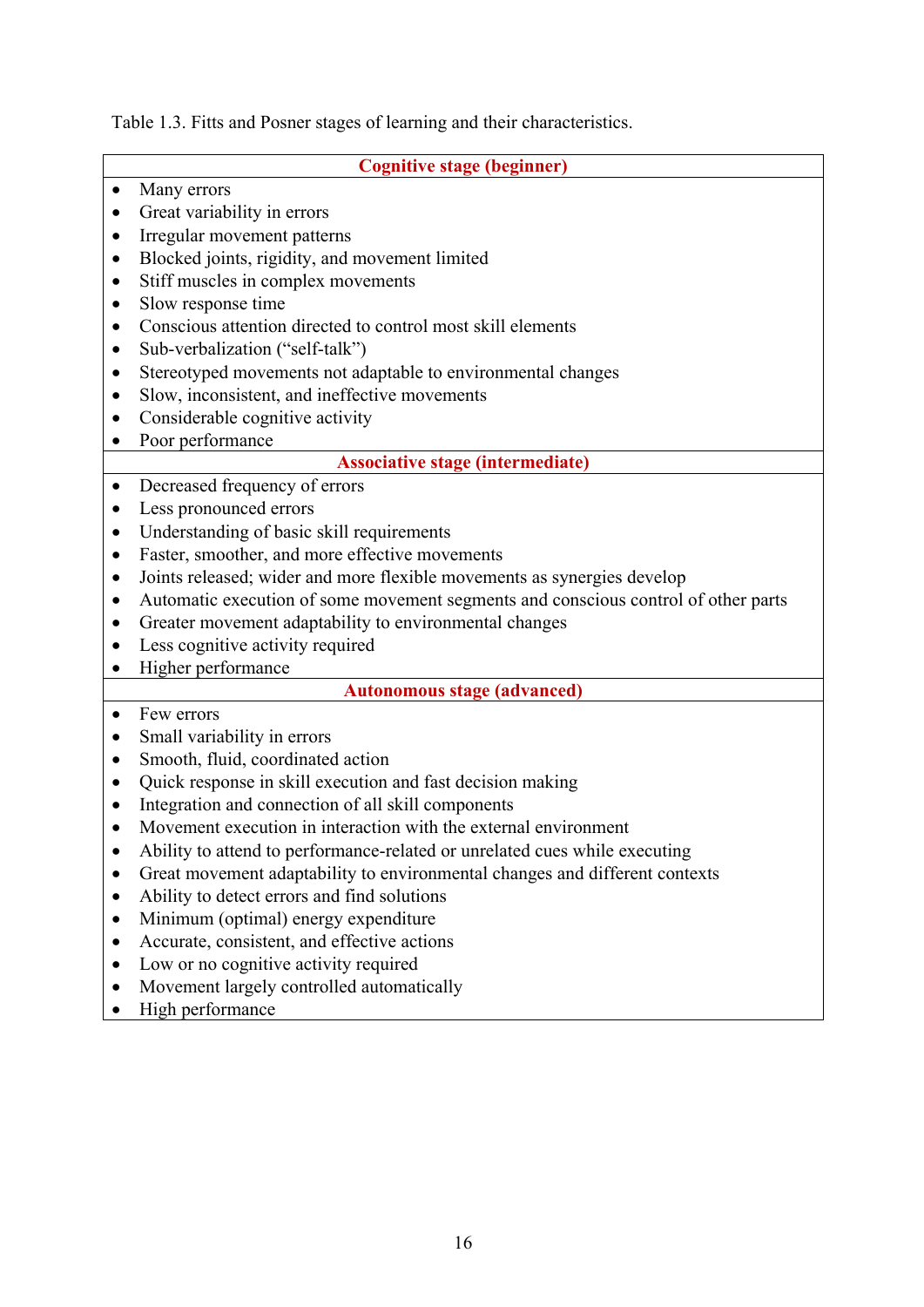#### **Dynamic Systems Model Stages of Learning**

Another perspective of the learning process is offered by the dynamic systems theory. This theory recognizes the same behavioural characteristics of the Fitts and Posner model that learners manifest as they acquire motor skills, however the interpretation is different. A fundamental principle of the theory is that movement patterns emerge from the interaction between the *organism* (the performer), the *task* to be performed, and the *environment* in which the action takes place (Figure 1.5). The constraints derived from the interaction of these three components provide the boundaries of the possibilities of movement and shape movement in preferred patterns. Constraints do not impose particular movement patterns, but make certain patterns more likely to emerge, those that produce the highest degree of stability. Coordination emerges as learners adapt their movement behaviours to the constraints imposed on them and learn to exploit their movement environment in order to take greater advantage of these constraints. The fundamental challenge faced by learners is how to control the vast number of movement possibilities they have. According to this view, coordination (i.e., learning skills) is the learning process to control the many possibilities (i.e., degrees of freedom) available within the human movement system.



Figure 1.5. Interaction between organism (performer), task, and environment constraints underlying coordination patterns in goal-directed behaviour.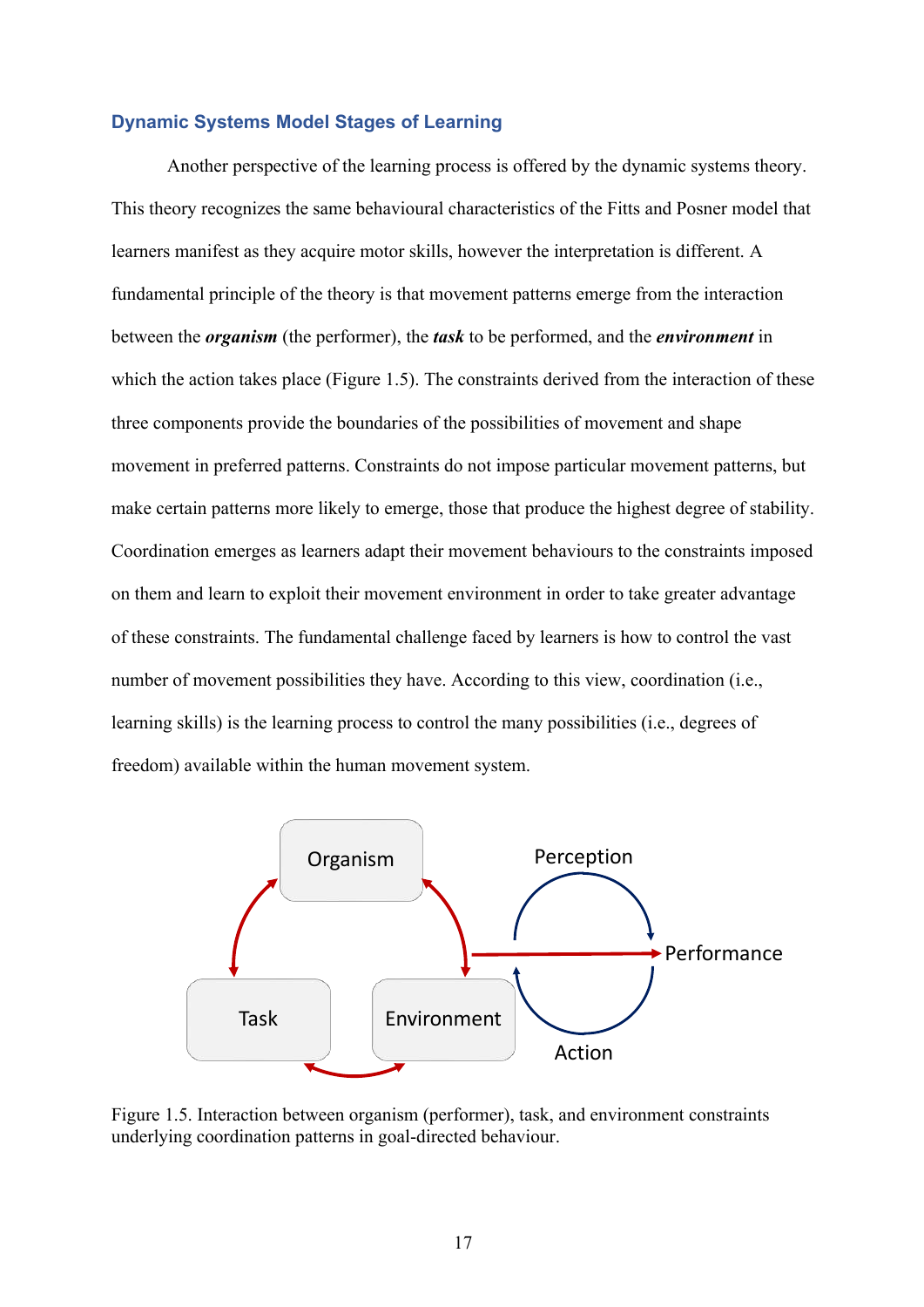The three learning stages are called novice, advanced, and expert (see Figure 1.4, lower part). In the *novice stage* of learning, the main challenge for the learner is how to control and coordinate the many muscles and joints involved in the movement. This requires control of many independent possibilities of movement (i.e., degrees of freedom) of the muscles that control the joints underlying the action. The learner simplifies this difficult task by reducing the number of individual elements that need to be controlled. This is achieved by freezing the degrees of freedom in the movement systems involved in the production of the skill. This entails blocking some joints of the limbs so that they move in a unitary way, rather than as a system where each joint is free to move independently. For example, a child can only use the arm to throw a ball. The legs and most part of the trunk do not intervene to assist the throw as they do in more advanced throwers. Inexperienced throwers also eliminate the backswing, and the throw is completed almost exclusively by using the elbow joint and part of the trunk as a single action unit. By freezing some degrees of freedom while keeping various limbs and regions of the body rigid and fixed, the number of degrees of freedom that must be controlled by the novice is reduced to a manageable number. This behaviour, however, is insufficient to allow coordinated and effective control of movements. Performance improvement is only possible when some of the degrees of freedom (i.e., the possibilities of movement) are released to be independent (or relatively independent) of the actions of other parts of the body. Learning takes place through trial and error experiences. Gradually, learners begin to release some degrees of freedom, allowing some joints and segments of the body to move more freely, and explore movement possibilities and outcomes. At this point, joints can be controlled more flexibly, independently, and effectively.

In the *advanced stage* of learning, after exploring the possibilities of action, the performers learn to free more and more degrees of freedom of their movement in order to achieve optimal coordination patterns. At this stage, previously frozen joints can be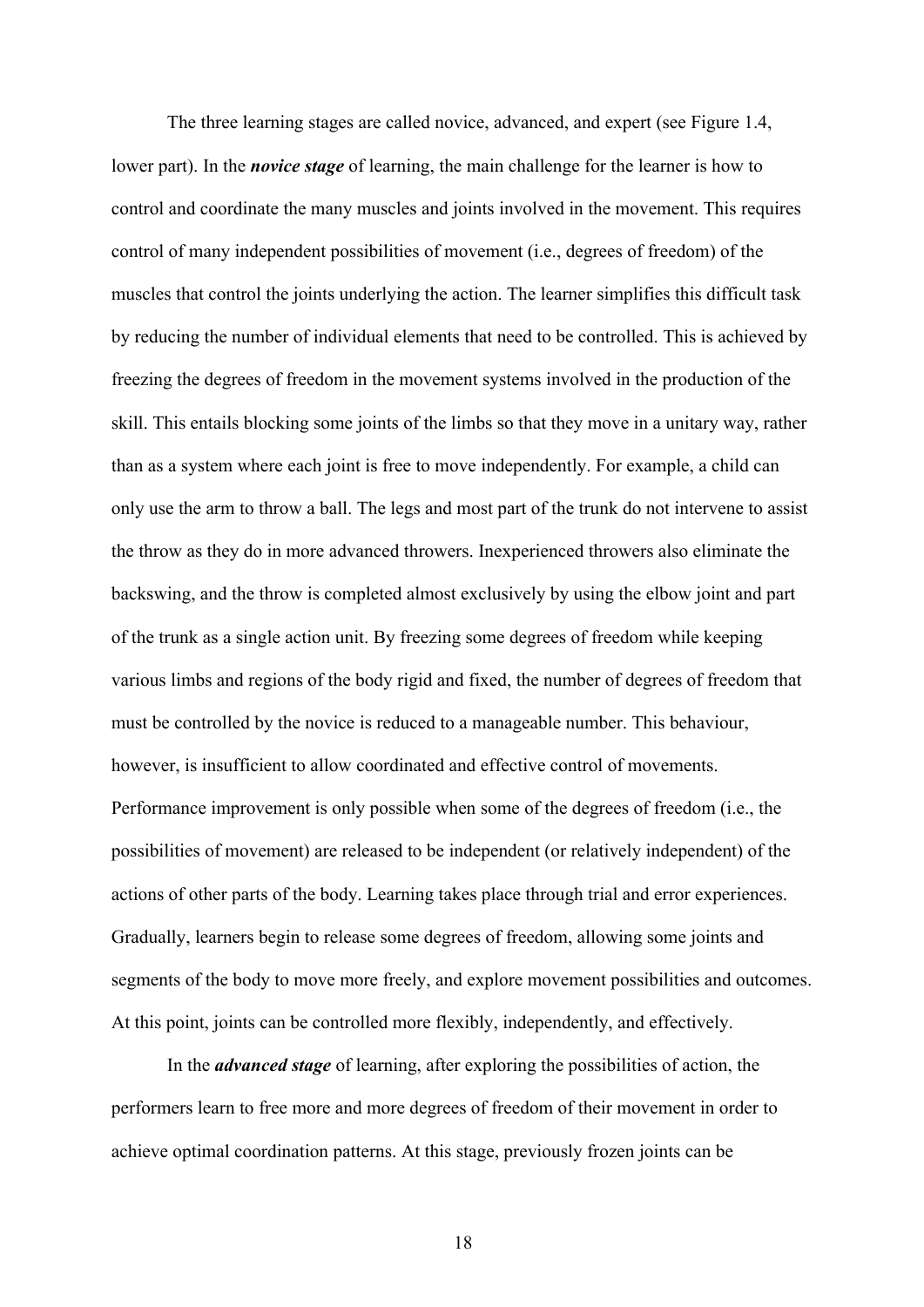incorporated into larger and more sophisticated units of action. These are called coordinated structures or synergies. Synergies are groups of muscles that often span multiple joints linked together and act as a single unit when activated. Through the learning stages, performers acquire the ability to control many more independent movements of muscles and joints. They become able to coordinate complex actions that often involve whole-body movement patterns. The action is fluid, well-coordinated, and relatively effective.

After achieving movement coordination, in the *expert stage* of learning the performers are able to exploit the passive and reactive forces in the body system (i.e., muscles and joints) and in the environment. In this phase, the performer continues to release degrees of freedom and to rearrange the others in order to obtain the most efficient movement patterns in terms of energy expenditure. The main focus at this stage, however, is on the exploitation of internal and external forces, which can significantly contribute to the effectiveness of the movement. In the example of throwing a ball, the child froze most of the body's movements and rigidly move the arm and torso as a single unit of action. In the advanced stage, the child can take advantage of some combinations of arm extension and torsion of the trunk and recognize that some movements are more effective than others to produce strength. Through the continuous exploration of the possibilities of movement, the child will learn to spread the legs, twist the upper body, and extend the arm well before throwing the ball, thus taking advantage of the elastic properties of the musculature and the biomechanical forces inherent in the action. Learners also acquire the ability to exploit the physical properties of the environment such as the inertia, friction, and gravity intrinsic to the environmental context, thus achieving better coordination, greater performance competence, and wider flexibility of movement.

# **INSTRUCTIONAL PRIORITIES IN THE STAGES OF LEARNING**

As performers progress through the stages of learning, they need different instructional strategies. Teaching strategies that can be helpful in one stage can actually be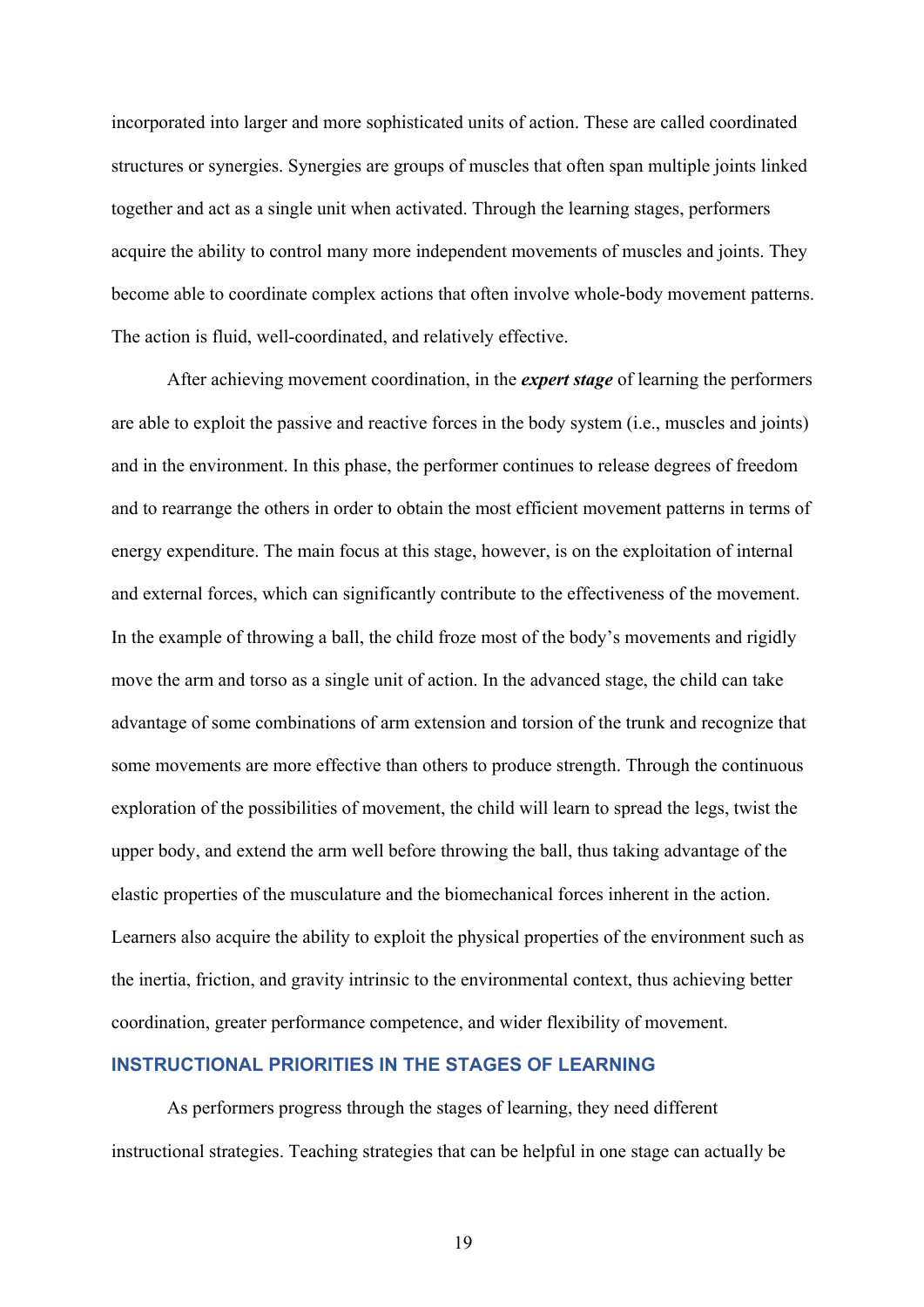less effective in another stage or even hinder learning. As previously discussed, beginners have to voluntarily control the action and develop a cognitive understanding of a skill, while at a later stage they can start to control the action more automatically.

A number of fundamental instructional strategies will be presented in detail in the next chapters, while others, regarding goal setting, instructions, demonstrations, and feedback, have been discussed in the sports science booklet of the ISSF National Coach (first level) Course. Table 1.4 contains a summary of important instructional strategies coaches should use with their athletes across the stages of learning based on Fitts and Posner and the dynamic systems model classifications.

| Table 1.4. Instructional strategies in the stages of learning based on Fitts and Posner and the |  |  |
|-------------------------------------------------------------------------------------------------|--|--|
| dynamic systems model classification.                                                           |  |  |

*Table 1.4. continues*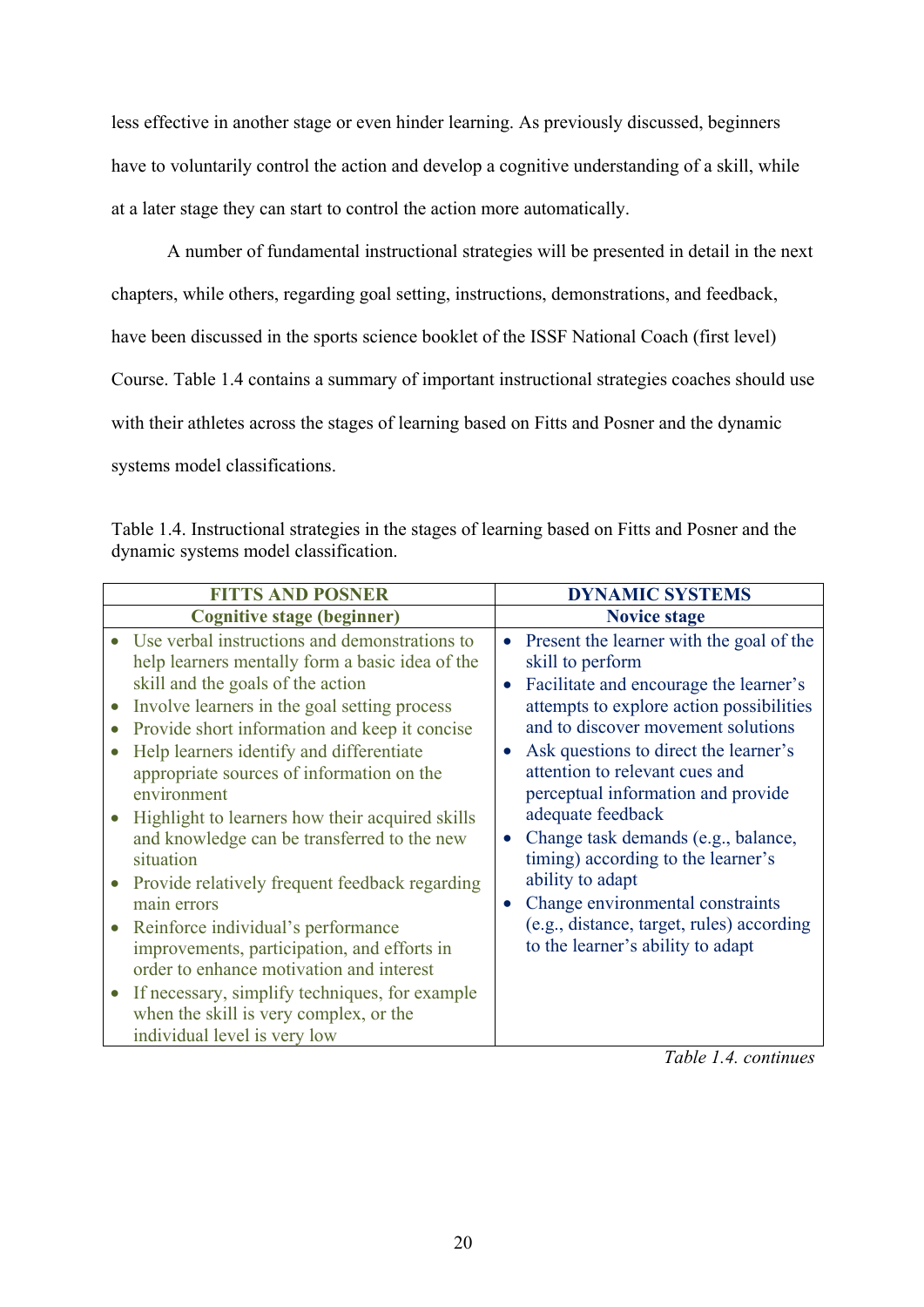## *Table 1.4. continued*

| <b>Associative stage (intermediate)</b> |                                                                                                                                                                                                                                                                                                                                                                                                                                                                                                                                                                                                                                                                             | <b>Advanced stage</b>                                                                                                                                                                                                                                                                                                                                                                                                                                                                                                                                                                                                   |
|-----------------------------------------|-----------------------------------------------------------------------------------------------------------------------------------------------------------------------------------------------------------------------------------------------------------------------------------------------------------------------------------------------------------------------------------------------------------------------------------------------------------------------------------------------------------------------------------------------------------------------------------------------------------------------------------------------------------------------------|-------------------------------------------------------------------------------------------------------------------------------------------------------------------------------------------------------------------------------------------------------------------------------------------------------------------------------------------------------------------------------------------------------------------------------------------------------------------------------------------------------------------------------------------------------------------------------------------------------------------------|
| $\bullet$<br>$\bullet$<br>$\bullet$     | Encourage learners to identify and respond to<br>changes in environmental conditions rather<br>than focusing primarily on movement<br>mechanics<br>Increase movement variability<br>Gradually withdraw the amount and type of<br>feedback provided to learners<br>Encourage learners to evaluate and correct<br>their errors on their own<br>Reinforce correct movement behaviours<br>Instruct learners to redirect attentional<br>resources (especially visual ones) to<br>appropriate cues in the environment<br>Continue to reinforce improvements,<br>participation, commitment, and effort                                                                             | Continue to encourage learners to<br>$\bullet$<br>explore movement possibilities while<br>changing movement requirements and<br>environmental demands<br>Change practice environments<br>Change task demands systematically<br>(e.g., balance, timing, movement<br>symmetrisation)<br>Change environmental constraints<br>systematically (e.g., light, distance,<br>target, rules, weather conditions)                                                                                                                                                                                                                  |
|                                         | <b>Autonomous stage (advanced)</b>                                                                                                                                                                                                                                                                                                                                                                                                                                                                                                                                                                                                                                          | <b>Expert stage</b>                                                                                                                                                                                                                                                                                                                                                                                                                                                                                                                                                                                                     |
| $\bullet$<br>$\bullet$                  | Try to keep learners' motivation levels high,<br>despite the difficulties that can be encountered<br>in reaching even small improvements in<br>performance<br>Emphasise that improvements can be achieved<br>through continuous involvement and<br>dedication<br>Focus instructions on how to refine<br>movements and adapt them to varying<br>situations<br>Help learners to refine and adapt their well-<br>learned skills to meet the demands of a wide<br>range of environmental conditions<br>Encourage learners to analyse in detail their<br>performance and find personal solutions to the<br>difficulties encountered in both practice and<br>competition contexts | Design variable training sessions that<br>encourage performers to further<br>improve and extend their problem<br>solving and adaptation skills to the<br>situational demands<br>Continue to change practice<br>environments<br>Simulate competition<br>$\bullet$<br>Continue to change task demands<br>systematically (e.g., balance, timing,<br>movement symmetrisation)<br>Change individual constraints (e.g.,<br>$\bullet$<br>fatigue, physical activation, stress,<br>emotions)<br>Continue to change environmental<br>constraints systematically (e.g., light,<br>distance, target, rules, weather<br>conditions) |
|                                         |                                                                                                                                                                                                                                                                                                                                                                                                                                                                                                                                                                                                                                                                             | Fully engage performers in the learning<br>process across all stages of learning                                                                                                                                                                                                                                                                                                                                                                                                                                                                                                                                        |

The applied indications deriving from the two different models can be harmonized in

effective instructional activities. The Fitts and Posner model is more focused on individual

changes during the learning phases, while the dynamic systems model considers the

interaction between individual, task, and environment in explaining motor behaviour and the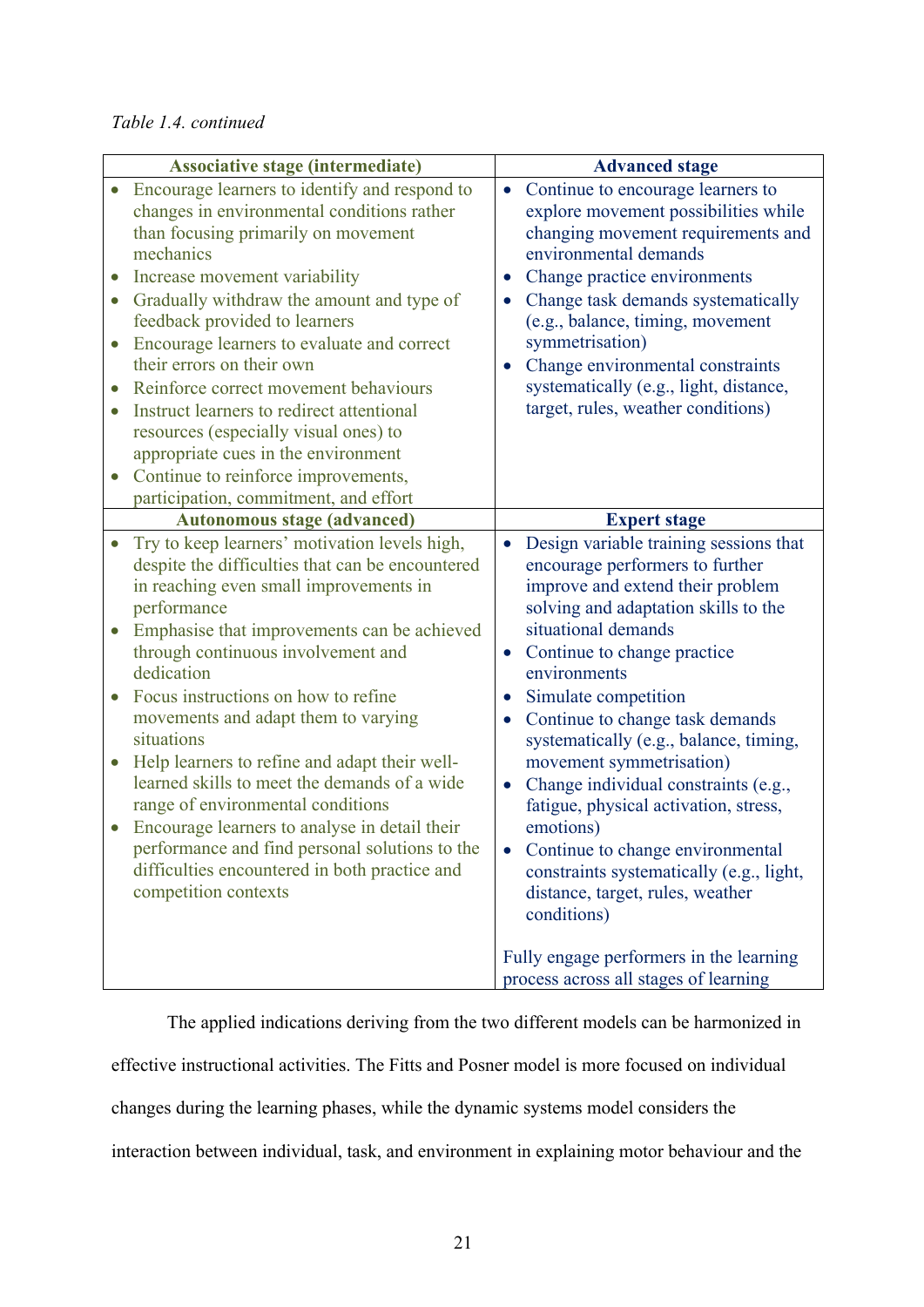acquisition of skills, and in identifying instructional strategies. Both models contribute to our understanding of how people learn motor skills and offer practical indications that can be used to structure, design, and implement instructional activities according to the individual's needs and learning stages.

#### **SUMMARY**

Motor skills, including many different technics in sport, involve three important aspects: (1) the cognitive component – deciding *what to do* to attain the performance goal; (2) the perceptual component – deciding *where and when to do it* in function of environmental cues; and (3) the movement component – deciding *how to do it* (i.e., how to organise muscles activity to generate effective actions).

Motor skills can be classified along the two ends of a continuum as: (1) gross–fine, based on the size of the primary muscle groups involved, (2) discrete–continuous, depending on the temporal features of the skill relative to its beginning and ending, and (3) closed–open, in function of the stability of the environment in which the skill is performed. All motor skills can be classified into each of these three dimensions.

In learning motor skills, the performers go through different stages typified by specific cognitive processes, behaviours, and interactions with the environment. According to both Fitts and Posner and dynamic systems models, in the initial phase of learning (the *cognitive* or *novice stage*), novices struggle to grasp the basics of action in an attempt to form a mental picture of the goals of movement and correct mechanics of a skill. Most elements of a skill are controlled in a relatively intentional (conscious) way. The errors are frequent and large in magnitude, and performance is poor. The learner tends to block ("freeze") some joints while coupling others, maintain the rigidity of the body, and limit the movement of joints, limbs and body components.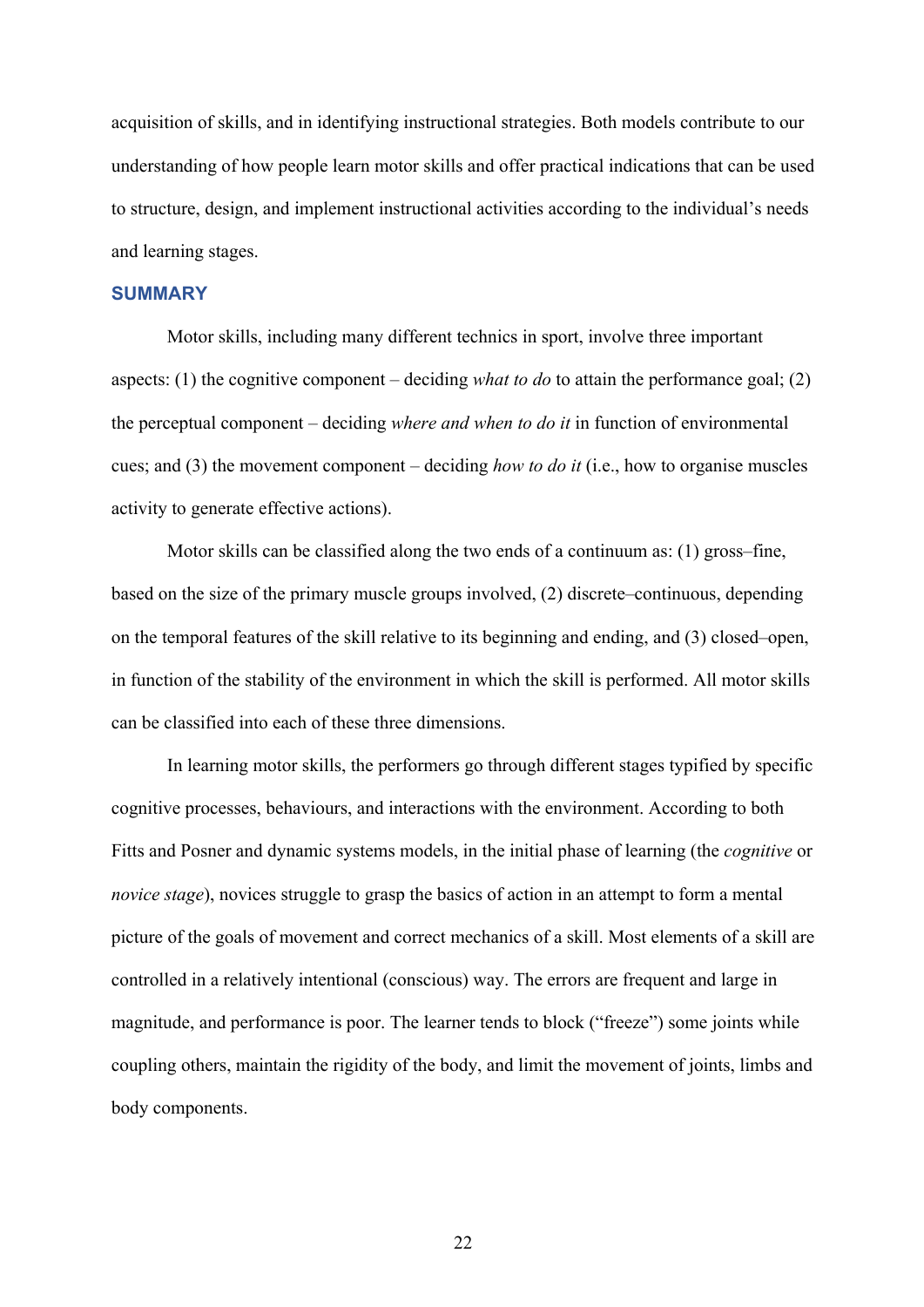In the intermediate phase (the *associative* or *advanced stage*), the need to control every aspect of the action is gradually reduced. Therefore, more parts of the skill are executed under automatic control and, consequently, more attention can be directed towards other aspects of the performance. Movements become more consistent, precise, economical in terms of energy expenditure, and effective in terms of the goals that can be achieved. The performer can release ("free") frozen joints and limbs as synergies develop. The control of action and movement flexibility are improved.

In the final phase (the *autonomous* or *expert stage*), performers automatically execute most or all components of a skill without depleting attentional resources. Movement coordination is high, and performers are able to effectively adapt the patterns of their action to deal with environmental changes. Performers use ("exploit") the passive and reactive forces of the body system and the external environment that contribute to the dynamics of the movement.

Coaches should be aware of the need to apply different teaching strategies as people progress through the learning stages. Numerous teaching strategies are identified in the different stages of learning based on the Fitts and Posner and Dynamic Systems models.

#### **Suggested Readings**

- Edwards, W. H. (2011). Motor learning and control: From theory to practice. Belmont, CA: Wadsworth, Cengage Learning. Chapters 2 & 7.
- Ives, J. C. (2014). Motor behavior: Connecting mind and body for optimal performance. Philadelphia, PA: Lippincott Williams and Wilkins. Chapters 6 & 7.
- Magill, R. A., & Anderson, D. I. (2017). Motor learning and control: Concepts and applications (11th ed.). New York, NY: McGraw-Hill. Chapters 1 & 12.
- Renshaw, I., Davids, K., Newcombe, D., & Roberts, W. (2019). The constraints-led approach: Principles for sports coaching and practice design. New York, NY: Routledge.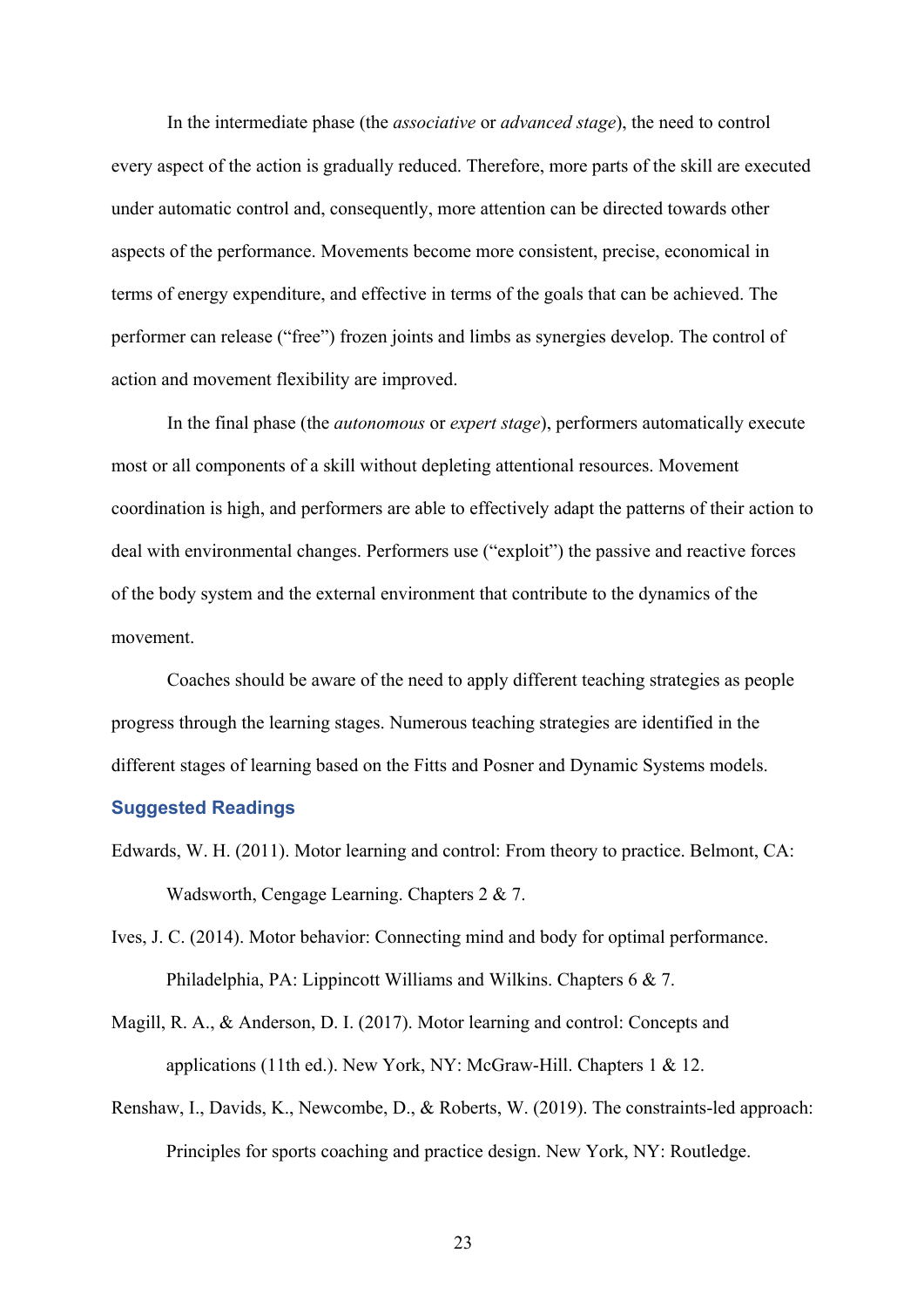Schmidt, R. A., & Lee, T. D. (2020). Motor learning and performance: From principles to application (6th ed.). Champaign, IL: Human Kinetics. Chapters 1, 8, & 9.

## **Self-Evaluating Questions**

- How are motor skills defined and what are their main elements?
- What is the difference between motor abilities and motor skills?
- What factors influence the performance of motor skills?
- How can motor skills be meaningfully classified?
- Provide examples for each of the three classifications of motor skills.
- Compare and contrast the learning stages according to the Fitts and Posner and Dynamic System models.
- Discuss the instructional priorities for each stage of learning based on the Fitts and Posner and Dynamic System classifications.
- Choose a technical shooting skill and discuss the behavioural aspects of performance for a shooter in each of the three learning stages and develop strategies to instruct the shooter in each stage.
- Discuss how you can change task demands, individual constraints, and environmental constraints to improve and refine the performance of an expert shooter.

## **Practical Activities in the Field for Learning Motor Skills**

- Use instructional strategies based on the Fitts and Posner classification to help your novice shooter learn a technical skill.
- Drawing on the dynamic systems classification, use instructional strategies to help your novice shooter learn a technical skill.
- Invite your expert athlete to analyse in detail their performance and find personal solutions to the difficulties encountered in both practice and competition contexts.
- Change task demands to improve and refine performance of an expert shooter.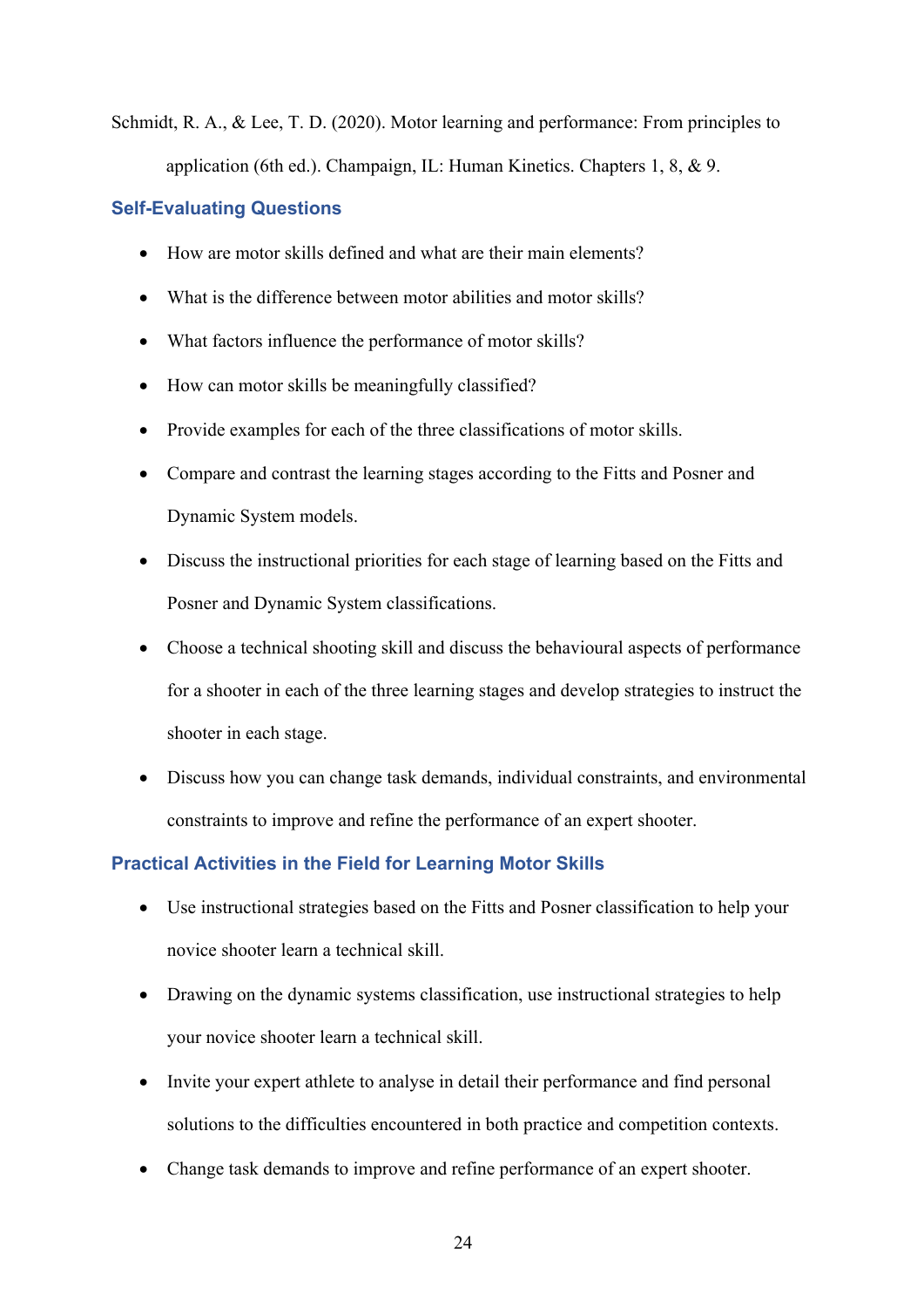- Change individual constraints to improve and refine performance of an expert shooter.
- Change environmental constraints to improve and refine performance of an expert shooter.
- Design training methods based on the Fitts and Posner and dynamic systems classifications and ask your expert shooter to try both:

| <b>FITTS AND POSNER</b>            | <b>DYNAMIC SYSTEMS</b> |
|------------------------------------|------------------------|
| <b>Autonomous stage (advanced)</b> | <b>Expert stage</b>    |
|                                    |                        |
|                                    |                        |
|                                    |                        |
|                                    |                        |
|                                    |                        |
|                                    |                        |
|                                    |                        |
|                                    |                        |
|                                    |                        |
|                                    |                        |
|                                    |                        |
|                                    |                        |
|                                    |                        |
|                                    |                        |

#### **Power Point Presentation**

Slides 1 to 25.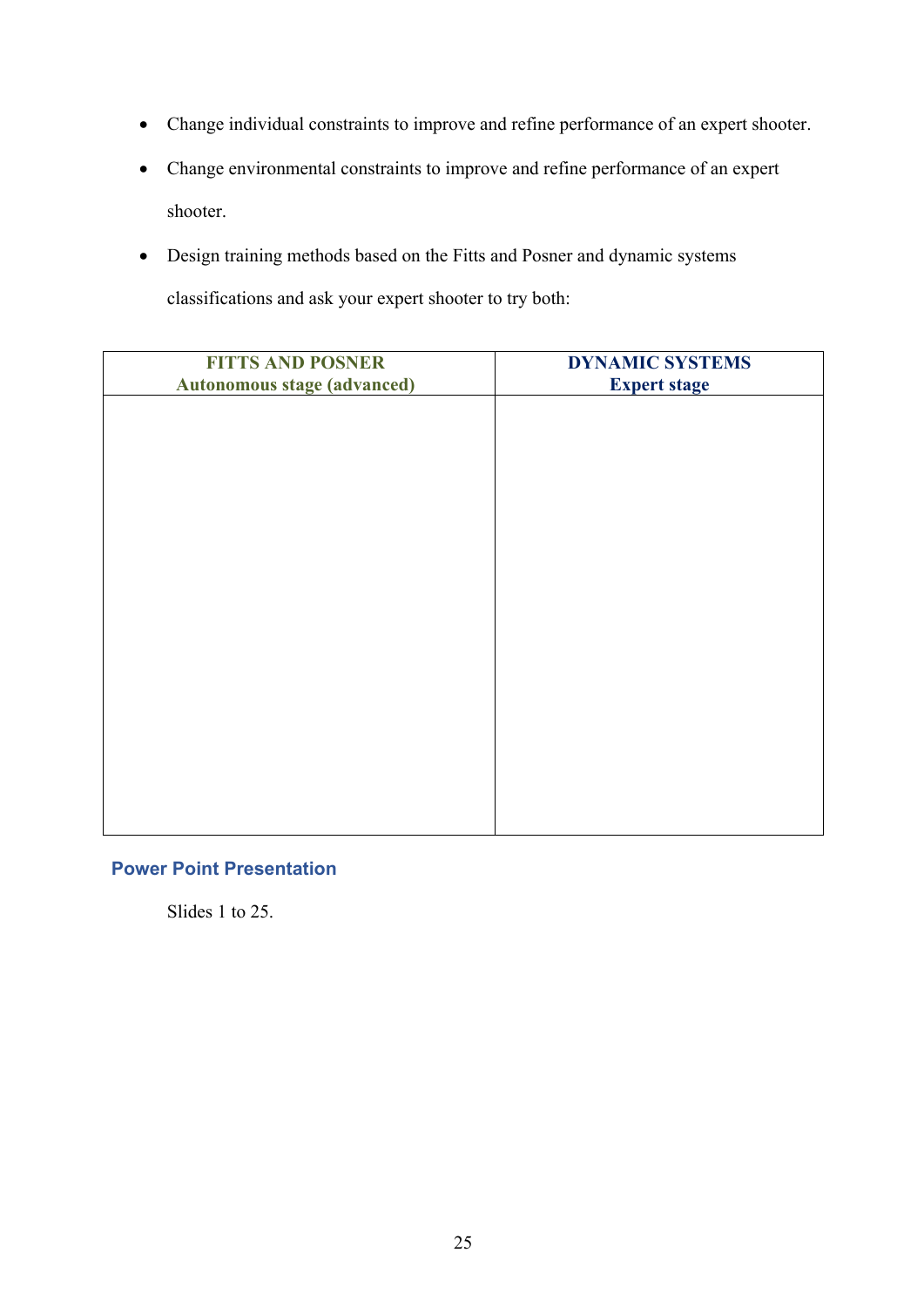# **CHAPTER 2 – SCHEDULING PRACTICE**

#### **OVERVIEW**

Practice is essential for learning. It is the main factor that determines the transition from an initial stage of learning to more advanced phases of proficiency and expertise in sport. Simply put, *practice is learning*. People have innate abilities that can make learning a particular skill relatively easy. Nevertheless, a great deal of practice is still required to improve and optimize the performance of complex actions.

Although individual physical and cognitive maturation influences skilled performance behaviour, motor learning is specifically defined with respect to changes that occur as a result of experience or dedication to practice. Performance improvement through learning consists of a change in the quality of movement production (increase in efficiency) and/or a greater probability of success in achieving the results of the action (increase in effectiveness, such as improvement in response consistency or error reduction).

Practice is so critical for learning to occur that sometimes coaches tend to focus on repetition and neglect the quality of practice experiences. However, simply repeating skills over and over does not guarantee good levels of success. In fact, the quality of practice is as important as the time spent practicing. Researchers and practitioners have highlighted a wide range of instructional methods that coaches should adopt when designing practice experiences of quality. The methods coaches choose and how those methods are arranged during training play a major role in the acquisition and retention of skills.

The effectiveness on learning of one particular form of practice compared to another depends on variables such as age, experience, and type of skill. However, the same amount of practice can either result in little learning or, conversely, in substantial improvement in skill level, depending on how practice experiences are designed. Table 2.1 contains some of the most important instructional schedules presented in this chapter.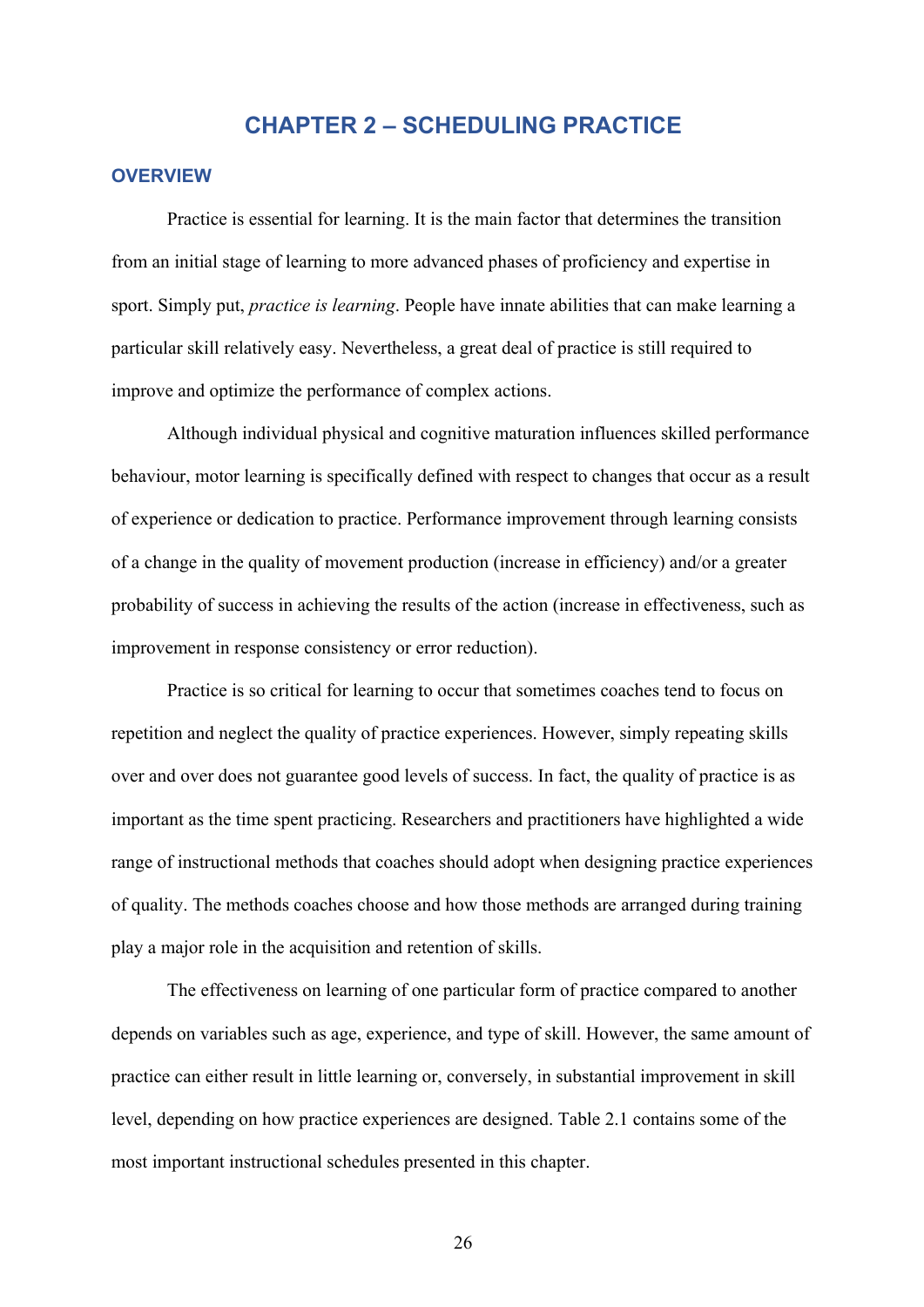Table 2.1. Instructional schedules for learning.

| Distribution of practice: massed vs distributed               |                                                                |  |  |
|---------------------------------------------------------------|----------------------------------------------------------------|--|--|
| <b>Distribution of practice</b>                               | How the frequency and amount of rest are scheduled             |  |  |
|                                                               | between practice sessions and within the session.              |  |  |
| <b>Massed practice</b>                                        | A practice schedule in which the amount of rest between        |  |  |
|                                                               | practice sessions or trials is relatively short.               |  |  |
| <b>Distributed practice</b>                                   | A practice schedule in which the amount of rest between        |  |  |
|                                                               | practice sessions or trials is relatively long.                |  |  |
|                                                               | Practice variability: constant vs variable                     |  |  |
| <b>Practice variability</b>                                   | The variety of movement and context characteristics that a     |  |  |
|                                                               | person experiences while practicing a skill.                   |  |  |
| <b>Constant practice</b>                                      | A same skill is repeated in the same way, without              |  |  |
|                                                               | variations, in a fixed context in a series of trials.          |  |  |
| <b>Varied practice</b>                                        | A same skill is repeated in a variety of different ways and    |  |  |
|                                                               | contexts.                                                      |  |  |
| Contextual interference: blocked vs random or serial practice |                                                                |  |  |
|                                                               | The memory and performance difficulties (i.e.,                 |  |  |
| <b>Contextual interference</b>                                | interference) that result from performing multiple skills,     |  |  |
|                                                               | variations of a skill, or both within the context of practice. |  |  |
| <b>Blocked practice</b>                                       | A single motor skill is practiced completely before moving     |  |  |
|                                                               | to the next motor skill and so forth.                          |  |  |
|                                                               | A number of skills are practiced in an unpredictable order     |  |  |
| <b>Random or serial practice</b>                              | (i.e., random) or in a pre-ordered sequence (i.e., serial) for |  |  |
|                                                               | several times.                                                 |  |  |
|                                                               | The learning benefit resulting from performing multiple        |  |  |
|                                                               | skills in a high contextual interference practice schedule     |  |  |
| Contextual interference effect                                | (i.e., random or serial practice), instead of performing the   |  |  |
|                                                               | skills in a low contextual interference schedule (i.e.,        |  |  |
|                                                               | blocked practice).                                             |  |  |
| <b>Part vs whole practice</b>                                 |                                                                |  |  |
|                                                               | Simplified performance of a skill, involving either the        |  |  |
| <b>Part practice</b>                                          | initial practice of component parts of the skill or the        |  |  |
|                                                               | simplification of environmental features in which the skill    |  |  |
|                                                               | is performed.                                                  |  |  |
| <b>Whole practice</b>                                         | Practice of a skill in its entirety as it is intended to be    |  |  |
|                                                               | performed as a result of practice.                             |  |  |

# **INTRODUCTION**

There is consensus among theorists and practitioners that practice is the single most

important factor in the learning of motor skills. According to the *law of practice*, performance

improvement continues providing that practice continues, even though the rate at which

improvement occurs gradually decreases over time or number of trials.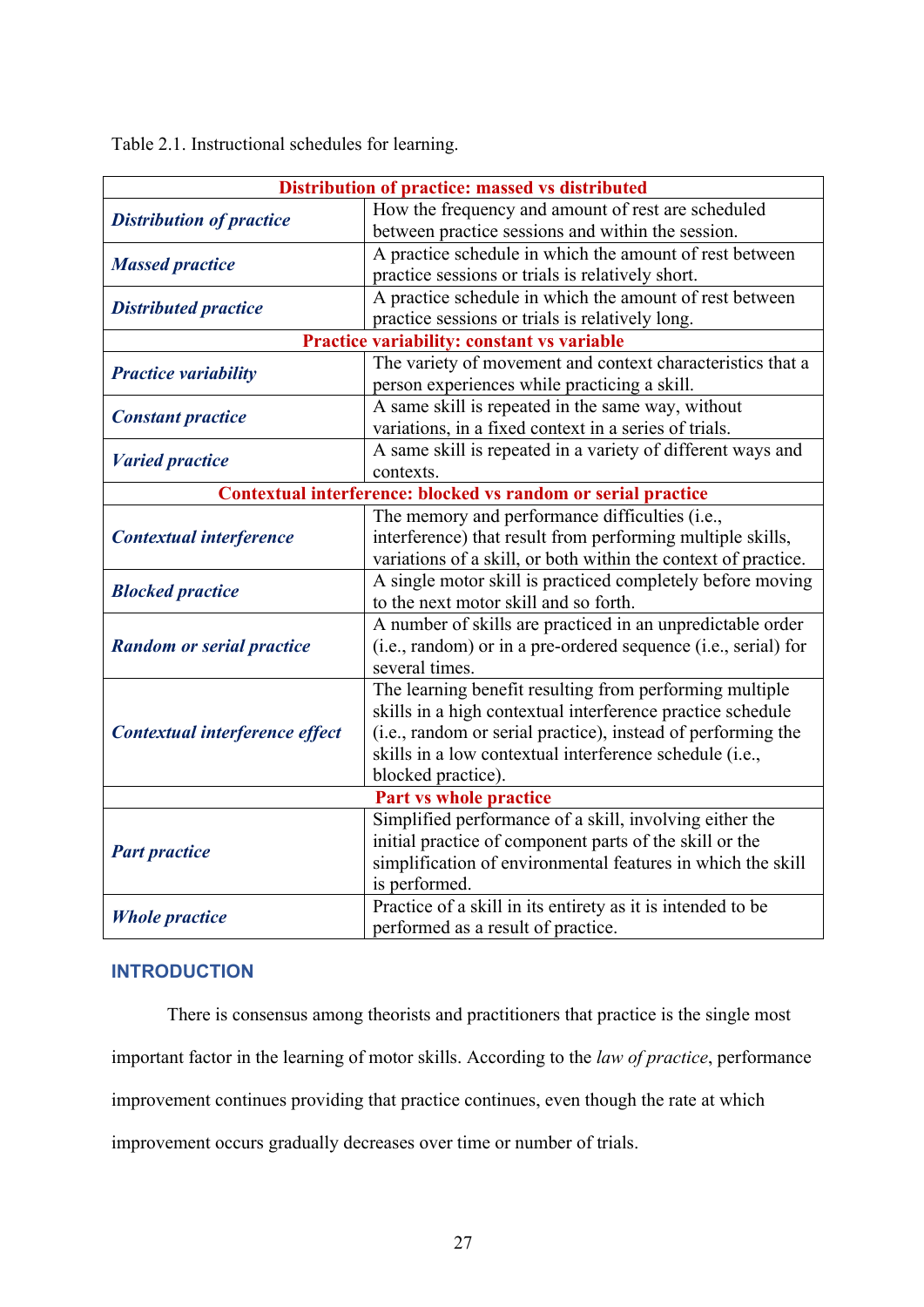When learning of a new motor skill, rapid performance improvements usually occur during the initial training periods. As practice continues, the rate of performance improvement slows down while the time needed to observe small changes begins to take longer and longer. This negatively accelerated performance curve is represented in Figure 2.1 considering the stages of learning discussed in the previous chapter. This typical pattern of behavioural change depicts learning rate of virtually all motor skills. The upper limit of learning is progressively reached with training. Although potential improvements are always possible, performance tends to stabilise over time.



Figure 2.1. Learning stages over practice time.

The amount of practice is of paramount importance, but alone is not enough and must be combined with quality of practice. Practice quality, in fact, is essential to improve and optimize learning, as it plays a fundamental role with respect to the speed, stability, and level of acquisition that will result.

When planning training sessions, coaches must make a number of decisions about scheduling activities. These include the way in which sessions are distributed over time,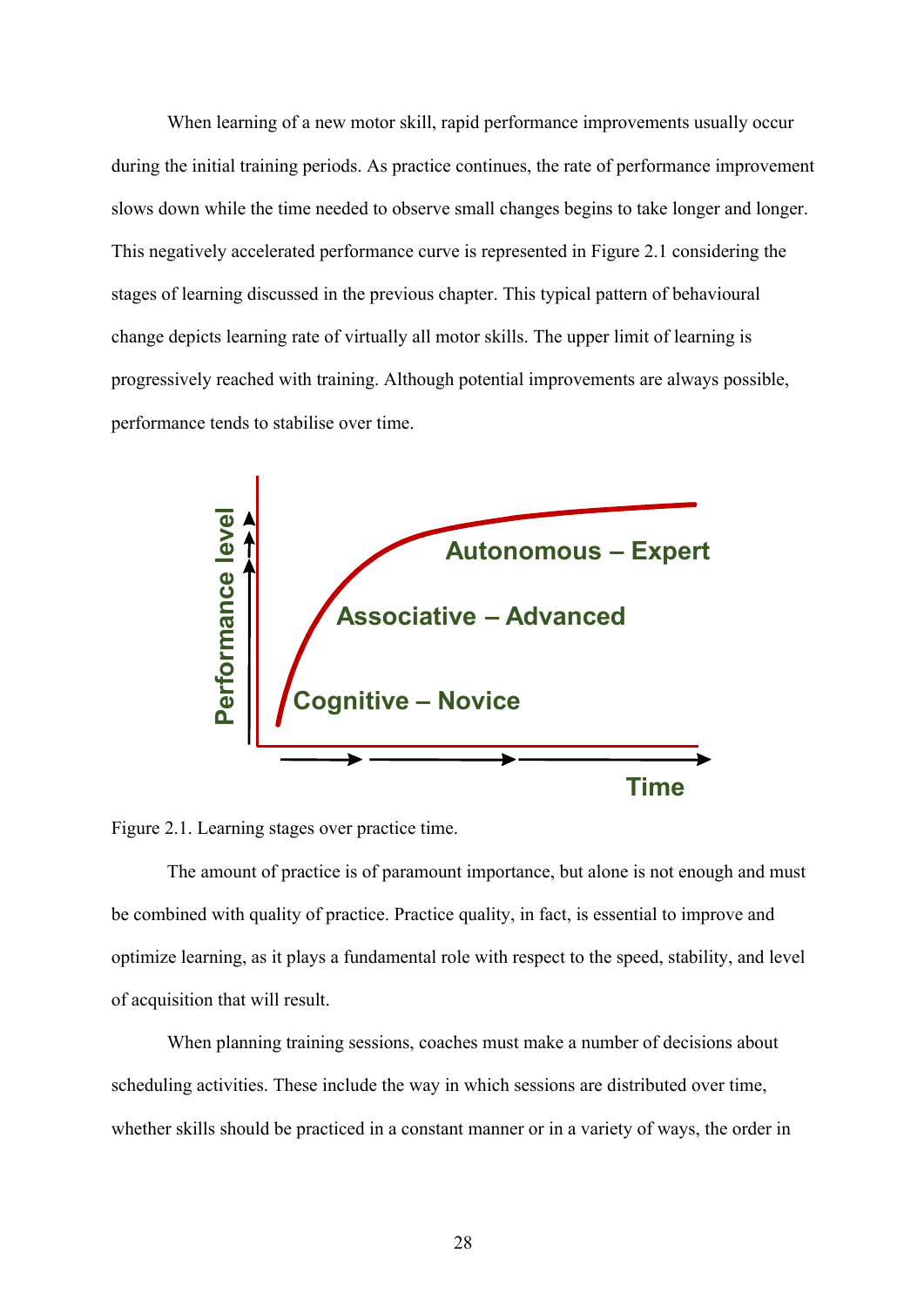which skills should be practiced, and whether to learn complex skills in parts or as whole actions.

Importantly, coaches should be aware that many ways of scheduling training sessions, which stem from common beliefs and often seem intuitively out of question, are not the most effective ways to teach motor skills. Although learning manifests itself in changes in behavioural outcomes, the internal processes and states that influence an individual's current performance are not necessarily related to learning. For example, fatigue after a long training session can result in significantly reduced performance, or the presence of a particular incentive could push an individual to a high but atypical level of performance. Therefore, immediate conclusions about the effectiveness of a practical intervention could be masked by these temporary performance factors. Instead of focusing on short-term (immediate) improvements, which are often very instable, coaches would do better to devise intervention strategies to help their performers: (a) achieve long-term lasting results, and (b) transfer skills acquired from practice to competition.

#### **MASSED AND DISTRIBUTED PRACTICE**

A decision that coaches must make concerns the *distribution of practice*, namely, balancing the periods of work and rest *between* and *within* the practice schedules (see Figure 2.2). The questions are:

- Is it better to condense the practice sessions more closely over time (*massed practice*), or is it preferable to space the sessions over longer periods of time (*distributed practice*)? This problem concerns *practice distribution between sessions*.
- Should a single practice session contain short rest periods between trials (*massed practice*), or should the session include longer break periods (*distributed practice*)? This question regards *practice distribution within a session*.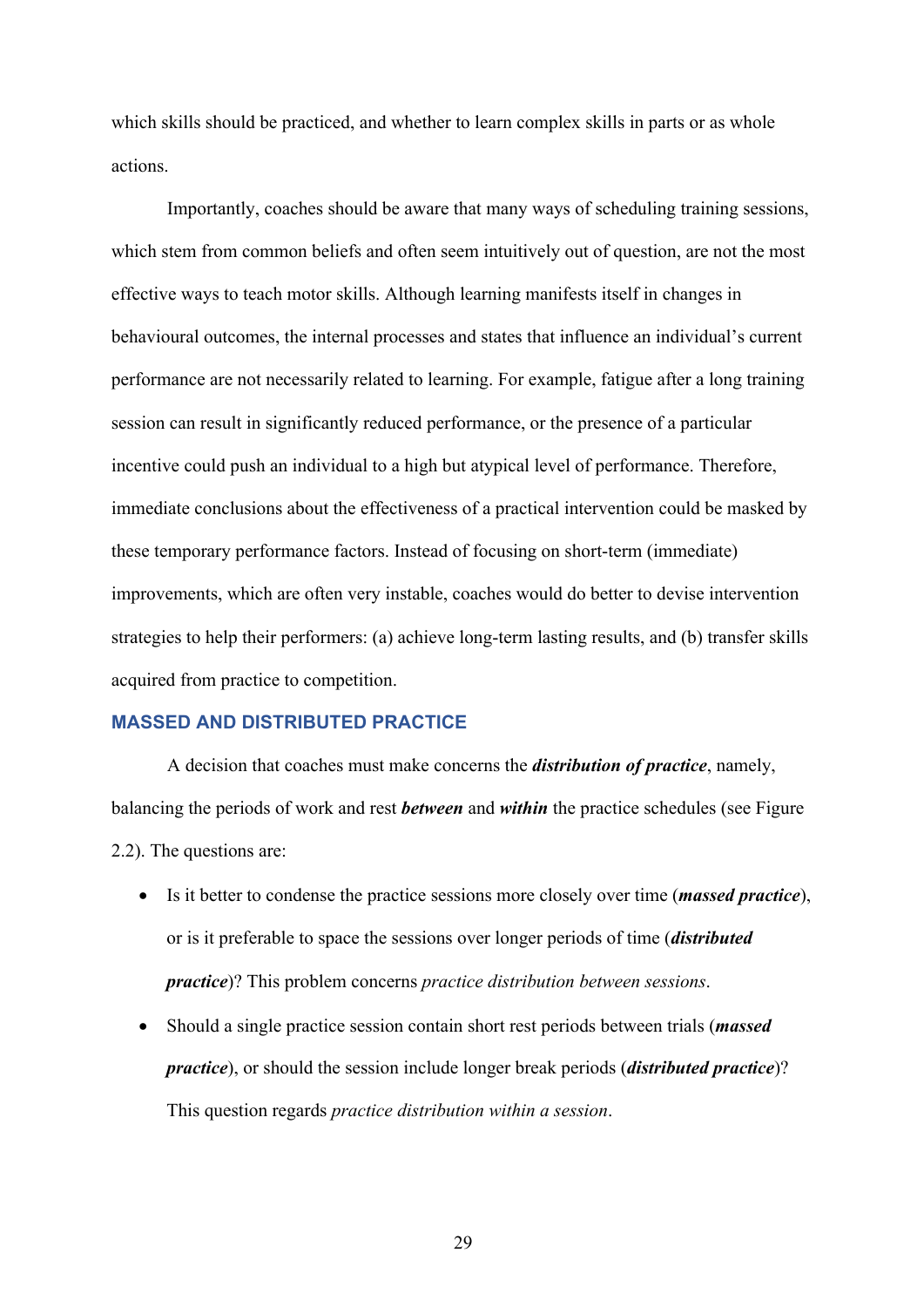



#### **Practice Distribution Between Sessions**

There is a general consensus among researchers and practitioners that distributed practice benefits learning more than massed practice. In general, for the same overall practice time and total number of repetitions of a skill, shorter practice sessions, distributed over longer periods of time, are more effective for learning than sessions where the practice is concentrated in longer sessions and shorter periods of time.

But why is distributed practice between sessions better than massed practice? There are several explanations.

- One possible reason is related to the memory encoding and consolidation. Memory traces in the brain are made permanent through a series of biochemical processes that take time to complete. The distribution of practice allows more time for these encoding and consolidation processes to take place.
- A second explanation concerns the brain processes that occur during sleep. Sleep has been shown to be essential for the consolidation of memory traces, including motor skills. The distribution of practice over time translates into a greater number of training experiences followed by periods of sleep. This would lead to greater reinforcement of memory traces in the brain.
- Another reason relies on the cognitive effort and motivation effects associated with distributed practice. Spacing practice, in fact, can increase the amount of cognitive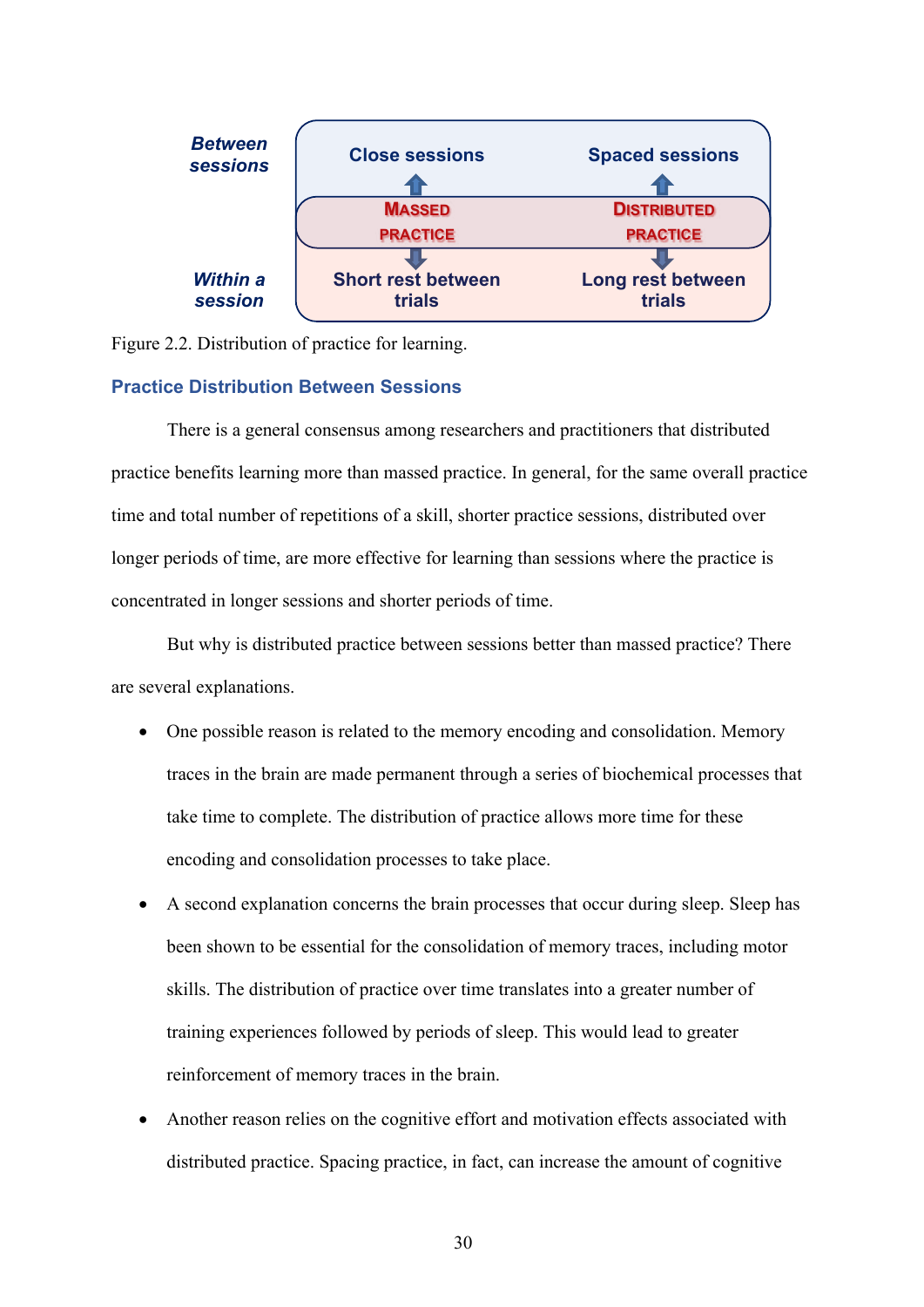effort in the learners whose cognitive acquisition processes are continuously stimulated over time. On the contrary, the repetitive practice experiences that characterize massed practice can become monotonous and boring. This would lead to lower learning outcomes as learners decrease the amount of cognitive effort they exert to perform the motor task.

Taking these reasons into account, it can be concluded that the distribution of learning experiences over long periods (months or years) promotes better learning than concentrating practice sessions over short periods of time.

#### **Practice Distribution Within a Session**

As for the practice of skills within a single session, it is important to distinguish the effects of the practice on continuous or discrete motor skills. In continuous motor skills, the beginning and end of the action are unpredictable and not obvious (see Chapter 1, classification of motor skills). Examples are repetitive and rhythmic actions, such as walking, running, cycling, and swimming, but also tracking skills, such as steering a car. On the other hand, in discrete motor skills, the starting and ending points of an action are clearly defined, observable, and predictable. Actions of this type are typically performed in a relatively short period of time. Examples include serving a volleyball, hitting a penalty kick in soccer, and throwing darts.

Shooting sports involve executing discrete skills in which the technical components are organized and integrated in a sequential order into a continuous movement pattern. In this sense, shooting can be considered a serial skill, in which discrete actions are tied together to make a new and complex movement (see Chapter 1, Figure 1.2).

Research evidence on continuous skills supports the conclusion that distributed practice promotes better performance and learning than massed practice. This may appear to be a rather obvious conclusion. Distributed practice, indeed, leads to less physiological and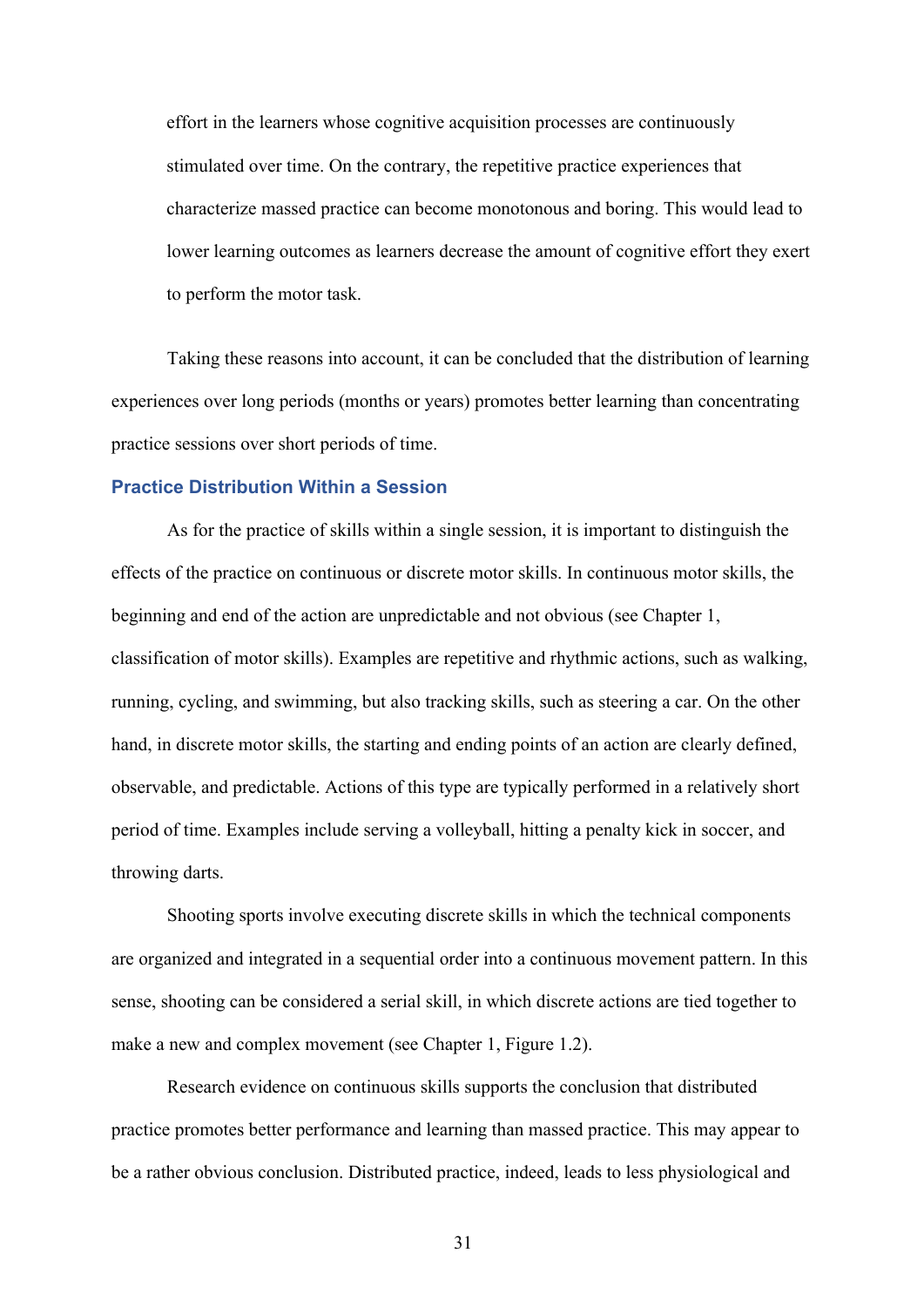psychological fatigue because of the inclusion of multiple pauses between tasks. Conversely, imposing higher demands on learners through massed practice tends to increase the level of fatigue and decrease the ability to act skilfully during training.

Research findings do not lead to such clear conclusions for the learning of discrete (and serial) motor skills. However, available evidence suggests that massed practice is more effective than distributed practice for the learning of discrete motor skills. Most experts believe that mass practice, although it may depress immediate performance, promotes longterm learning and retention. Within session, therefore, massed practice schedules for discrete skills are preferable over distributed schedules.

The suggestion to use massed practice schedules agrees with the need to provide learners with sufficient practice experiences. Given the limited time normally available in actual training contexts, removing unnecessary rest breaks between discrete (or serial) tasks allows for more time devoted to the activity. Indeed, as previously pointed out, the amount of practice time and number of task repetitions are essential ingredients for learning.

An alternative and effective way of using distributed practice is to insert demonstrations, observation of others' execution, instructions, reflective thinking, selfevaluation of performance (see the booklet for the ISSF National Coach – first level – Course), and imagery (see Chapter 3 in this booklet) during breaks between practice trials. Instead of seeing rest as lost time, performers can use their breaks productively to improve motor learning while recovering from fatigue.

# **CONSTANT AND VARIABLE PRACTICE**

Practice variability can be conceptualised as the practice that includes variations of the skill itself or the context in which the skill is performed. In the continuum ranging from constant to variable, *constant practice* occurs when the skill is performed each time in the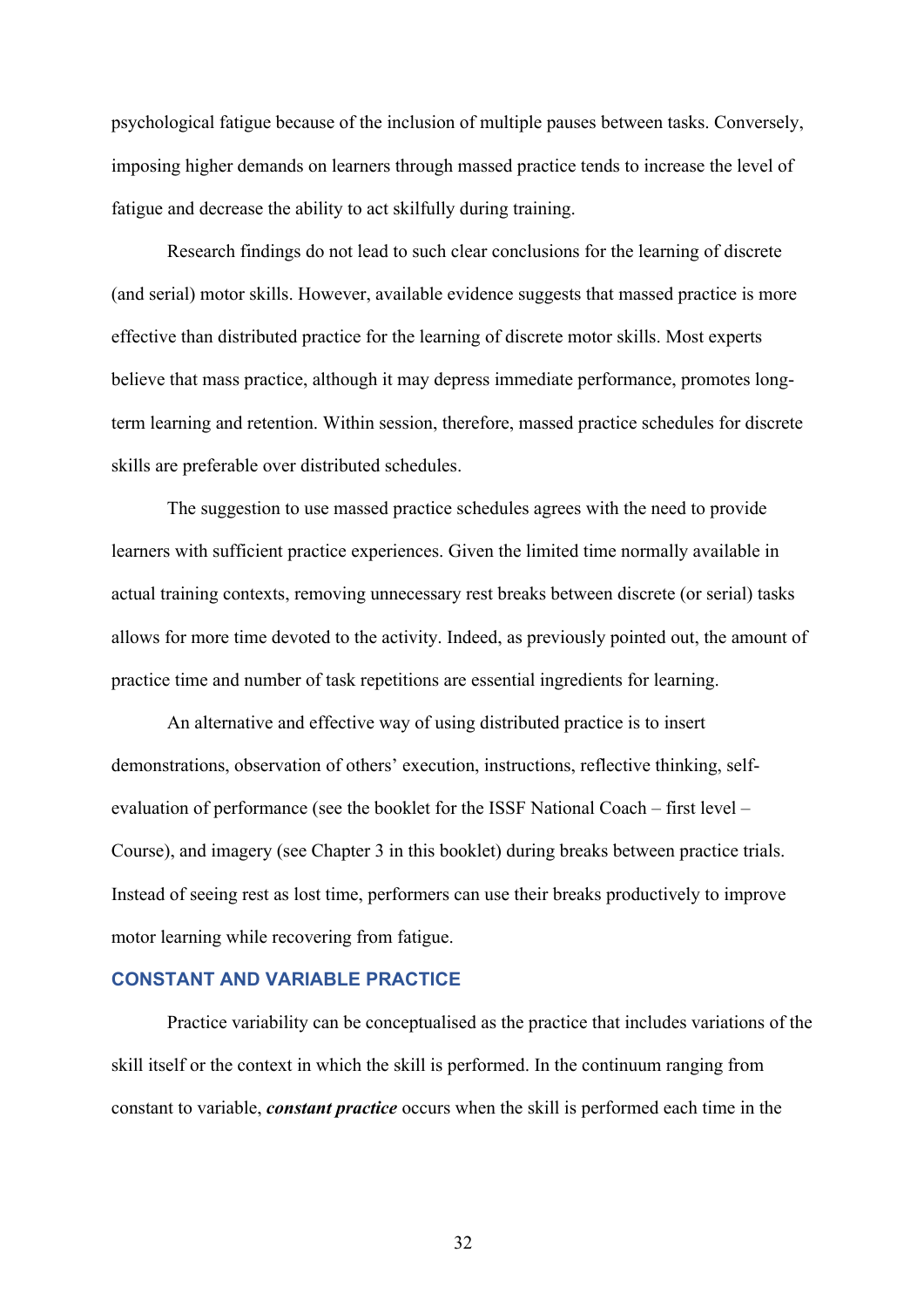same ways and conditions, while *variable practice* refers to variations in the execution of the skill or in the conditions in which the task is performed (Figure 2.3).



Figure 2.3. The constant/variable practice continuum.

Variable practice has been shown to be superior to constant practice for learning a wide range of motor skills, especially (but not only) in youngsters. Variable practice tends to improve the individual's ability to perform the skill in a variety of ways and in different environmental contexts and circumstances (e.g., practice and competition). The benefits of variable practice may not appear in immediate performance but rather emerge in the long term. Variability can actually adversely affect immediate performance during learning, but will ultimately improve learning. Furthermore, there is agreement that variable practice is more productive after the learner has passed beyond the first stage of learning and has grasped the basics of the skill. This would prevent to overwhelm the learner with too much variability too early.

Variable practice is very important in open skills (see Chapter 1, classification of motor skills) because these inherently include variability. But even in closed skills there are benefits from variable practice. Variations in execution can involve a change in movement parameters, such as speed, force, direction, trajectory, and distance. In pistol and rifle, for example, the task can be completed with different speeds by alternating between slow, fast, and normal shooting speed or pacing between shots. It should be emphasized that the shooter's ability to adapt the shooting action to environmental constraints, such as light, wind, and sudden changes in weather conditions, is a requirement for good results.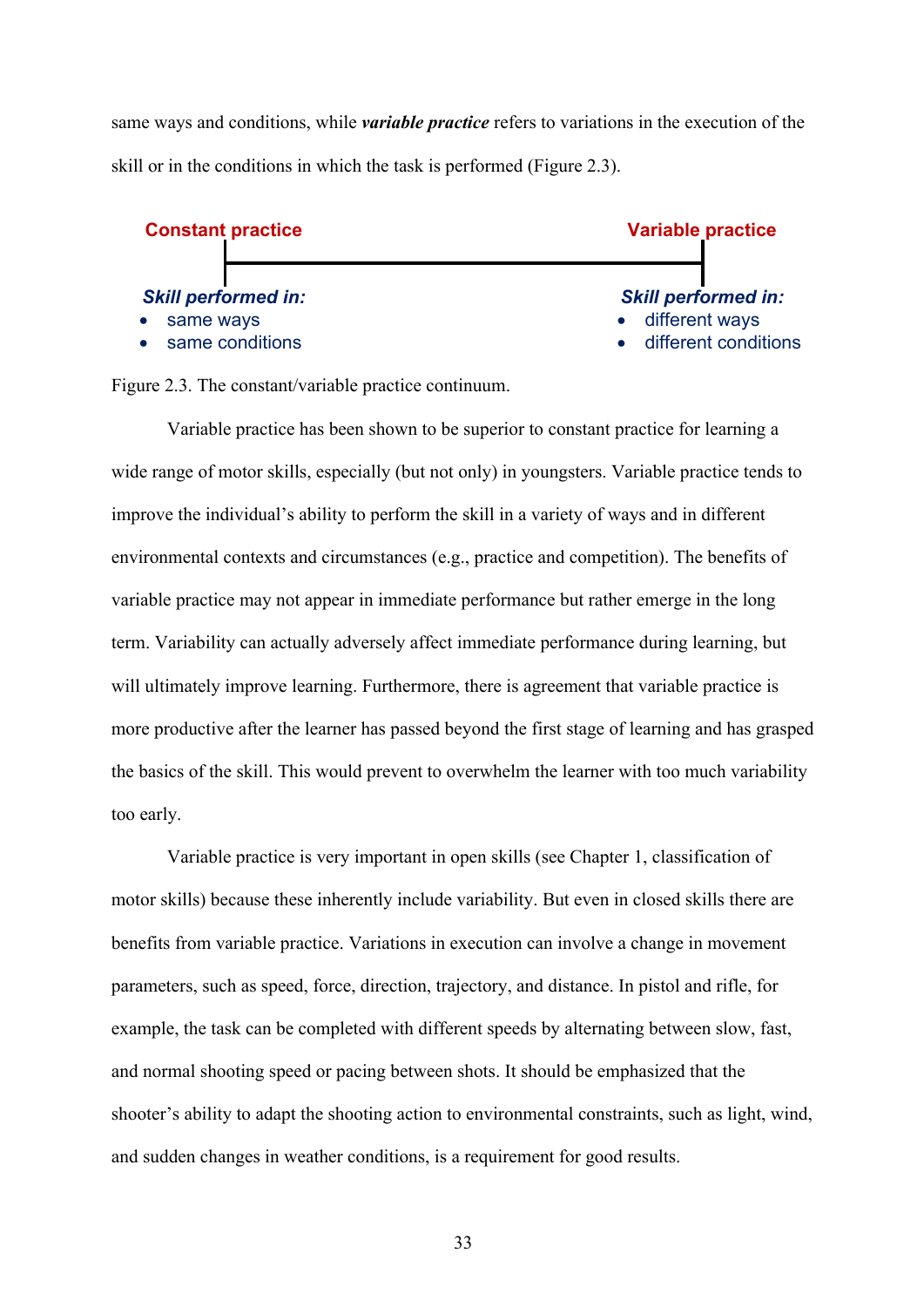In clay target shooting, the variations are naturally found in the vast assortment of trajectories, angles, speeds, elevations, and distances that targets are thrown at. Therefore, the goal of training is to acquire the ability to perform shooting in a variety of different circumstances. More generally, the goal of the practice is to improve the ability to perform skills in new ways, in different environments, and in different conditions.

Different theoretical perspectives converge on the idea that practice variability is beneficial for long-term learning. Practice variability leads to a better development of the memory traces underlying the skill, because the memory of the skill can be generalized in the different ways in which the action can be performed. According to the variability of practice principle, therefore, variations in the task are fundamental for the development of the memory of a skill. This translates into better learning than constant experiences. According to dynamic systems theory, variability offers learners the opportunity to explore and discover the perceptual motor range of possibilities so that they can assemble functional motor patterns.

Beyond memory effects, and similarly to the previously discussed distribution of practice schedule, the benefits of practice variability on learning can be due to cognitive effort and motivation. Variability, indeed, requires more cognitive effort and attention from learners, and these conditions can enhance motivation and commitment to the task. Constant repetitive practice, on the other hand, can easily lead to boredom and decreased motivation.

Linked to the concept of practice variability is the *principle of practice specificity*. According to this principle, the transfer between what is learned during practice and what has to be done later in real-world contexts depends on the similarity between the elements of the practice and subsequent performance conditions. In other words, the greater the degree of similarity between the various elements of training with those of the performance setting (e.g., competition), the greater the degree of transfer between the two areas and the better the learning outcomes. Therefore, effective training experiences should reflect the variability in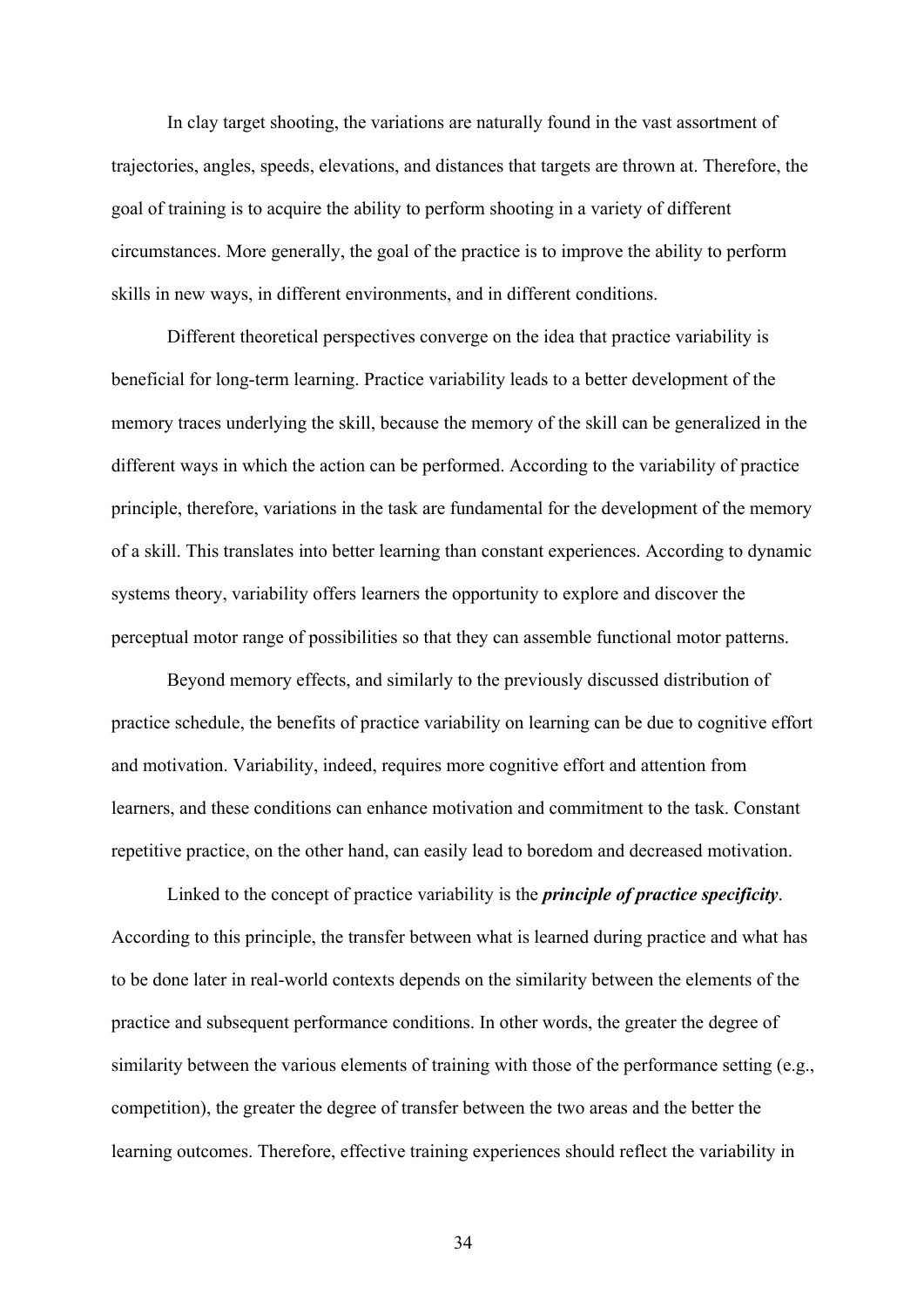the execution of the skills and environmental conditions in which future performance will take place.

It should be noted, however, that there are occasions when relatively good performance during acquisition is more easily achieved through constant practice rather than varied practice. For example, constant practice can be more useful when the skill is very complex for the individual or during the early stage of learning, when novices may experience skill variations as too confusing. Sometimes it is also possible to schedule constant practice during the most advanced stages of learning when the goal is to stabilize behaviour. Hence, the decision to employ varied practice requires careful consideration of the learning stages, skill complexity, and learner's ability.

#### **BLOCKED AND RANDOM/SERIAL PRACTICE**

In the previous section, we examined variable practice of a single skill. Variability can also be viewed as the scheduling of repetitions among several skills. This type of variability is also known as inter-skill or between-skill practice and, once again, it can be represented along a continuum ranging from blocked practice to random/serial practice (Figure 2.4).



Figure 2.4. The blocked/random(serial) practice continuum.

It should be noted that practicing a variety of different skills during a session is the most common type of training. But how can different skills be arranged in one session? To answer this question, we need to understand the difference between blocked and random/serial organisation of practice.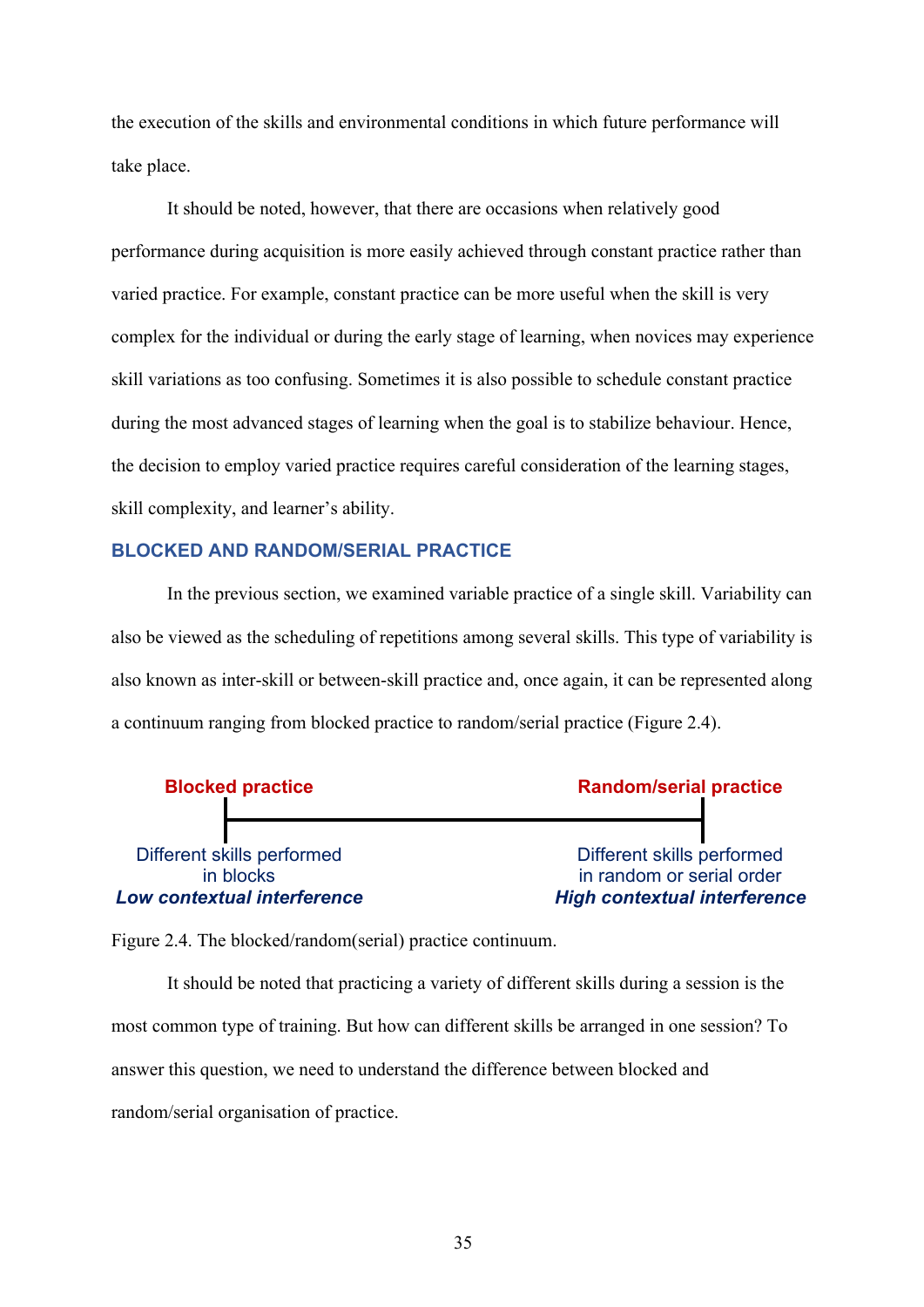#### **Blocked Practice**

Blocked practice is when different skills are performed in blocks without interference of other skills, thus leading to low contextual interference. On the other hand, random or serial practice is when a number of skills are executed in random or serial order, thus resulting in high contextual interference. In a blocked schedule, for example, a tennis player may continuously practice 15 forehand strokes, 15 backhand strokes, and 15 serves, for a total of 45 trials. In a random practice, the player may perform two or more attempts of each skill in a random order for a total of 45 trials. In a serial practice arrangement (a version of random practice), the player may perform 5 forehand strokes, 5 backhand strokes, 5 serves, and repeat the whole sequence three times. It is important to note that the number of repetitions of each skill (i.e., 15) and the total number of strokes (i.e., 45) remain unchanged across the three practice organisation schedules.

Blocked practice typically leads to good immediate performance. This is because individuals can devote all their attention and memory resources to the skill and to the most appropriate environmental cues, while coaches can easily provide consistent instructions and feedback to help maintain high levels of performance. By repeating the same skill over and over, learners make adjustments from one trial to the next and refine their performance through repetition. Hence, skills in a blocked schedule have the best chance of being performed optimally. Performance improvement can momentarily enhance an individual's motivation because of high perceived success levels. However, these transient benefits tend to dissipate once practice is over.

Blocked practice, therefore, is not always the most effective arrangement of training experiences if the goal is to promote learning and retention over time. Immediate performance, indeed, is not always the best predictor of learning. There is strong research evidence across different tasks, people of all ages, and different levels of performance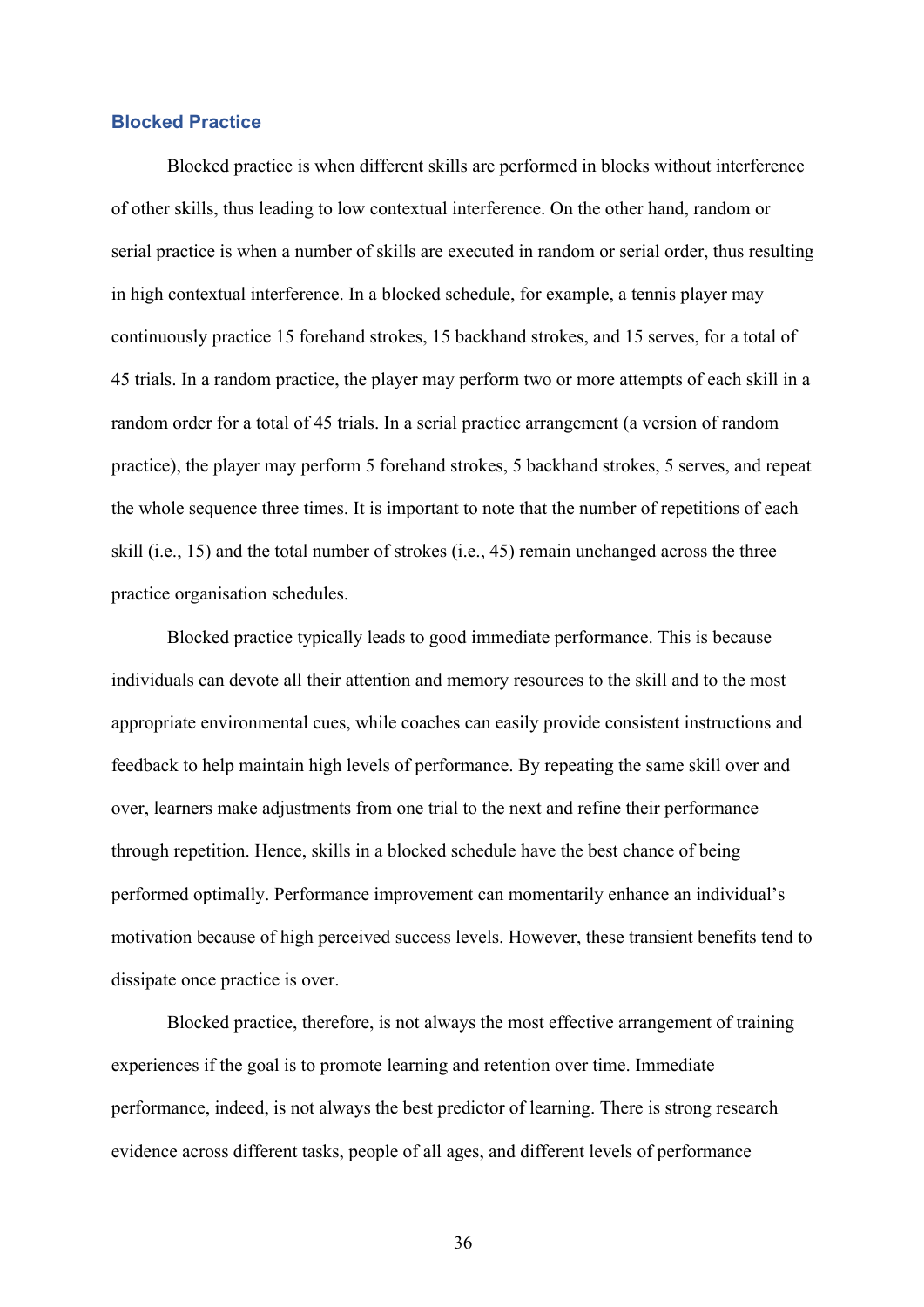showing that blocked practice enhances short-term performance, but random practice leads to better learning, retention, and transfer. This outcome is termed the contextual interference effect.

#### **Contextual Interference**

Blocked practice is related to low contextual interference because the context in which skills are practiced remains constant from trial to trial, and the representation in memory of the skills remains fairly stable over practice attempts. Random practice, conversely, determines high contextual interference because the practice context changes constantly, leading to changes in memory states between practice attempts. As previously stated, there is robust research evidence showing that high contextual interference (i.e., random/serial practice) generally promotes better learning of motor skills compared to low contextual interference (i.e., blocked practice), although this advantage is often masked by poor immediate performance during acquisition. Indeed, despite creating problems with immediate performance during practice, contextual interference positively influences long-term learning. Good short-term performance (but poor long-term learning) achieved through blocked practice can mislead those athletes and coaches who struggle to reach 'perfect' performance during training. Thus, it is important that athletes and coaches acquire a more accurate sense of how learning progresses and the objectives of random/serial schedules.

Boyce and Del Ray (1990) found the contextual interference effect in a college riflery instructional setting, wherein participants were required to practice at different target locations. In a related study, Keller, Li, Weiss, and Relyea (2006) used pistol-shooting skills to examine the effects of blocked versus serial practice in adult beginners. Pistol shooting skills were learned in three stages. In a first stage participants were required to shoot four targets at graduated distances (i.e., from 6 to 15 yards) from the starting box using a sweeping motion from left to right or right to left as quickly as possible. In the second stage participants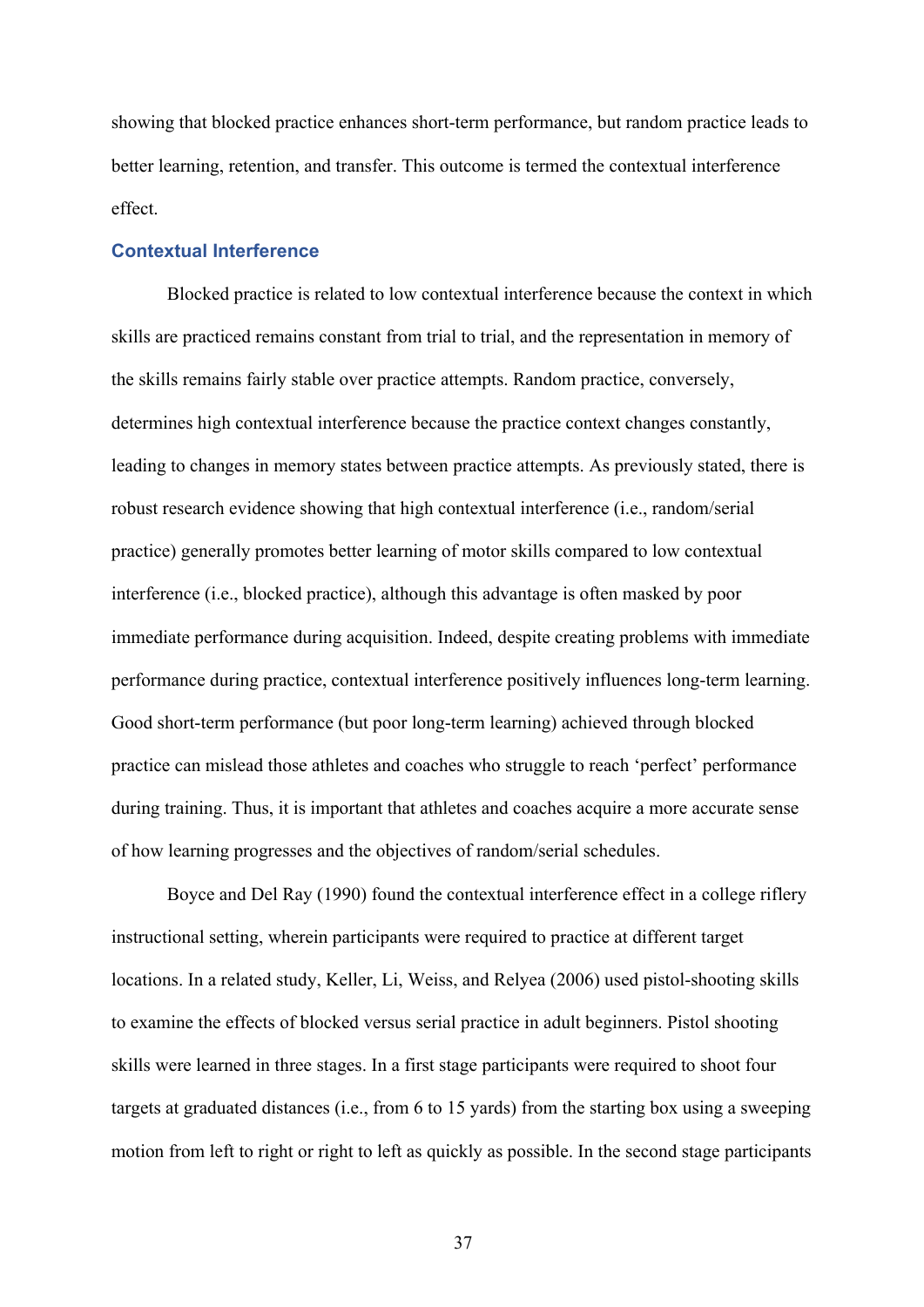hit three targets arranged in close proximity while avoiding two other targets in the same area. In the last stage participants had to hit three targets arranged at three different angles from the shooting box.

A blocked group and a serial group were formed with half of the participants randomly assigned to each group. The blocked group performed 10 shots at each of the three stages, with all shots executed at one stage before proceeding to the next. The serial group executed the same number of shots at each stage using a serial format, with five trials performed at each stage before switching to the next. This procedure was repeated for a total of 30 shots. Findings showed that the serial schedule, despite having initially depressed performance, allowed to maintain better complex shooting skill performance over time compared to blocked practice. Although having a low cognitive complexity, the pistol shooting tasks involved high motor and perceptual process demands. In the condition of serial practice, when the participants were asked to move between the three stages, they were forced to switch the sensorimotor system from a readiness to perform at one stage to a readiness to perform at another stage.

#### **Explaining the Contextual Interference Effect**

There are several hypotheses put forward to explain the contextual interference effect. The two most important are the elaboration and the action plan reconstruction hypotheses.

The *elaboration hypothesis* assumes that when learners practice randomly and serially, they use more strategies to execute the skill rather than sticking to a plan as happens in the blocked situation. All the skills are kept in working memory at the same time, thus allowing the learner to elaborate the memory representations of the skills or skill variations. In particular, random practice offers more opportunities for learners to distinguish both similarities and differences among skills, including initial conditions, response parameters, and sensory consequences, thereby making the memory trace for each skill more distinct,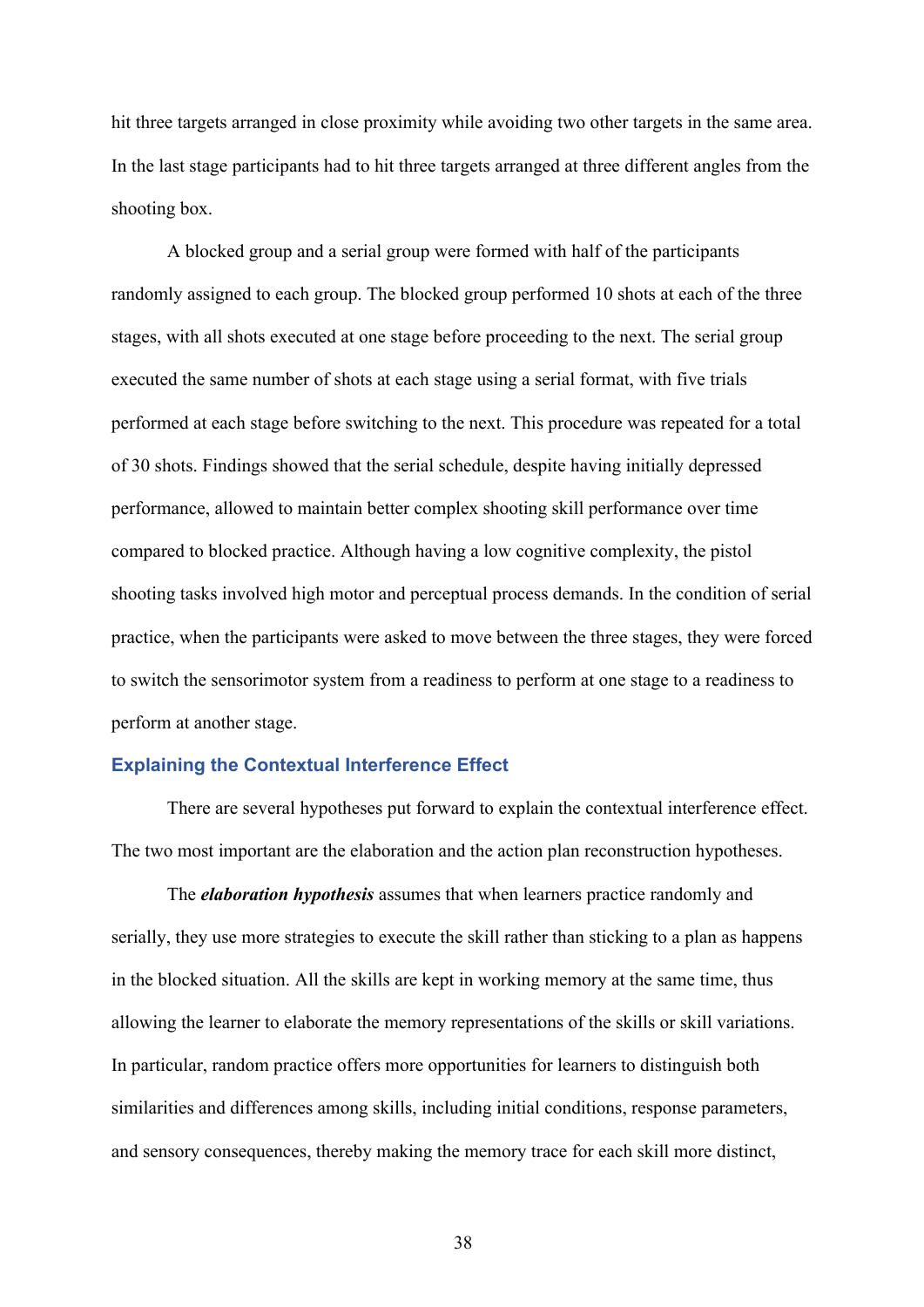meaningful, rich, and easy to recall. In a blocked practice condition, on the other hand, the attention focus is more on the specific features of a single task and on a rote execution of the task. This kind of focus of attention tends to exclude the cognitive processing necessary to enrich the mental representation of the task.

The *action plan reconstruction hypothesis* (or forgetting hypothesis) is grounded on the limited capacity of short-term memory. According to this hypothesis, learners involved in random and serial schedules experience partial or total forgetting of a skill during the periods in which they are working on other skills. Upon returning to the 'forgotten' skill, they have to reprogram the way in which they will perform it. In particular, when learners perform a skill, they process the relevant incoming sensory information and retrieve the action plan to guide the execution of the skill. When they shift to another skill, the action plan kept in short-term memory is replaced with the action plan for the other skill. The next time the previous skill is executed, the action plan for it must be reconstructed. This ongoing process of constructing, forgetting, and reconstructing the plan of action for a skill strengthens the memory trace of the skill. It is the cognitive effort associated with the recovery and construction of action plans that, in the long run, strengthens the consolidation process, thus promoting learning. In a blocked practice condition, in contrast, the action plan can be retrieved and kept in memory with little additional processing for each subsequent execution of the skill.

Both the elaboration and action plan reconstruction hypotheses provide convincing explanations for the contextual interference effect and, presumably, both are correct. It is interesting to note that both points of view highlight the increased attention and cognitive effort required of learners when practicing in random conditions compared to blocked conditions, as tasks to be performed constantly vary. Thus, a common thread in the elaboration and reconstruction hypotheses is that both suggest that contextual interference is a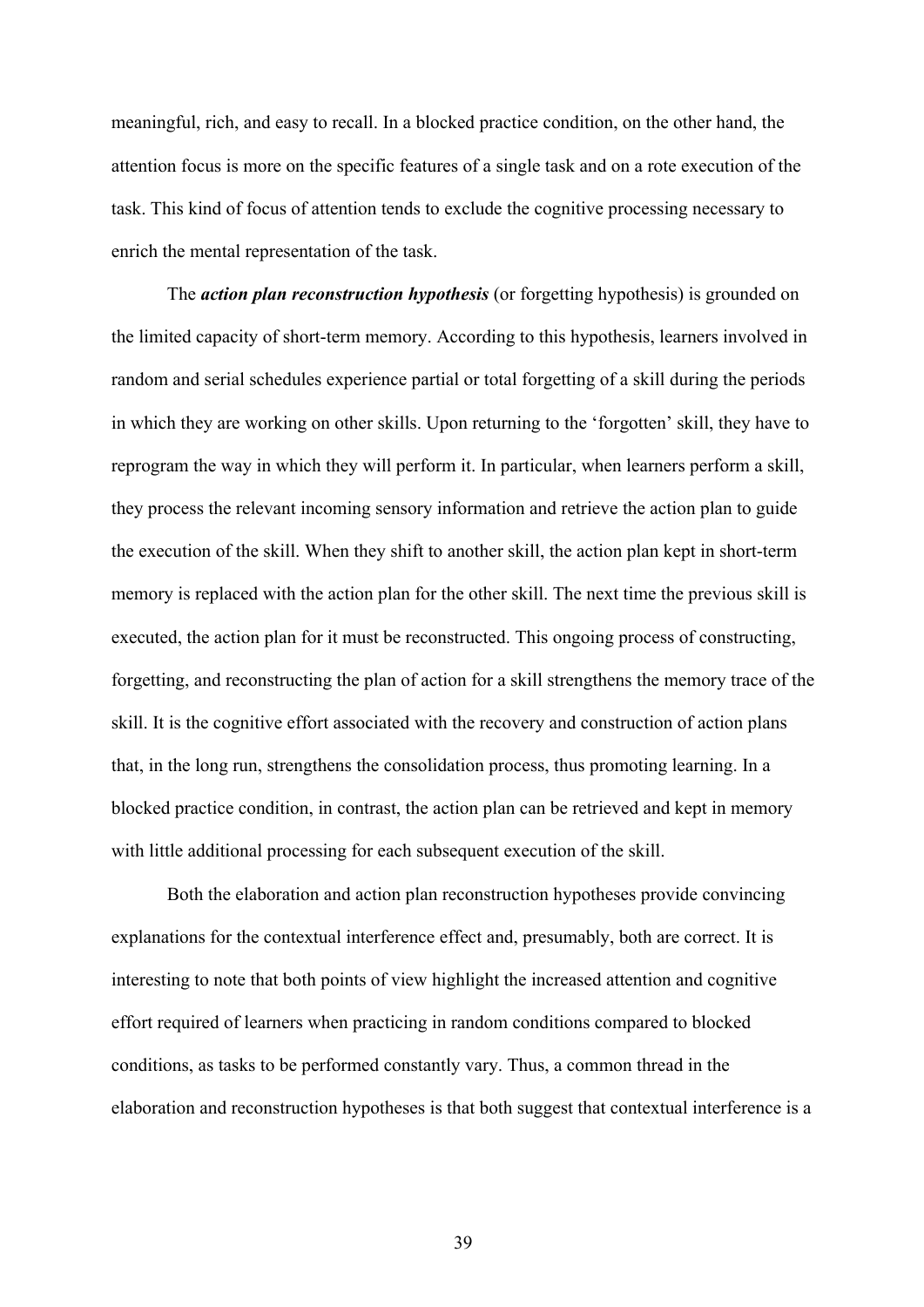function of the increased cognitive effort prompted by high contextual interference and reduced cognitive effort resulting from low contextual interference.

An alternative perspective to the elaboration and reconstruction hypotheses that deserves to be mentioned is the *implicit learning hypothesis*. This hypothesis provides an explanation of the contextual interference effect that derives from the theory of implicit motor learning. This type of learning refers to the acquisition of motor skills with a minimal awareness of the step-by-step processes underlying the actions, thus reducing reliance on memory. Motor skills are often acquired implicitly when performers execute without attempting to consciously analyse their movement patterns. During random/serial practice the cognitive resources to detect and correct errors can be so overwhelmed by the information required to switch tasks that learners are unable to concentrate on movement solutions or memorize rules and information related to the task. Therefore, random/serial practice can involve high levels of cognitive activity, but this activity is not directly assigned to the development of movement solutions.

In short, the implicit learning hypothesis concurs with the elaboration and reconstruction assumptions that high contextual interference evokes higher levels of cognitive effort than low contextual interference, but suggests that the cognitive processing caused by task switching can prevent learners from actively processing their previous movement solutions. In high contextual interference, the individual's cognitive resources could be so engaged by the high demands of random/serial practice that conscious learning is prevented. Eventually, performers during high contextual interference learn more implicitly than performers involved in low contextual interference who have more attention capacity available for conscious interpretation and planning of their movements.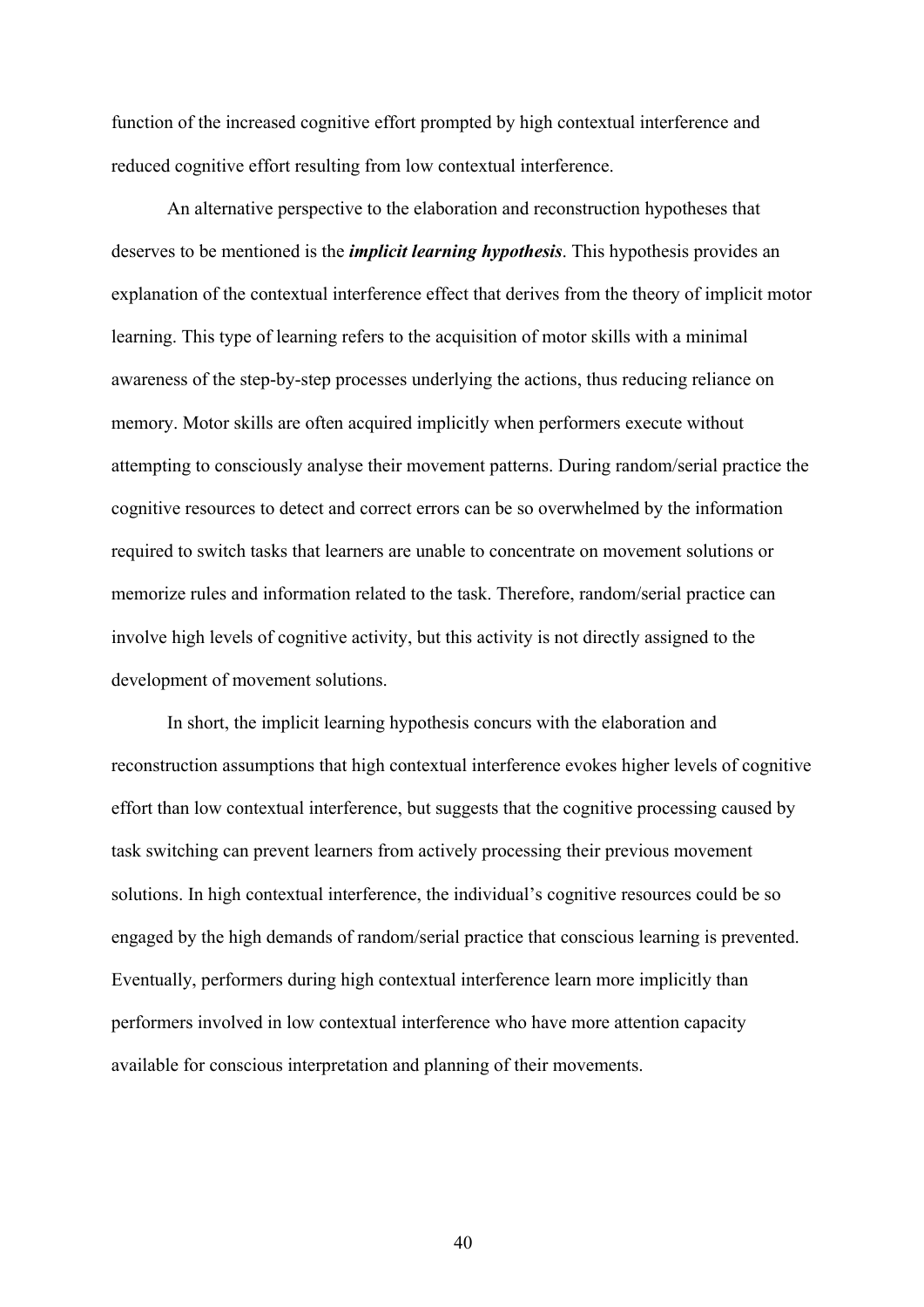#### **Implications for Practice**

The well documented benefits of contextual interference during the acquisition of motor skills have strong implications for the design and implementation of training programmes. As a general guideline, coaches should arrange learning sessions according to random or serial schedules. The long-term benefits of contextual interference should outweigh the concerns about small improvements in the short-term performance of learners involved in random or serial practice.

An important question, however, is when to introduce high contextual interference during learning. The decision depends on a number of factors, such as the individual's age, experience, and ability level. With high contextual interference, novices can be overwhelmed by the high complexity of cognitive demands and movement coordination patterns required to accomplish the task. Random or serial schedules, in fact, present a greater immediate challenge for younger or less skilled learners who may not benefit from the effects of high contextual interference unless they have developed an elementary mastery of the skill. Therefore, acquiring new skills may require that tasks be presented in blocks for some time. More complex skills may entail a longer period of blocked practice before starting random or serial practice. The transition to random or serial schedules should take place as soon as the learner acquires a basic knowledge of the task and is able to approximate the movement patterns. In the second phase of learning (the associative/advanced stage), high contextual interference is more effective than low contextual interference.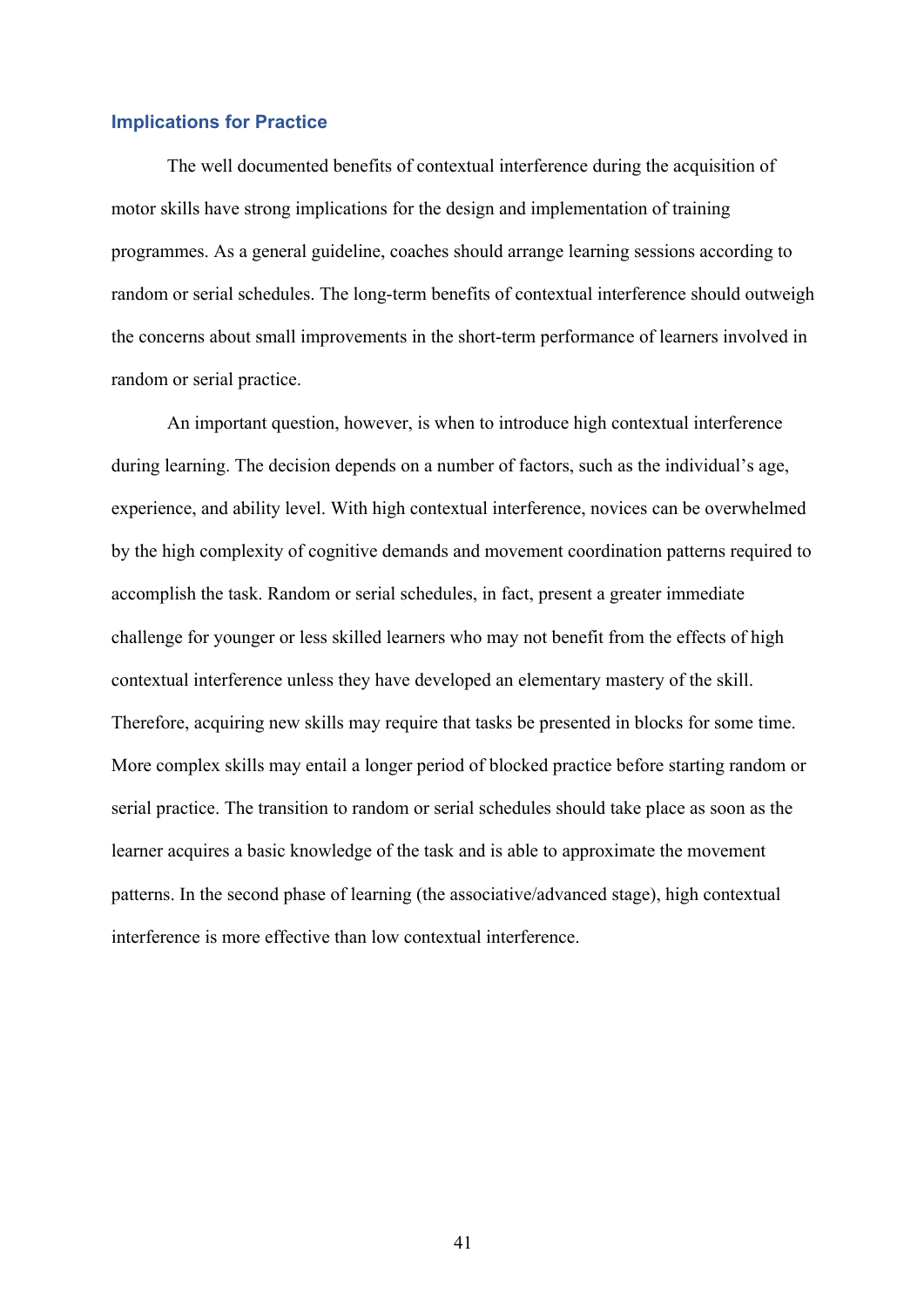# **PRACTICE VARIABILITY AND CONTEXTUAL INTERFERENCE: SCHEDULING ACTIVITIES**

In order to create effective learning conditions, another important question for the coach is how to combine contextual interference with practice variability. As shown in Figure 2.5, skills can be practiced in a blocked or random/serial manner under constant or variable conditions.



Figure 2.5. The relationship between variability of practice and contextual interference.

The blocked–constant practice represents the simplest condition that can be used in the first stage of the learning new skills or when teaching complex skills. In the more advanced phases of learning, practice can progress towards a random/serial–variable practice condition as indicated in Figure 2.5 by the curved arrows.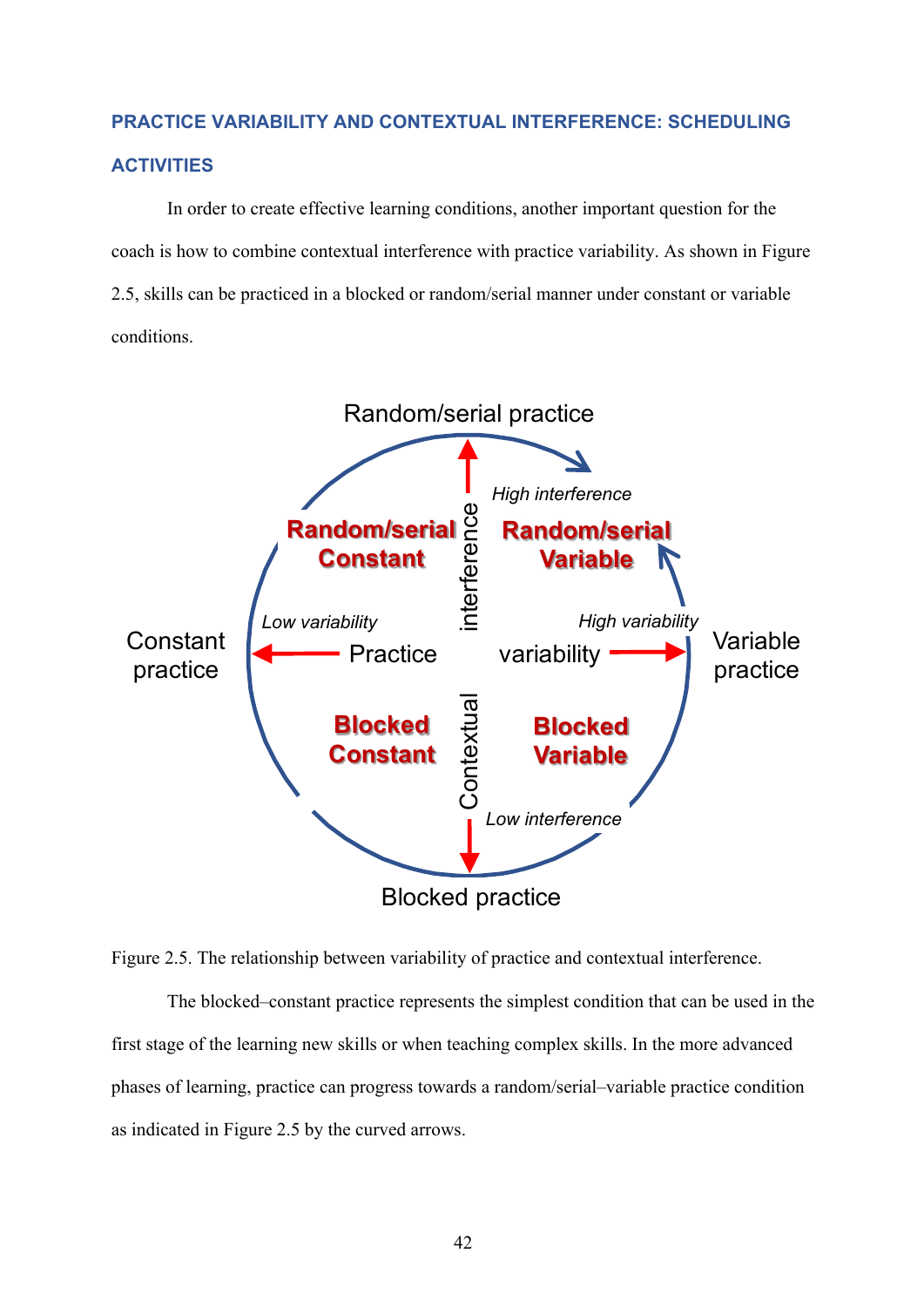The way to organize the four types of practice is illustrated in Figure 2.6. The three hypothetical skills A, B, and C are executed in series of 12 repetitions without variations (blocked–constant practice), series of 12 repetitions with 3 variations of each skill (blocked– variable practice), series of 3 repetition of each skill in alternating order for a total of 12 repetition of each skill (serial–constant practice), and series of 3 repetition of each skill in alternating order with variations for a total of 12 repetition of each skill (serial–variable practice).



Figure 2.6. Practice schedule designs varying from low to high contextual interference for three skills and three variations of each skill.

A hypothetical example in pistol shooting may involve practicing three skills, 15 repetitions each, in four conditions, as shown in Table 2.2. Examples of training variations of the "Lifting" skill aimed at stimulating balance consist in alternating pistol lifting with feet naturally spread apart, with feet together, and on one foot. Of course, the 15 repetitions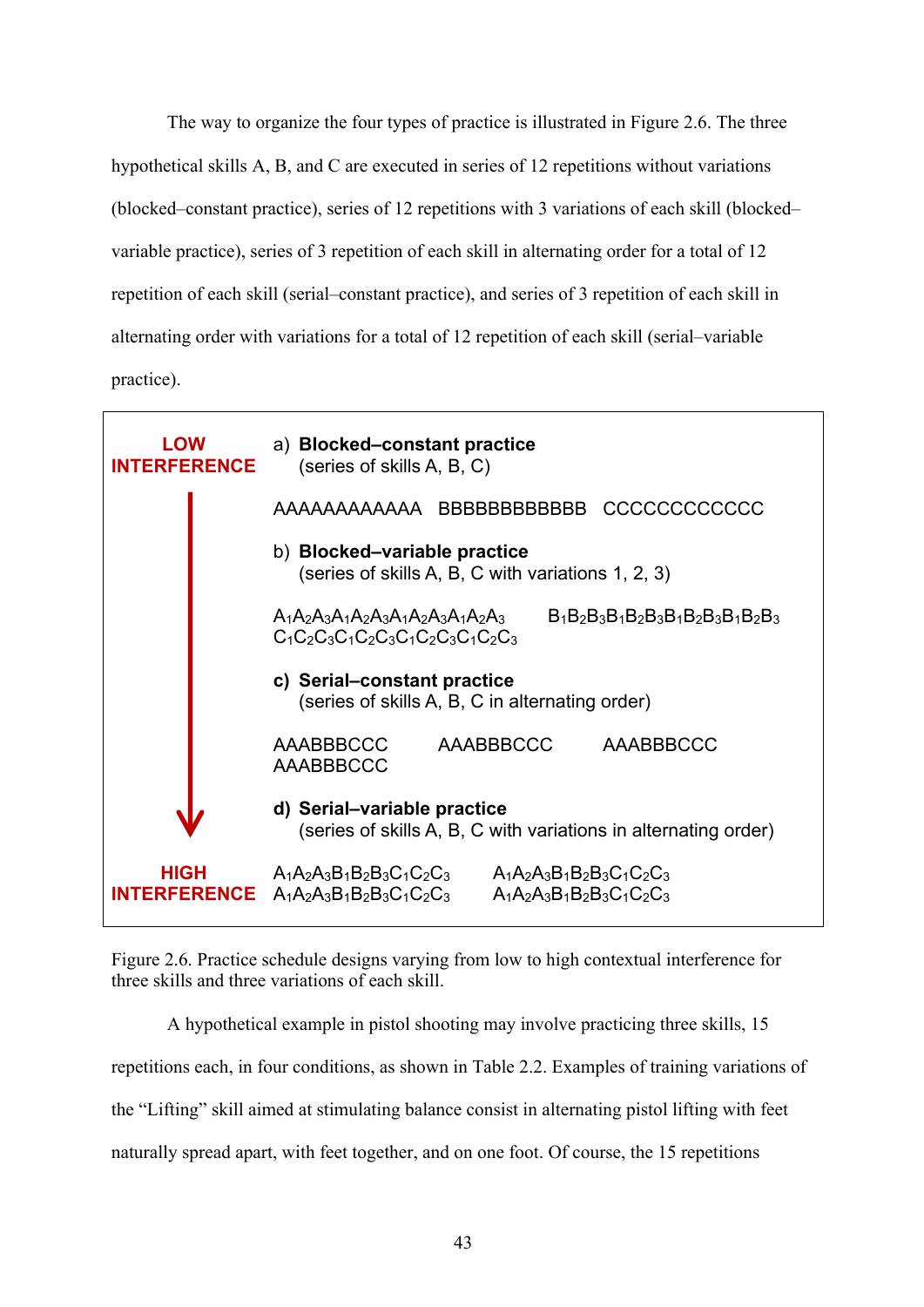suggested, or a given amount of time, is just to provide an example. The number of repetitions or the amount of time, as well as the skills practiced, can vary in function of the training time available, the training goals, and other individual variables (e.g., age, experience, skill level).

| <b>Blocked-constant</b> |                | <b>Blocked-variable</b> |                | Serial-constant |                | Serial-variable |                      |
|-------------------------|----------------|-------------------------|----------------|-----------------|----------------|-----------------|----------------------|
|                         | practice       |                         | practice       |                 | practice       |                 | practice             |
|                         | The simplest   |                         | A condition of |                 | A condition of |                 | The most challenging |
|                         | condition      |                         | intermediate   |                 | intermediate   |                 | condition            |
|                         |                |                         | difficulty     |                 | difficulty     |                 |                      |
| 1)                      | Lifting:       | 1)                      | Lifting:       | 1)              | Lifting:       | 1)              | Lifting:             |
|                         | 15 rep, no var |                         | 5 rep, var 1   |                 | 5 rep, no var  |                 | 5 rep, var 1         |
|                         |                |                         | 5 rep, var 2   |                 |                |                 |                      |
| 2)                      | Sighting:      |                         | 5 rep, var 3   |                 | Sighting:      |                 | Sighting:            |
|                         | 15 rep, no var |                         |                |                 | 5 rep, no var  |                 | 5 rep, var 1         |
|                         |                | 2)                      | Sighting:      |                 |                |                 |                      |
| 3)                      | Triggering:    |                         | 5 rep, var 1   |                 | Triggering:    |                 | Triggering:          |
|                         | 15 rep, no var |                         | 5 rep, var 2   |                 | 5 rep, no var  |                 | 5 rep, var 1         |
|                         |                |                         | 5 rep, var 3   |                 |                |                 |                      |
|                         |                |                         |                | 2)              | Lifting:       | 2)              | Lifting:             |
|                         |                | 3)                      | Triggering:    |                 | 5 rep, no var  |                 | 5 rep, var 2         |
|                         |                |                         | 5 rep, var 1   |                 |                |                 |                      |
|                         |                |                         | 5 rep, var 2   |                 | Sighting:      |                 | Sighting:            |
|                         |                |                         | 5 rep, var 3   |                 | 5 rep, no var  |                 | 5 rep, var 2         |
|                         |                |                         |                |                 | Triggering:    |                 | Triggering:          |
|                         |                |                         |                |                 | 5 rep, no var  |                 | 5 rep, var 2         |
|                         |                |                         |                |                 |                |                 |                      |
|                         |                |                         |                | 3)              | Lifting:       | 3)              | Lifting:             |
|                         |                |                         |                |                 | 5 rep, no var  |                 | 5 rep, var 3         |
|                         |                |                         |                |                 |                |                 |                      |
|                         |                |                         |                |                 | Sighting:      |                 | Sighting:            |
|                         |                |                         |                |                 | 5 rep, no var  |                 | 5 rep, var 3         |
|                         |                |                         |                |                 | Triggering:    |                 | Triggering:          |
|                         |                |                         |                |                 | 5 rep, no var  |                 | 5 rep, var 3         |
|                         | Total: 45 rep  |                         | Total: 45 rep  |                 | Total: 45 rep  |                 | Total: 45 rep        |

Table 2.2. Contextual interference and variability organisation: a hypothetical example with pistol shooting skills (rep = repetitions; var = variations).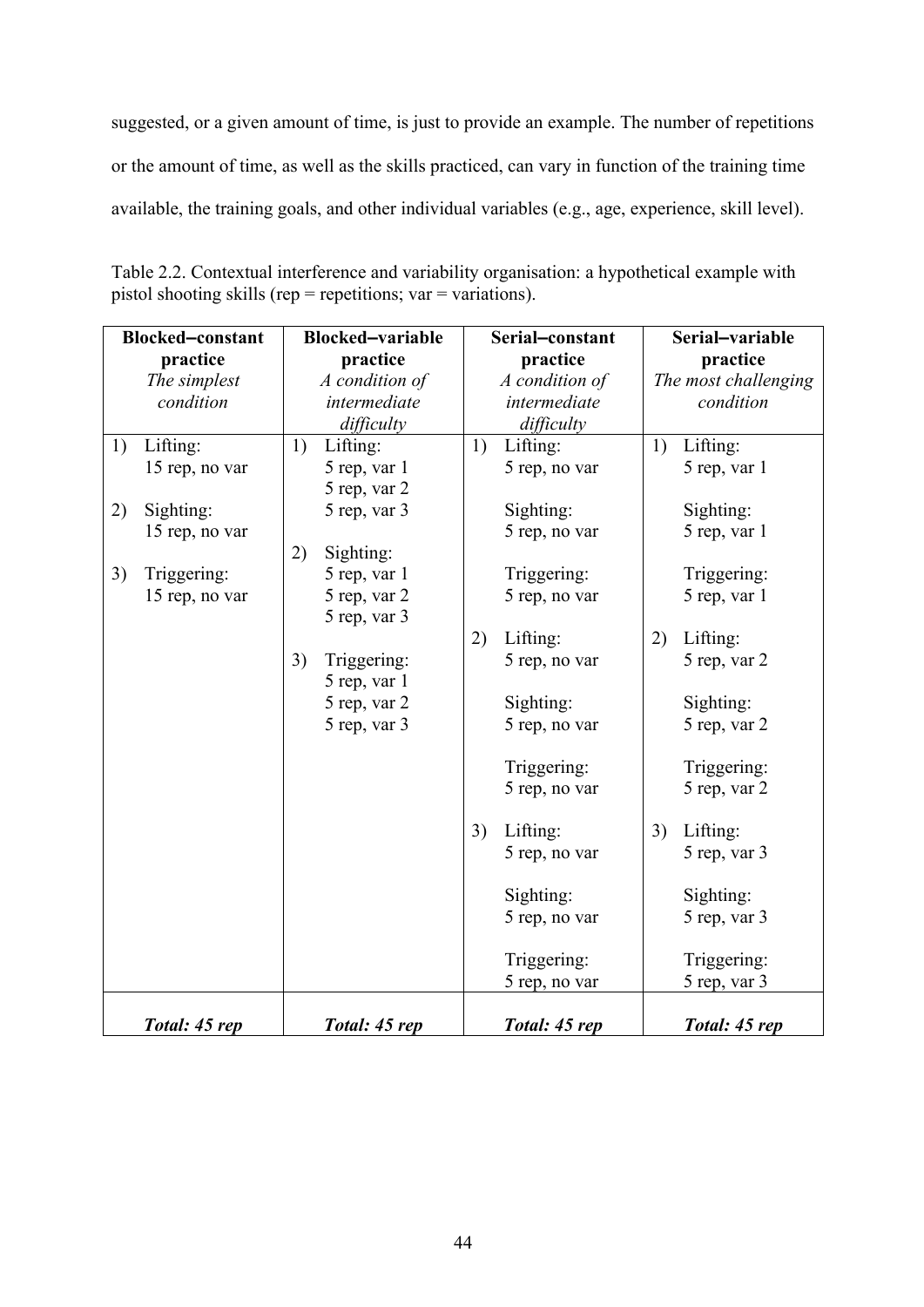#### **WHOLE AND PART PRACTICE**

An important decision when teaching a new skill is whether it is better for the beginner to practice the technical skill in its entirety (i.e., the whole practice) or if it is preferable to break the technique into parts (i.e., part practice).

When the *whole practice* is used, the skill is usually briefly described or demonstrated and then performed as a whole, from start to finish. This method is particularly suitable for skills that cannot be easily separated into subparts. Practicing the skill as a whole helps the performer to get better feelings of flow, timing, and movement outcome, while practicing the skill in parts reduces the complexity of the task and allows a correct execution before the whole skill is put together. Whole practice is not suitable for complex or potentially dangerous skills (e.g., acrobatic tasks).

When learning complex skills, learners can feel overwhelmed by the difficulties associated with task execution. The inability to accomplish the task correctly can increase feelings of frustration, which can cause novices to withdraw from practice. As a result, *part practice* is often used as an instructional strategy aimed at reducing the demands of the task. An otherwise complex skill is presented in a more simplified form to enable learners to experience success and improve further.

Two aspects of a skill can be considered when deciding whether to practice the task as a whole or in parts: Task complexity and task organisation (Figure 2.7).



Figure 2.7. The relationship of task complexity and task organisation to whole and part practice.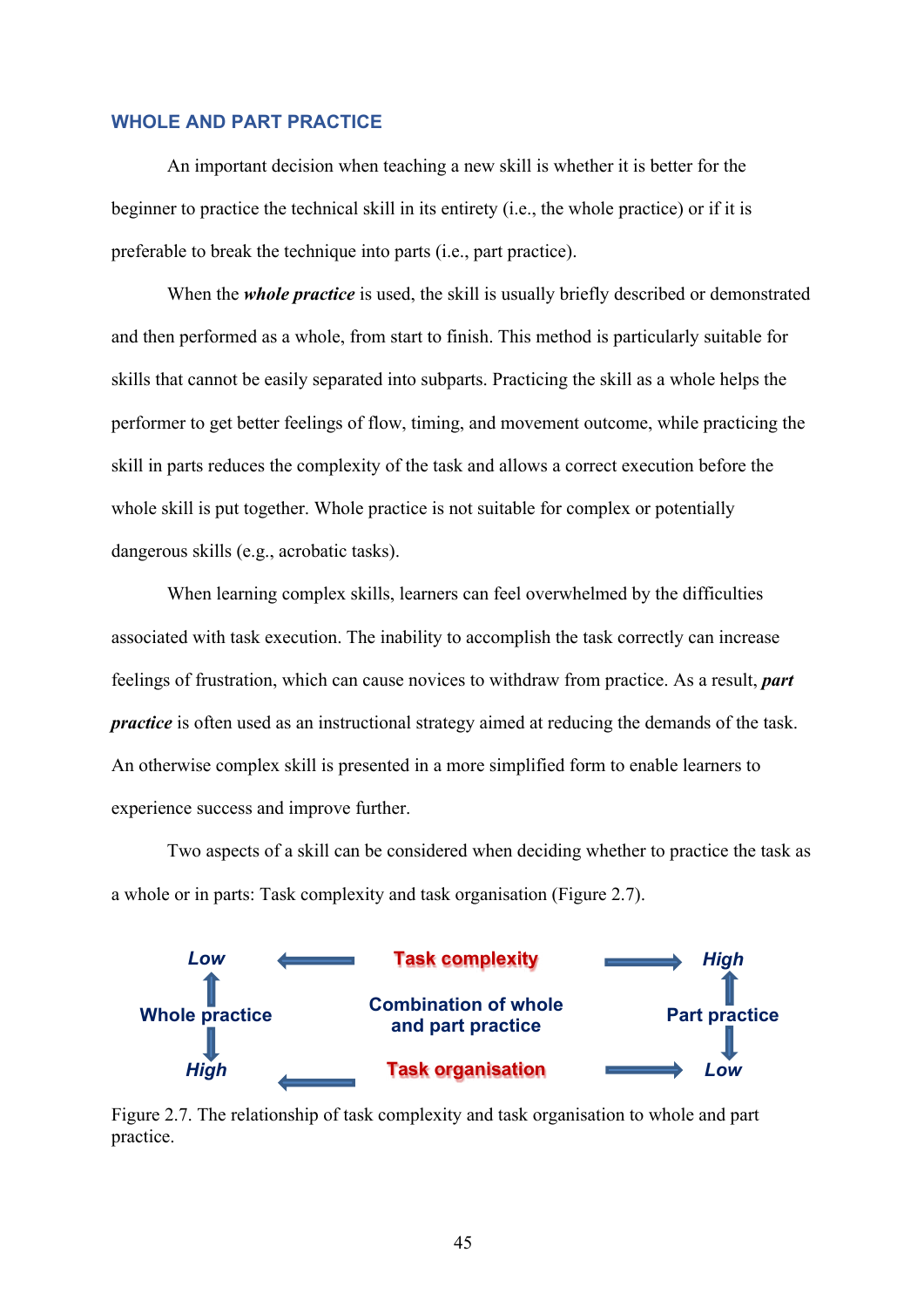*Task complexity* refers to the number of parts or components of a skill and to the cognitive demands of the task. These include the level of attention needed to perform (attention demands) and the number of parts to remember (memory demands). A very complex skill, like a gymnastics routine, is composed of many parts and requires a high level of attention especially for a beginner, while a low complex skill, such as throwing a ball, is made of few components and requires relatively little attention. It is important to distinguish complexity from difficulty. Lifting a heavy barbell off the floor can be very difficult although the task is fairly simple.

*Task organisation* refers to the relationship between the components of the task. A dance routine has a relatively low degree of task organisation because the order of the elements can change. On the other hand, the organization of the movements in clay target shooting is very high because the parts of the actions are dynamically related to each other through a common spatiotemporal pattern inherent to the whole skill. For example, the shouldering of the gun in skeet requires to concurrently lift the gun and rotate the body in the direction of the target. As such it is an organised (and complex) set of individual actions that are performed simultaneously.

#### **Applying the Principles**

As a general rule, whole practice is recommended when the skill is low in complexity and high in organisation. On the contrary, part practice can be the best choice when the task is highly complex and little organized. However, it is often difficult to apply this rule because not all skills can be categorized into one side or the other of the continuum of complexity and organization. Some skills, indeed, fall into the middle of the continuum and may therefore require a combination of whole and part practice (i.e., learning skills as a whole at times, and in part at other times), or progressive part practice in which the parts are gradually chained together.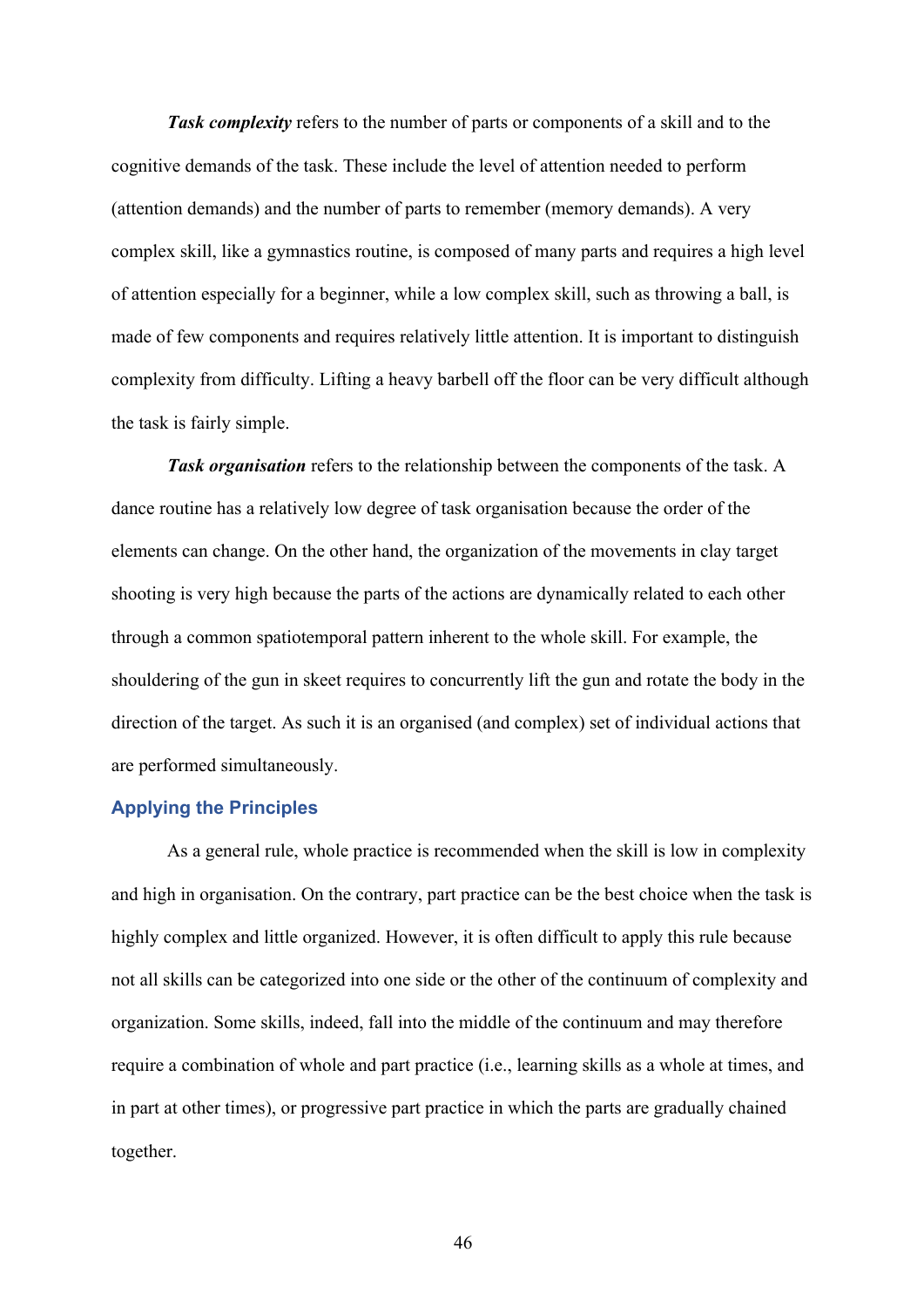A related (mixed) method is the *whole-part-whole practice*. The learner first tries to perform the entire task to get the feel of whole performance and to establish the easy and difficult elements. The coach then extracts the difficult parts and the performer practices them before putting them back into the whole performance.

It is important to emphasize that in highly organized and very complex skills, such as those of shooting sport disciplines, the parts cannot be separated without losing some essential coordinative characteristics. Coaches can use part practice with beginners to better focus their attention on specific elements of the action and seek accurate execution. When learners reach a solid understanding of the components of the action, the parts can be reassembled using whole practice.

Therefore, parts can be practiced separately and then joined together to form the complete action. With this method, called *segmentation*, the shooting technique is broken down into components (or segments) to be practiced separately until reaching a level of proficiency. The individual parts are then assembled together, and the shooting practiced as a whole.

Alternatively, the *progressive part practice* (or forward chaining method) is a useful way to integrate the parts into the whole. The shooter can start practicing the first part of a technique, then move on to the next part of the technique to practice it together with the first part. The shooter continues proceeding through each part of the technique until the entire technique is performed. Shooters can also start with the final part of the action and then add parts backwards, thus working towards the beginning of the technique (this method is called backward chaining).

Whatever the part practice method used, it is important to help learners understand how the individual components of the technique they are executing relate to the whole technique that represents the goal of the training.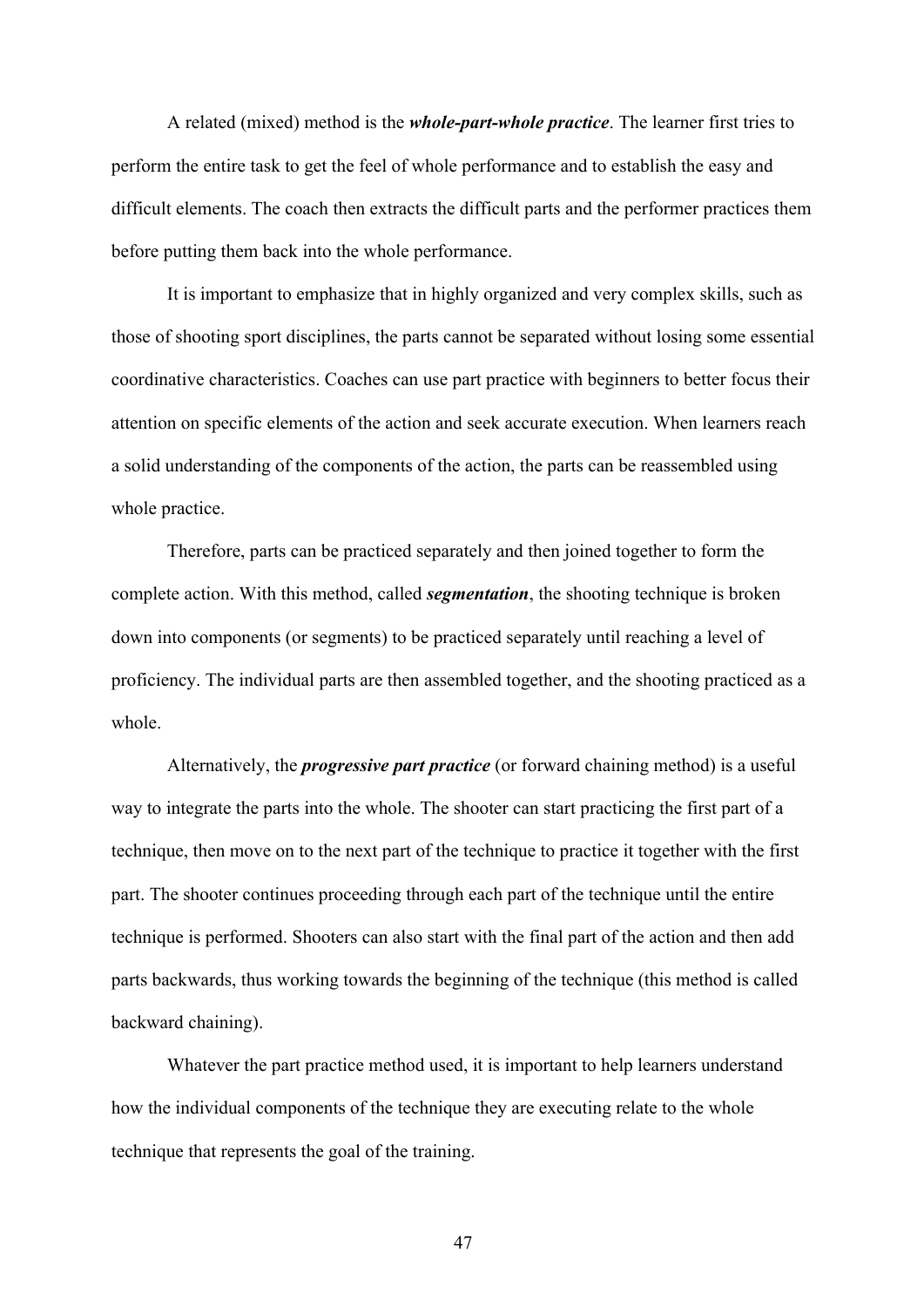Another method, called *attentional cueing*, is to ask the shooter to execute the entire action but focusing only on one aspect of the technique including: (a) position elements (feet, legs, pelvis, limbs, etc.), breathing, aiming, and triggering; (b) movement dynamics (i.e., rhythm and speed); and (c) specific details in the visual field (e.g., wind flags). This method is more suitable for skilled athletes. Performers who are learning the fundamentals of the action may find difficult to focus on only one aspect.

The whole shooting action can also be simplified. *Simplification*, for example, can be carried out by slowing down the shooting action so to allow the learner to pay more attention to specific technical aspects or to the relevant environmental cues. As soon as the benefits of reducing movement speed are evident, the whole action must be performed at the optimal speed.

#### **SUMMARY**

Practice is the most important factor in learning motor skills. However, beyond the quantity of the practice, the quality of the practice is fundamental for improving learning. Designing effective training programmes requires the application of a number of instructional principles.

*Massed and distributed practice*. For discrete skills, such as shooting techniques, a distributed practice *between sessions* promotes higher learning, while massed practice *within a session* is more effective. However, distributed practice within a session can be effectively used to insert periods of demonstration, observation, instructions, reflective thinking, selfevaluation of performance, and imagery.

*Constant and variable practice*. Variable practice of a single skill enhances the individual's ability to perform in a variety of ways and environmental contexts. However, constant practice can be useful when the task is highly complex or during the early stage of learning.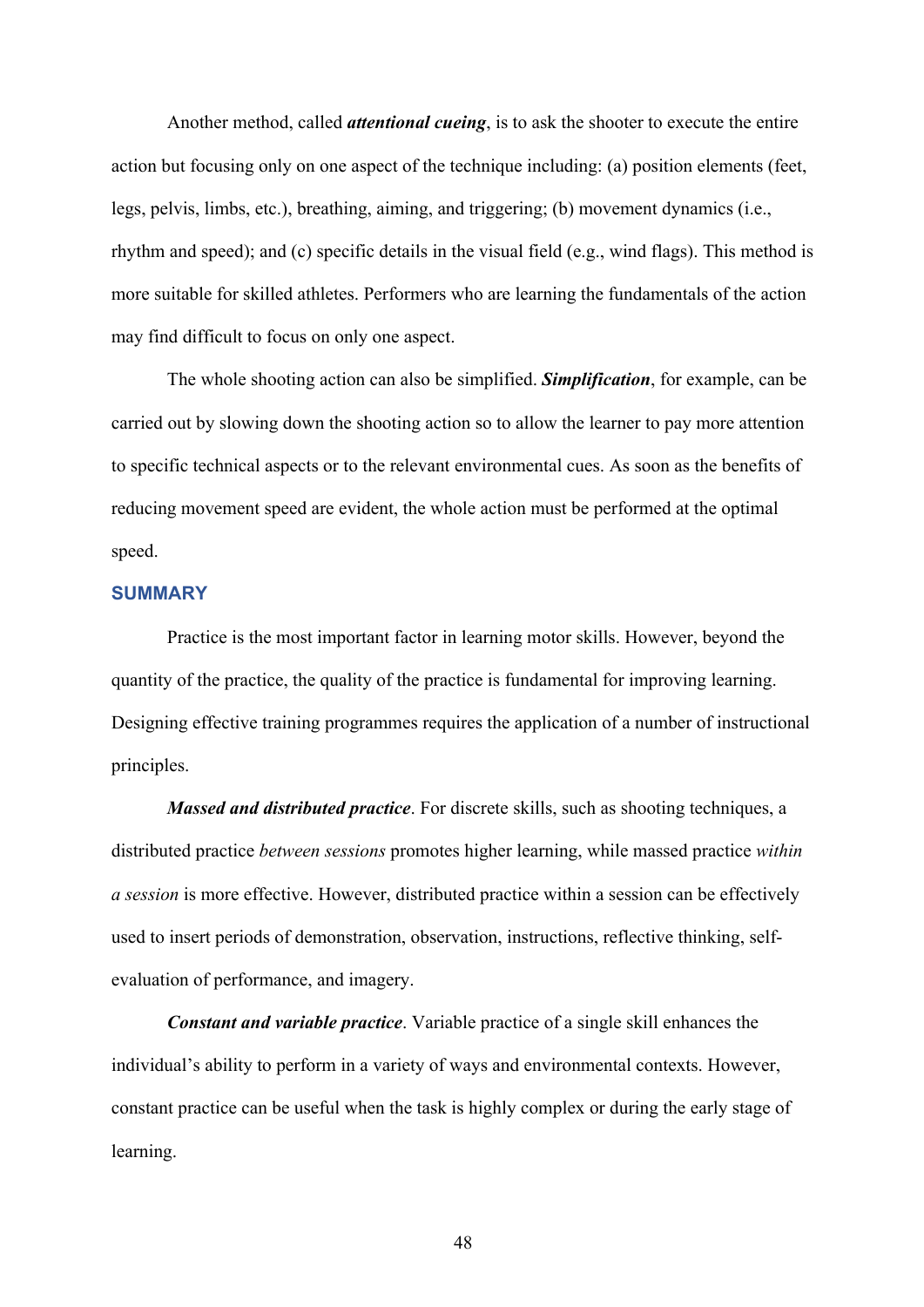*Blocked and random/serial practice*. Variability of practice (random and serial) among several skills leads to better long-term learning. The contextual interference effect may seem a paradox, because a random or serial practice schedule can be detrimental during acquisition but have a positive long-term effect on learning. With beginners or when teaching complex skills, however, a period of blocked presentation may be necessary before moving to a random or serial schedule. The beneficial effects of random/serial practice over blocked practice can be due to several factors. Random practice:

- compels the learner to engage more actively in the learning process by preventing simple repetitions of actions;
- creates in the learner more significant and distinguishable memories of the various tasks, increasing memory strength and decreasing confusion between the tasks;
- causes the learner to forget short-term solutions to the action problem after each task change and forces the regeneration of the solution in the next trials of the task, which is beneficial for learning.

*Whole and part practice*. Practicing the skill as a whole allows the performer to get better feelings of flow, timing, and outcome associated with the action. When the technical skill is too complex for the learner, other methods can work better. These include the *wholepart-whole practice*, *segmentation*, *progressive part practice* (forward and backward chaining methods), *attentional cueing*, and *simplification*.

In applying these principles of practice, coaches must keep in mind the distinction between short-term performance and long-term learning. Instructional strategies should focus on long-lasting achievements rather than immediate performance. Particular attention must be paid to the features of the task (such as difficulty, complexity, and organisation) and to the characteristics of the learner, including age, experience, motivation, and abilities.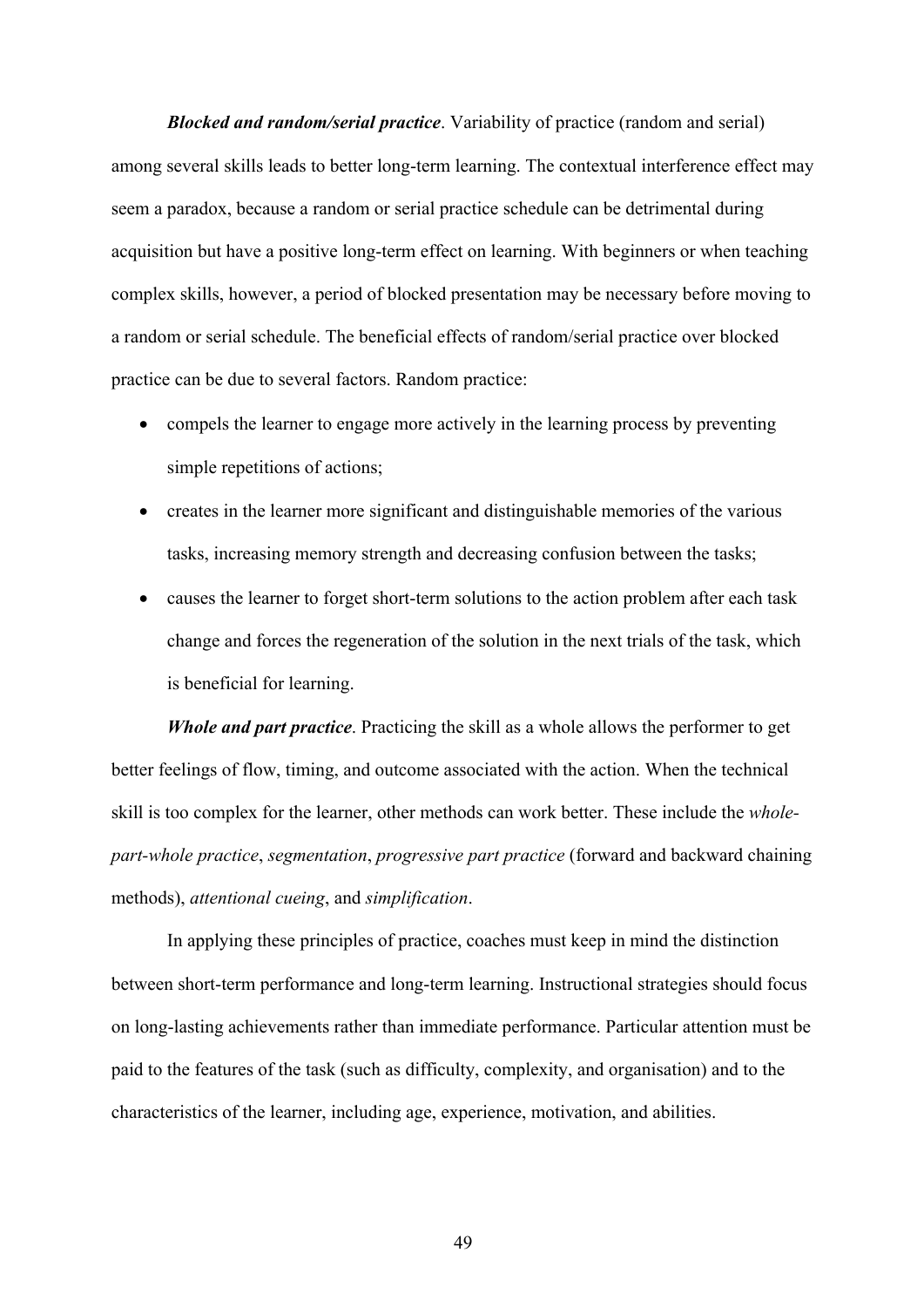#### **Suggested Readings**

- Abraham, A., & Collins, D. (2011). Effective skill development: How should athletes' skills be developed? In D. Collins, A. Button, & H. Richards (Eds.), Performance psychology: A practitioner's guide (pp. 207-229). Edinburgh, UK: Churchill Livingstone Elsevier.
- Boyce, B. A., & Del Rey, P. (1990). Designing applied research in a naturalistic setting using a contextual interference paradigm. Journal of Human Movement Studies, 18, 189- 200.
- Dail, T. K., & Christina, R. W. (2004). Distribution of practice and metacognition in learning and long-term retention of a discrete motor skill. Research Quarterly for Exercise and Sport, 75, 148-155.
- Edwards, W. H. (2011). Motor learning and control: From theory to practice. Belmont, CA: Wadsworth, Cengage Learning. Chapter 11.
- Farrow, D., & Buszard, T. (2017). Exploring the applicability of the contextual interference effect in sports practice. In M. R. Wilson, V. Walsh, & B. Parkin (Eds.). Sport and the brain: The science of preparing, enduring and winning (Part B, pp. 69-83). Cambridge, MA: Academic Press.
- Guadagnoli, M. A., & Lee, T. D. (2004). Challenge point: A framework for conceptualizing the effects of various practice conditions in motor learning. Journal of Motor Behavior, 36, 212-224.
- Keller, G. J., Li, Y., Weiss, L. W., & Relyea, G. E. (2006). Contextual interference effect on acquisition and retention of pistol shooting skills. Perceptual and Motor Skills, 103, 241-252.
- Magill, R. A., & Anderson, D. I. (2017). Motor learning and control: Concepts and applications (11th ed.). New York, NY: McGraw-Hill. Chapters 16, 17, & 18.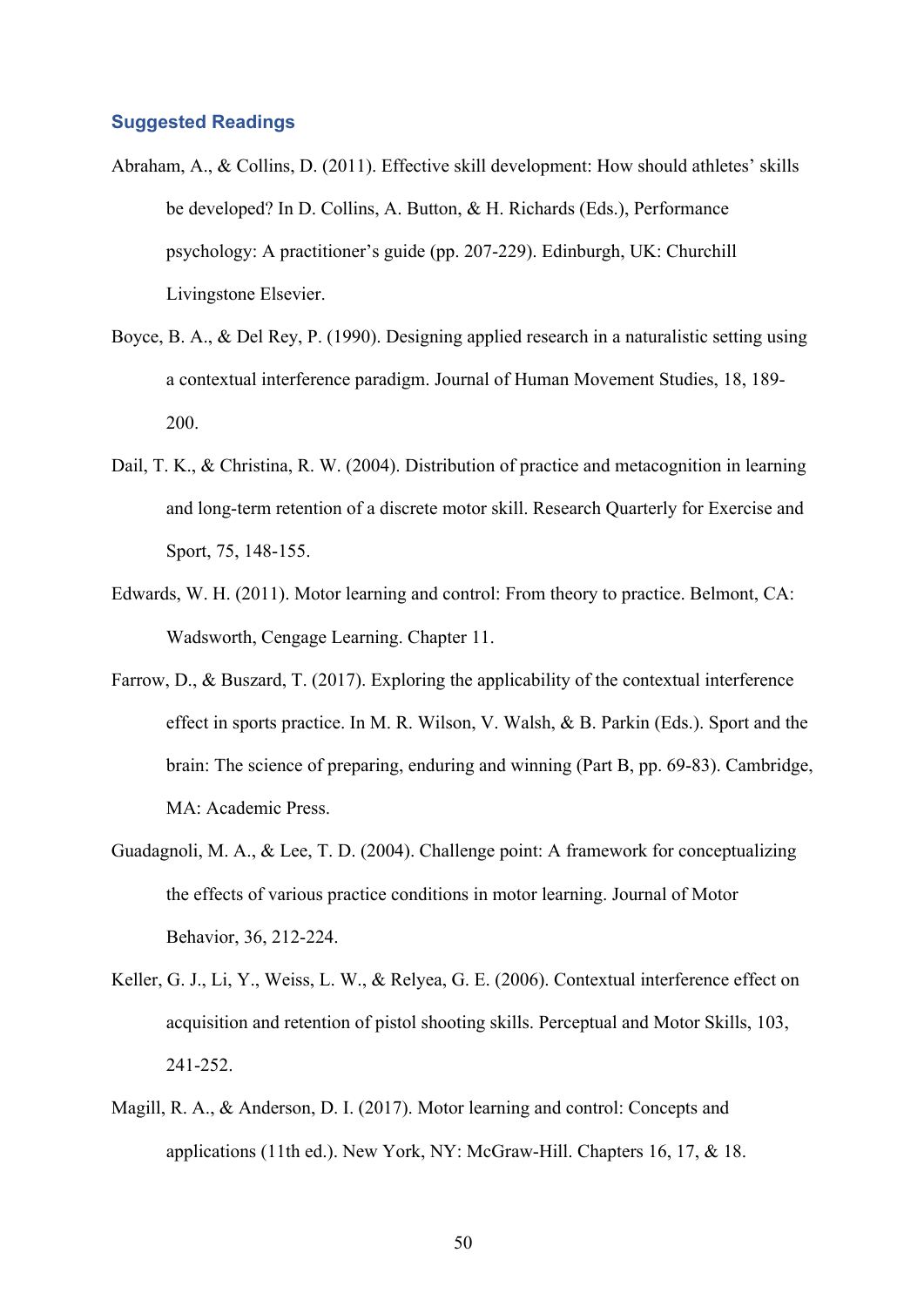- Ong, N. T., & Hodges, N. J. (2020). Motor learning. In D. Hackfort & R. J. Schinke (Eds.). The Routledge international encyclopedia of sport and exercise psychology: Volume 1: Theoretical and methodological concepts (pp. 356-374). New York, NY: Routledge.
- Schmidt, R. A., & Lee, T. D. (2020). Motor learning and performance: From principles to application (6th ed.). Champaign, IL: Human Kinetics. Chapter 10.
- Vickers, J. N. (2011). Skill acquisition: Designing optimal learning environments. In D. Collins, A. Button, & H. Richards (Eds.), Performance psychology: A practitioner's guide (pp. 191-206). Edinburgh, UK: Churchill Livingstone Elsevier.
- Wright, D. L., & Kim, T. (2019). Contextual interference: New findings, insights, and implications for skill acquisition. In N. Hodges & A. Williams (Eds.). Skill acquisition in sport (3rd ed., pp. 99-118). New York, NY: Routledge.
- Wright, D. L., Sekiya, H., & Rhee, J. (2014). Organization of practice. In A. G. Papaioannou & D. Hackfort (Eds.). Routledge companion to sport and exercise psychology: Global perspectives and fundamental concepts (pp. 289-307). New York, NY: Routledge.

#### **Self-Evaluating Questions**

- Define massed and distributed practice.
- What factors should be considered when deciding to use either a massed or a distributed practice schedule within a practice session?
- What are the relative benefits of massed and distributed practice over several practice sessions?
- Define constant and varied practice.
- What factors should be considered when deciding whether to use constant or varied practice?
- Define contextual interference, and describe how it is related to blocked, serial, and random practice.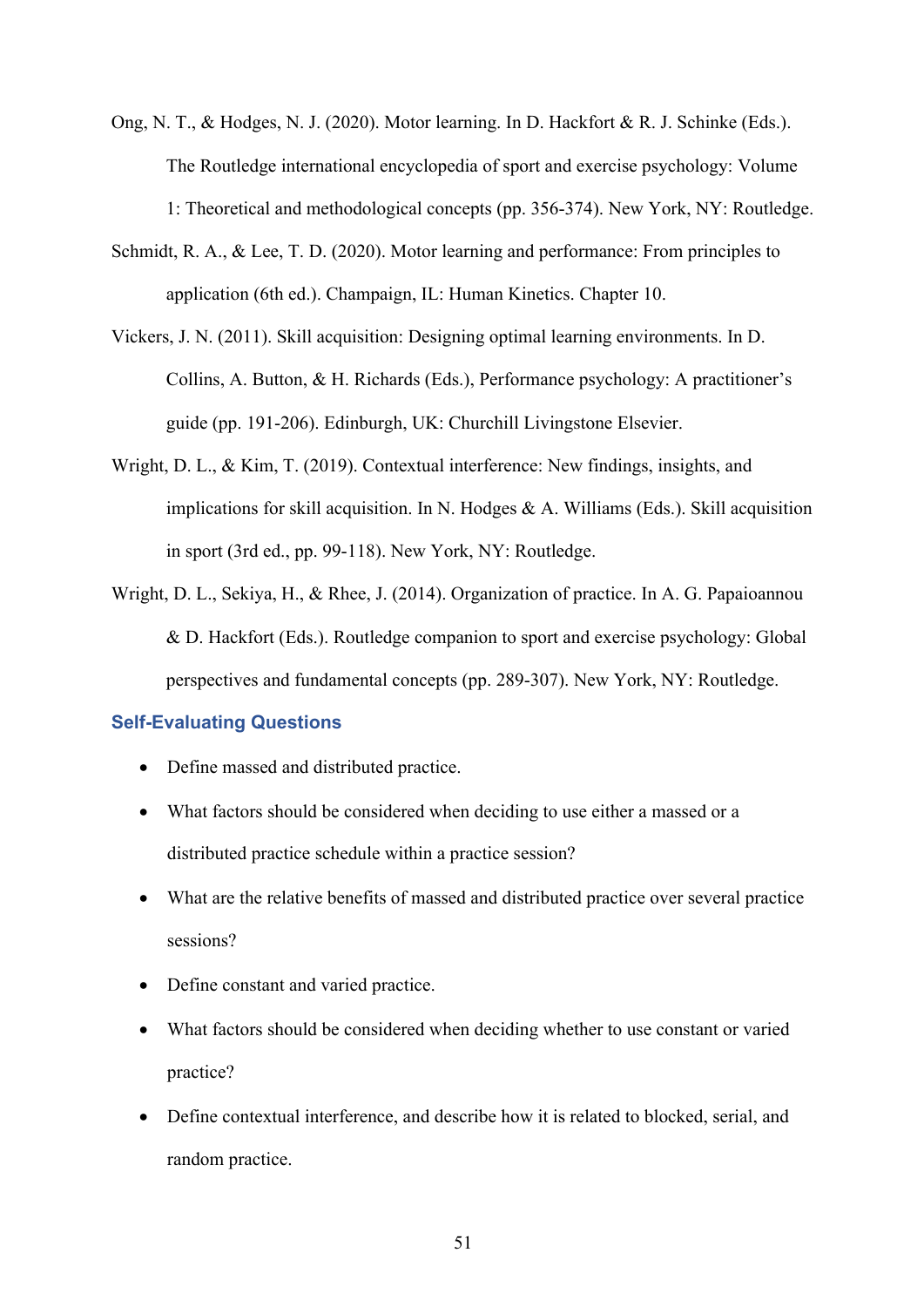- Define and explain the differences between blocked, serial, and random practice schedules.
- In general, what are the effects of blocked and random/serial practice schedules on immediate performance and long-term learning?
- When and how should random/serial practice be introduced into a practice schedule?
- Identify reasons why contextual interference benefits motor skill learning.
- How can practice variability and contextual interference be combined in planning the training sessions?
- Describe when it is preferable to use part practice or whole practice in learning of motor skills.
- What is intended with whole-part-whole practice, practice segmentation, progressive part practice, attentional cueing, and simplification?

# **Practical Activities in the Field to Apply Instructional Principles**

- Use instructional strategies based on the distribution of practice principle to help your novice shooter learn a technical skill.
- Identify a basic technique in your shooting discipline and drawing on the practice variability notion apply several variations of the skill to improve learning of your shooter.
- Choose three technical components of your shooting discipline and apply a serial schedule in a training session with your shooter.
- Select three technical components of your shooting discipline and three possible variations. Then apply a serial–variable schedule in a training session with your shooter.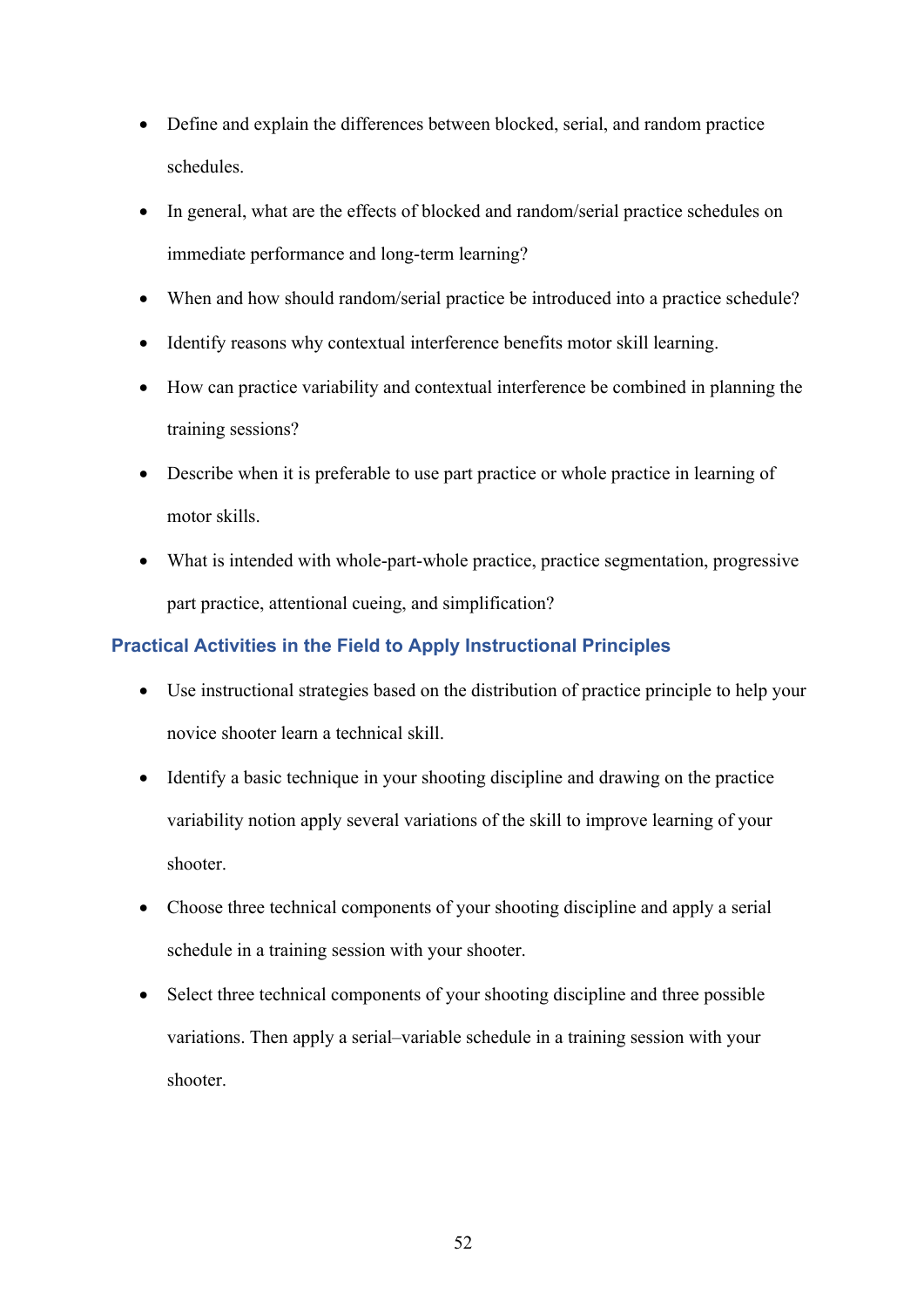• Use the four types of training schedules deriving from the combination of the variability and contextual interference principles (i.e., blocked–constant, blocked– variable, serial–constant, serial–variable) to design four training sessions aimed at improving shooting skills. Then, ask one of your shooters to experience each situation:

| <b>Blocked-constant</b><br>practice | <b>Blocked-variable</b><br>practice | Serial-constant<br>practice | Serial-variable<br>practice |
|-------------------------------------|-------------------------------------|-----------------------------|-----------------------------|
|                                     |                                     |                             |                             |
|                                     |                                     |                             |                             |
|                                     |                                     |                             |                             |
|                                     |                                     |                             |                             |
|                                     |                                     |                             |                             |
|                                     |                                     |                             |                             |
|                                     |                                     |                             |                             |
|                                     |                                     |                             |                             |
| Total repetitions or                | Total repetitions or                | Total repetitions or        | Total repetitions or        |
| time:                               | time:                               | time:                       | time:                       |

• Apply some technical drills with your shooter using each of the following methods:

whole-part-whole practice, practice segmentation, progressive part practice,

attentional cueing, and simplification.

# **Power Point Presentation**

Slides 26 to 43.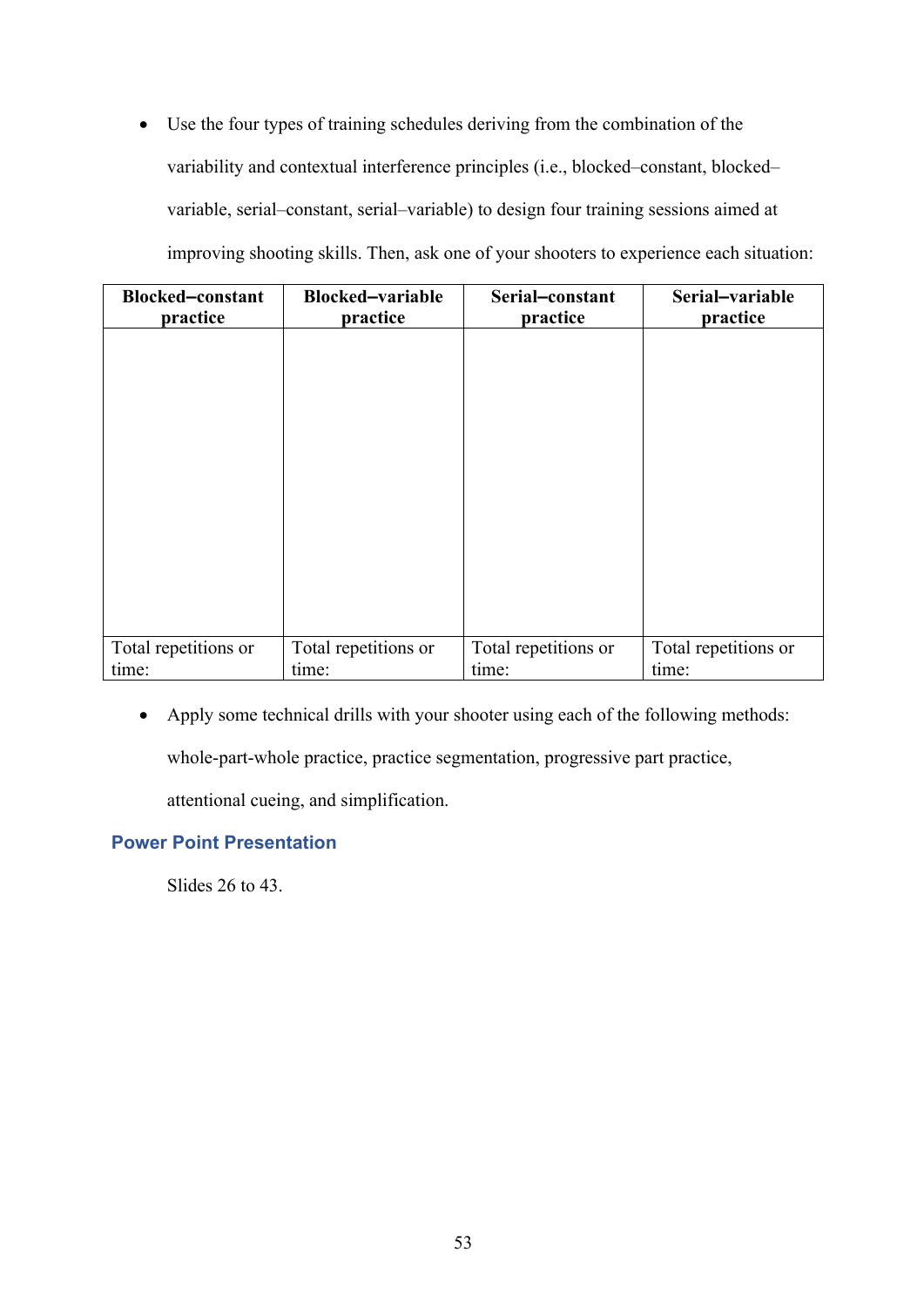# **CHAPTER 3 – IMPROVING PERFORMANCE THROUGH MENTAL PRACTICE**

# **OVERVIEW**

Mental practice, also known as motor imagery practice, is the systematic application of mental imagery for the cognitive rehearsal of a task (i.e., the representation of a given motor movement) in the absence of overt physical movements.

Humans create mental images for a multitude of purposes. When used properly, imagery can be a powerful process in improving athletic performance. It has been found to enhance self-confidence, motivation, attention focus, performance, and learning new skills, and it is adopted as a method to reduce competitive anxiety, psych up for training or competition, and develop competitive plans and strategies. Most successful athletes use it!

In his book "With winning in mind", Lanny Bassham, famous world and Olympic medallist rifle shooter, wrote the following:

Back in the 1970s, I was shooting good kneeling scores and began approaching the national record of 396/400. I wanted to set the record at 400, a perfect score. But I had never actually fired a 400, even in training. Nonetheless, I vividly rehearsed shooting the first 100, then another and another. I visualized each of the last ten shots building toward the record. I rehearsed what I knew would happen at the point: I would realize that I was above the record. Next, I rehearsed hearing a voice say, "That's OK, I do this all the time," Then I imagined shooting the final ten easily and saying to myself, "Another 400, that's like me!" I rehearsed this sequence several times a day for two months. In my first competition since beginning the rehearsal, I started with a 100 kneeling. My next two targets were also 100s. I began my last series with ten, ten, ten, ten. Only five more to go. Ten. Ten. Ten. Then reality set in. I was above the record. I heard an internal voice say, "That's OK, I do this all the time." I shot two additional tens, setting the national record at a perfect 400. (Chapter 7, 2011)

Motor imagery can be external, from the perspective of a third person like watching oneself in a movie, or internal, from the perspective of the performer like seeing with the own eyes. In addition, imagery in sport can involve a variety of senses, including visual, auditory, tactile, olfactory, and kinaesthetic senses.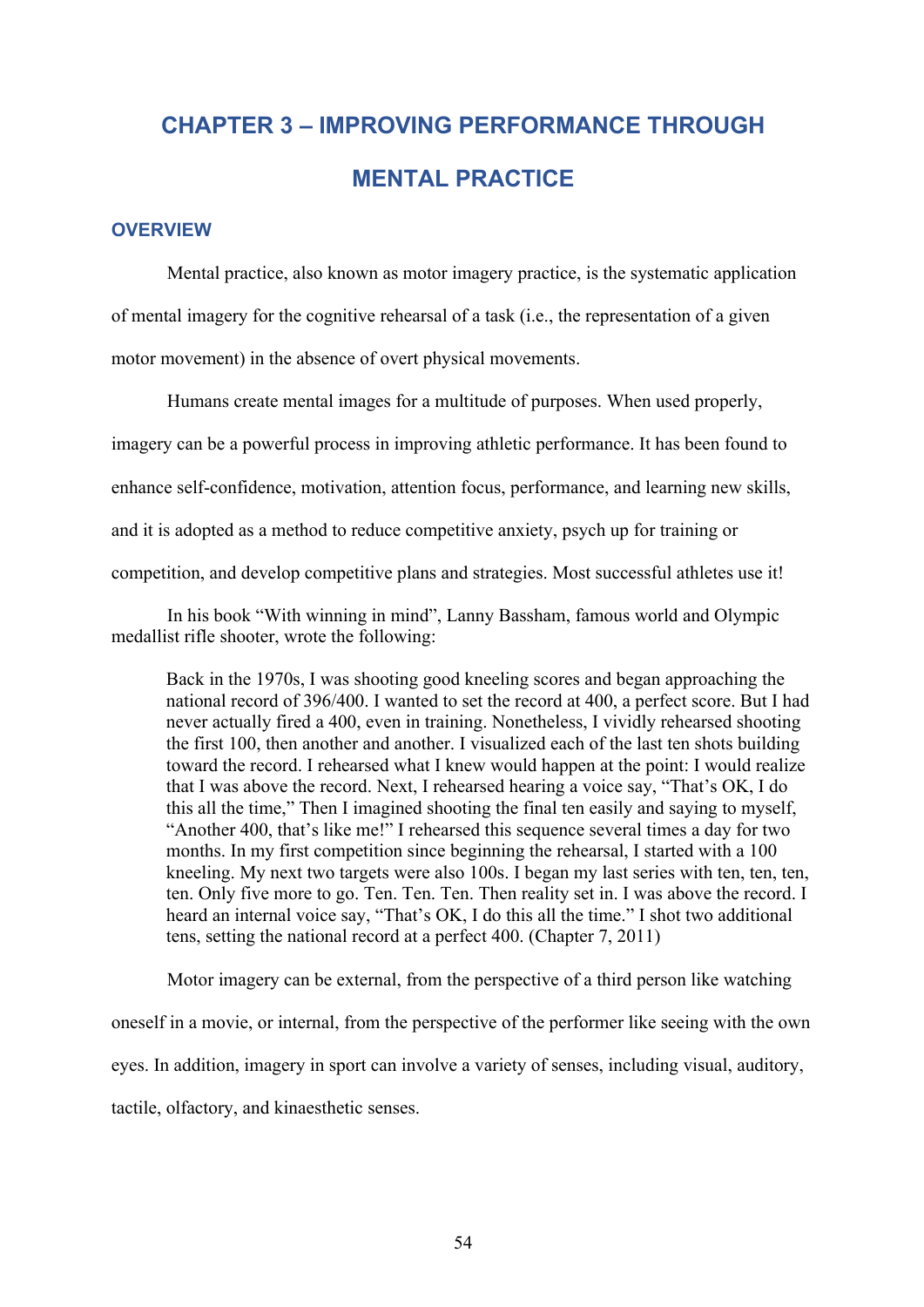As clearly shown by neuroscience studies, when people create mental images the parts of the brain that are responsible for actual physical movement increase their activity. When performers at rest imagine a complex movement, their brain areas responsible for motor activity, sensory perception, proprioceptive feedback, and motor control show activation. Muscular contraction is also observed in those segments of the body involved in the imagined action.

Motor imagery promotes learning and performance improvement through cognitive, neurological, and muscular activation. The brain cannot discern the difference between a real physical event and the vivid imagery of the same event. A vivid imagery can be thought as a dream or daydream in which the experience is so intense that it is perceived as real. For this reason, performers can used imagery to repeat, elaborate, improve, and maintain technical skills, as well as prepare for competition.

#### **INTRODUCTION**

*Motor imagery* can be defined as a dynamic state during which performers simulate specific motor actions mentally, typically without physical movement, and generate and transform the image in order to rehearse an action for performance or learning effects. A performer creates or recreates experiences based on memorial or newly generated information and in the absence of the actual sensory stimuli.

In particular, a mental representation can be created in the mind in the absence of external stimuli, can involve one or more physical senses, and is created from information stored in memory. Research indicates that when individuals engage in a vivid and multisensorial type of imagery, their brains can interpret these images as identical to the actual stimuli of the situation and determine similar bodily and muscular responses.

Motor imagery is a skill that can be developed and improved like any other. Athletes, coaches, and practitioners often use different terms that refer to an athlete's motor imagery,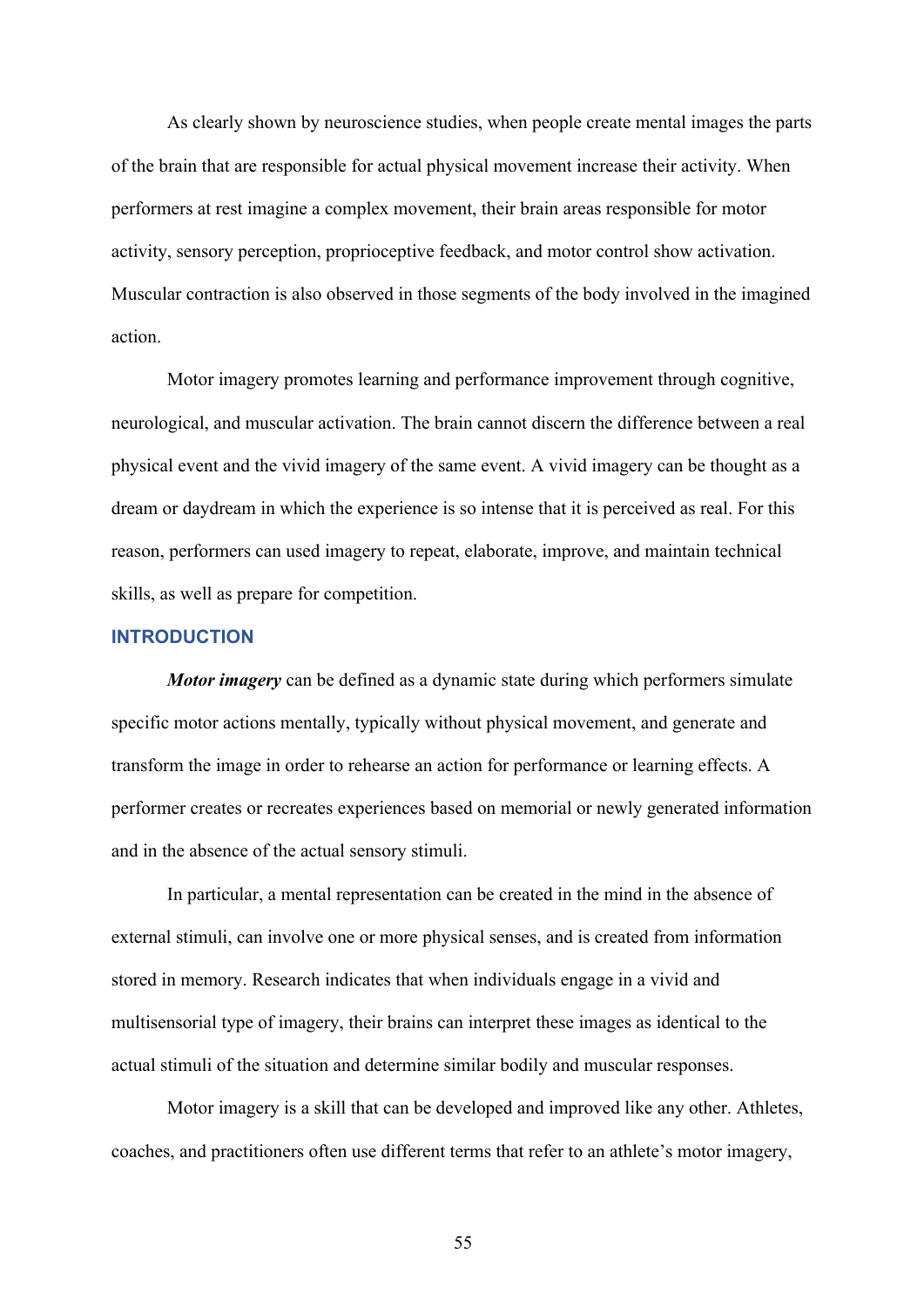including mental practice, mental preparation, visualization (a term commonly used by athletes and coaches), mental rehearsal, cognitive rehearsal, symbolic rehearsal, and covert practice. Although not synonymous, these terms imply a mental creation, rehearsal, or recover from the memory of an experience.

There is clear evidence to support the beneficial effects of images regardless of individual skill levels and the type of sport practiced. This evidence comes from anecdotal reports, case studies, and scientific experiments that clearly demonstrate the value of imagery in learning and performing motor skills, and in preparing for competition.

For applied purposes, it is useful to consider the *4 Ws of motor imagery* (see Table

3.1). The *where* and *when* of imagery use regard the specific situation (e.g., practice or

competition). The *why* of imagery use refers to motivational or cognitive/behavioural

purposes (e.g., changes in skill execution or strategy). The *what* of imagery use refers to the

nature and content of the images.

Table 3.1. The 4 Ws of motor imagery.

#### *Where do athletes image?*

Most of the use of imagery occurs in practice and competition, with athletes using imagery more frequently during pre-competition. Athletes should be instructed to use appropriate imagery before and during training and competitive events.

#### *When do athletes image?*

They use or could use imagery: (a) before, during, and after practice; (b) outside of practice (home, school, work); (c) before, during, or after competition; and (d) during injury rehabilitation.

#### *Why do athletes image?*

To enhance their motivation (e.g., imaging themselves winning an event and receiving a medal) or to improve their performance (e.g., imaging themselves performing a perfect shot).

# *What do athletes image?*

They image or could image the environment in which performance takes place and optimal performance outcomes. They should involve in imagery the main senses (i.e., visual, auditory, tactile, and kinaesthetic) and form a good, clear, controllable image, regardless of whether it is from an internal (i.e., from the own vantage point) or an external perspective (like watching a movie).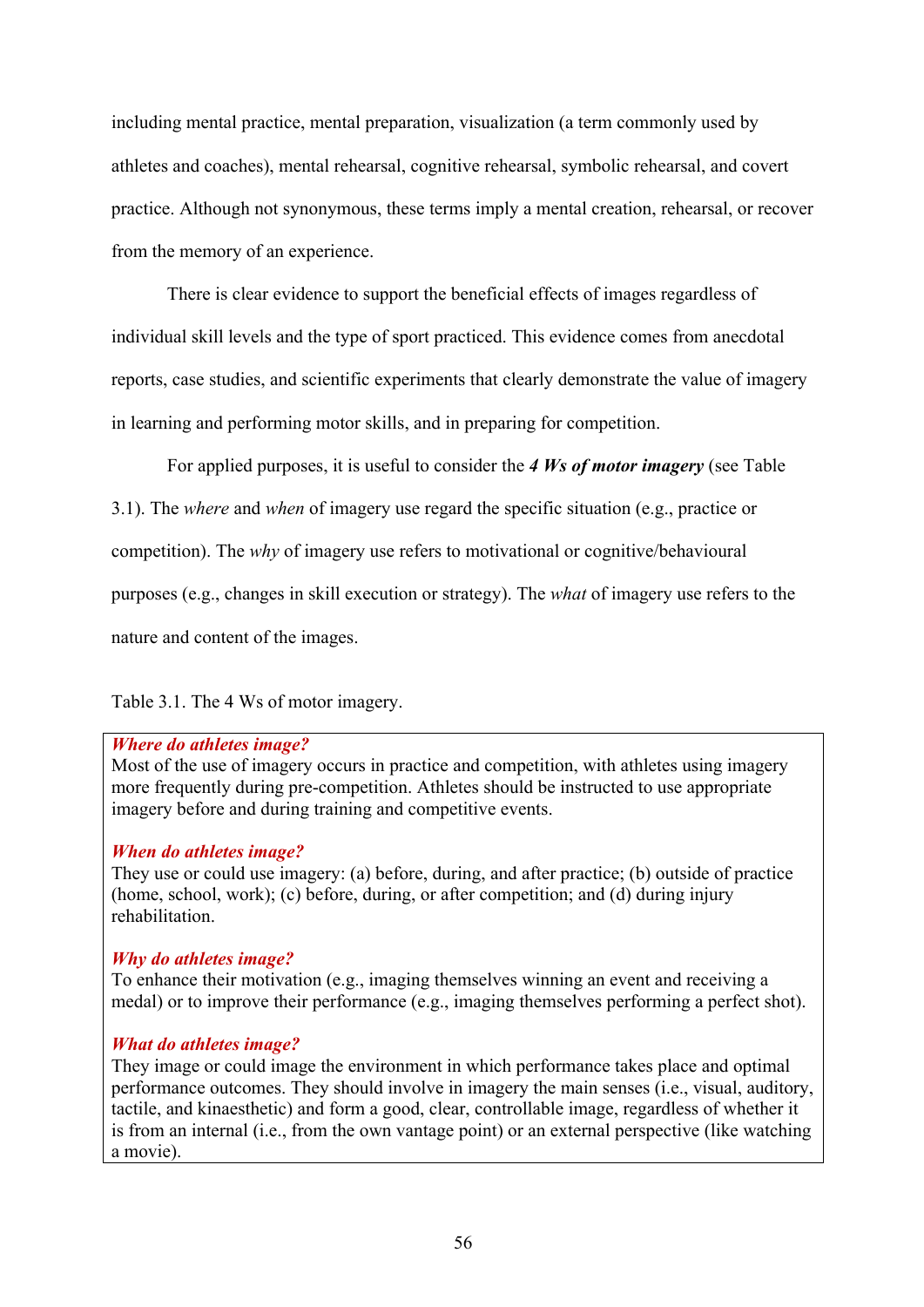Athletes can therefore use imagery in various ways to improve both physical and psychological skills and attitudes, including concentration, motivation, confidence, emotional control, sport skills and strategies, preparation for competition, coping with pain or injury, and problem solving. Imagery, of course, does not replace physical practice unless the performer is injured, fatigued, or over-trained. Imagery is usually combined and integrated with physical practice to enhance the effects of physical training.

Beyond the 4 Ws of imagery, an additional question is: How does imagery work? Table 3.2 contains the main perspectives proposed to explain the beneficial effects of imagery on performance. Although the characteristics of images have specific effects for each individual, effective images have two key aspects: vividness and controllability. These can be improved with practice.

*Vividness* involves the use of the most important senses to make images as vivid and detailed as possible and close to the real experience. Particular attention should be paid to environmental details and to the experience of emotions and thoughts that occur during training and competition. Experiencing concentration, anxiety, frustration, excitement, and other feelings and emotions associated with performance will make the imagined performance more real.

*Controllability* refers to the ability to manipulate the own images at will. This characteristic is important for creating an accurate and successful execution of the skill in mind. Seeing oneself performing perfectly and achieving best outcomes boosts selfconfidence and augment the chances of success.

These characteristics are incorporated in the PETTLEP model.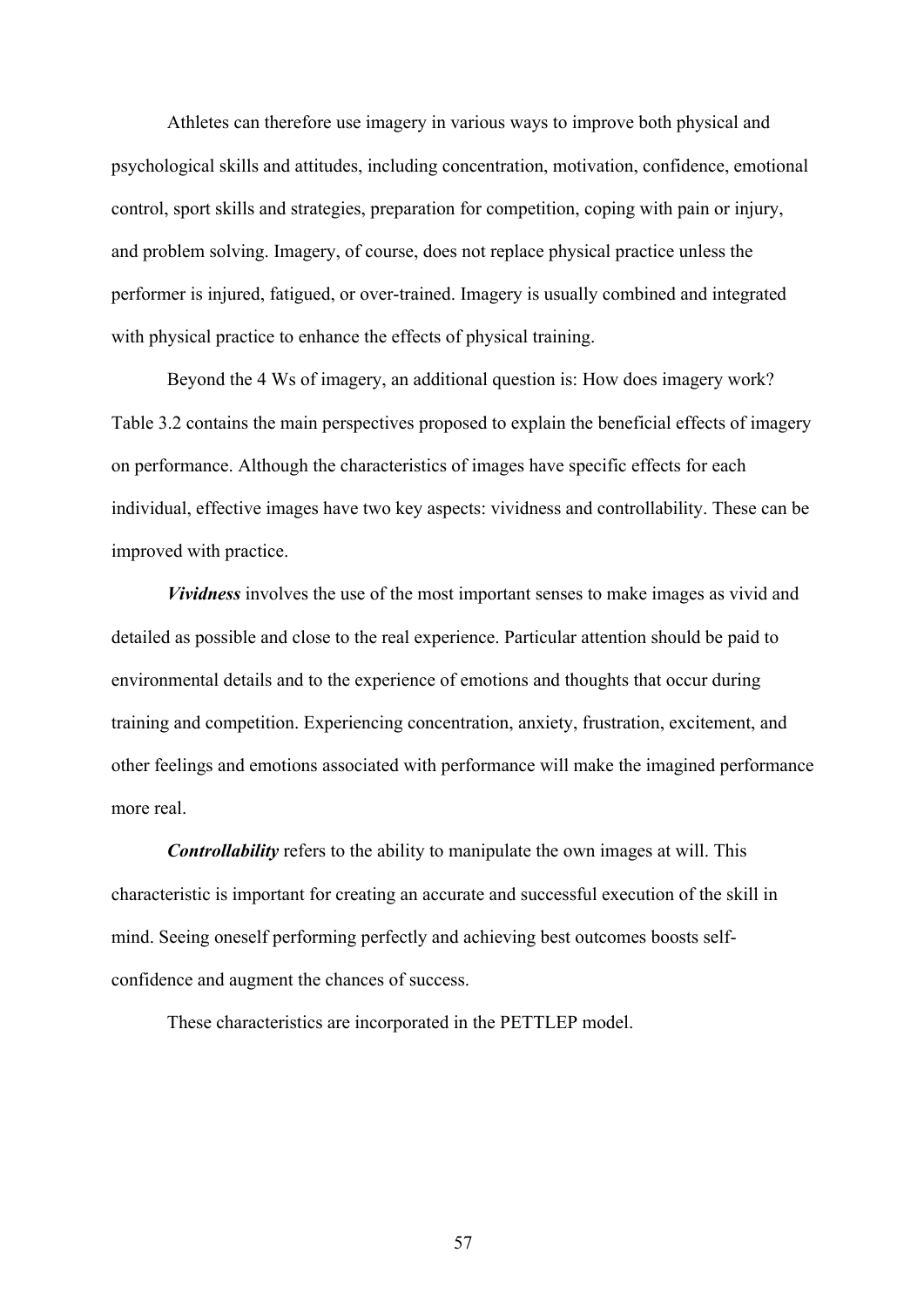#### Table 3.2. Different perspectives to explain imagery effectiveness.

#### *Psychoneuromuscular theory*

When performers image themselves moving, their brains send subliminal electrical signals to the muscles in the same order as when actual movement occurs. Electrical signals, in particular, determine which muscles should contract, when and with what intensity (similar neural pathways to the muscles are used). It is through this mechanism that imagery can aid skill learning.

#### *Symbolic learning theory*

Imagery helps the brain develop a blueprint of the action (movement pattern or plan) that can be followed when action is required.

#### *Bioinformational theory*

Based on the assumption that an image is a functionally organized set of propositions stored in the brain, the bioinformational theory holds that a description of an image consists of two main types of statements: stimulus and response propositions. Stimulus propositions describe specific stimulus features of the imagined scenario, while response propositions describe the individual's response (i.e., physiological reactions) to the scenario.

# *Triple code model*

The model focus on three effects referred to as ISM that are essential parts of imagery. The first is the image (I) itself, which represents the outside world and its objects with a degree of sensory realism. The second is the somatic response (S), namely, the psychophysiological changes in the body (e.g., muscular tension, changes in breathing patterns, increased heart rate, sweating). The third is the meaning (M) of the image. Every image, or sequence of images, has a particular meaning for each individual.

#### *Psychological perspective*

Imagery helps develop psychological skills that are critical for performance improvement. It increases confidence, motivation, concentration, and decreases anxiety. Imagery also helps the athlete achieve an optimal level of activation (arousal) and to focus attention on taskrelevant cues, thereby priming the athlete for performance.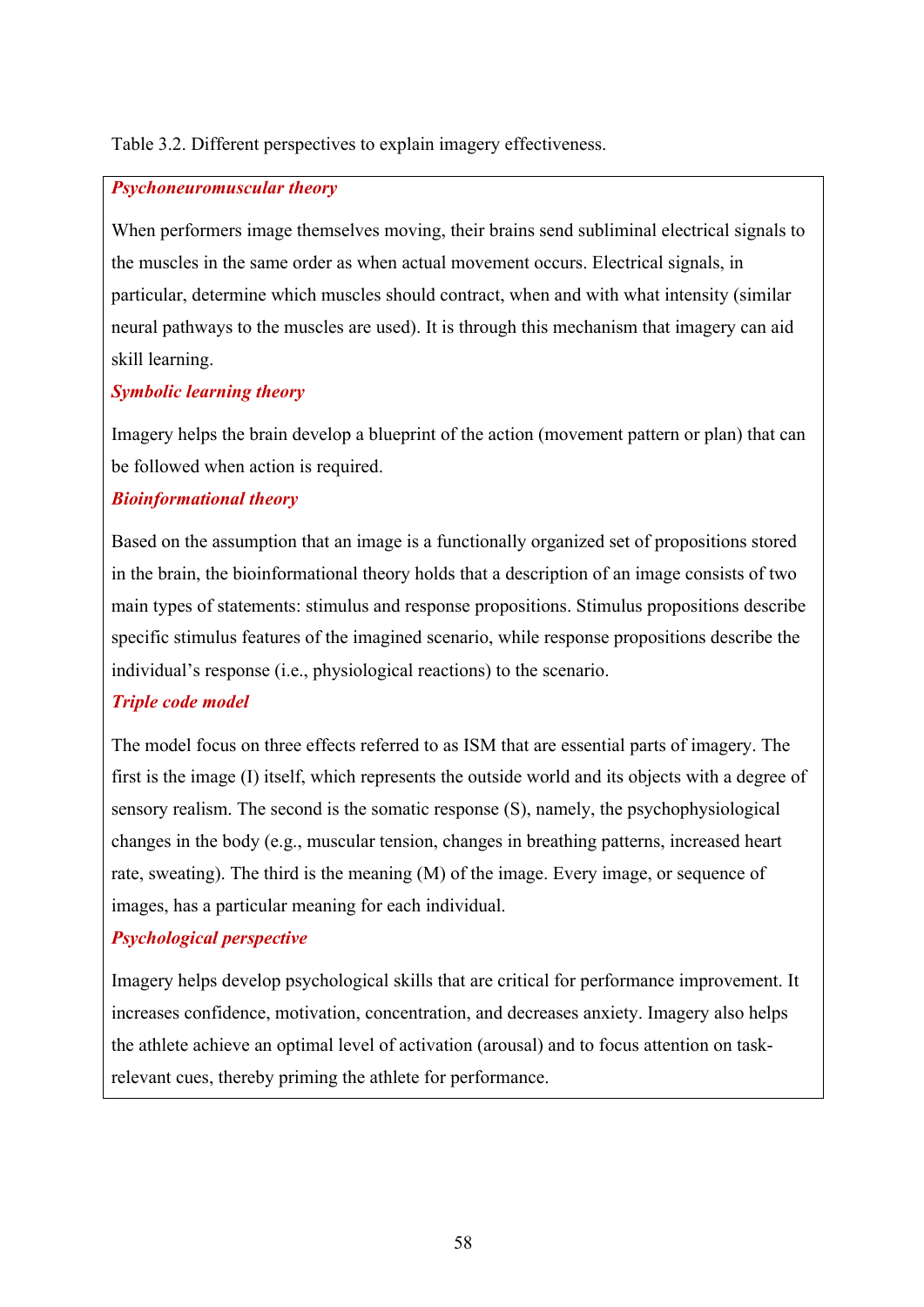#### **THE PETTLEP MODEL**

Athletes with a higher imagery ability will benefit most from the use of imagery. However, the use of structured and evidence-based imagery techniques, such as those described in the PETTLEP model, will help athletes achieve vivid and effective imagery.

Based on research findings in sport psychology and cognitive neuroscience, Holmes and Collins (2001) developed the PETTLEP model (or method) to produce functionally equivalent mental simulation of actions and to determine the behavioural matching between imagery and action (Wakefield, Smith, Moran, & Holmes, 2013). PETTLEP is an acronym, with each letter standing for an important practical aspect to consider when implementing imagery interventions: Physical, Environment, Task, Timing, Learning, Emotion, and Perspective (Figure 3.1).



#### Figure 3.1. The PETTLEP model.

The PETTLEP guidelines are intended to closely replicate the sporting situation through imagery, including physical and emotional feelings associated with performance. The seven key elements of the model must be considered and applied as fully as possible to make imagery most effective.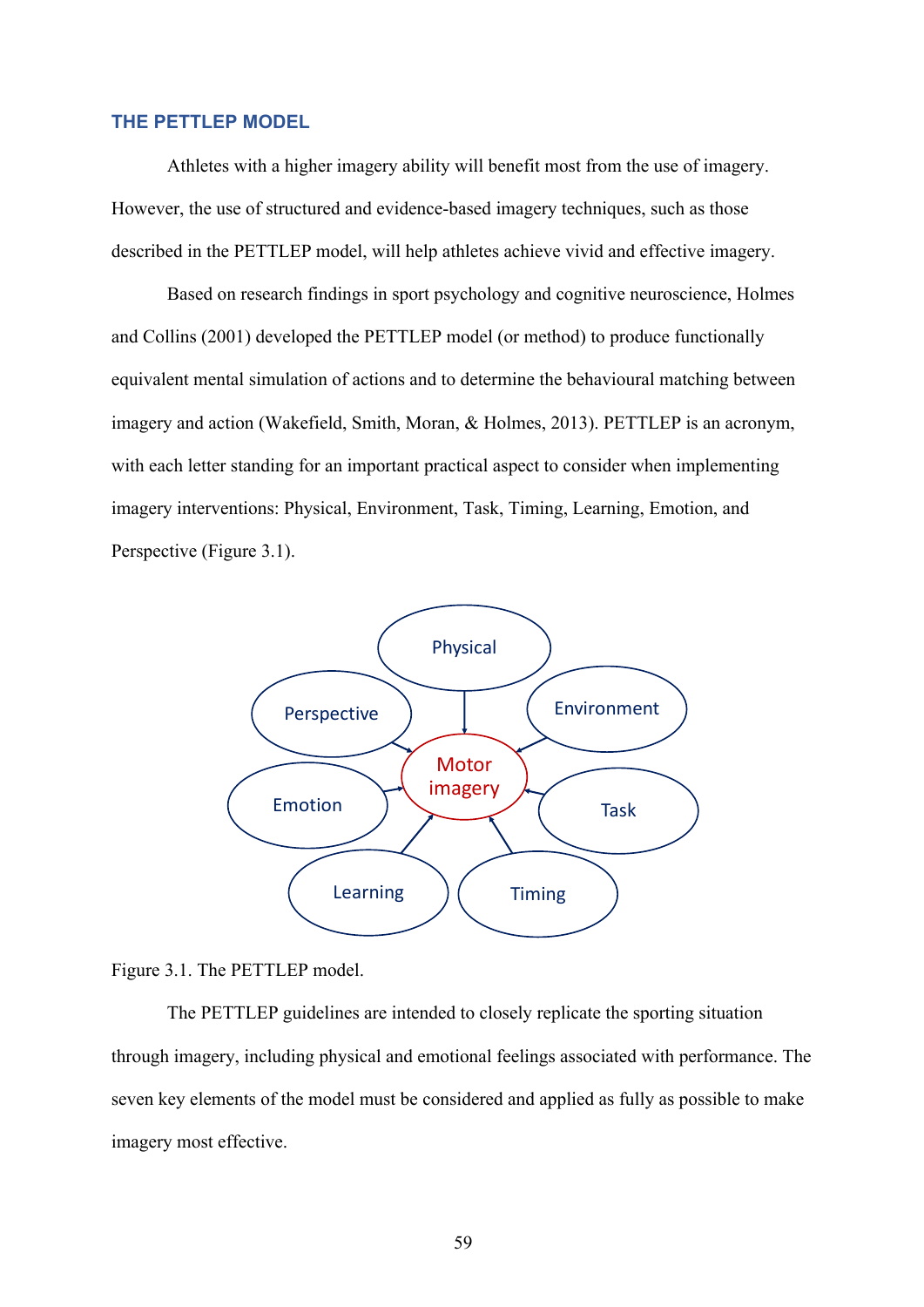Traditional imagery methods have often been thought of as something separate from physical practice. The PETTLEP approach, on the contrary, conceptualizes imagery and physical practice as a continuum. Imagery interventions, to be effective, should be as close as possible to the physical end of the continuum.

The *Physical* component refers to the athlete's physical experience in the sport situation. Rather than using imagery in a relaxed and undisturbed state, which is in complete contrast to the athlete's physical state during performance, athletes should imagine the movement in the same way the action is carried out. This physical approach to imagery interventions should include a range of physical sensations. In rifle shooting, for example, physical sensations involve bodily (e.g., muscle tension, breathing, and heart pounding) and tactile feelings while keeping the kneeling position and holding the rifle. The shooter should also wear the same clothes as when performing. In this way the athlete recreates as much as possible the physical experience associated with the actual execution in order to generate a realistic imagery experience. Coaches should examine in detail which bodily sensations are most relevant to the individual athlete, and then try to actually reproduce these feelings to incorporate them as much as possible in the scenario to be represented.

The *Environment* component refers to the place where performance takes place. Before competition, for example, the imaginary environment should be the same or as similar as possible to the location (e.g., the competitive shooting range) where performance will take place. If this is not possible, photos, videos, and audios of the venue can be useful in helping athletes familiarize themselves with the competitive arena. Shooters, for example, may visit the range prior to competition and observe light and wind conditions at a certain time of day.

The imagined *Task* must be closely matched to the actual one. Images should contain same thoughts, feelings, and actions present during physical execution. In addition, the imagery content (i.e., thoughts, feelings, and actions) should be appropriate to the skill level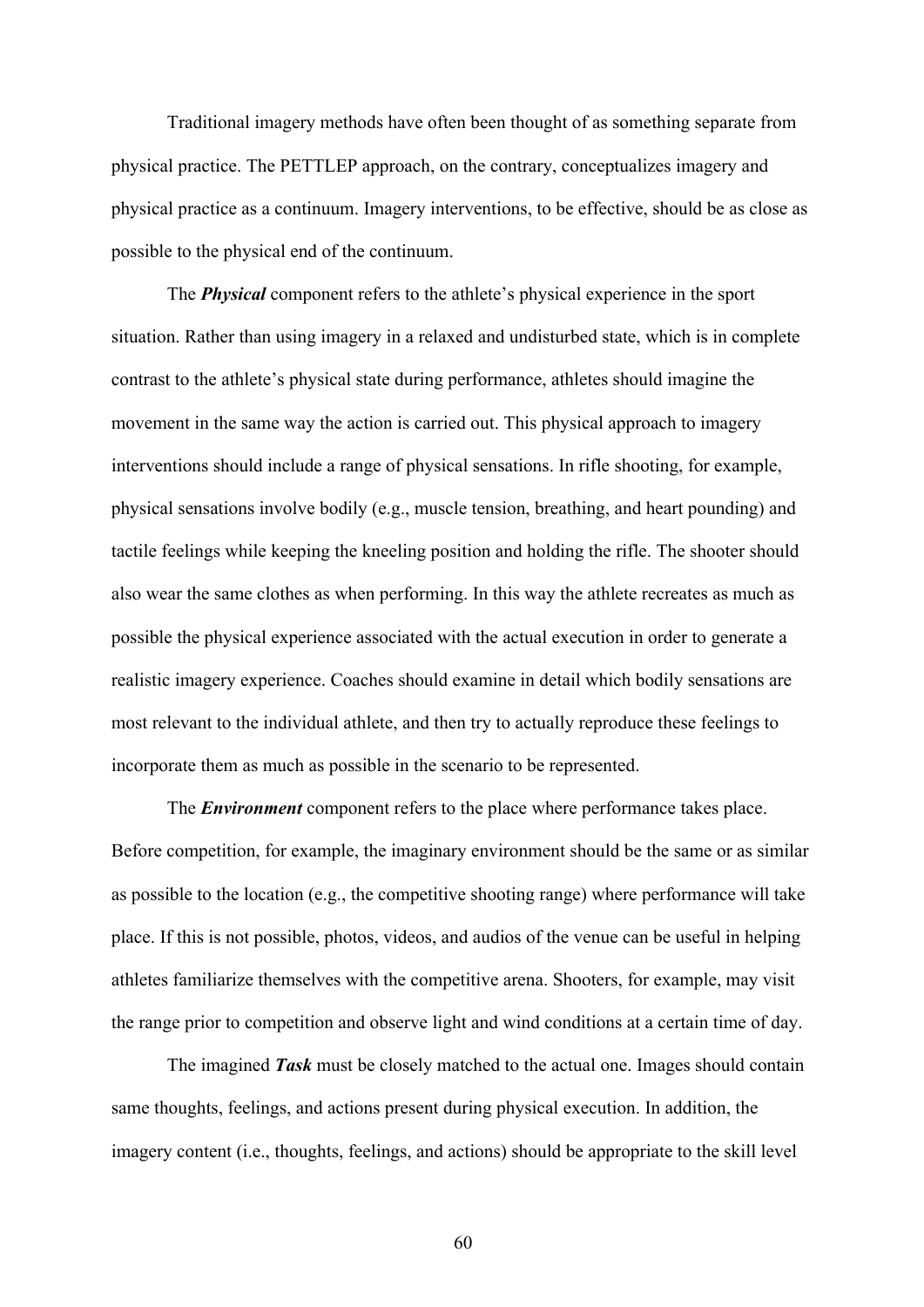and individual preferences. To achieve behavioural matching between imagery and action, the imagery content should be different for elite and inexperienced performers. This is because skill levels, and therefore the specific skills that are imaged, are different. As novices improve, it will be necessary to change the content of images based on individual changes.

The *Timing* component refers to the pace (rhythm, speed) at which the imagery is completed. Sometimes it may be useful to slow down or stop the movements to focus on correcting errors, changing specific technical aspect, or the feelings of the action. This type of practice, however, should be limited because the precise timing is an essential feature in skill execution. In most cases, imagery must be completed at the same pace at which the action is executed, as techniques are rarely performed in slow motion or faster than normal.

In the *Learning* component, the individual's skill level is considered. The content of the imagery should be adapted in relation to the learning stage. To retain the behavioural matching between imagery and the action it is necessary to follow the athlete's progress and, therefore, regularly review and update the content of the imagery. Imagery training should reflect physical training according to the developments in actual technique.

The *Emotion* component refers to the emotional state included in the imagery. All feelings, emotional states, and arousal experienced during optimal performance should be mentally recreated during practice to make imagery realistic. Including realistic emotions in imagery makes the mental experience much more evocative, thus leading to a more vivid imagery experience.

Finally, the *Perspective* component refers to the viewpoint of the performer during imagery. Imagery can be internal (first person, through the eyes of the performer) or external (third person, seeing oneself performing as if watching on a video screen). For a behavioural matching between imagery and action perspective, internal imagery is preferable because more closely related to the athlete's view during the execution. However, external imagery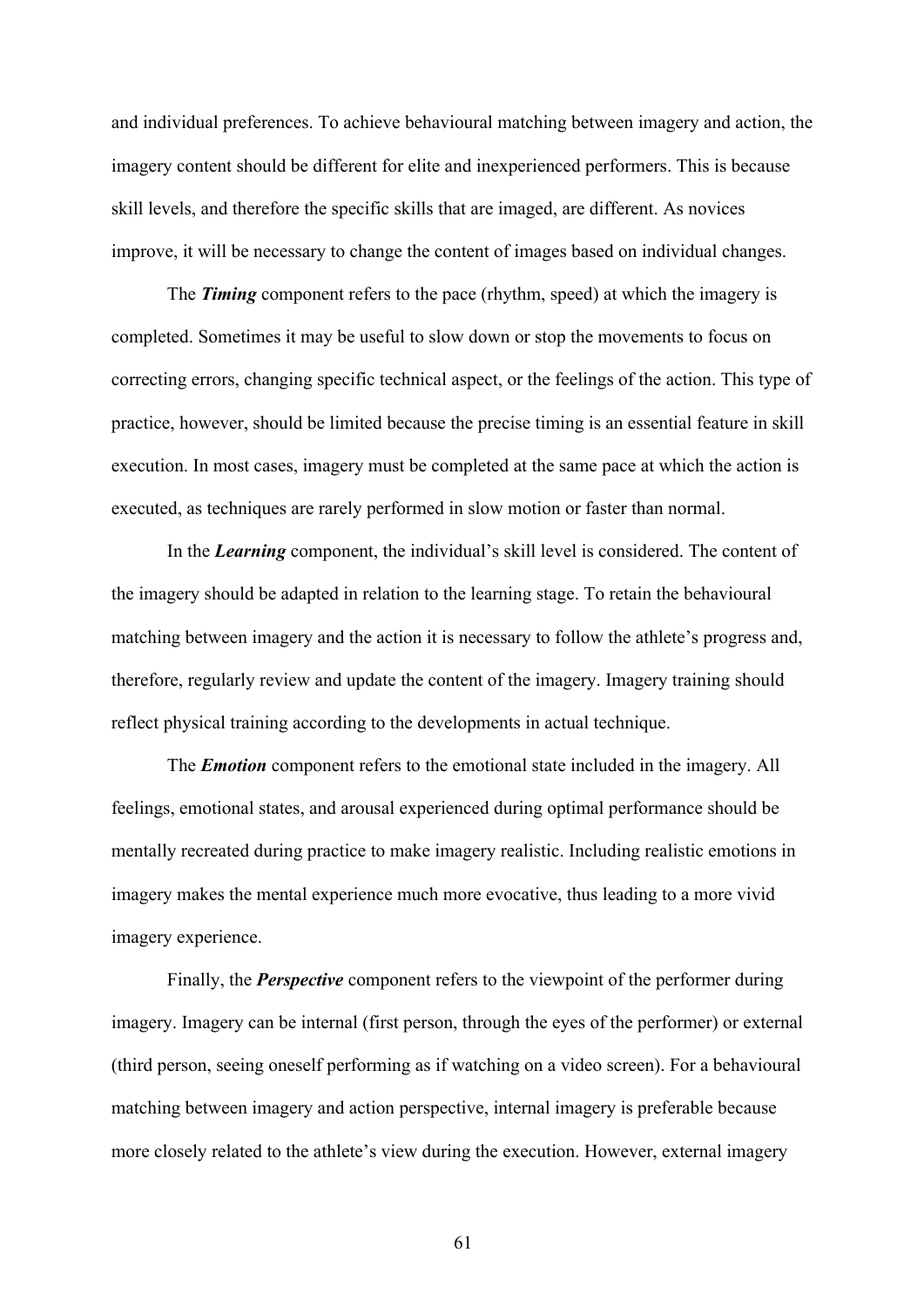can also be beneficial. Indeed, advanced performers are able to switch from one perspective to another and take advantage of both perspectives in terms of imagery experience and performance. For successful interventions, it is important to consider individual preferences regarding the imagery perspective.

It is important to remember that imagery can be a feasible alternative to physical practice in situations where physical practice is not possible, such as when the athlete is exhausted or injured. However, under normal conditions a combination of physical practice and imagery is more effective than either method alone. It is therefore recommended to use physical practice as integrated as possible with imagery practice, according to the indications stemming from the PETTLEP model.

The different components of the model should be progressively implemented in the athlete's mental preparation. This is to avoid the possibility of overloading the athlete with too much new information and to evaluate the effectiveness of each component of the model for the individual.

The key recommendations based on the PETTLEP model together with applications in shooting sports are summarised in Table 3.3.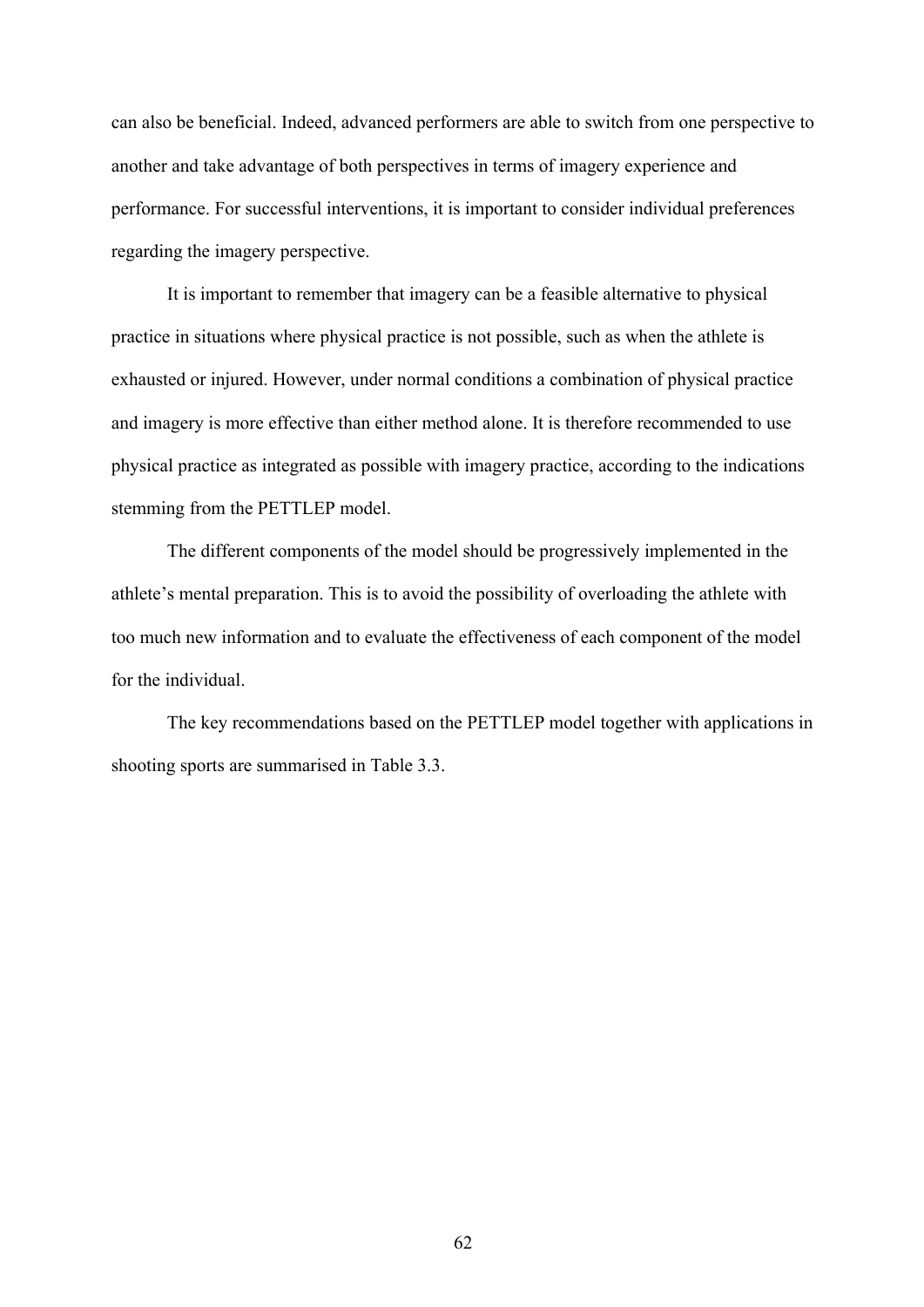Table 3.3. Key recommendations for implementing the PETTLEP model with applications in shooting.

| <b>Component</b>     | <b>Recommendation</b>                                                                                                                                             | <b>Practical examples</b>                                                                                                                                                                                                            |
|----------------------|-------------------------------------------------------------------------------------------------------------------------------------------------------------------|--------------------------------------------------------------------------------------------------------------------------------------------------------------------------------------------------------------------------------------|
| <b>Physical</b>      | Replicate in imagery all the<br>physical sensations experienced<br>during the actual performance.                                                                 | Imagine shooting while holding the<br>gun and wearing your shooting gear.                                                                                                                                                            |
| <b>Environmental</b> | Imagine the environment where<br>actual performance will take<br>place.                                                                                           | Standing in front to the target,<br>imagine the shot prior to execute.<br>Use photos, videos, and audios if<br>you are out of the range.                                                                                             |
| <b>Task</b>          | Imagine performing with the<br>same thoughts, feelings, and<br>actions present during physical<br>execution.                                                      | Mimic the precise elements of the<br>shooting skills to improve.                                                                                                                                                                     |
| <b>Timing</b>        | Imagine performing with same<br>speed and pace of the actual task<br>(i.e., synchronise the mental task<br>with the physical task).                               | Imagine a series of shots performed<br>at constant optimal speed (i.e.,<br>within shot consistency) and pace<br>(i.e., between shot consistency).                                                                                    |
| <b>Learning</b>      | Change the content of imagery<br>over time based on the<br>improvement of skills that occur<br>during the learning process.                                       | Update your imagery on shooting to<br>reflect the specific techniques you<br>are working on. Focus on the more<br>refined elements of the technique as<br>you become more proficient.                                                |
| <b>Emotion</b>       | Imagine and relive the same<br>emotions associated with the<br>physical execution of the task.                                                                    | Include all emotions associated with<br>your optimal shooting performance,<br>including bodily reactions such as<br>muscular tension and heart rate.                                                                                 |
| <b>Perspective</b>   | Preferably use an internal visual<br>perspective, although either an<br>internal or external point of view<br>can be functional to your goals<br>and preferences. | Imagine shooting a series from an<br>internal perspective. If you want to<br>correct errors or refine performance,<br>you may use an external perspective<br>to imagine directing your visual<br>attention to the technical aspects. |

# **PERFORMANCE ROUTINES**

Indications from the PETTLEP model can be incorporated into performance routines.

A performance routine is a well-planned course of relevant thoughts and actions that enable

an athlete to focus and perform better, almost automatically. The primary goal of a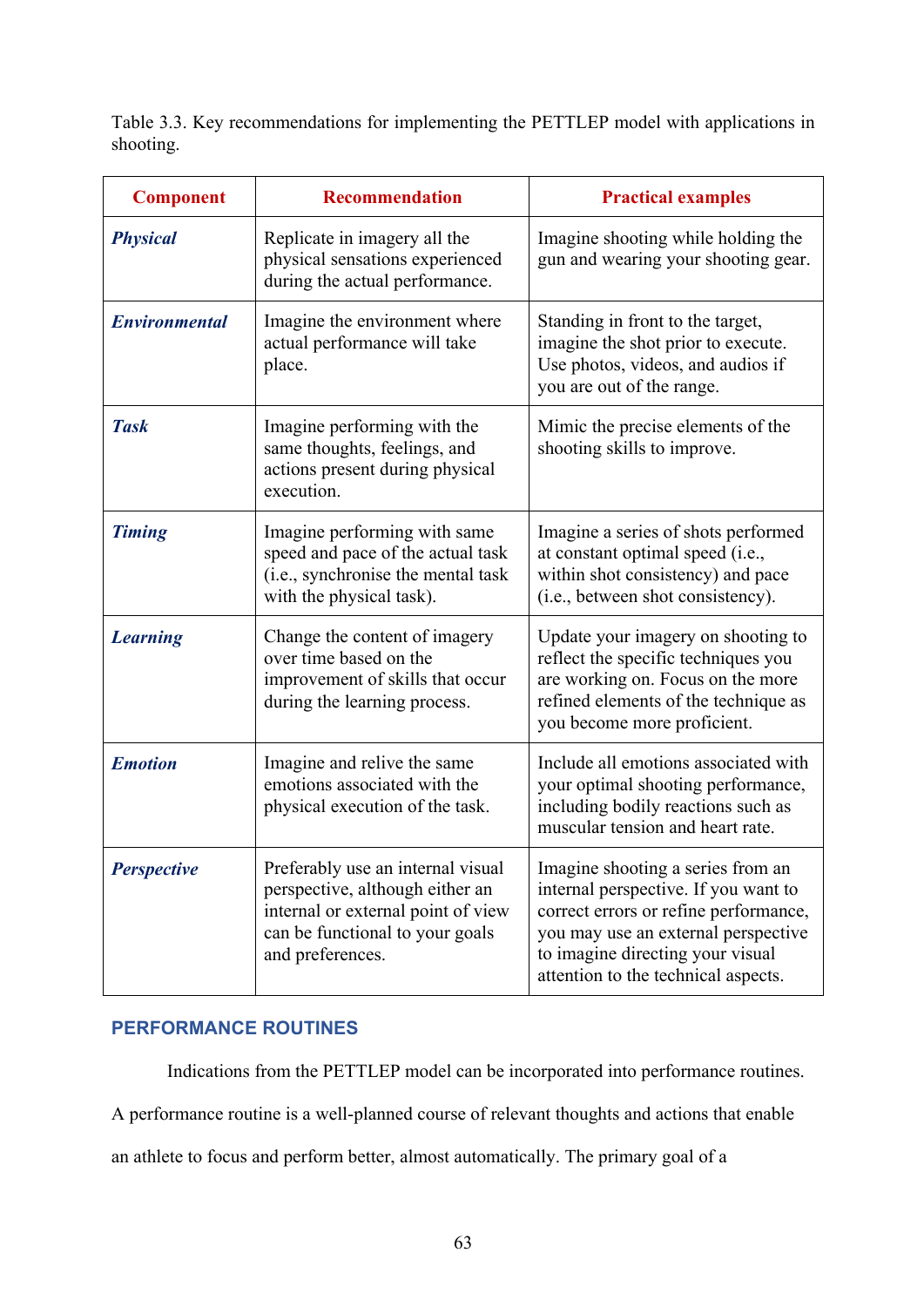performance routine is to help the athlete achieve an optimal internal state in order to express maximum potential. To meet this goal, a routine can include a series of techniques designed to self-regulate the level of activation (arousal), thoughts, and attentional focus. A routine can act as a protective frame against the adverse effects of pressure, because performers can keep their attention on what they control. Experienced athletes who regularly perform closed motor skills, also referred to as self-paced skills, use performance routines consistently.

As discussed in Chapter 1, *self-paced skills* are those skills that take place in relatively stable and predictable settings, where sufficient time is available before execution. Examples are free throws in basketball, golf strokes, tennis or volleyball serves, penalty kicks in soccer or rugby, springboard or platform diving, track and field events, as well as shooting sports. Pre-shooting routines are frequently observed among elite level shooters.

The use of preparatory routines relevant to the task allows athletes to: (1) establish the action plan before performing; (2) focus attention, stay focused, and overcome external distractions (e.g., noise generated by the audience) and negative internal thoughts (e.g., "I am going to miss this shot"); and (3) feel in control of their performance.

It is important to recognise the difference between routines and superstitious behaviours or rituals. For example, an athlete may wish to wear the same socks worn during a previous victory or have the same meal before each competition. These behaviours may seem routines, but they are most likely superstitions. Routines are not compulsive and have nothing to do with luck. They are useful, flexible, effective, and aimed at improving focus and performance. The athlete controls them. In contrast, superstitious behaviours have little to do with focus and a lot to do with luck. They are compulsive, rigid, and ineffective, and the athlete does not control them. A routine can become compulsive when the athlete believes that a certain behaviour must be executed in a very specific and rigid way in order to perform well. The focus, then, is on superstitious behaviour, which completely distracts from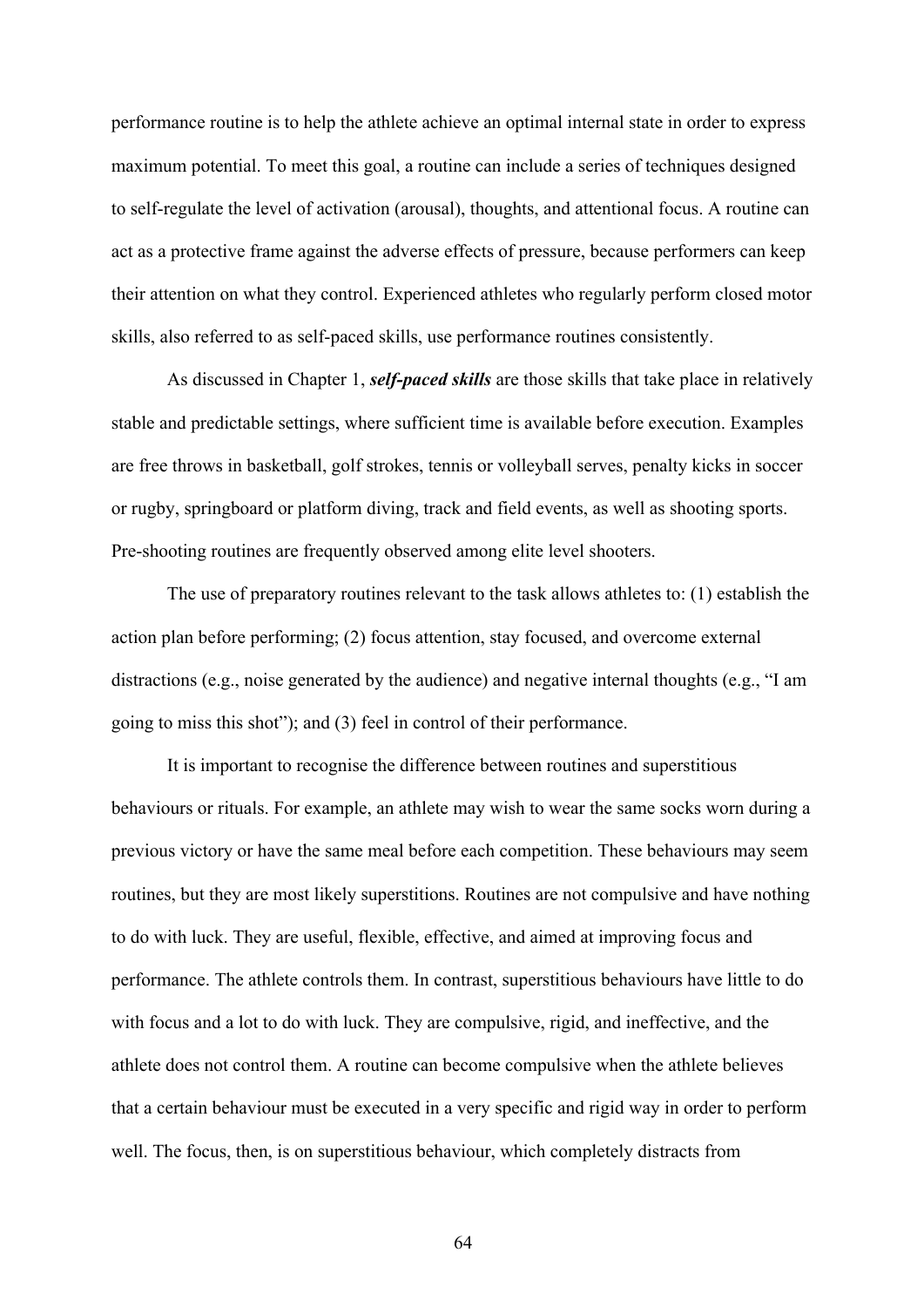performance. Athletes must be aware of the difference between routines and superstitions, and therefore focus on controllable and effective behaviours.

#### **THE FIVE-STEP STRATEGY**

The five-step strategy was developed by Singer (1988, 2000) as a systematic and flexible routine to be used before, during, and after performance of self-paced skills. The fivestep strategy has proven to be particularly useful in the learning process, as well as in facilitating skilled performance in numerous laboratory and field studies.

The strategy contains five sub-strategies:

- 1) *Readying*―Establishing an optimal physical and mental set. This implies reaching an optimal bodily and mental condition in terms of confidence, expectations, attitudes, and emotions. Self-talk and arousal regulation techniques can be applied (arousal regulation is discussed in the next Chapter). The performer may attempt to repeat what previously led to excellent performance.
- 2) *Imaging*―Mentally picturing a perfect technique, how it should be done, and a successful outcome. The indications deriving from the PETTLEP model are particularly useful for the development of vivid and effective images.
- 3) *Focusing*―Concentrating attention intensely on a relevant cue related to performance. This point is elaborated below in the "Identifying the core components of the action" section.
- 4) *Executing*―Performing with a quiet mind, with a 'just do it' mindset. The performer must avoid thinking about the act itself or the possible outcome.
- 5) *Evaluating*―Reviewing the execution quality and the outcome. If time permits, also evaluating the implementation of the previous four phases of the routine to adapt the next execution and/or the strategy when necessary.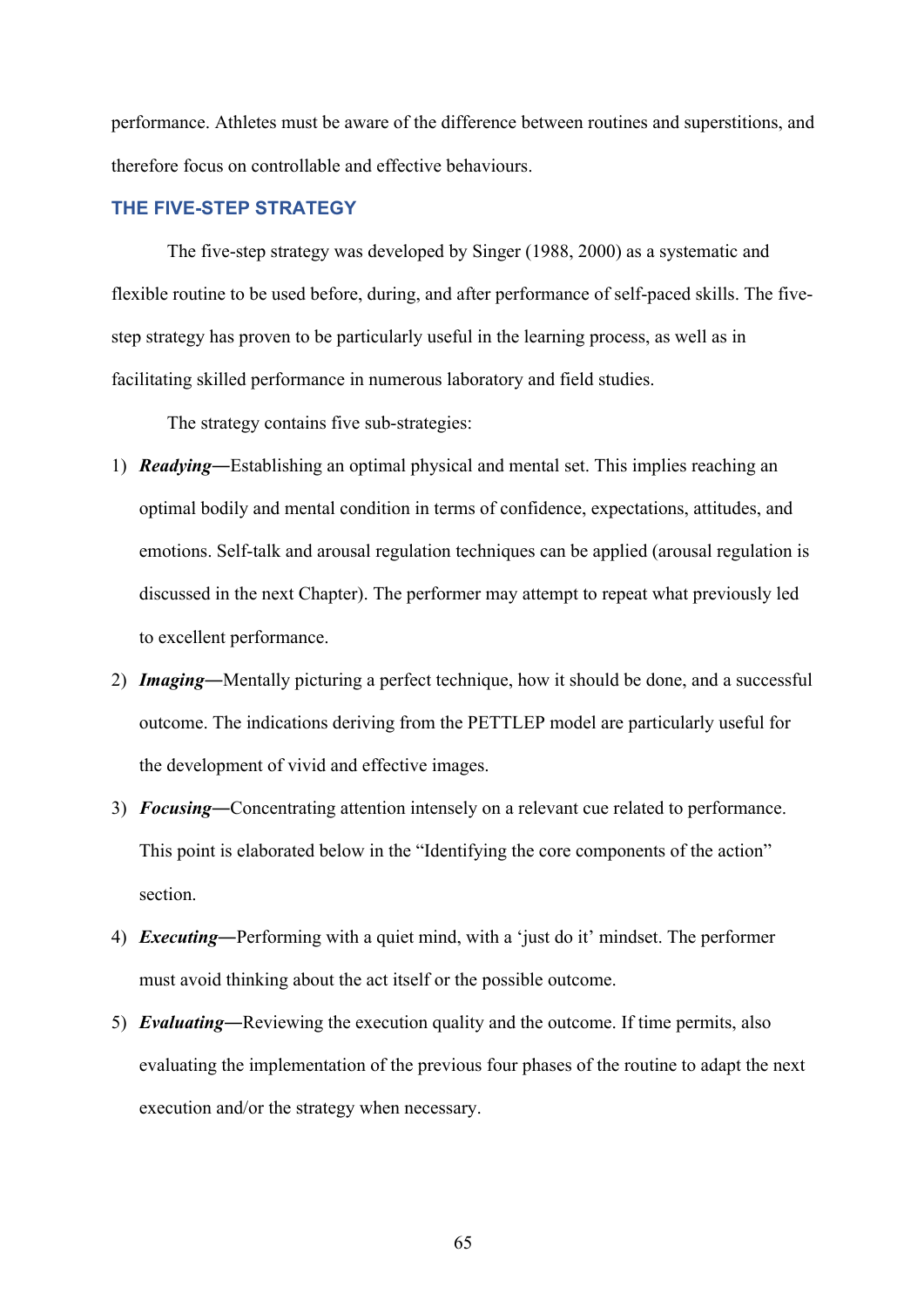The strategy can be used to facilitate learning of motor skills, as well as to maintain good performance under pressure. Novice shooters can apply the five-step strategy in practice sessions before, during, and after a single shot or a series to improve their technical learning. More advanced shooters can refine the five-step strategy during training and then apply the routine in competition.

Wilson and Richards (2011) suggested a slight modification of the strategy to make it more adaptable to pressure situations that expert performers encounter in competition (see Figure 3.2). The main goals are to:

- 1) *prepare* for an optimal performance state. This includes both readying and imaging steps;
- 2) *perform* in an instinctive-like manner. This encompasses both focusing and executing to create the a 'quiet mind' associated with unconscious performance;
- 3) *review* and evaluate performance to obtain feedback for subsequent attempts. It is important to emphasize that the performer must refocus rather than dwell on the possible mistakes made.

Performance routines must be applied systematically to achieve consistent performance. However, it is the mental state before and during performance that should be consistent, not the behaviours linked to the routine. Behaviours and associated mental activity should be used flexibly depending on the individual's mental state and possible differences from an optimal performance condition. Therefore, performers should develop a reliable and flexible routine that can be effectively adapted to the current situation.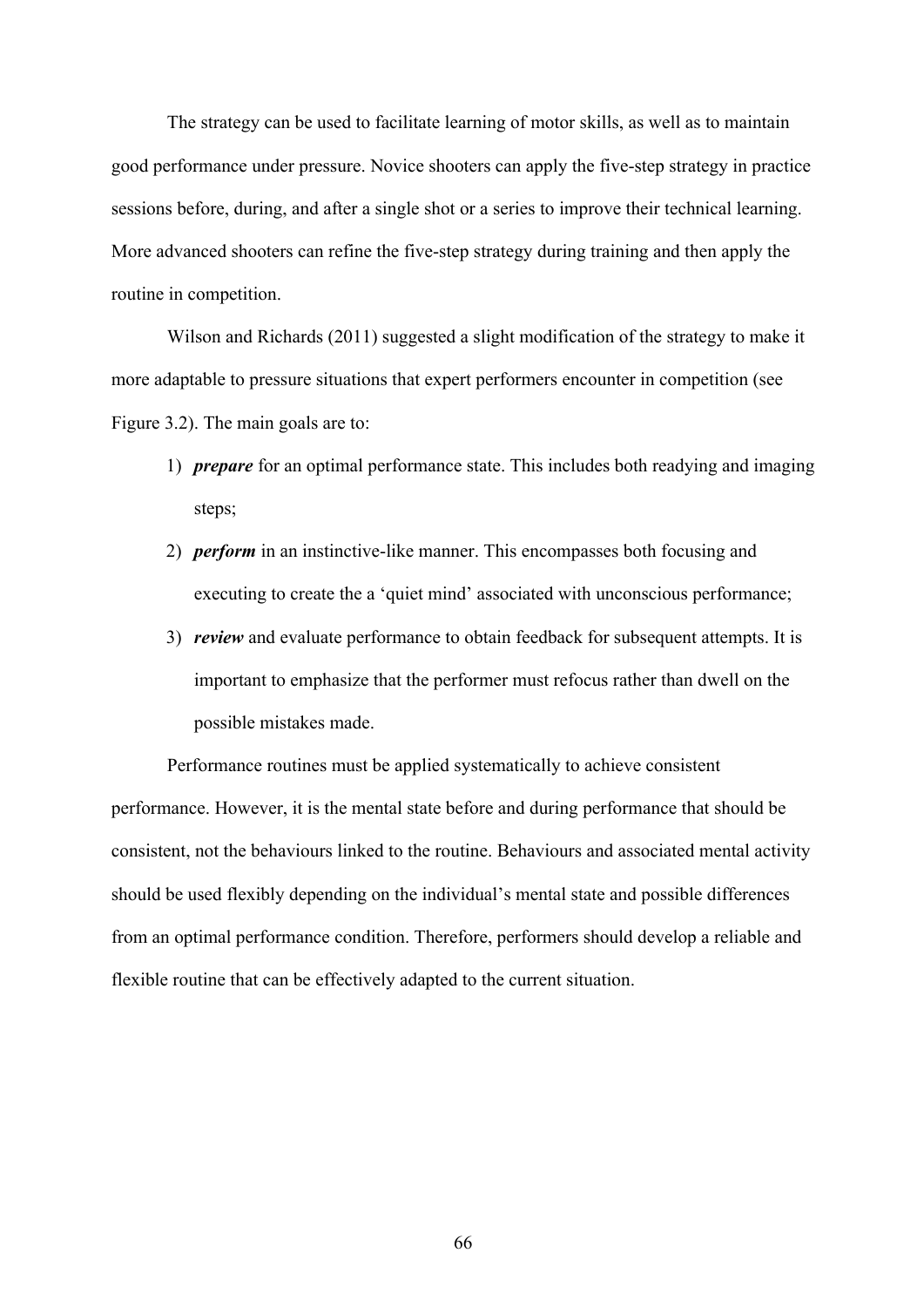

Figure 3.2. The Singer's (2002) five-step strategy adapted by Wilson and Richards (2011) and further modified to include the core components of the action in the third step (i.e., focusing attention).

#### **IDENTIFYING THE CORE COMPONENTS OF THE ACTION**

Directing attention to a few "core" components of the action allows the athlete to execute a movement pattern within a functional range of variability, and therefore to perform more consistently, in particular under competitive pressure. Core action components are conceived as fundamental movements or action-related behaviours not always executed in a fully automated mode. Examples in the shooting disciplines are "positioning", "grip", "aiming", "timing", and "rhythm". These core components can exhibit higher variability and accuracy fluctuations compared to automated technical elements, which are typically executed without conscious attention. Therefore, they should not be confused with those technical fundamentals that are usually largely automated. Core action components are encoded and stored in long-term memory and determine the effectiveness of movement patterns. Their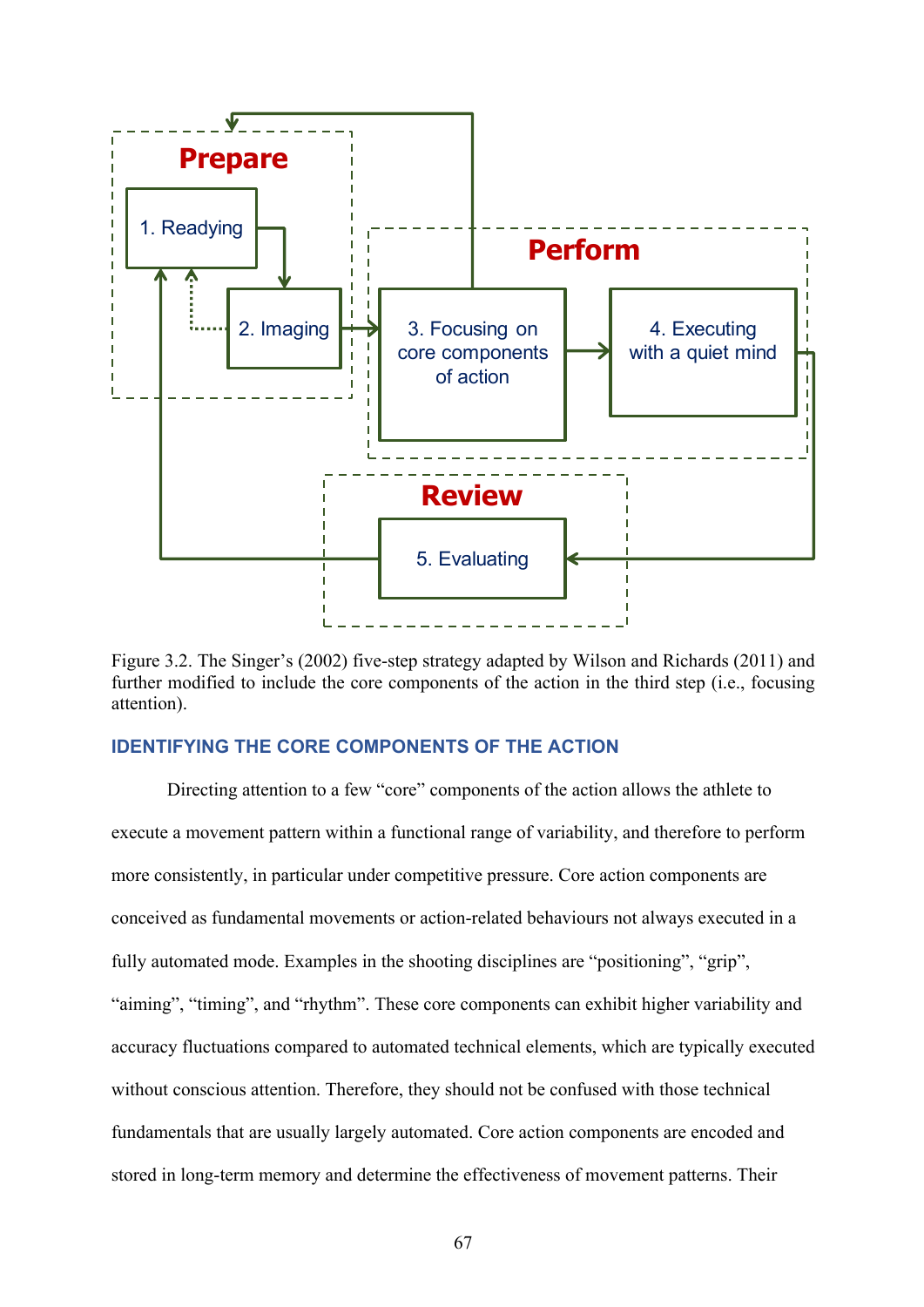mental representations are idiosyncratic, and therefore differ widely among athletes. Attention to core components tends to improve movement mastery and self-confidence in practice and competition.

Action core components are a central notion in the so-called multi-action plan (MAP) model (Bortoli, Bertollo, Hanin, & Robazza, 2012; Robazza, Bertollo, Filho, Hanin, & Bortoli, 2016). According to the MAP model tenets, performance levels (optimal and suboptimal) are classified based on action monitoring/control levels (see Figure 3.3).



Figure 3.3. The interaction between performance and action monitoring/control levels according to the multi-action plan (MAP) model (perf self-reg = performance self-regulation).

This interaction between performance and monitoring/control levels gives rise to four

performance states:

1) *Type 1, optimal-automated performance state* (i.e., action "supervision"), in

which high performance is achieved with a low focus of attention aimed at

"supervising" the correct flow of movement;

2) *Type 2, optimal-controlled performance* (i.e., action "monitoring"), in which high performance is achieved through attention focused on the core component(s) of the action to prevent step-by-step control of the movement and ensure that the action is properly executed;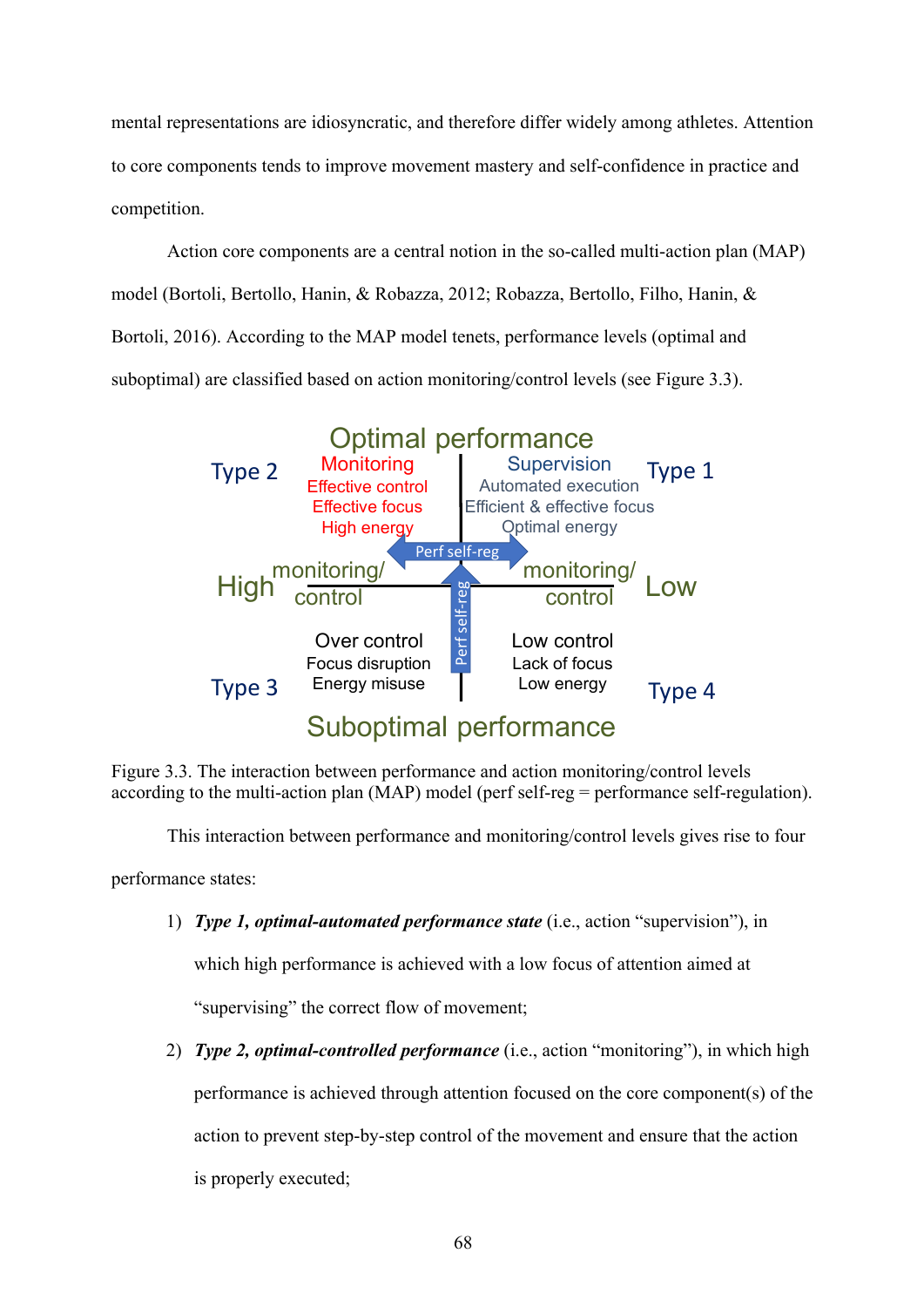- 3) *Type 3, non-optimal-controlled performance* (i.e., "over control" of action) with excessive attention to action control;
- 4) *Type 4, non-optimal-automated performance* ("low control" of action), with unfocused attention.

In Type 1 state ("supervision"), high-level performance is associated with low action monitoring/control. This is an ideal state where performance appears to be autonomous, effortless, smooth, consistent, and effective. The performer feels in complete control, confident, and energetic. However, this ideal state is rarely reached, and when experienced it can quickly vanish. Type 2 state ("monitoring") is experienced more frequently, especially under competitive pressure, and is characterized by an intense focus of attention directed voluntarily towards a limited number of action components. To achieve or regain a Type 2 state, attention should be directed to the core action components, so as to prevent excessive reinvestment or distraction of attention from task-relevant cues and also facilitate the transition to a more autonomous execution.

Types 3 and 4 states arise under stress or because of unpredictable difficulties that cause task disruption or disengagement. In Type 3 state, the performer's attempts to cope with situational demands or to recover from poor performance lead to distraction from task related cues, an excessive reinvestment of attention to the execution of automated skills, loss of energy, and worsened movement fluidity and automaticity. Finally, in Type 4 state performers show reduced commitment, little energy to achieve the goal, and unfocused attention. For example, an overconfident athlete may overestimate the current situation by anticipating victory before the competition ends, and therefore may mobilise less energy or resources than those necessary to perform well. Another athlete may feel relieved from competition pressure after making a mistake perceived as irreparable, and thus may decrease effort or disengage from the activity.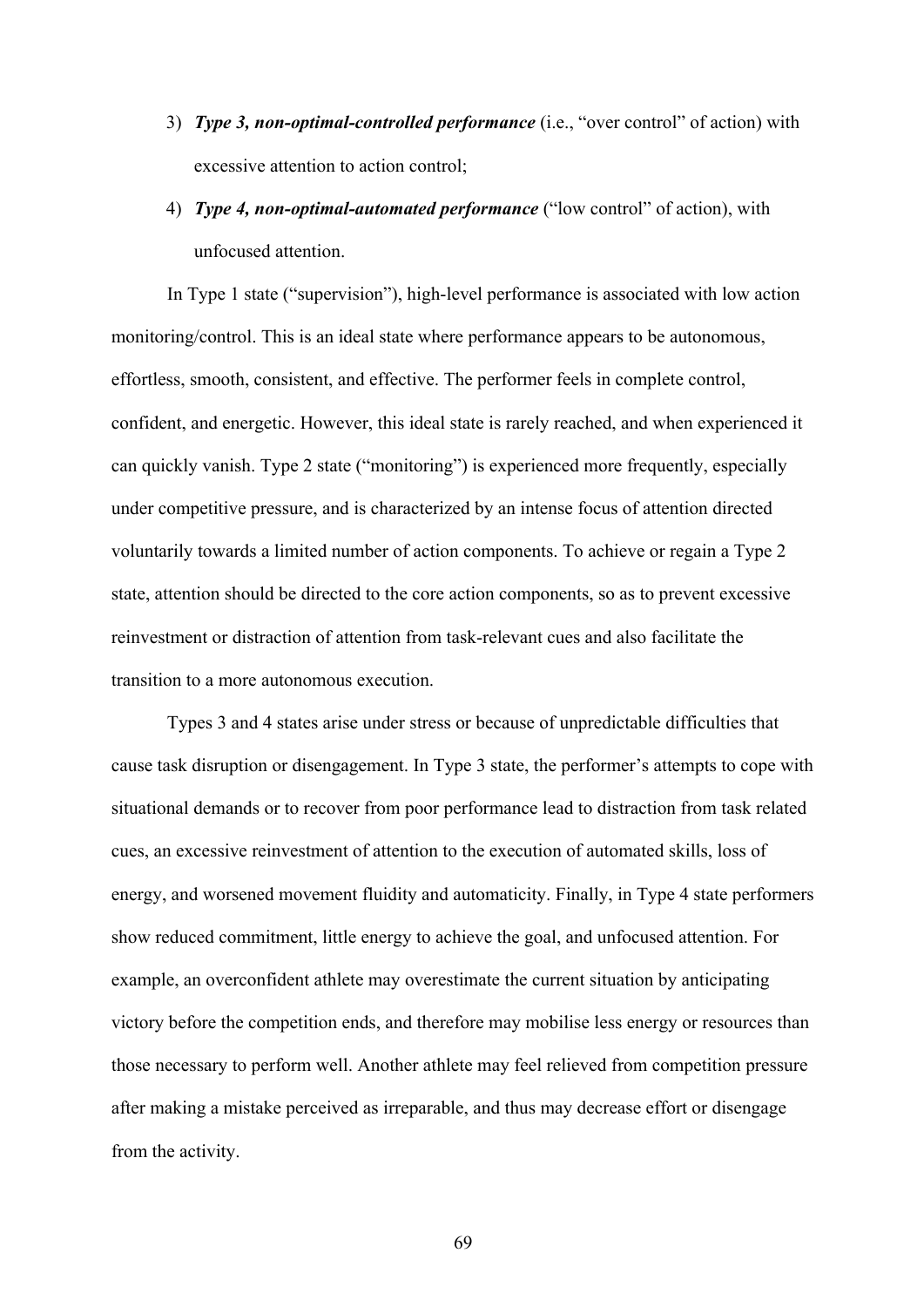Athletes can self-regulate their performance states by focusing attention on the core components of the action. In this way they can maintain or regain optimal performance. A four-step procedure is proposed to help shooters identify the main components of the action to be used in training and competition.

*In the first step* the shooter is asked to describe in detail the usual optimal movement sequence (i.e., the chain of actions) of a single shot from start to follow-through. Among the sequence leading to optimal performance, a pistol shooter may report directing attention to body balance and alignment, handgrip, breathing, arm rising, gun and sight alignment, trigger pull, and follow-through. The sequence of movements is very individual and therefore can differ widely from one performer to another.

*In the second step*, the shooter is asked to select those elements (i.e., the core components) of the chain of actions considered fundamental for optimal performance and, at the same time, not always executed in a fully automated mode. The specific question is:

Imagine yourself performing in a mentally or physically challenging condition or nonoptimal state—for example, when you are under distress or fatigue or after a mistake or a poor execution. What are the actions or behaviours that you consider fundamental to reach or maintain good performance and that you need to control intentionally to execute in a consistent and accurate manner?

It should be explained to the shooter that the main components refer to some (two or three) fundamental actions or shooting elements which tend to be unstable, and therefore unreliable if not controlled, especially in difficult situations.

*In the third step*, the expected functional effects on shooting performance derived from the attention directed to the core components must be verified during training.

**In the final step**, the core components should be checked in competition. The whole procedure should be repeated when the identified components are or become completely automatized and therefore do not need to be voluntarily controlled. In this case, new core components of the action should be identified.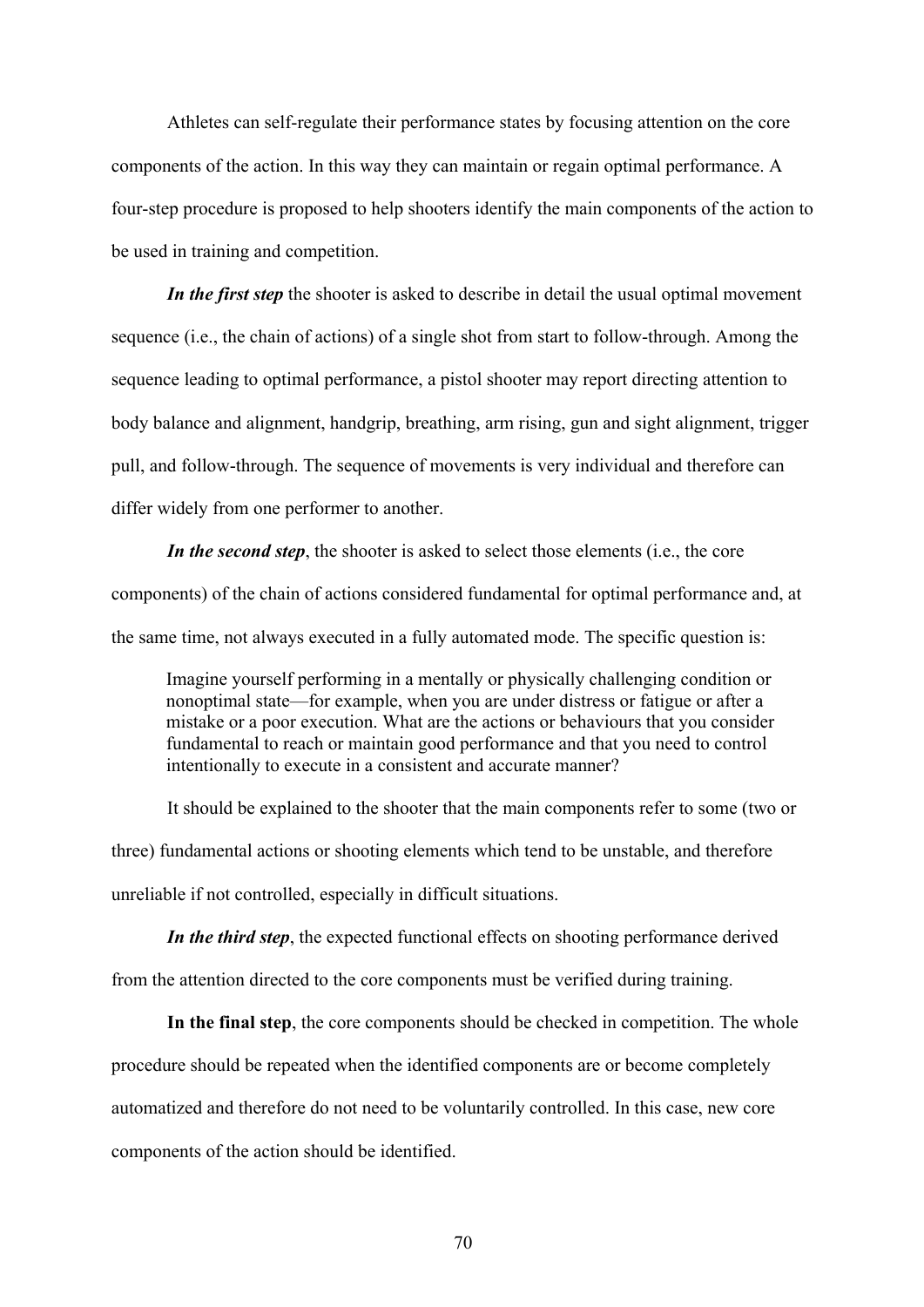#### **SUMMARY**

Mental practice, or motor imagery, is the most widely used psychological skills training technique for athletes. It has been used effectively for many purposes. Beneficial effects include increased self-confidence, motivation, attention, performance, learning, as well as reduction in competitive anxiety and debilitative emotional states.

It is therefore important to examine the *4 Ws of imagery* applied in sport. The *where* and *when* regard the situation in which imagery is used, the *why* refers to motivational or cognitive/behavioural purposes, and the *what* refers to the nature and content of the images. It is also important to examine *how* imagery works. Different theoretical views have been proposed to explain imagery effectiveness in sport, including psychoneuromuscular theory, symbolic learning theory, bioinformational theory, triple code model, and psychological perspective.

To be effective, images must be vivid and controllable. These characteristics are included in the PETTLEP model. The acronym PETTLEP represents the seven elements of the model: Physical, Environment, Task, Timing, Learning, Emotion, and Perspective. These aspects should be considered when implementing imagery programmes.

The PETTLEP model indications can be incorporated into the five-step strategy, a performance routine specifically designed to improve the learning and performance of selfpaced skills, with a focus on preparation, performance, and review. The strategy contains five sub-strategies: (1) Readying, (2) Imaging, (3) Focusing, (4) Executing, and (5) Evaluating. In the third step (i.e., focusing), attention should be directed to the core components of the action identified and tested in training and then in competition. The strategy can be slightly modified to be properly adapted to competitive situations. Mental practice and performance routines need to be strictly individualized to meet the athletes' characteristics and needs. They must be practiced during training before being used in competition. Like technical skills, mental skills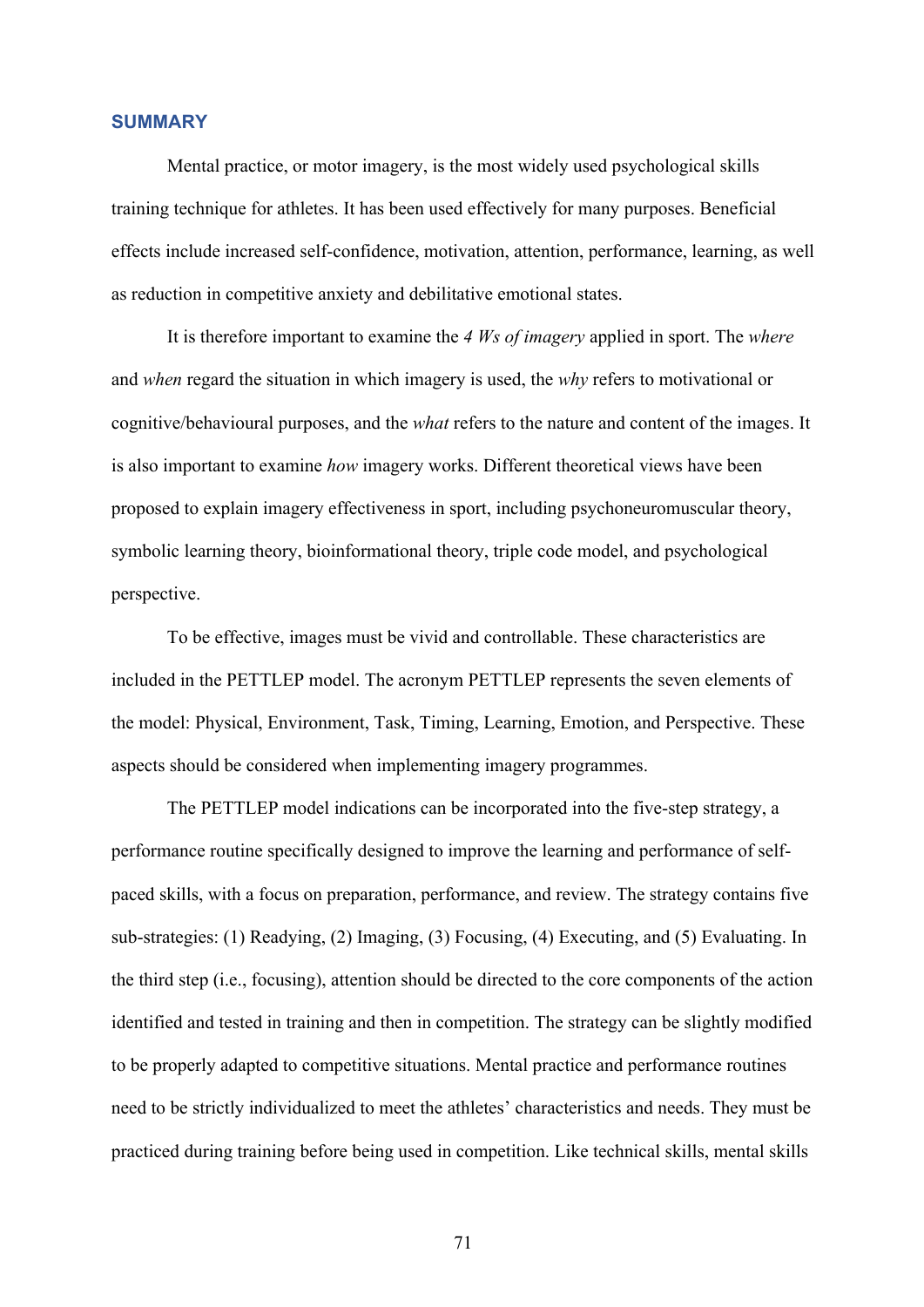and routines require extensive practice to be acquired, developed, and then applied under pressure.

#### **Suggested Readings**

Bassham, L. (2011). With winning in mind (3rd ed.). Mental Management Systems.

- Bortoli, L., Bertollo, M., Hanin, Y., & Robazza, C. (2012). Striving for excellence: A multiaction plan intervention model for shooters. Psychology of Sport and Exercise, 13, 693-701.
- Cox, R. H. (2012). Sport psychology: Concepts and applications (7th ed.). New York, NY: McGraw-Hill.
- Holmes, P. S., & Collins, D. J. (2001). The PETTLEP approach to motor imagery: A functional equivalence model for sport psychologists. Journal of Applied Sport Psychology, 13, 60-83.
- Holmes, P., & Calmels, C. (2008). A neuroscientific review of imagery and observation use in sport. Journal of Motor Behavior, 40, 433-445.
- Robazza, C., Bertollo, M., Filho, E., Hanin, Y., & Bortoli, L. (2016). Perceived control and hedonic tone dynamics during performance in elite shooters. Research Quarterly for Exercise and Sport, 87, 284-294.
- Ruiz, M. C., Bortoli, L., & Robazza, C. (2021). The Multi-States (MuSt) theory for emotionand action-regulation in sports. In M. Ruiz & C. Robazza (Eds.). Feelings in sport: Theory, research, and practical implications for performance and well-being (pp. 3- 17). New York, NY: Routledge.
- Singer, R. N. (1988). Strategies and metastrategies in learning and performing self-paced athletic skills. The Sport Psychologist, 2, 49-68.
- Singer, R. N. (2000). Performance and human factors: Considerations about cognition and attention for self-paced and externally-paced events. Ergonomics, 43, 1661-1680.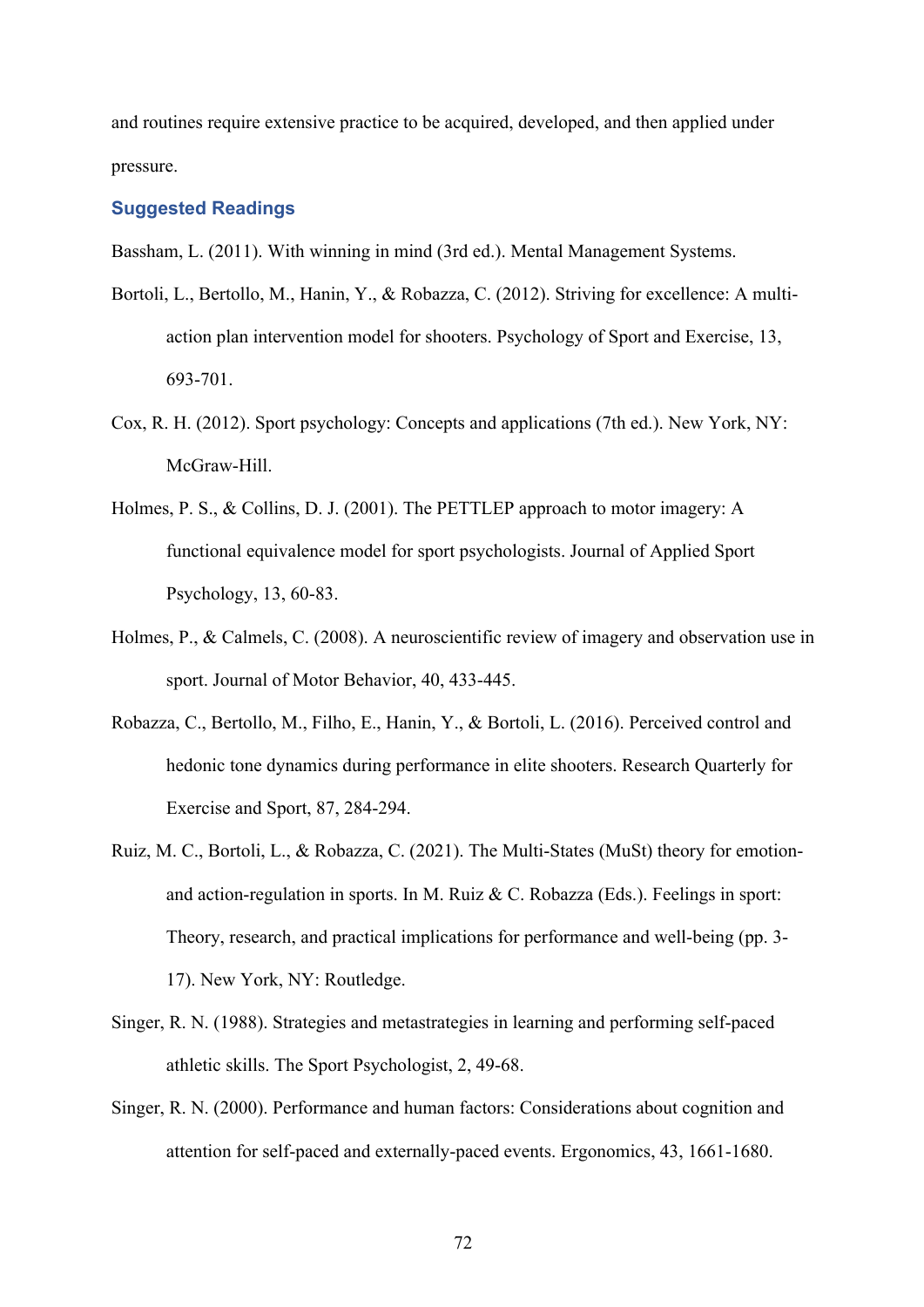- Singer, R. N. (2002). Preperformance state, routines, and automaticity: What does it take to realize expertise in self-paced events? Journal of Sport and Exercise Psychology, 24, 359-375.
- Toth, A. J., McNeill, E., Hayes, K., Moran, A. P., & Campbell, M. (2020). Does mental practice still enhance performance? A 24 year follow-up and meta-analytic replication and extension. Psychology of Sport and Exercise, 48, 101672.
- Vealey, R. S. (2015). Understanding and using imagery in sport. In J. M. Williams & V. Krane (Eds.), Applied sport psychology: Personal growth to peak performance (7th ed., pp. 240-273). Mountain View, CA: Mayfield.
- Wakefield, C., & Smith, D. (2012). Perfecting practice: Applying the PETTLEP model of motor imagery. Journal of Sport Psychology in Action, 3, 1-11.
- Wakefield, C., Smith, D., Moran, A. P., & Holmes, P. (2013). Functional equivalence or behavioural matching? A critical reflection on 15 years of research using the PETTLEP model of motor imagery. International Review of Sport and Exercise Psychology, 6, 105-121.
- Weinberg, R. S., & Gould, D. (2019). Foundations of sport and exercise psychology (7th ed.). Champaign, IL: Human Kinetics. Chapter 14.
- Wilson, M. R., & Richards, H. (2011). Putting it together: Skills for pressure performance. In D. Collins, A. Button, & H. Richards (Eds.), *Performance psychology: A practitioner's guide* (pp. 337-360). Edinburgh, UK: Churchill Livingstone Elsevier.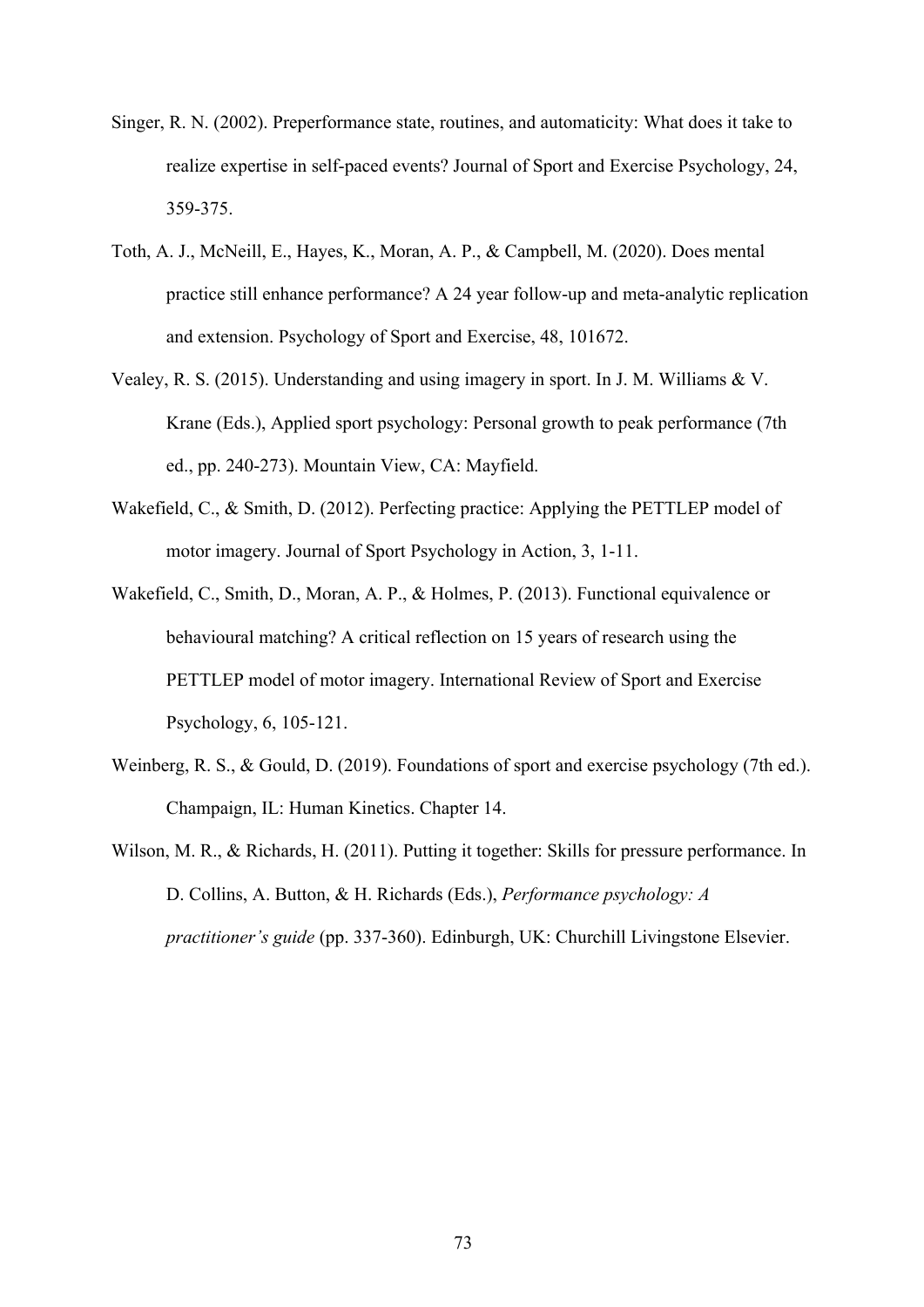# **Self-Evaluating Questions**

- How can motor imagery be defined?
- Describe how imagery can be used for different purposes.
- Explain the application of imagery to help athletes achieve their goals.
- Describe the 4 Ws (i.e., where, when, why, and what) of motor imagery.
- What are the main theoretical perspectives to explain imagery effectiveness?
- What are the key aspects of effective motor imagery?
- What is the difference between external and internal imagery and how can athletes use each perspective?
- Describe the seven elements of the PETTLEP model.
- Explain why a performance routine can help the athlete perform well.
- What are the core components of the action?
- How can the core components of the action be identified?
- Why should the core components of the action be included in a performance routine?

## **Practical Activities in the Field to Apply Mental Practice and Self-regulation**

- Use the key recommendations for implementing the PETTLEP model to help your novice shooter learn a technical skill.
- Identify a basic technique in your shooting discipline and assist your shooter to form a multisensorial mental representation using an internal perspective.
- Use imagery from an external perspective to help your shooter correct technical errors or refine shooting performance.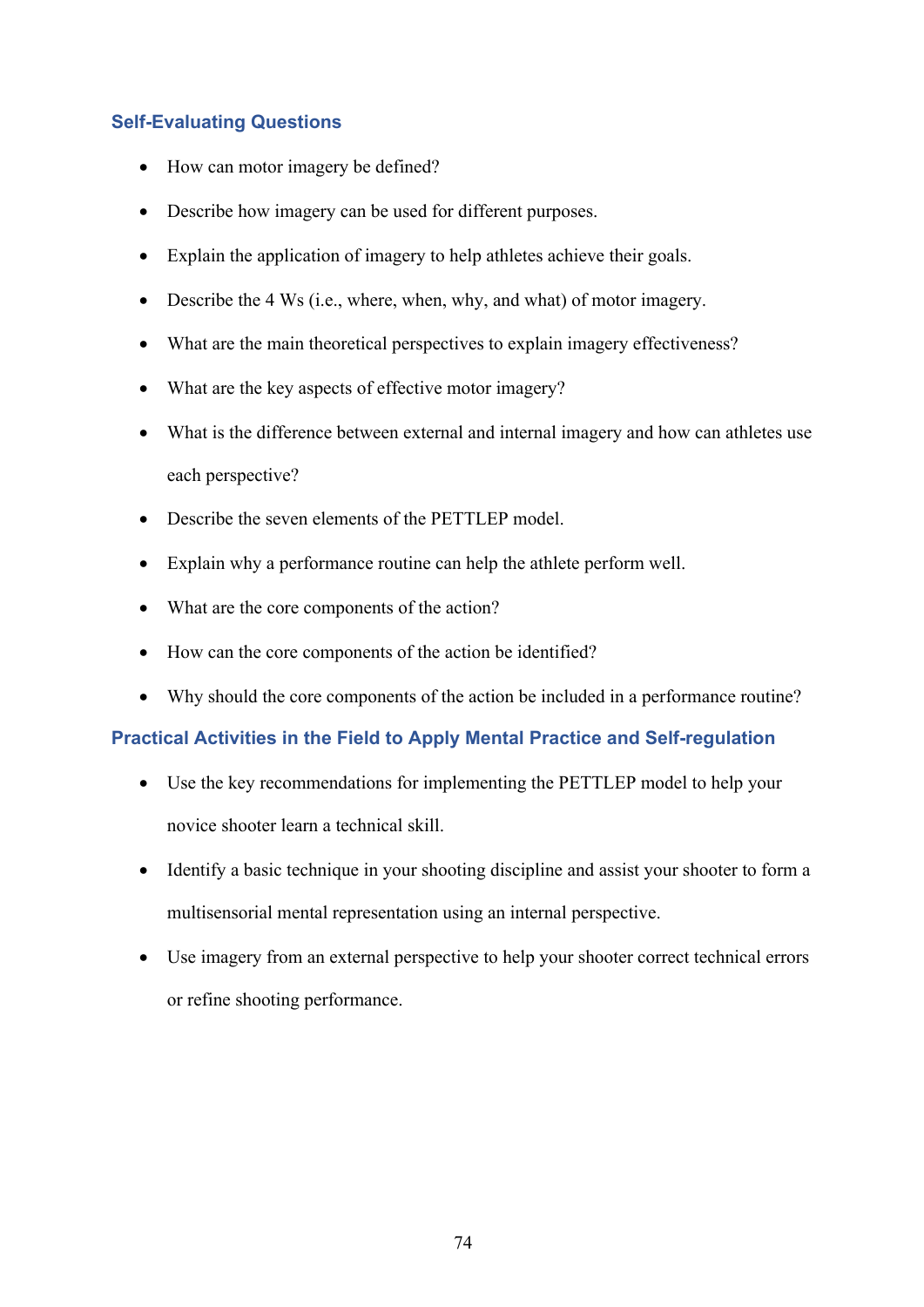• Use the key recommendations for implementing the PETTLEP model to help your

expert shooter improve a technical skill:

| <b>PETTLEP</b><br><b>COMPONENT</b> | <b>ACTIVITIES IN THE FIELD</b> |
|------------------------------------|--------------------------------|
| Physical                           |                                |
|                                    |                                |
|                                    |                                |
|                                    |                                |
|                                    |                                |
| Environmental                      |                                |
|                                    |                                |
|                                    |                                |
|                                    |                                |
|                                    |                                |
| Task                               |                                |
|                                    |                                |
|                                    |                                |
|                                    |                                |
| Timing                             |                                |
|                                    |                                |
|                                    |                                |
|                                    |                                |
|                                    |                                |
| Learning                           |                                |
|                                    |                                |
|                                    |                                |
|                                    |                                |
|                                    |                                |
| Emotion                            |                                |
|                                    |                                |
|                                    |                                |
|                                    |                                |
| Perspective                        |                                |
|                                    |                                |
|                                    |                                |
|                                    |                                |
|                                    |                                |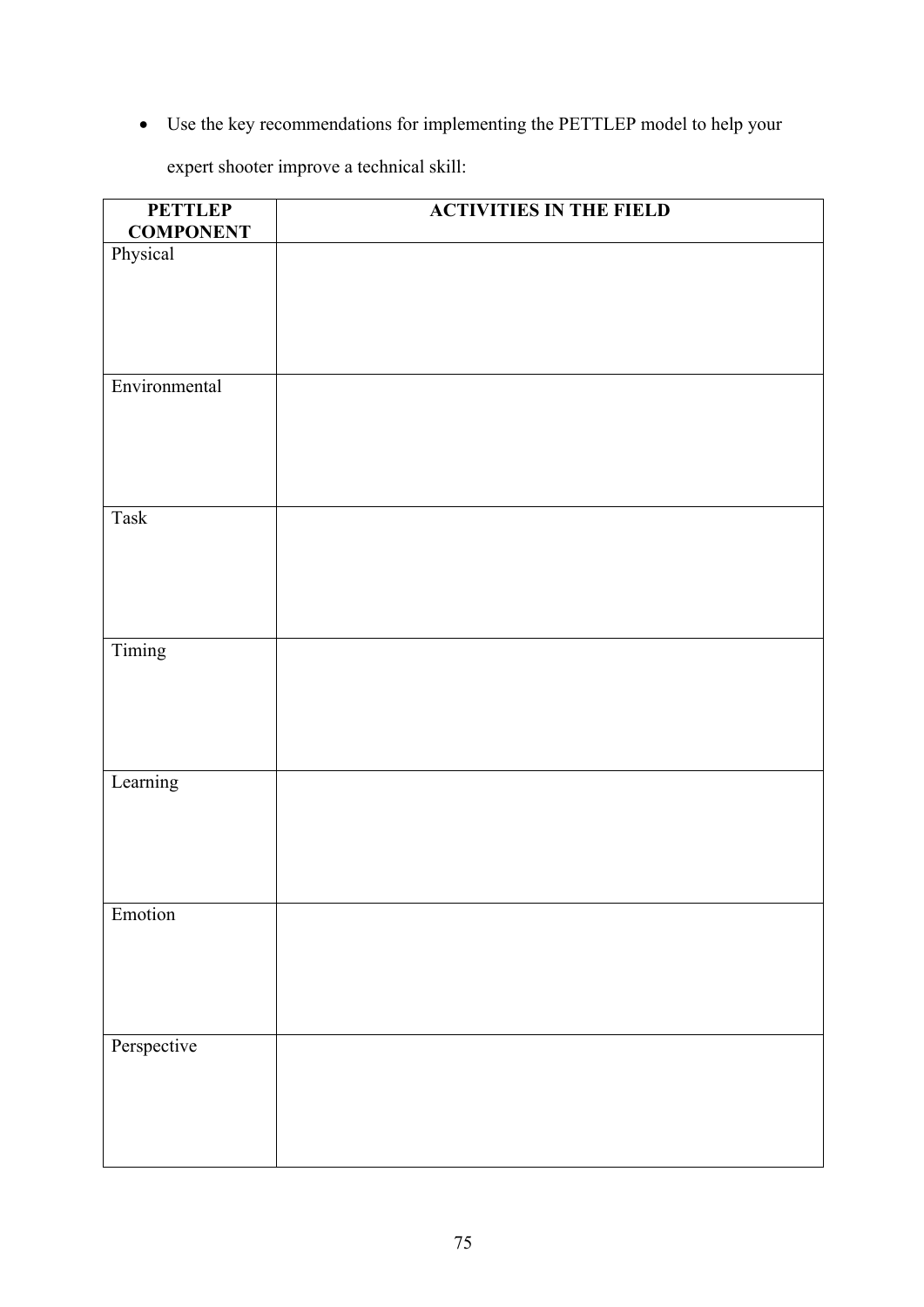- Identify the core components of the action of your shooter and examine their effectiveness during training.
- Use the five-step strategy routine to help your shooter improve a technical skill.

Incorporate the core components of the action in the five-step strategy:

| <b>STEP</b> | <b>ACTIVITIES IN THE FIELD</b> |
|-------------|--------------------------------|
| Readying    |                                |
| Imaging     |                                |
| Focusing    |                                |
| Executing   |                                |
| Evaluating  |                                |

# **Power Point Presentation**

Slides 44 to 71.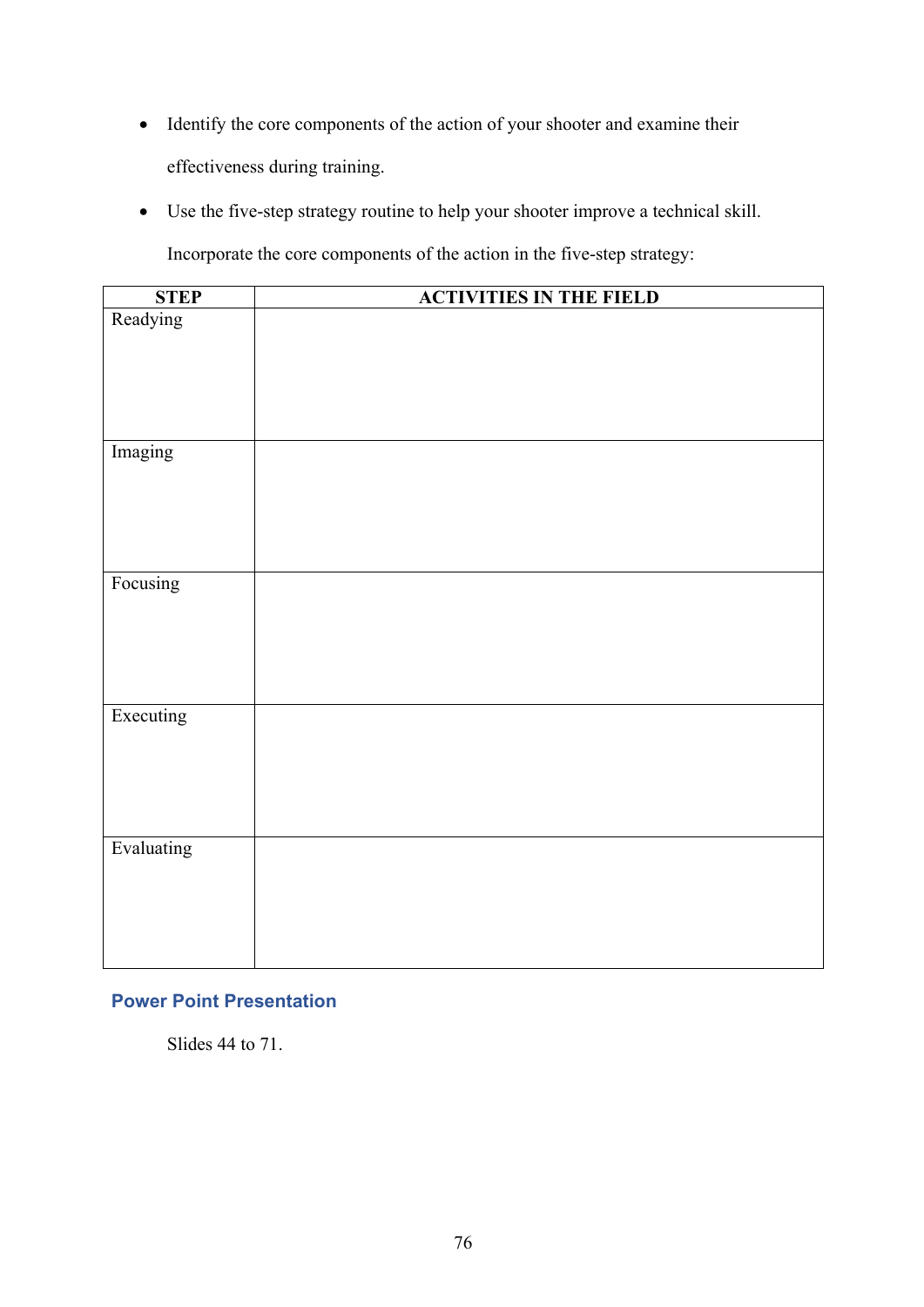# **CHAPTER 4 – BREATHING AND MUSCLE TENSION/RELAXATION FOR AROUSAL SELF-REGULATION OVERVIEW**

Arousal is defined as a combination of physiological and psychological activation of the organism, which varies on a continuum from deep sleep to intense excitement. Too high or too low levels of arousal are associated with poor performance, whereas best performance is obtained in an optimal state of psychophysical activation. Debilitative anxiety, feelings of nervousness, worry, and apprehension, and other dysfunctional emotional states are often accompanied by increased activation. Performing well in fine motor skills like shooting requires relatively low levels of arousal. However, when the level is too low, the performer may feel lethargic, debilitated, and unmotivated. Thus, athletes need to regulate themselves to reach an optimal level of activation. The main self-regulation techniques to increase arousal (psyching up) or decrease arousal (psyching down) include breathing and muscle tension/relaxation. These can be taught to athletes to help them achieve the best conditions to perform in training and competition.

#### **INTRODUCTION**

Arousal involves activation of the reticular activating system in the brainstem, the autonomic nervous system, and the endocrine system. Activation leads to increased heart rate, respiration rate, blood pressure, muscle tension, and other autonomic nervous system reactions. This is a condition of sensory alertness, mobility, and readiness to respond that athletes experience through bodily signals, such as pounding heart, sweaty palms, tight muscles, or laboured breathing.

A well-known proposition on how arousal influences performance is the Yerkes-Dodson law, which predicts an inverted U-shaped relationship between arousal and performance. As shown in Figure 4.1, performance tends to increase as arousal increases from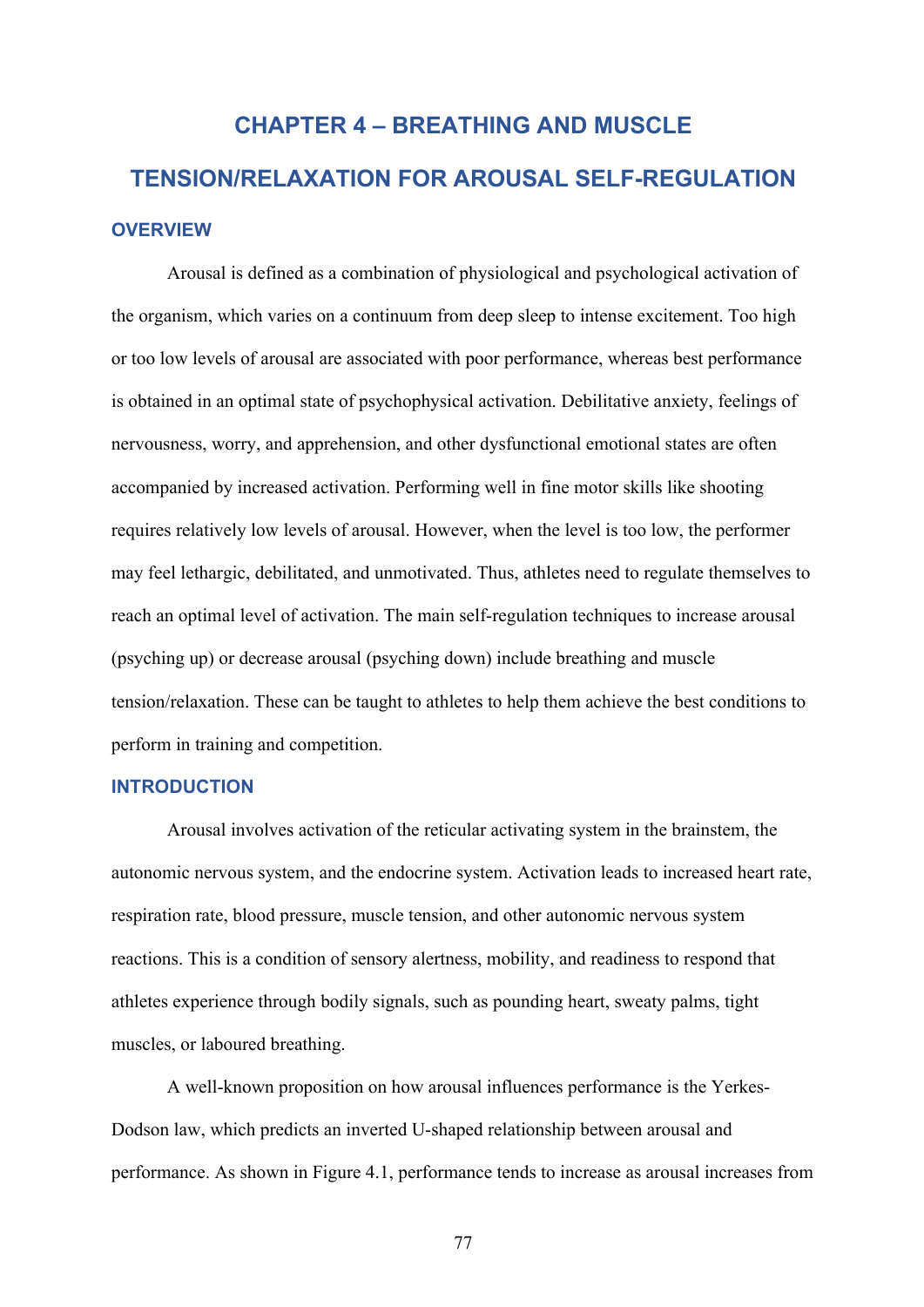a low level (such as feeling drowsy or sluggish) to a moderate level, but only to a certain extent. As arousal continues to increase from feeling alert to being very excited or agitated, performance decreases again.

The optimal level of arousal depends largely on the person and the task performed. Some people perform better with low arousal, especially very anxious ones, some with a medium amount, and others with a higher level of arousal. The nature of the task also influences the optimal arousal level. High levels of excitement usually facilitate performance in power, strength, speed, and endurance tasks, such as sprinting and weightlifting, while a low level of excitement is not conducive to optimal performance in these tasks. For fine motor skills, such as shooting and archery, high arousal is usually detrimental to performance while relatively low arousal level is facilitating. The optimal arousal for sports like tennis, gymnastics, and volleyball falls somewhere between these extremes.



Figure 4.1. The inverted-U relationship between arousal and performance.

The effects of arousal on performance can be explained using the so-called cueutilization hypothesis. In any performance context there are many relevant and irrelevant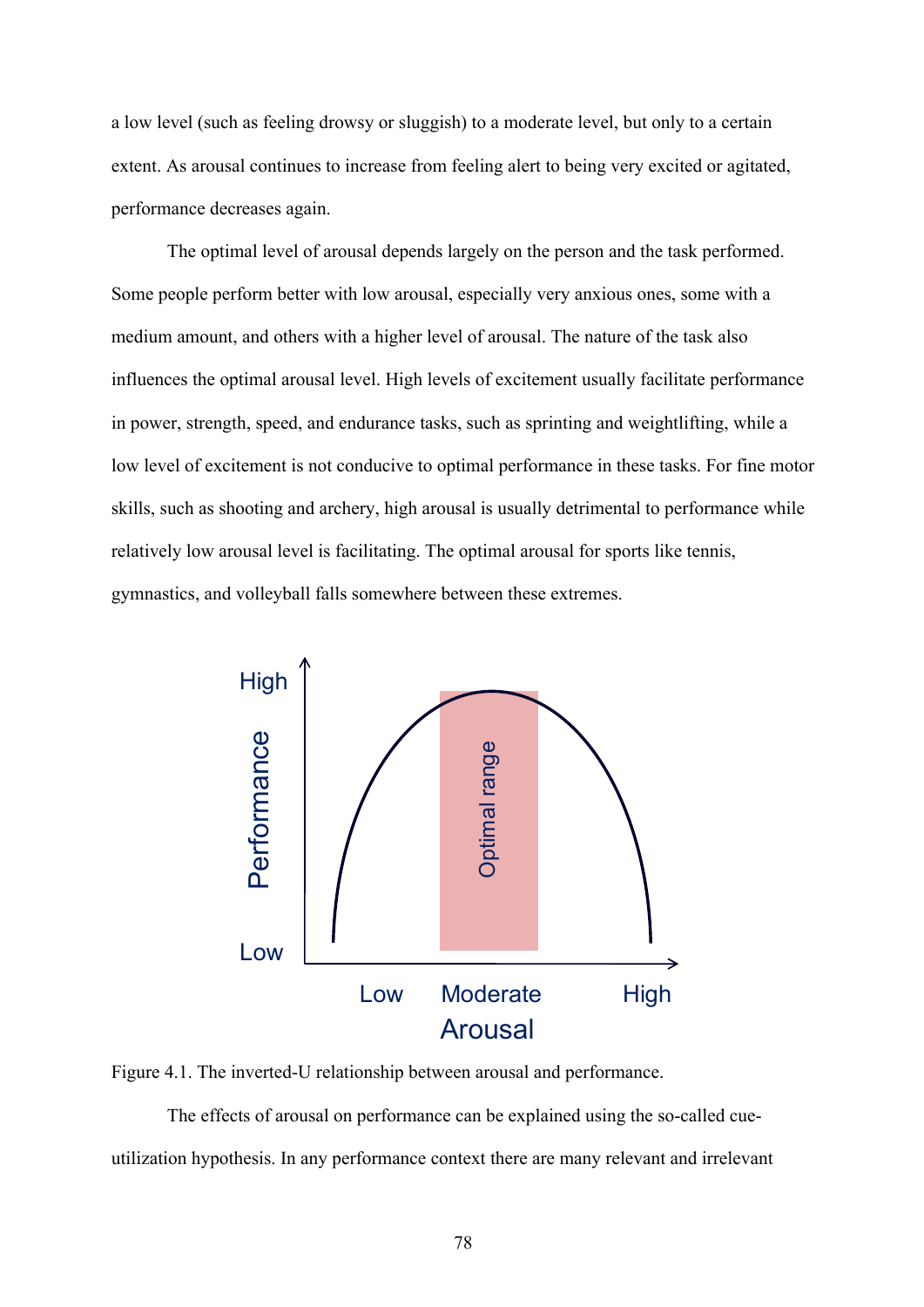stimuli in the environment that can attract attention. Under optimal arousal conditions, a person can selectively attend to relevant stimuli while blocking or ignoring irrelevant ones. However, in conditions of low arousal the field of attention broadens and thus include both relevant and irrelevant stimuli. For example, a shooter in a low arousal situation while competing against a lower skilled opponent could start paying attention to irrelevant stimuli in the environment (e.g., friends in the stands or other shooters). As a result, attention may not be directed to all the relevant cues for shooting. On the contrary, in high arousal conditions, the attention in narrowed excessively thus causing the exclusion of some relevant stimuli. For example, a highly aroused rifle shooter may miss important information from wind flags that warn of changes in wind direction. Furthermore, the increase in heart rate and muscle tension associated with high arousal tends to compromise the control and accuracy of fine movements.

Given that athletes need to attain an optimal arousal level to perform at their best, several self-regulation techniques have been identified to psych up (increase arousal) or psych down (decrease arousal). The most popular techniques involve breathing and muscle tension/relaxation. Frequent and shallow thoracic breathing, associated with muscle tension and/or rapid movements such as warm-up exercises and hops, increases heart rate and arousal level. On the other hand, deep and slow diaphragmatic breathing, combined with muscle relaxation and/or slow movements, reduces heart rate and arousal. However, being able to quickly and effectively regulate the own arousal level requires learning and systematic application of breathing and muscle tension/relaxation techniques during training and competition.

#### **BREATHING**

Breathing is essential to survival. Breathing is necessary for energy production, which takes place in the cells of body, and also for modulating abdominal pressure, which is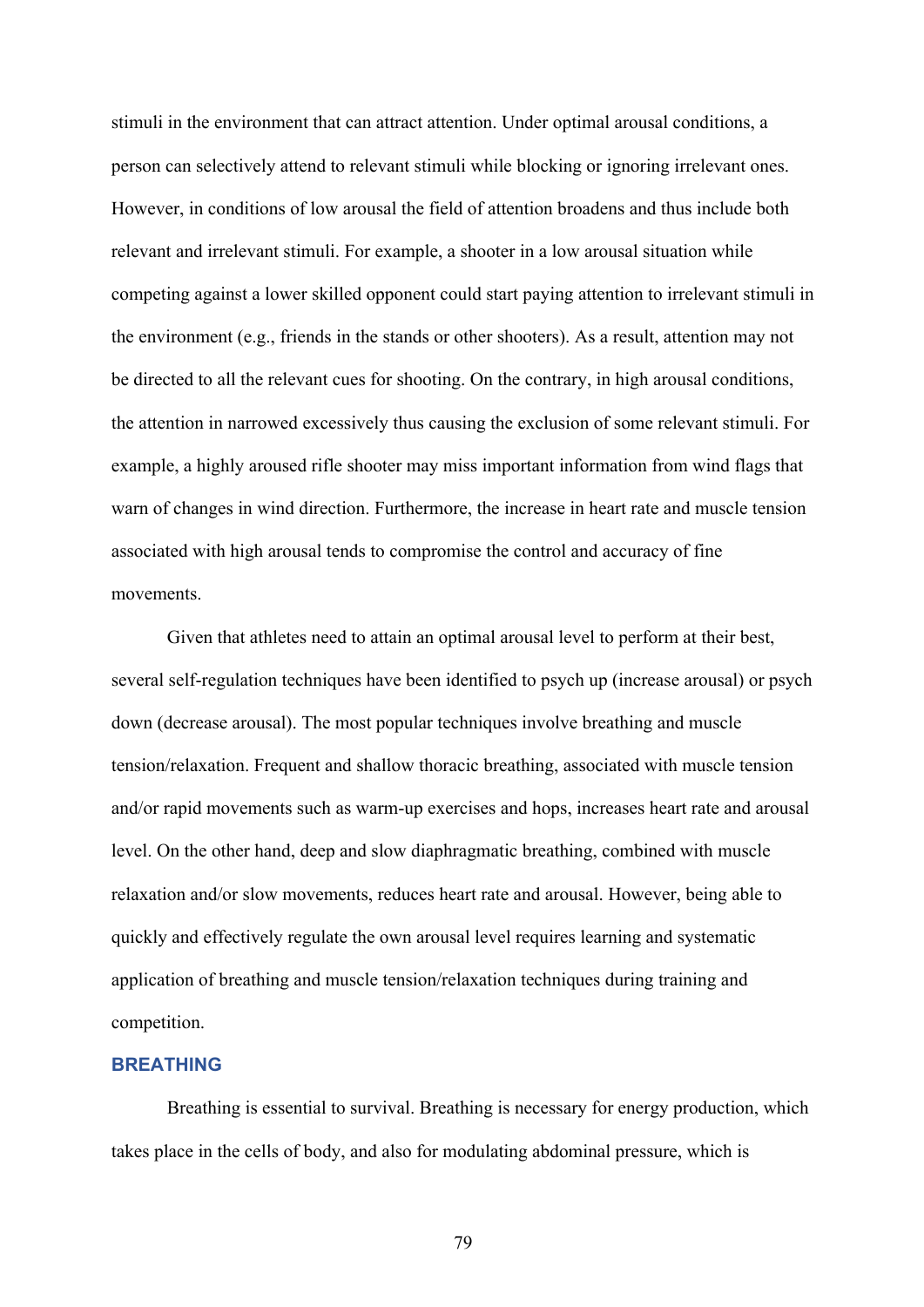important for movement and stability of the body. People take about 20,000 breaths a day. Therefore, improving breathing brings noticeable benefits to every aspect of daily life. It makes life more comfortable, people more alert and energetic, and improves exercise and sport performance.

There are basically two ways of breathing. One way is to breathe using the chest muscles, the other way is to breathe using the diaphragm, the thin muscle that separates the lungs from the abdominal cavity. With thoracic breathing, the chest and ribs expand with each inhalation, while the abdomen remains relatively still. With diaphragmatic breathing, the stomach expands as the diaphragm moves downward to allow air to fill the lungs. People routinely use a combination of thoracic and diaphragmatic breathing. Rapid, shallow, and thoracic breathing stimulates the sympathetic branch of the autonomic nervous system. It is this system that is activated when a person becomes anxious. Its activation produces many of the unpleasant bodily sensations experienced during anxiety. Slow, deep, diaphragmatic breathing, on the other hand, stimulates the parasympathetic branch of the autonomic nervous system. It is this system that is activated when a person relaxes. Its activation produces the comfortable bodily sensations experienced during states of deep relaxation.

Rapid and shallow breathing is associated with high arousal. Therefore, one way to increase the arousal level is to intentionally take short, frequent breaths. This type of breathing should not be prolonged because this could lead to too high arousal. Hyperventilation can also lead to hypocapnia, a reduced concentration of carbon dioxide dissolved in the blood (respiratory alkalosis) and related symptoms of dizziness. On the other hand, slow and deep breathing reduces the level of arousal and facilitates relaxation. Breathing properly is relaxing and facilitates performance by increasing the amount of oxygen in the blood and bringing more energy to the muscles. Learning to take a deep, slow, and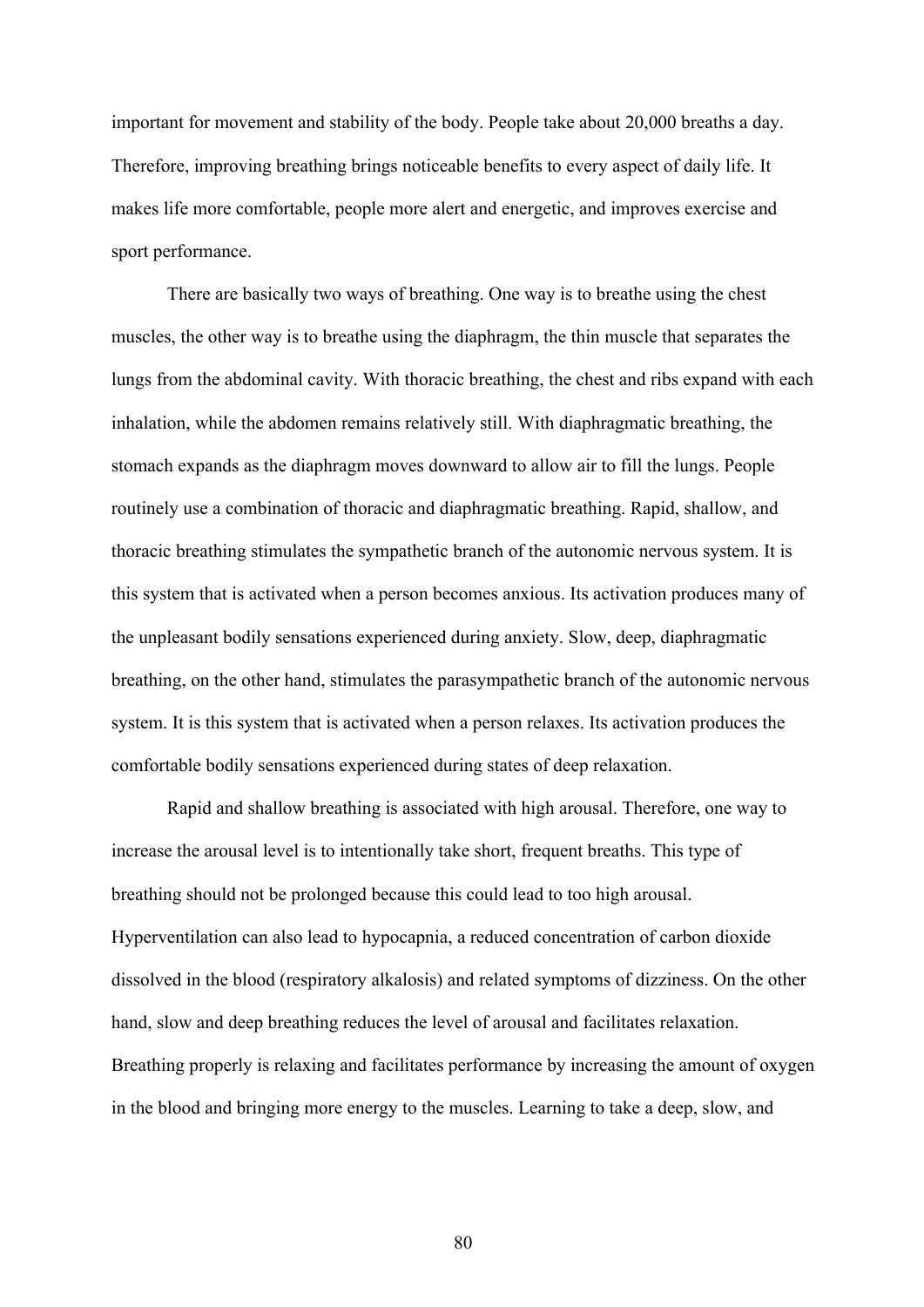complete breath starting from the belly and involving the whole rib cage tends to trigger a relaxation response.

There are many breathing techniques adapted to western culture that originate from oriental meditation practices. For example, yoga breathing (Pranayama) basically consists of deliberate and conscious control of the breathing process in four distinct phases:

- 1) continuous and uniform inhalation through the nostrils expanding the rib cage and belly by lowering the diaphragm;
- 2) a pause in breathing by holding air in the lungs;
- 3) regular and continuous exhalation letting air flow from the lungs through the mouth by contracting the rib cage and abdominal muscles;
- 4) a breathing pause with empty lungs. In this last phase there is an effortless suspension of breathing, at the end of which the cycle begins again through a slow and regular flow of air through the nostrils.

Proper breathing comes from the diaphragm. With a full breath, the diaphragm lowers causing the belly to expand and determining a vacuum in the lungs. This results in an airflow that fills the lungs from below. To enhance awareness of diaphragmatic breathing, the individual can place one hand on the abdomen and the other on the upper chest. When taking a deep and complete breath starting from the diaphragm, the hand on the abdomen will move out with the inhalation and in with the exhalation, while the hand on the chest will remains relatively still. The time ratio between inhalation and exhalation usually suggested is 1 to 2 (1: 2). Athletes can be asked to take a deep and complete breath by counting of 4 during inhalation and 8 during exhalation. If athletes run out of breath before reaching 8, they can be advised to take a deeper breath and exhale more slowly. With practice and deep relaxation, the athlete may need to change the count to 5:10 or 6:12. This exercise creates a very powerful relaxation response when done correctly.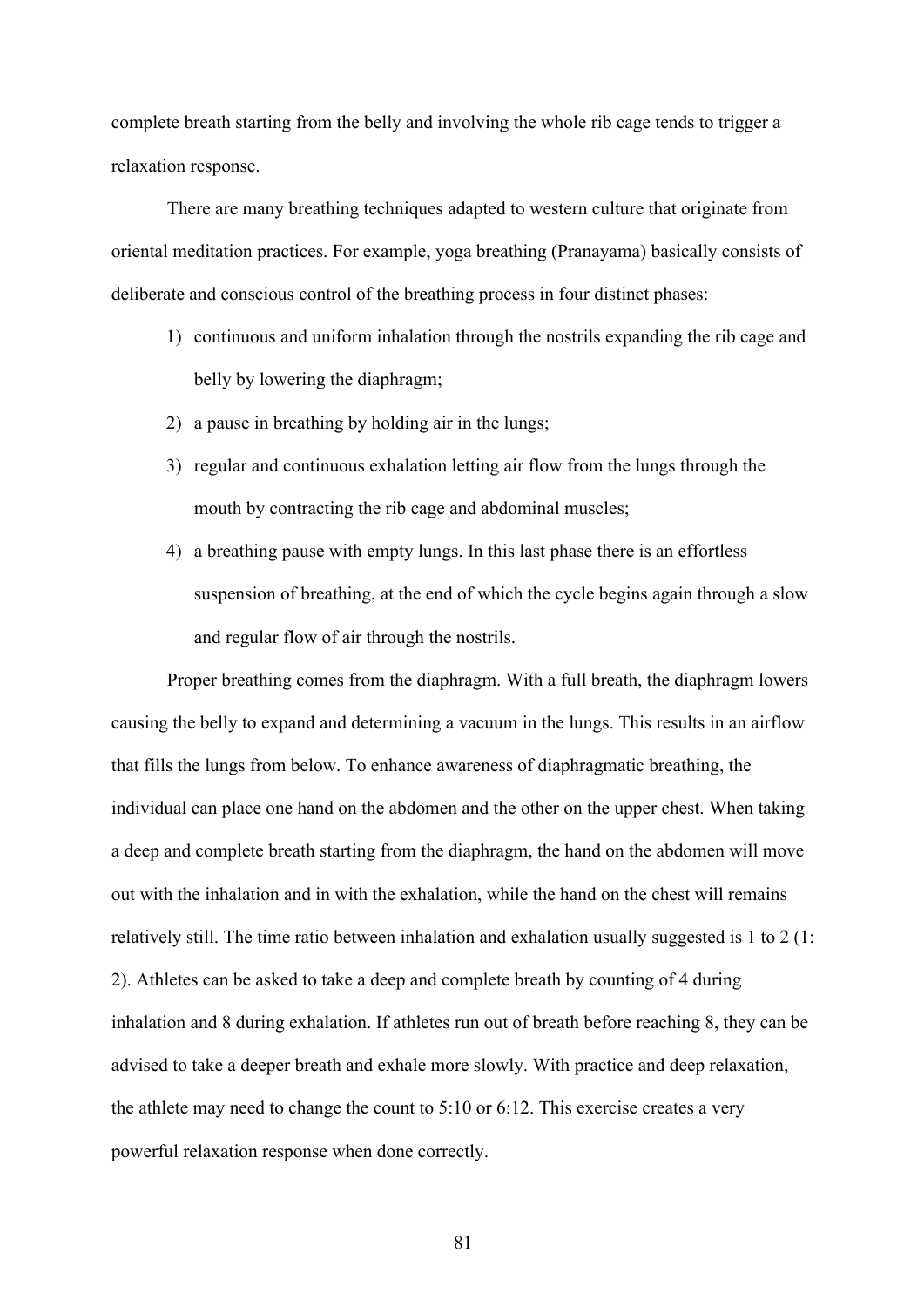To develop awareness of the dynamics of exhalation, athletes can be asked to forcefully empty all the air from their lungs and note what happens on the next inhalation. When taking a full breath, athletes can imagine that their lungs are divided into three levels and that inhalation occurs in three stages:

- 1) air fills the lower part of the lungs as the diaphragm lowers and gently inflates the belly that remains relaxed;
- 2) air fills the central part of the lungs as the thoracic cavity expands and lifts the rib cage;
- 3) the air reaches the top of the lungs by raising the collarbones and widening the shoulder blades.

All three stages of inhalation proceed continuously and regularly. When athletes feel comfortable with this sequential breathing they should focus on a long, slow, and deep inhalation through the nose, inhaling as much air as possible. During exhalation, the emphasis is on feeling that the lungs gradually and completely empty. The upper part of the lungs is emptied first, then the middle area of the rib cage, and finally the lower part of the lungs. The exhalation should be long, slow, and complete and result in total relaxation when the air is exhaled completely. It is important that athletes focus on the feelings of calmness, relaxation, and well-being immediately after exhaling completely. Whenever athletes feel excessively tense or agitated, they should try to recreate this moment of calm by practicing this exercise.

Another relaxing technique that can be used before or during training and competition is the "5-to-1 count". The athlete is asked to mentally repeat and visualize the number 5 while taking a deep and slow breath and then exhaling completely using the diaphragm. The numbers 4 to 1 are then visualized and mentally repeated each within the breathing cycle, feeling that relaxation deepens with each number. Whenever athletes notice tension or anxiety or early cues associated with uncomfortable feelings, they should shift to slow, deep,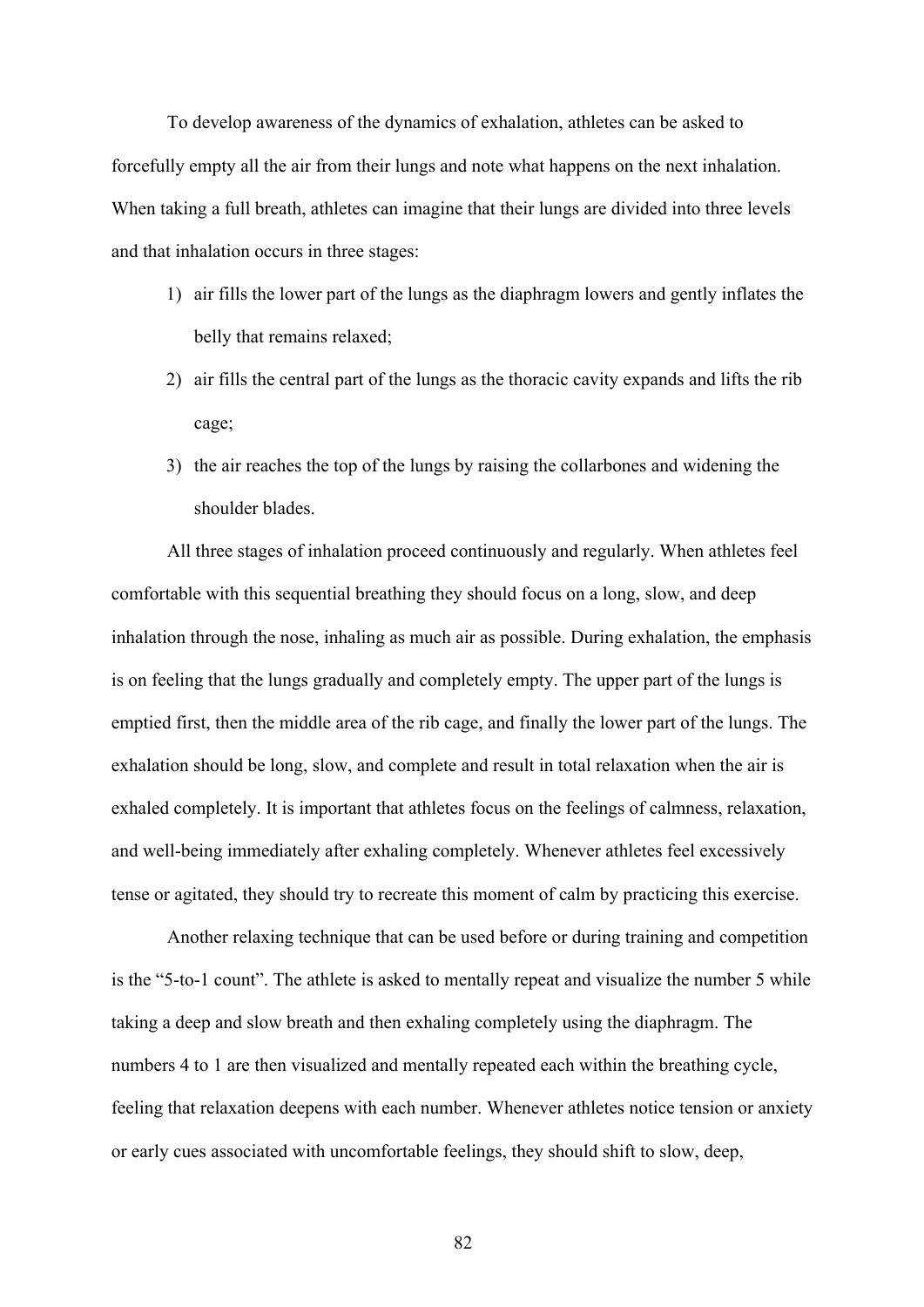diaphragmatic breathing and pay attention to the feelings in the abdomen as it expands and falls.

Focusing and re-focusing attention on the breathing rhythm and diaphragm is also useful when the athlete is not concentrated, or attention fluctuates due to distracting stimuli or intrusive thoughts. This can be accomplished through "centering". The athlete slowly inhales through the nose, fills the stomach (not the chest) with air and, while doing this, thinks of a point behind the navel and says "centre". The athlete then slowly exhales through the mouth, consciously relaxes the muscles and, while exhaling, says "relax" and lets the body do just that.

#### **MUSCLE TENSION/RELAXATION**

Most of the tension/relaxation techniques derive from the well-known Jacobson's progressive relaxation. Jacobson's procedure requires people to lie on their back in a reclining chair, on a mat on the floor, or on the bed, in a quiet room, without interruptions, with arms and legs not crossed to avoid unnecessary stimulation. Progressive muscular relaxation consists of a series of exercises that include:

- 1) systematic tension of specific muscle groups in a predetermined order;
- 2) maintaining contraction for 5-7 seconds;
- 3) relaxation.

Tension/relaxation often starts from the head and moves down through the body to the feet or vice versa. The contraction phase develops awareness on the sensations associated with muscle tension, while the relaxation phase develops awareness on the related sensations and how muscle relaxation can be induced voluntarily by releasing tension. Therefore, initially the athlete simply identifies a localized state of tension, relaxes it, and compares the sensations of tension with the relaxation that derives from the elimination of tension. As practice progresses, relaxation of a muscle group triggers relaxation of the next muscle group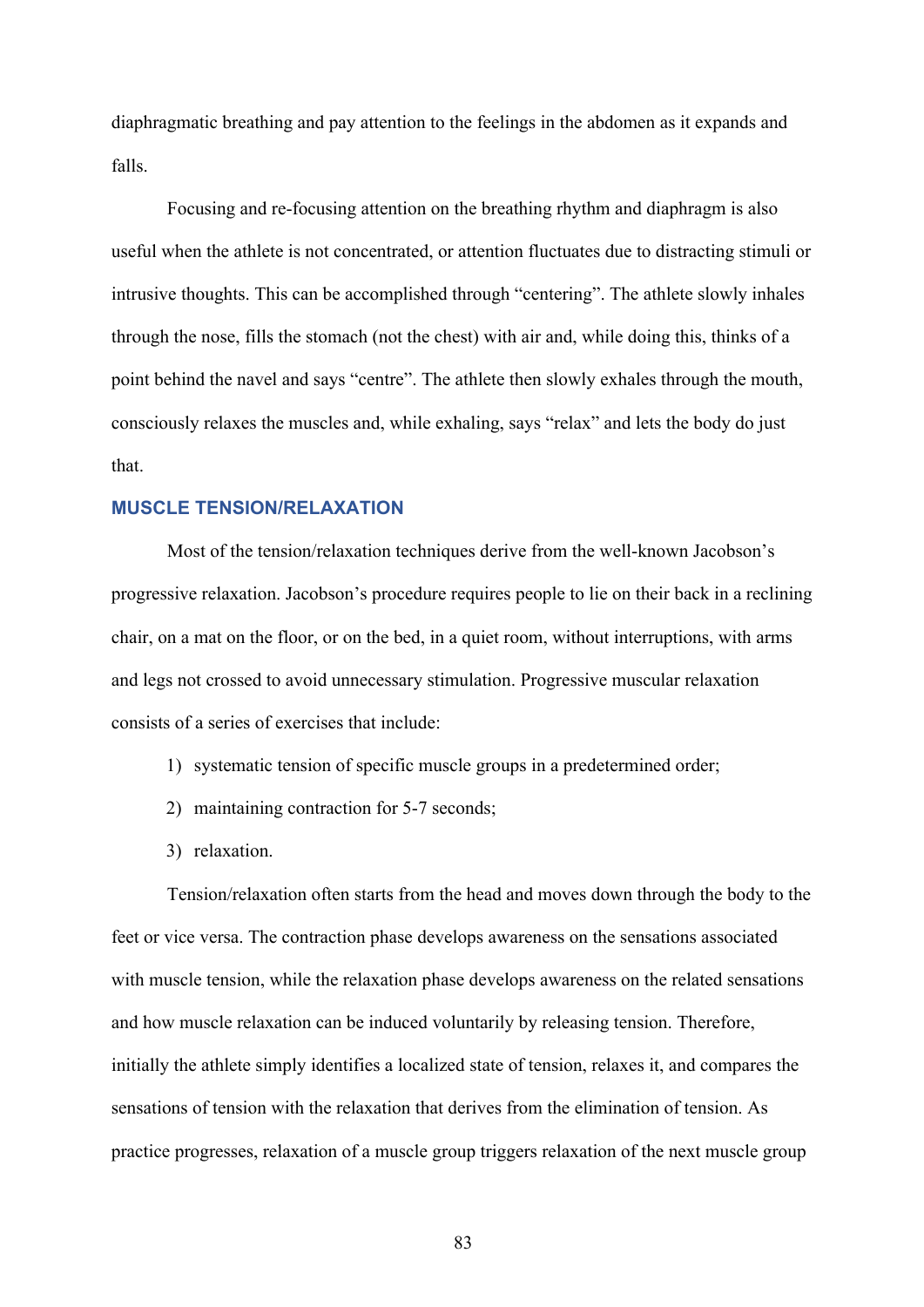in the sequence. Through practice, the athlete can gain experience in recognizing unwanted feelings of tension wherever they occur and can therefore easily release tension quickly in any stressful situation.

The initial practice takes 25-30 minutes and should be done daily. The coach or sport psychologist should guide the athletes during the initial sessions, then provide them with guidelines or an audio track containing instructions for the tension/relaxation sequence of the muscle groups (see Appendix A for a progressive muscular relaxation script and instructions for using it). A well-developed relaxation training programme requires a lot of practice in the beginning, but afterwards complete relaxation can be achieved in a few minutes. Once able to consistently achieve a desirable state of relaxation, athletes can use a shorter procedure to achieve deep muscle relaxation by combining some of the muscle groups: hands, biceps, and forearms; face and neck; shoulders, abdominals, and buttocks; legs and feet.

After learning how to actively relax the muscles, the athlete can switch to passive relaxation without first tensing the muscles. Many people find this passive form of relaxation more effective and pleasant than the active form. Through passive relaxation, the athlete simply directs attention to the muscles, gradually relaxes every part of the body deeper and deeper, and releases tension. The same complete or abbreviated sequence of body parts considered in active progressive relaxation can be used for passive progressive relaxation (see Appendix 2).

The momentary muscle relaxation exercises, lasting a few seconds, are also useful before or during performance, such as just before shooting or between shots. Through a rapid scan of the body from head to toes (or from feet to head), attention can be focused only on muscle groups where the level of tension is too high. After releasing the tension, the scan continues to other parts of the body. Scanning the neck and shoulders is also important because it is very common to have excessive tension in these areas when worried or anxious.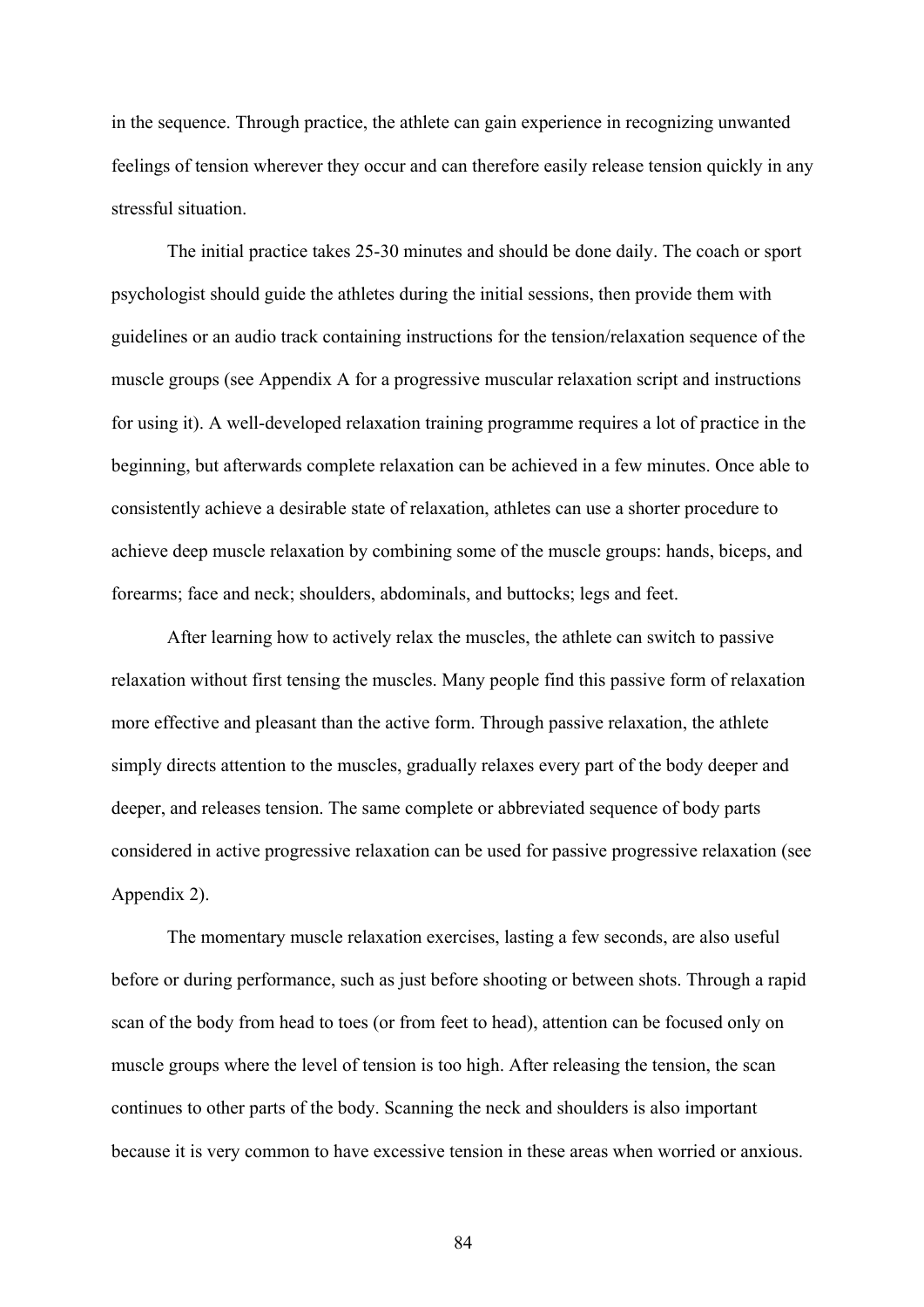Therefore, periodic scanning of these muscles allows to release tension through active or passive relaxation. Releasing excessive tension in these two areas tends to spread relaxation to the rest of the body and can have a calming effect. Finally, scanning the specific muscles involved in sport performance is also important to prepare the musculature for skill execution.

#### **THE RELAXATION RESPONSE**

The relaxation response is a technique developed by Herbert Benson inspired by oriental transcendental meditation, but without reference to mysticism and unusual postures. It is an effective way to relax away from competition and can be transferred to precompetition contexts once learned. This technique combines breathing and muscle relaxation. The relaxation response requires two essential components: a mental device and a passive attitude. For a mental device, athletes can use a word like calm, relax, smooth, easy, float, or a word/sound of their choice. Benson proposed the following instructions for inducing the relaxation response:

- 1) Pick a focus word, sound, or phrase, that has significant meaning for you and that you associate with relaxation.
- 2) Sit in a comfortable position in a quiet place.
- 3) Close your eyes.
- 4) Deeply relax your muscles, progressing from your feet to your calves, thighs, abdomen, shoulders, neck, and head (or head to feet if preferred) and keep them relaxed.
- 5) Concentrate on breathing easily and naturally through the nose. With each breath out, say the focus word, sound, or phrase silently to yourself as you exhale.
- 6) Assume a passive attitude. When other thoughts come to mind, simply return to your word/sound repetition.
- 7) Continue for 10 to 20 minutes.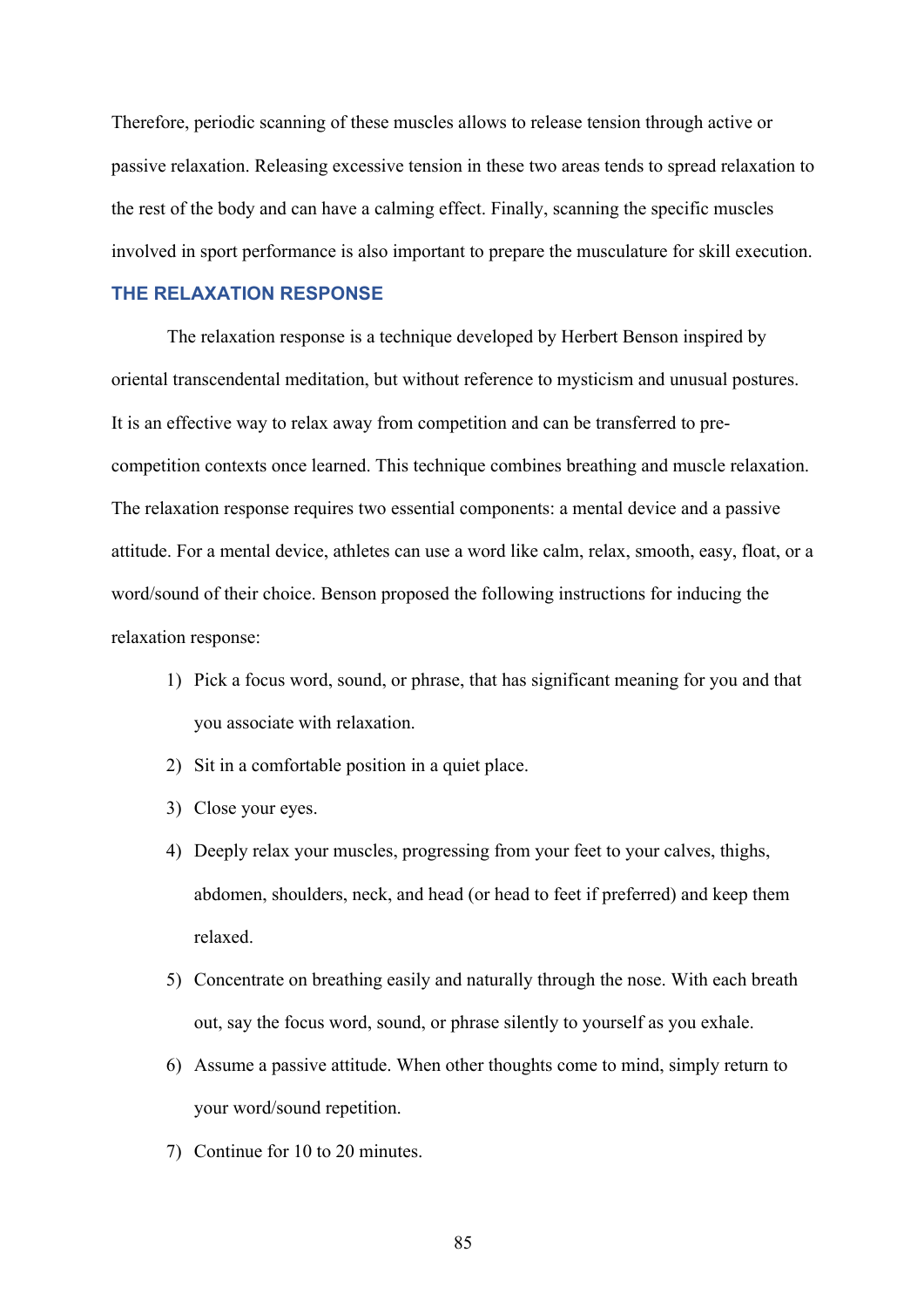- 8) Do not stand immediately. Continue sitting quietly for a minute or so, allowing other thoughts to return. Then open your eyes and sit for another minute before rising.
- 9) Practice the technique once or twice daily. Good times to do so are before breakfast and before dinner.

Being able to relax through the relaxation response technique and all the other methods described above is useful not only for performance in precision sports, but also to deal with the physical symptoms of stress, accelerate post-performance recovery, facilitate sleep, and improve health and wellbeing.

#### **SUMMARY**

As a mixture of physiological and psychological activation, arousal varies along a continuum from deep sleep to intense excitement. An optimal range of arousal level is associated with good performance. The optimal arousal level for performing precision motor skills such as shooting is relatively low. Debilitative anxiety and other emotional states tend to increase activation. Therefore, shooters must learn to self-regulate. The main selfregulation techniques include breathing and muscle tension/relaxation. These techniques can be taught to athletes to help them self-regulate quickly and effectively and achieve their best performance conditions in training and competition.

Athletes must first become aware of how different types of breathing—thoracic or diaphragmatic, rapid or slow, shallow or deep—influence their activation and performance. Different techniques can be used to this purpose, such as:

- 1) paying attention to the breathing modality (thoracic and diaphragmatic) and rhythm;
- 2) changing breathing modality and rhythm;
- 3) controlling the four phases of the breathing process (i.e., inhalation, pause with full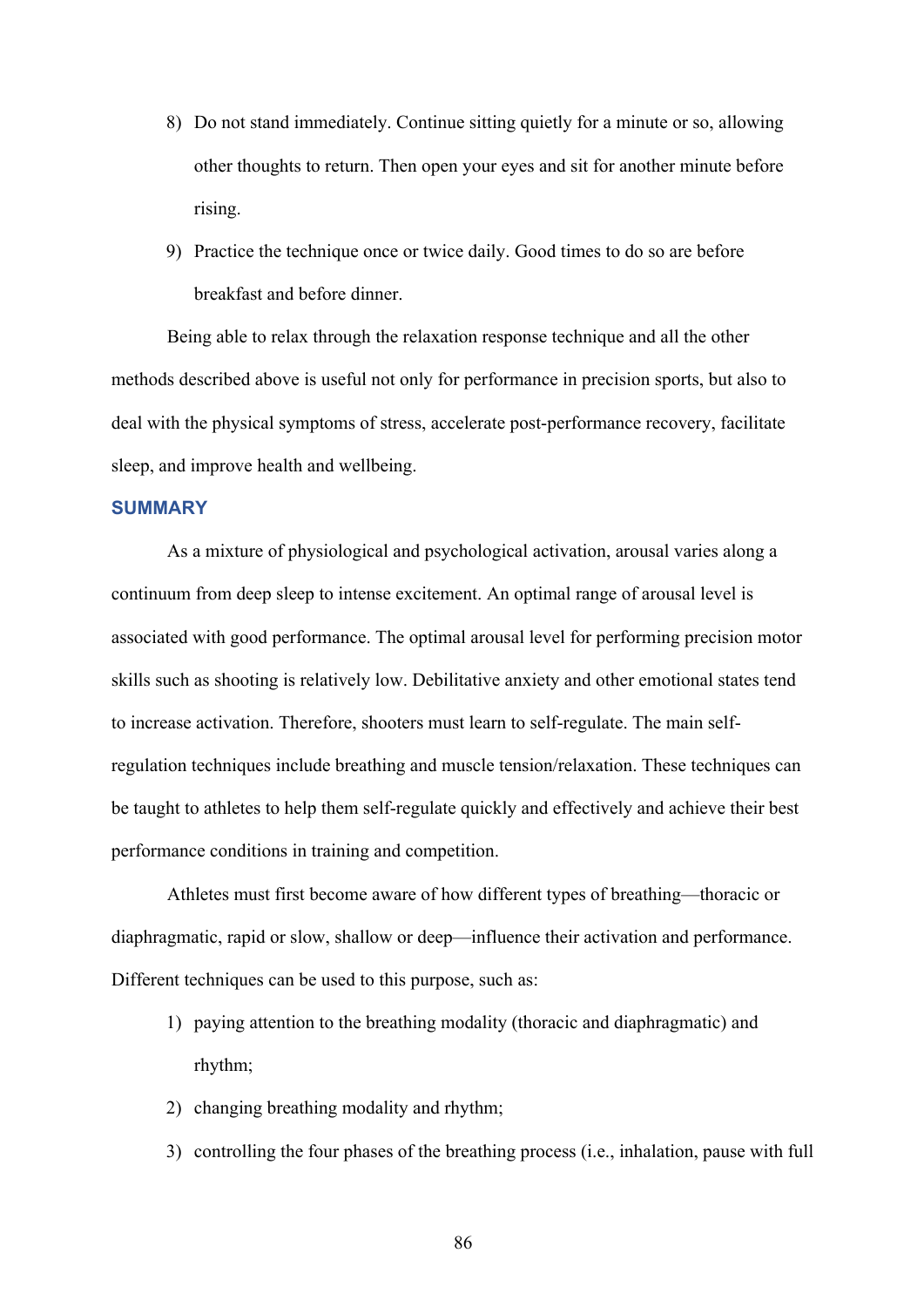lungs, exhalation, pause with empty lungs);

- 4) changing the time ratio between inhalation and exhalation, using sequential breathing (i.e., air filling the lower, central, and upper parts of the lungs);
- 5) using the 5-to-1 count;
- 6) shifting to slow, deep, diaphragmatic breathing while under stress;
- 7) focusing on the breathing rhythm and diaphragm ("centering").

Breathing can be combined with muscle/tension relaxation techniques. These include:

- 1) active progressive relaxation (i.e., systematic tension and relaxation of muscle groups);
- 2) passive progressive relaxation;
- 3) momentary muscle relaxation (body scan);
- 4) neck and shoulder scan;
- 5) specific muscle scan;
- 6) relaxation response.

Similarly to teaching motor skills, self-regulation techniques should be individualized to meet the specific needs of the athlete. Once learned and applied in training, these techniques can be easily, quickly, and effectively applied in competition.

#### **Suggested Readings**

Acharya, J., & Morris, T. (2014). Psyching up and psyching down. In A. G. Papaioannou & D. Hackfort (Eds.). Routledge companion to sport and exercise psychology: Global perspectives and fundamental concepts (pp. 386-401). New York, NY: Routledge.

Franklin, E. (2019). Breathing for peak performance: Functional exercises for dance, yoga, and Pilates. Champaign, IL: Human Kinetics.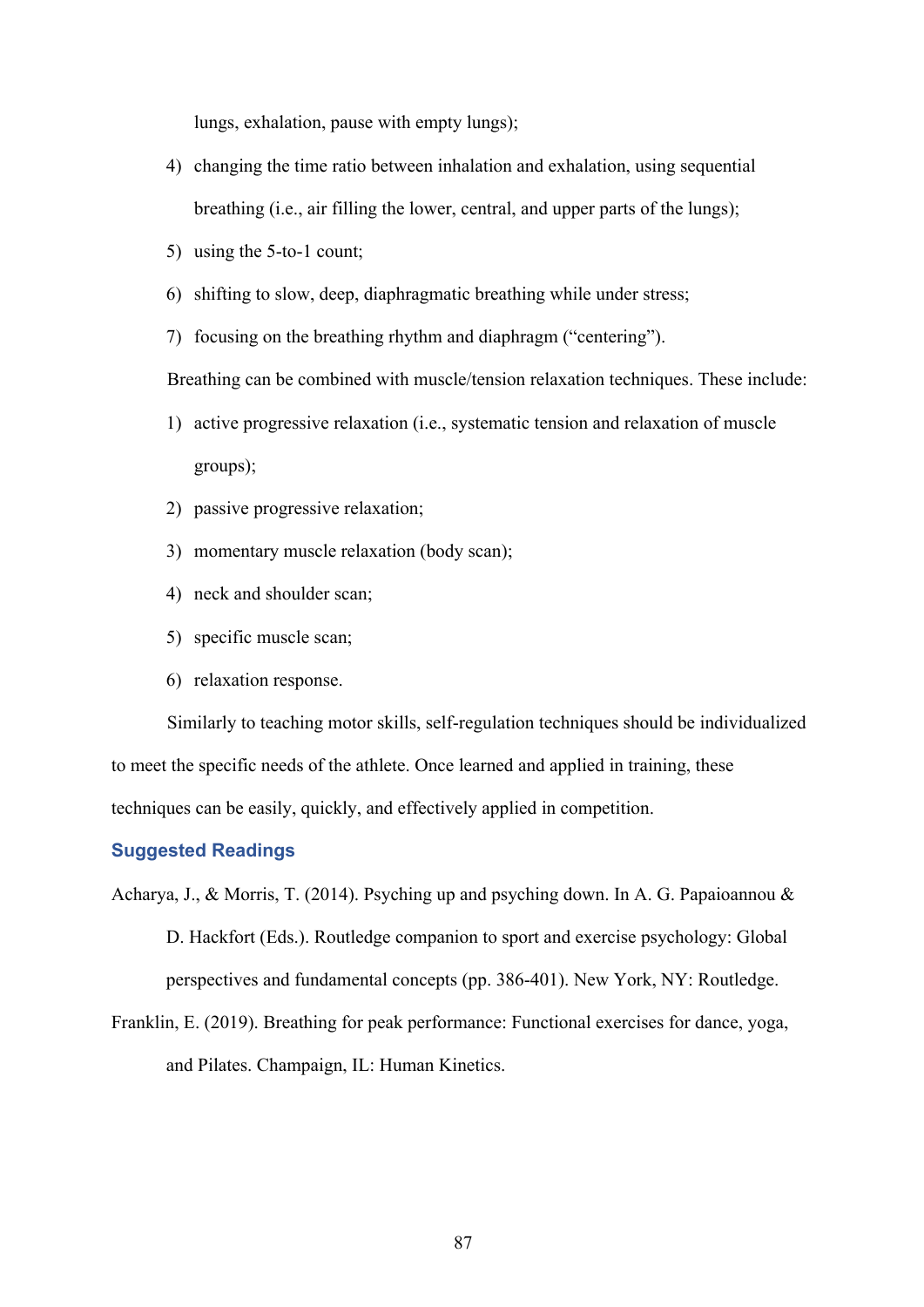- Hanton, S., Mellalieu, S., & Williams, J. M. (2015). Understanding and managing stress in sport. In J. M. Williams & V. Krane (Eds.), Applied sport psychology: Personal growth to peak performance (7th ed., pp. 207-239). Mountain View, CA: Mayfield.
- Kabat-Zinn, J. (2013). Full catastrophe living. New York, NY: Bantam Books. (Jon Kabat-Zinn's body scan relaxation guide is available on YouTube).
- Orlick, T. (2016). In pursuit of excellence (5th ed.). Champaign, IL: Human Kinetics. (Terry Orlick's relaxation guide is available on YouTube).
- Weinberg, R. S., & Gould, D. (2019). Foundations of sport and exercise psychology (7th ed.). Champaign, IL: Human Kinetics. Chapters 5 & 13.

#### **Self-Evaluating Questions**

- How can arousal be defined?
- What is the difference between "psyching up" and "psyching down" techniques?
- Describe the relationship between arousal and performance.
- Why do too high or too low arousal levels tend to hamper performance?
- Discuss the two basic breathing modalities and their effects on performance.
- How would you use breathing to decrease athletes' arousal level?
- Describe the main breathing techniques to regulate arousal.
- What are the main muscle tension/relaxation techniques for arousal regulation?
- Describe the relaxation response technique.

## **Practical Activities in the Field to apply breathing and muscle**

#### **tension/relaxation techniques for arousal self-regulation**

• Discuss arousal self-regulation procedures with one of your athletes.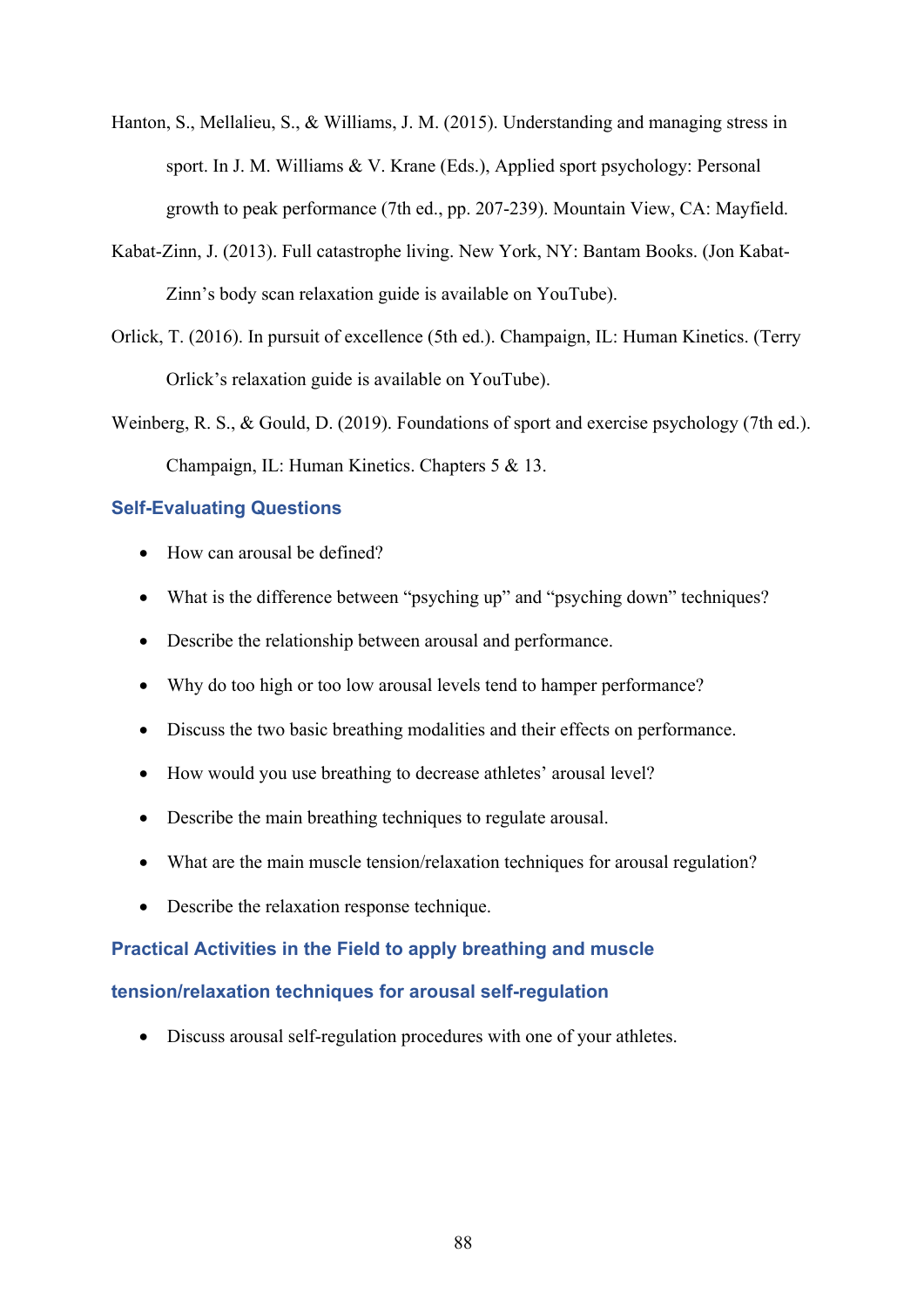• Using the following list of body parts, write a progressive relaxation script to be

applied with one of your athletes:

| <b>BODY AREAS</b>         | <b>INSTRUCTIONS FOR</b>         |
|---------------------------|---------------------------------|
|                           | MUSCLE RELAXATION AND BREATHING |
| 1. Right hand             |                                 |
| and lower arm             |                                 |
|                           |                                 |
|                           |                                 |
| 2. Right biceps           |                                 |
|                           |                                 |
|                           |                                 |
| 3. Left hand              |                                 |
| and lower arm             |                                 |
|                           |                                 |
|                           |                                 |
| 4. Left biceps            |                                 |
|                           |                                 |
|                           |                                 |
|                           |                                 |
| 5. Head                   |                                 |
|                           |                                 |
|                           |                                 |
|                           |                                 |
| 6. Neck and shoulders     |                                 |
|                           |                                 |
|                           |                                 |
|                           |                                 |
| 7. Abdomen and            |                                 |
| buttocks                  |                                 |
|                           |                                 |
| 8. Right thigh            |                                 |
|                           |                                 |
|                           |                                 |
|                           |                                 |
| 9. Right foot, ankle,     |                                 |
| and calf                  |                                 |
|                           |                                 |
|                           |                                 |
| 10. Left thigh            |                                 |
|                           |                                 |
|                           |                                 |
|                           |                                 |
| 11. Left foot, ankle, and |                                 |
| calf                      |                                 |
|                           |                                 |
|                           |                                 |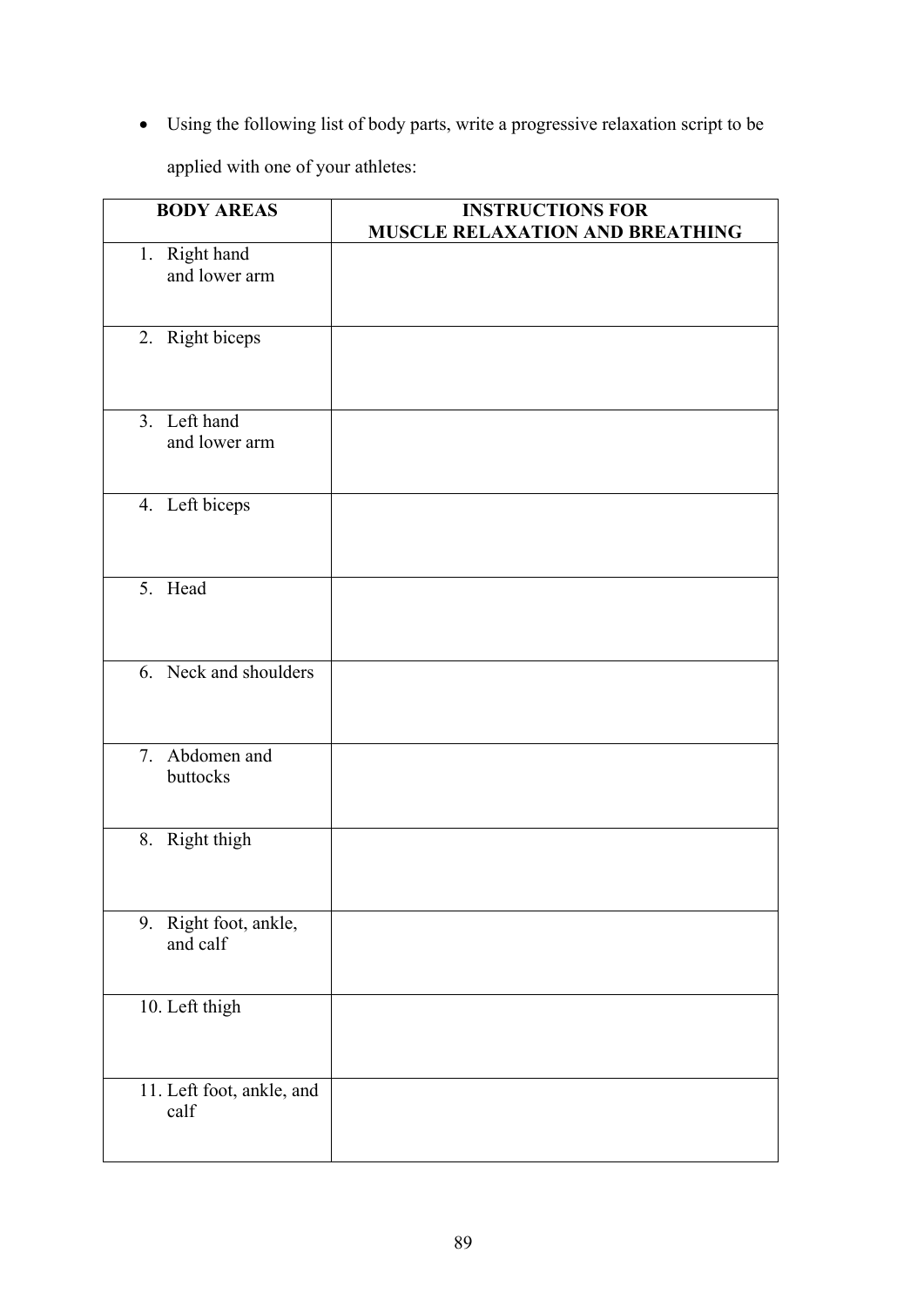• Based on the above progressive relaxation script, identify a short relaxation procedure with your athlete, involving no more than three body areas, to be applied immediately before performance and between shoots:

| <b>BODY AREAS</b> | "PSYCHING DOWN" INSTRUCTIONS |
|-------------------|------------------------------|
| 1.                |                              |
|                   |                              |
|                   |                              |
|                   |                              |
| 2.                |                              |
|                   |                              |
|                   |                              |
|                   |                              |
| 3.                |                              |
|                   |                              |
|                   |                              |
|                   |                              |

• Repeat the same procedure this time with the aim of increasing (rather than

decreasing) the level of arousal:

| <b>BODY AREAS</b> | "PSYCHING UP" INSTRUCTIONS |
|-------------------|----------------------------|
| 1.                |                            |
|                   |                            |
|                   |                            |
|                   |                            |
| 2.                |                            |
|                   |                            |
|                   |                            |
|                   |                            |
| 3.                |                            |
|                   |                            |
|                   |                            |

# **Power Point Presentation**

• Slides  $72$  to  $81$ .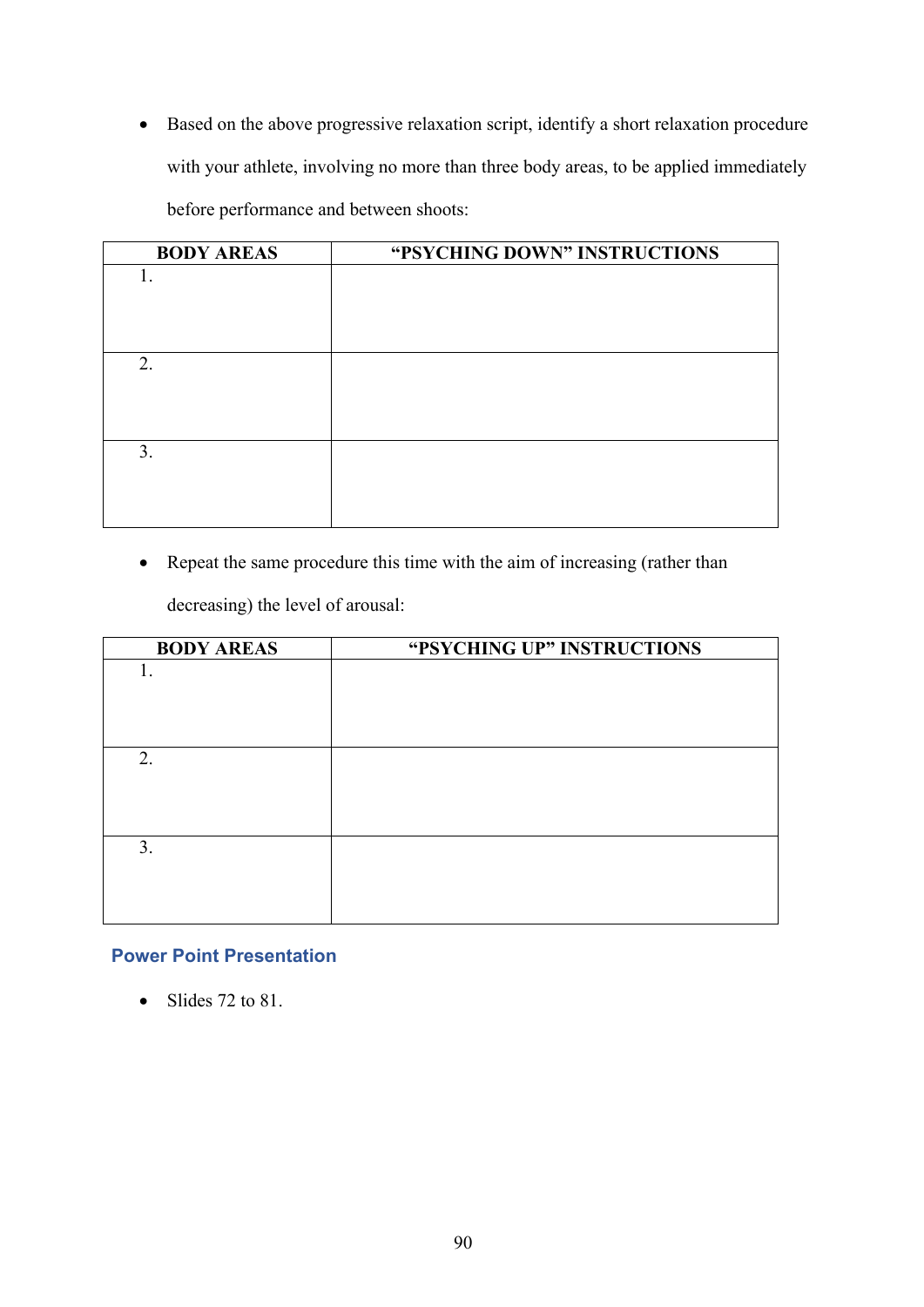## **APPENDIX 1. PROGRESSIVE MUSCULAR RELAXATION**

The following is a progressive muscular relaxation script. You can read the script, record it, and play it back, or you can familiarize yourself with the instructions and do the exercises yourself. Initially, you can relax in a quiet place and in a comfortable position. Afterwards, you can relax in different places, for example on the bus while traveling or while sitting on a bench before competing. You can relax when you need it, for example the night before a competition or the morning of an event.

You will be asked to tense different muscle groups for about 5 seconds and then relax the muscles for 20 seconds. Start tensing when asked to tense. Hold the tension until you are told to relax. As soon as you hear the word relax, release all tension in that muscle and focus attention upon the muscle as it relaxes.

Lie down in a comfortable position and close your eyes. You will start by tensing your leg muscles. Then you will move to the trunk, arms, shoulders, neck and face.

• Tense the muscles in your right calf. Feel the tension in your right calf. *Keep tension for 5 seconds*.

Relax and breathe slowly and deeply. Feel relaxation in your right calf. *Relax for 20 seconds*. • Tense the muscles in your right thigh. *Keep tension for 5 seconds*.

Relax and breathe slowly and deeply. Your right leg is feeling nice and relaxed. *Relax for 20 seconds*.

• Now move on to your left leg. Tense the muscles in your left calf. Feel the tension in your left calf. *Keep tension for 5 seconds*.

Relax and breathe slowly and deeply. *Relax for 20 seconds*.

- Now tense the muscles in your left thigh. *Keep tension for 5 seconds*.
- Relax and breathe slowly and deeply. Both of your legs feel nice and relaxed. *Relax for 20 seconds*.
- You will now start work on your trunk and upper body.
- Now tense your abdominal muscles. *Keep tension for 5 seconds*.

Relax and breathe slowly and deeply. That feeling of relaxation is spreading up your body. *Relax for 20 seconds*.

• Now tense your pectoral muscles. *Keep tension for 5 seconds*.

Relax and breathe slowly and deeply. Feel the relaxation spread up your body. *Relax for 20 seconds*.

• Now tense your shoulders by pushing against the surface you are lying on. *Keep tension for 5 seconds*.

Relax and breathe slowly and deeply. Your legs and upper body are relaxed. *Relax for 20 seconds*.

You will now work on relaxing your arms, starting with your right arm.

• Tense the muscles in your right forearms. Feel the tension in your forearm. *Keep tension for 5 seconds*.

Relax and breathe slowly and deeply. *Relax for 20 seconds*.

• Now tense the muscles in your right biceps. *Keep tension for 5 seconds*.

Relax and breathe slowly and deeply. Your entire right arm is feeling nice and relaxed. *Relax for 20 seconds*.

You will now move to your right arm.

• Tense the muscles in your left forearm. Feel the tension in your left forearm. *Keep tension for 5 seconds*.

Relax and breathe slowly and deeply. *Relax for 20 seconds*.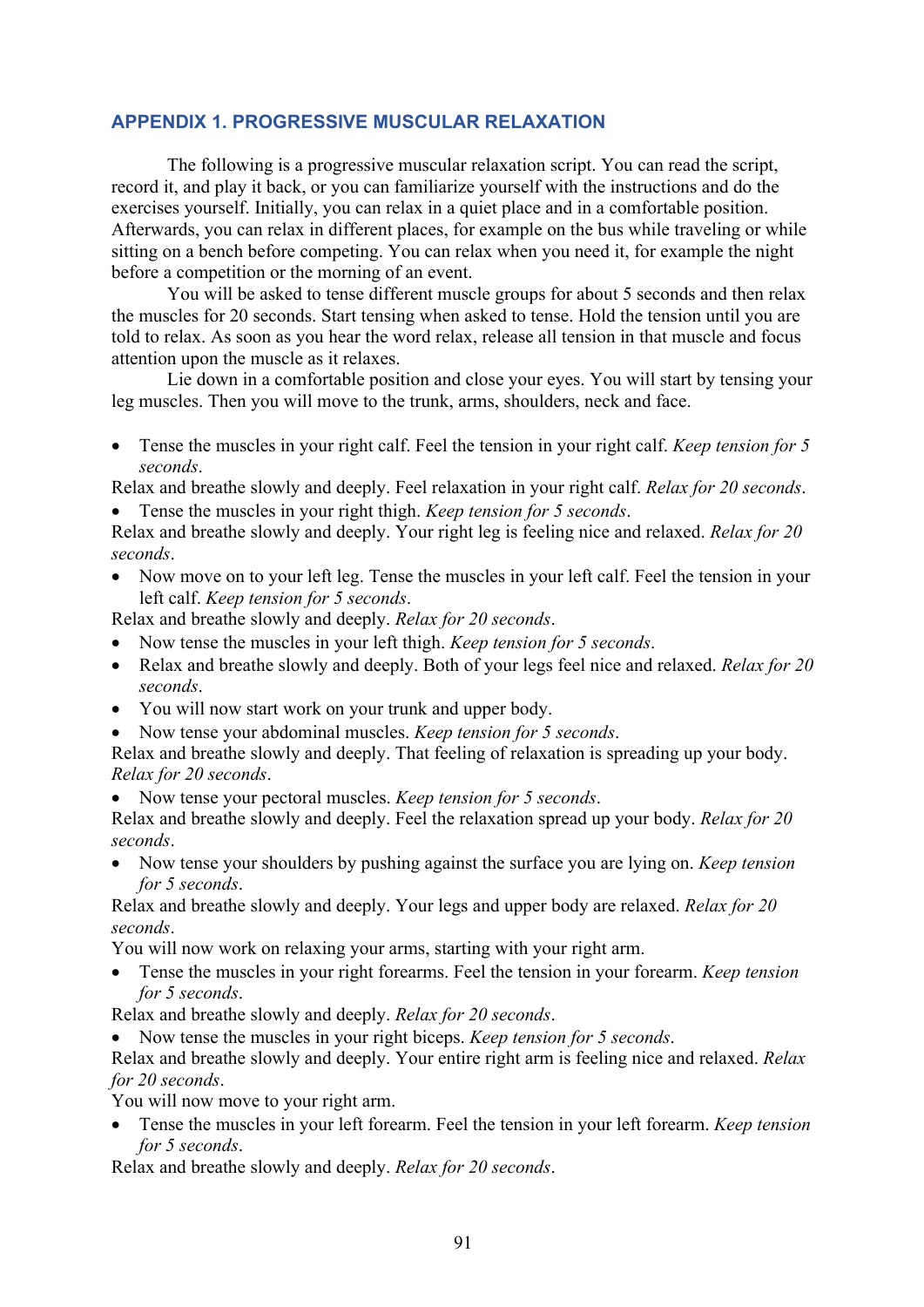• Now tense the muscles in your left biceps. *Keep tension for 5 seconds*.

Relax and breathe slowly and deeply. Notice how both of your arms, along with your legs, trunk, and shoulders, are feeling nice and relaxed. *Relax for 20 seconds*.

• Now tense your neck muscles by pushing your head gently against the surface you are lying on. *Keep tension for 5 seconds*.

Relax and breathe slowly and deeply. *Relax for 20 seconds*.

You will now finish by relaxing your facial muscles.

- Tense your jaw muscles by pulling an exaggerated smile. *Keep tension for 5 seconds*. Relax and breathe slowly and deeply. *Relax for 20 seconds*.
- Now tense your cheek muscles by pushing your lips out and squinting your eyes. *Keep tension for 5 seconds*.

Relax and breathe slowly and deeply. *Relax for 20 seconds*.

• Tense your forehead muscles by raising your eyebrows as high as you can. *Keep tension for 5 seconds*.

Relax and breathe slowly and deeply. *Relax for 20 seconds*.

Notice how relaxed your whole body feels. Enjoy this feeling of relaxation.

Scan your body to see if you have any remaining tension.

Start with your left calf, then your left thigh, followed by your right calf and right thigh. If there is any tension, tense the muscle and then let it relax.

Now scan your abdominals, followed by your chest, then shoulders. Again, if there is any tension, systematically tense and then relax the muscles.

Now scan your right forearm, right biceps, left forearm, left biceps, neck muscles, jaw muscles, cheek muscles, and forehead. You can now enjoy this complete state of relaxation. *Relax for 1 minute.*

Notice how your muscles and your whole body feel refuelled. Enjoy the feeling of your muscles being completely relaxed. You may feel a warm sensation throughout your body, or you may even feel as though you have sunk into the floor or into the chair that you are sitting on. Alternatively, you may feel very light, almost as though you could float away. Whatever you are feeling, enjoy being relaxed.

Before opening your eyes, take some deep breaths and allow energy and the feeling of alertness to flow through your body.

Inhale deeply to the count of four  $(1 \ldots 2 \ldots 3 \ldots 4)$ . Now exhale to the count of six  $(1 \ldots 2 \ldots 3 \ldots 4)$  $\ldots$  3  $\ldots$  4  $\ldots$  5  $\ldots$  6). Inhale deeply to the count of four  $(1 \ldots 2 \ldots 3 \ldots 4)$ . Now exhale to the count of six  $(1 \ldots 2 \ldots 3 \ldots 4 \ldots 5 \ldots 6)$ . Inhale deeply to the count of four  $(1 \ldots 2 \ldots$  $3 \ldots 4$ ). Now exhale to the count of six  $(1 \ldots 2 \ldots 3 \ldots 4 \ldots 5 \ldots 6)$ . Inhale deeply to the count of four  $(1 \ldots 2 \ldots 3 \ldots 4)$ . Now exhale to the count of six  $(1 \ldots 2 \ldots 3 \ldots 4 \ldots 5 \ldots$ 6).

Stretch your arms and then stretch your legs. Now open your eyes.